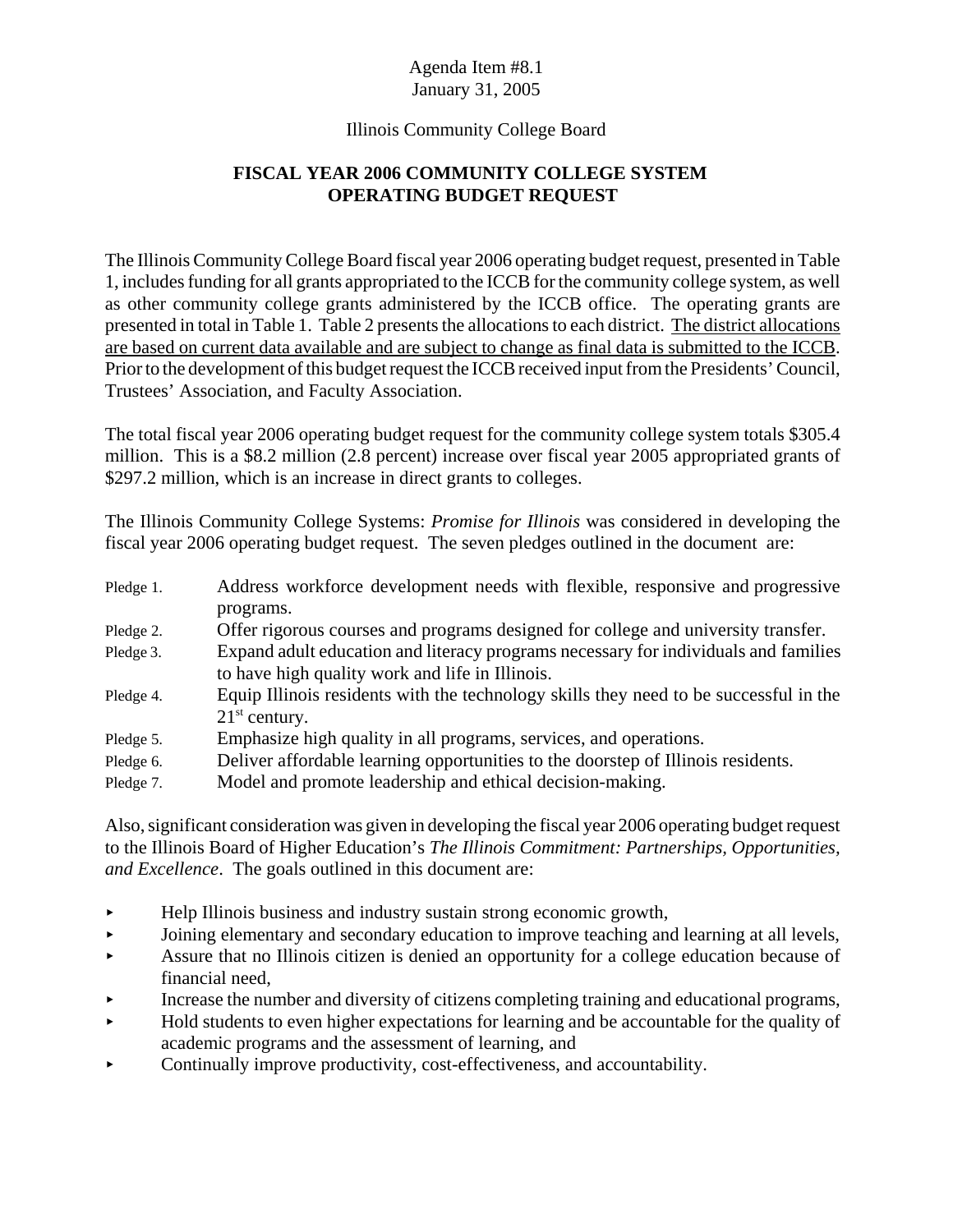#### **RECOMMENDED ACTION**

It is recommended that the following motions be adopted:

The Illinois Community College Board hereby:

- 1. approves the fiscal year 2006 Community College System Operating Budget Request for grants to community college districts and other community college grants administered by the ICCB office as presented in the attached Table 1;
- 2. authorizes the submission of the request to the Illinois Board of Higher Education; and
- 3. authorizes its President/CEO, with concurrence of the Chair, to make necessary adjustments and reallocation based on information received subsequent to approval of this budget request.

**BACKGROUND.** Submission of higher education budget requests are due to the Illinois Board of Higher Education (IBHE). In order to comply, the ICCB budget request must be approved by the board. Table 1 presents the total dollar amount requested for grants to community college districts, as well as other community college grants administered by the ICCB office. Prior to the development of this budget request the ICCB received input from the Presidents' Council, Trustees' Association, and Faculty Association.

Following is a discussion of issues and preliminary recommendations for each of the categorical grants.

**Base Operating Grant**. In fiscal year 2005, \$191.8 million was appropriated for the base operating grant. Recommendation for the fiscal year 2006 base operating grant is \$191.8 million, no increase from fiscal year 2005.

The major portion of this grant is allocated to districts based upon credit hour enrollment in six instructional funding categories. In fiscal year 2004 a new funding formula was implemented that allocates the credit hour grant using only those credit hours funded with 50% or more unrestricted funds. The unit cost data used in the calculation only includes unrestricted costs (50% or more that is unrestricted funded). After unit cost and enrollment information is finalized, any rate adjustment dollars needed are allocated proportionally among the six funding categories based on the unrestricted unit costs for those respective categories. The rate adjustment is used to generate the recommended funding amount.

In fiscal year 2005, \$2.3 million was allocated based on gross square footage and student enrollment at the district. For fiscal year 2006, the same amount is recommended to be distributed.

• The Base Operating grant works to achieve all seven pledges of the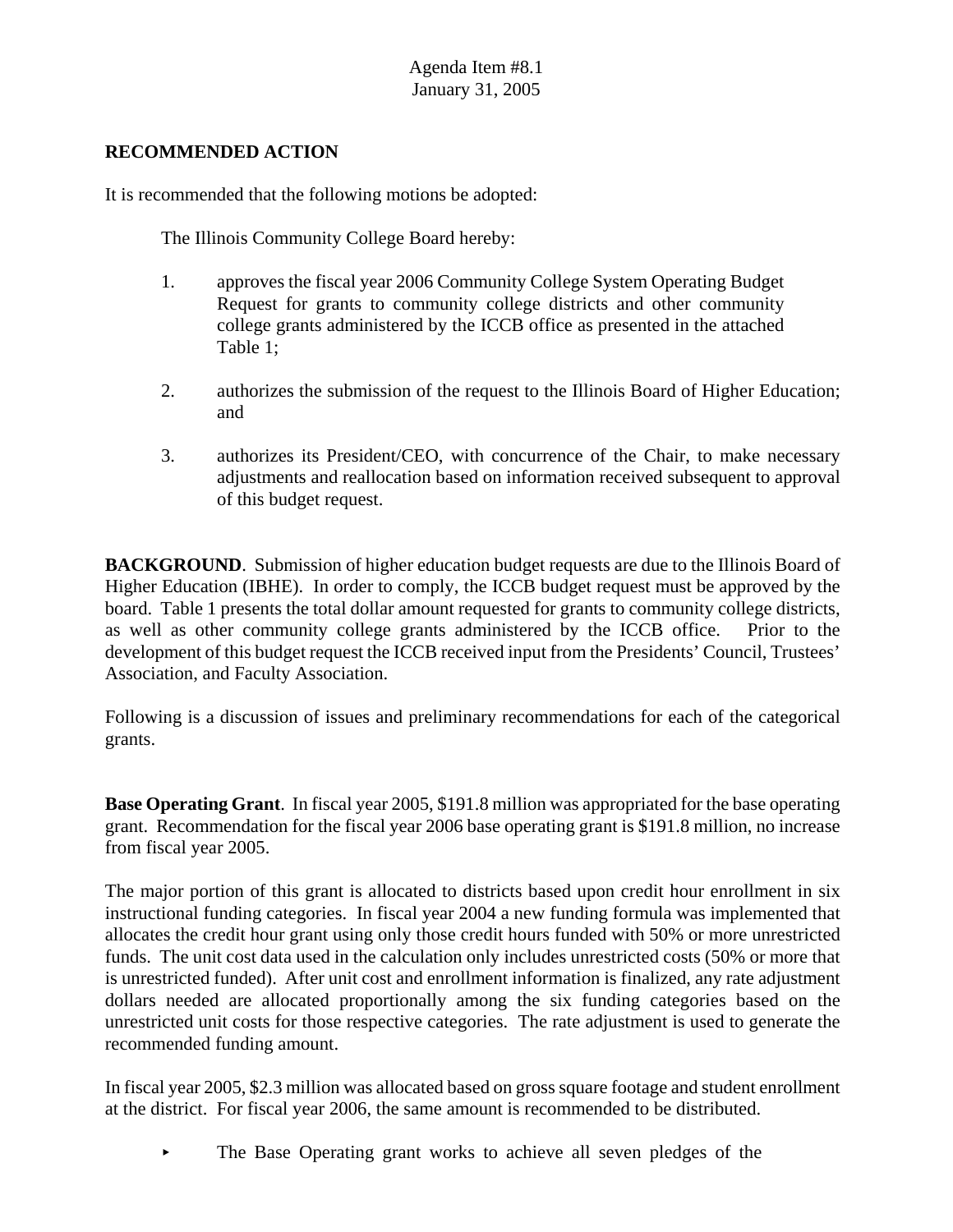Promise For Illinois.

**Small College Grant**. The small college grant is distributed to districts with less than 2,500 noncorrectional full-time equivalent students. This grant is intended to assist small colleges with the fixed costs of operating a community college. Grants of \$60,000 are distributed to qualifying colleges. Included in the fiscal year 2006 request is an additional amount needed to award an additional small college grant of \$60,000 to those colleges that meet the following criteria; 1) receive an equalization grant in fiscal year 2006, 2) have an equalized assessed valuation less then \$850 million, and 3) have less than 2,000 non-correctional full-time equivalent students. The additional grant is a result of funding formula changes adopted in fiscal year 2004. The amount recommended for fiscal year 2006 is \$780,000. A decrease in this grant is a result of one district no longer qualifying for the grant and one other district no longer qualifying for the additional grant amount.

The Small College grant is designed to help the colleges deliver affordable learning opportunities to the doorstep of Illinois residents. (Pledge 6)

**Funding Formula Impact Grant.** The funding formula impact grant is distributed to districts that experience a decrease in the credit hour grant due to the change in the funding formula methodology beginning in fiscal year 2004. The funding formula impact grant will fund decreases in the credit hour grant using the difference between the funding formula prior to the change in fiscal year 2004 and the revised method implemented in fiscal year 2004. Fiscal year 2006 will be the last year of three year funding for this grant. The amount requested for fiscal year 2006 is \$5.5 million.

< The Funding Formula Impact grant is designed to help the colleges deliver affordable learning opportunities to the doorstep of Illinois residents. (Pledge 6)

**Equalization Grant**. The fiscal year 2005 appropriation included \$76.6 million plus an appropriation of \$15.0 million to City Colleges of Chicago. The recommendation for fiscal year 2006 includes an equalization grant of \$102.4 million, an increase of 11.8 percent. This represents funding the formula at an estimated 80% level, which is comparable to the percentage funded in fiscal year 2005.. While it has been the goal to reach 100% funding level, the system will not be able to meet the desired goal given the current economic climate.

In November 2004, the ICCB Finance Advisory Committee recommended and the ICCB approved a Property Tax Extension(PTE) Component to be part of the equalization grant calculation in fiscal year 2006. The purpose of the PTE component is to assure that colleges have comparable resources to support the education of students in their respective districts. A college would receive the higher of the current Equalization or the new PTE formula calculated amount. **This funding level along with legislative changes to the Public Community College Act allow for this component to be implemented.**

 $\blacktriangleright$  The Equalization grant is designed to help the colleges deliver affordable learning opportunities to the doorstep of Illinois residents. (Pledge 6)

**Disadvantaged Student Success Grant**. This grant is used to provide special or extra services to assist disadvantaged students to initiate, continue, or resume their education and to offer courses designed to provide the academic skills necessary to remedy or correct educational deficiencies. The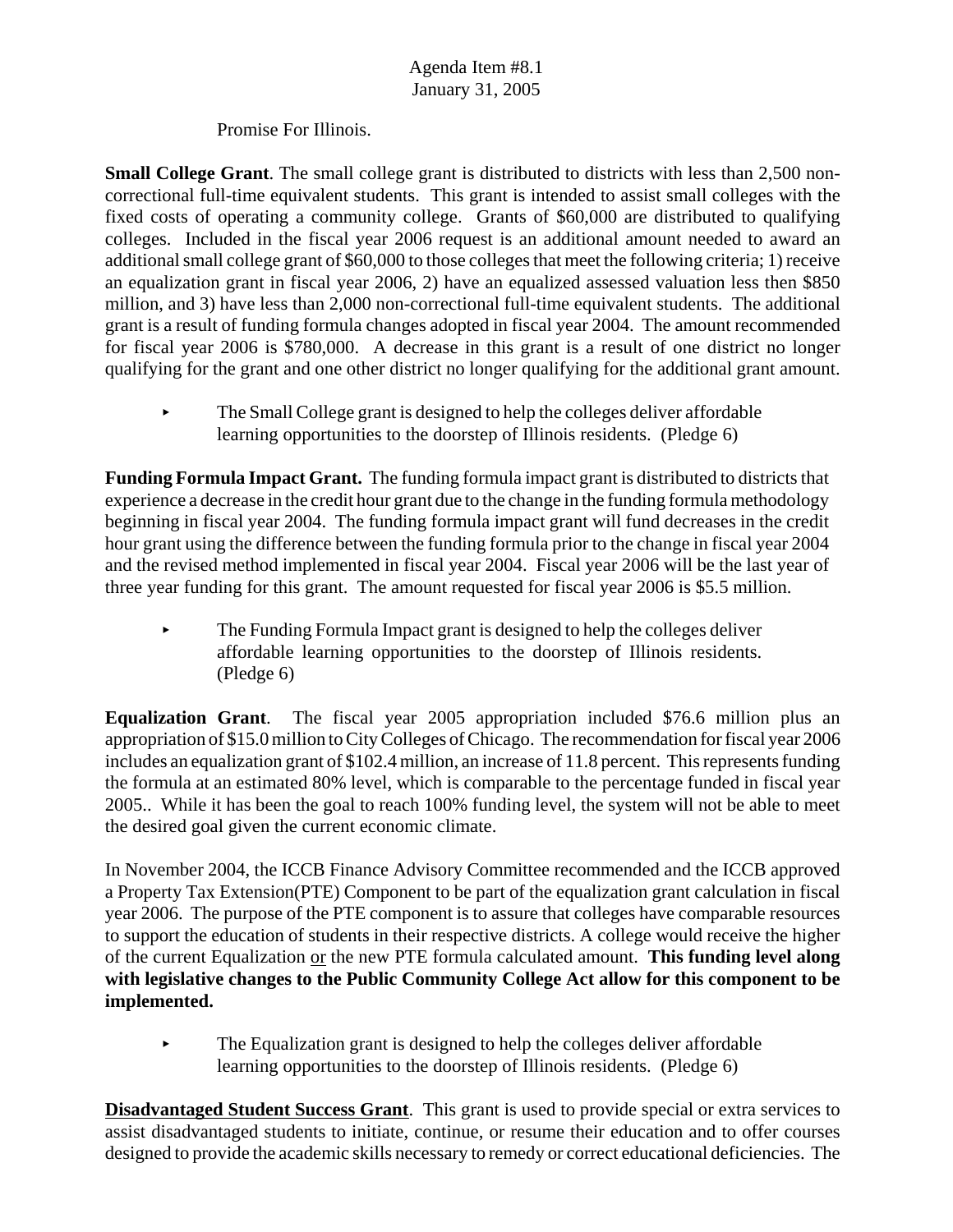fiscal year 2006 recommendation is \$2.5 million.

*Basis for Allocation: \$10,000 flat grant per district. Remaining funds are distributed on the basis of minority students, students with disabilities, remedial hours*, and Pell grant counts**.**

 $\blacktriangleright$  The Disadvantaged Student Success grant allows colleges to deliver affordable learning opportunities to the doorstep of Illinois residents. (Pledge 6)

**Retirees Health Insurance Grant**. The requested fiscal year 2006 amount for this grant is \$626,600. Only the City Colleges of Chicago participates in this program. All other districts are eligible to participate in the College Insurance Program administered by Central Management Services.

## **Statewide Initiatives and Other Grants**

**East St. Louis Community College Center (ESLCCC)**. \$1.6 million is included in the fiscal year 2006 request.

 $\blacktriangleright$  The ESLCCC grant will help to emphasize high quality in all programs, services, and operation. It will also assist in delivering affordable learning opportunities to the doorstep of Illinois residents.(Pledge 5 and 6)

**Lincoln's Challenge Grant**. The Lincoln's Challenge Program is a military style boot camp for atrisk teenagers who have not completed high school. Students successfully completing the program are eligible to receive a scholarship to attend a community college. Recommendations for fiscal year 2006 include \$120,100 in funding.

 $\blacktriangleright$  The Lincoln's Challenge grant will help to emphasize high quality in all programs, services, and operation. It will also assist in delivering affordable learning opportunities to the doorstep of Illinois residents. (Pledge 5 and 6)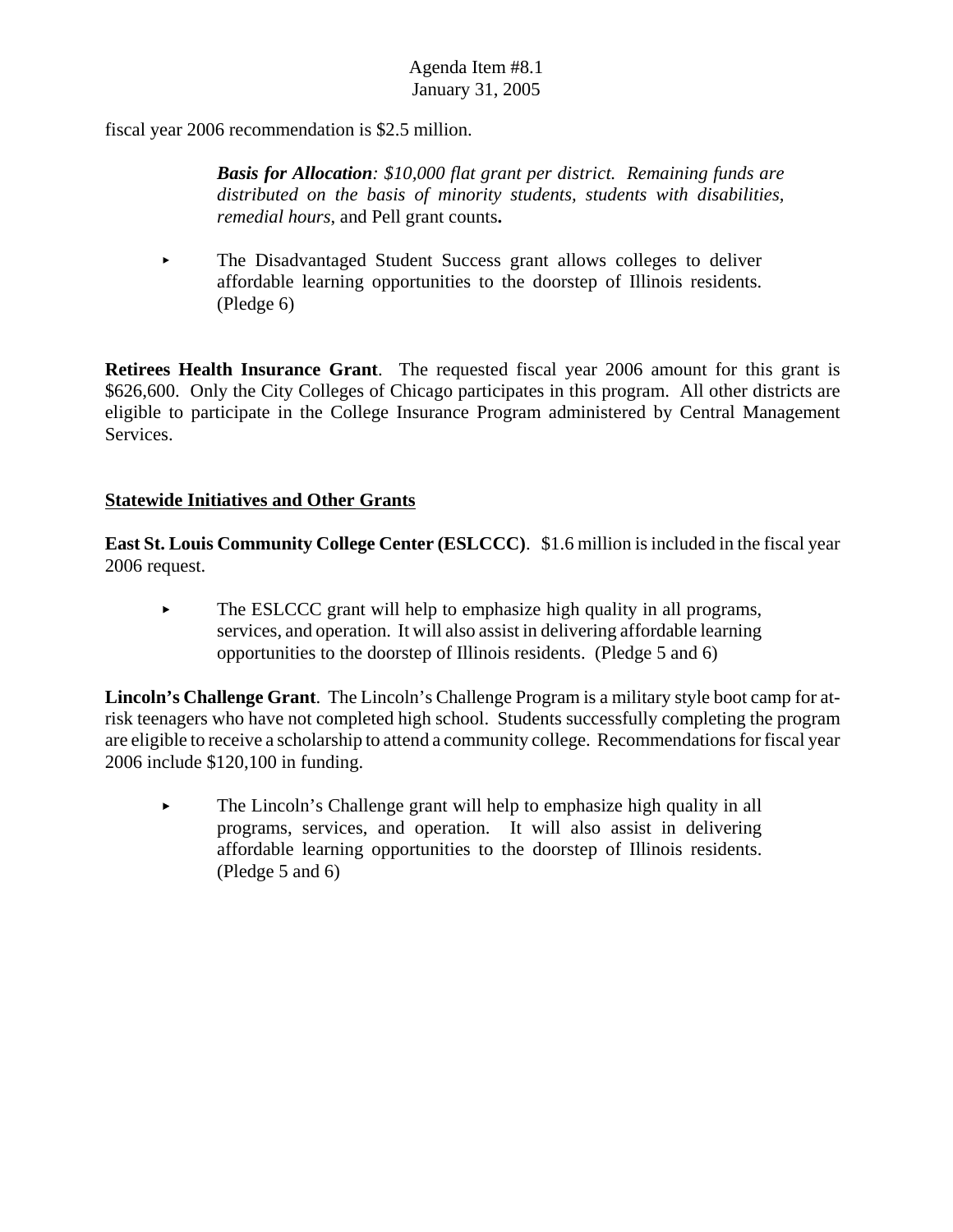#### **Illinois Community College Board Table 1 Fiscal Year 2006 Operating Grants**

|                                                |                          | <b>FY 2005</b><br>Final |               | <b>FY 2006</b><br><b>ICCB</b> |                             | <b>Difference</b><br>from | Percent           |
|------------------------------------------------|--------------------------|-------------------------|---------------|-------------------------------|-----------------------------|---------------------------|-------------------|
| <b>Grants</b>                                  |                          | <b>Appropriation</b>    |               | <b>Request</b>                |                             | <b>FY2005</b>             | <b>Difference</b> |
| <b>Base Operating Grant</b>                    | $\overline{\mathcal{F}}$ | 191,837,100             |               | \$191,837,100                 | $\mathcal{L}_{\mathcal{D}}$ | $\underline{0}$           | $0.0\%$           |
| <b>Credit Hour Allocation</b>                  |                          | \$189,487,100           |               | \$189,487,100                 | \$                          | $\theta$                  | $0.0\%$           |
| <b>GSF</b> Allocation                          | \$                       | 2,350,000               | $\mathbb{S}$  | 2,350,000                     | \$                          | 0                         | $0.0\%$           |
| Small College Grant <sup>(1)</sup>             | \$                       | 900,000                 | \$            | 780,000                       | \$                          | (120,000)                 | $-13.3\%$         |
| Funding Formula Impact Grant                   | \$                       | 5,507,500               | \$            | 5,507,500                     | \$                          | $\boldsymbol{\theta}$     | $0.0\%$           |
| Equalization Grant <sup>(2)</sup>              | \$                       | 91,617,500              |               | \$102,417,500                 | \$                          | 10,800,000                | 11.8%             |
| <b>Unrestricted Grants</b>                     |                          | \$289,862,100           |               | \$ 300,542,100                | \$                          | 10,680,000                | 3.7%              |
|                                                |                          |                         |               |                               |                             |                           |                   |
| Workforce Development Grant                    | \$                       | 3,311,300               | \$            | $\overline{0}$                | \$                          | (3,311,300)               | $-100.0\%$        |
| P-16 Initiative Grant                          | \$                       | 1,279,000               | \$            | 0                             | \$                          | (1, 279, 000)             | $-100.0\%$        |
| Disadvantaged Student Success Grant            | \$                       | $\mathbf{0}$            | $\mathcal{S}$ | 2,500,000                     | \$                          | 2,500,000                 |                   |
| Retirees Health Insurance Grant                | \$                       | 626,600                 | \$            | 626,600                       | \$                          | 0                         | 0.0%              |
| <b>Lincoln Land Community College Grant</b>    | \$                       | 250,000                 | \$            | $\overline{0}$                | \$                          | (250,000)                 |                   |
| <b>Illinois Valley Community College</b>       | \$                       | 160,000                 | $\mathcal{S}$ | $\boldsymbol{0}$              | \$                          | (160,000)                 |                   |
| <b>Restricted Grants</b>                       | $\$\,$                   | 5,626,900               | \$            | 3,126,600                     | \$                          | (2,500,300)               | $-44.4%$          |
|                                                |                          |                         |               |                               |                             |                           |                   |
| <b>TOTAL GRANTS</b>                            |                          | \$295,489,000           |               | \$303,668,700                 | $\mathcal S$                | 8,179,700                 | 2.8%              |
| <b>Statewide Initiative &amp; Other Grants</b> |                          |                         |               |                               |                             |                           |                   |
| East St. Louis Community College Center        | \$                       | 1,589,100               | \$            | 1,589,100                     | \$                          | 0                         | $0.0\%$           |
| Lincoln's Challenge Grant                      | \$                       | 120,100                 | $\mathcal{S}$ | 120,100                       | \$                          | 0                         | $0.0\%$           |
| Total Statewide Initiatives & Other Grants \$  |                          | 1,709,200               | $\mathcal{S}$ | 1,709,200                     | $\boldsymbol{\mathcal{S}}$  | $\theta$                  | $0.0\%$           |
|                                                |                          |                         |               |                               |                             |                           |                   |
| <b>GRAND TOTAL</b>                             |                          | \$297,198,200           |               | \$305,377,900                 | \$                          | 8,179,700                 | 2.8%              |

 $<sup>(1)</sup>$  The requested amount includes the additional small college grant award for those districts that qualify.</sup> (2) Includes \$15 million allocation to City Colleges of Chicago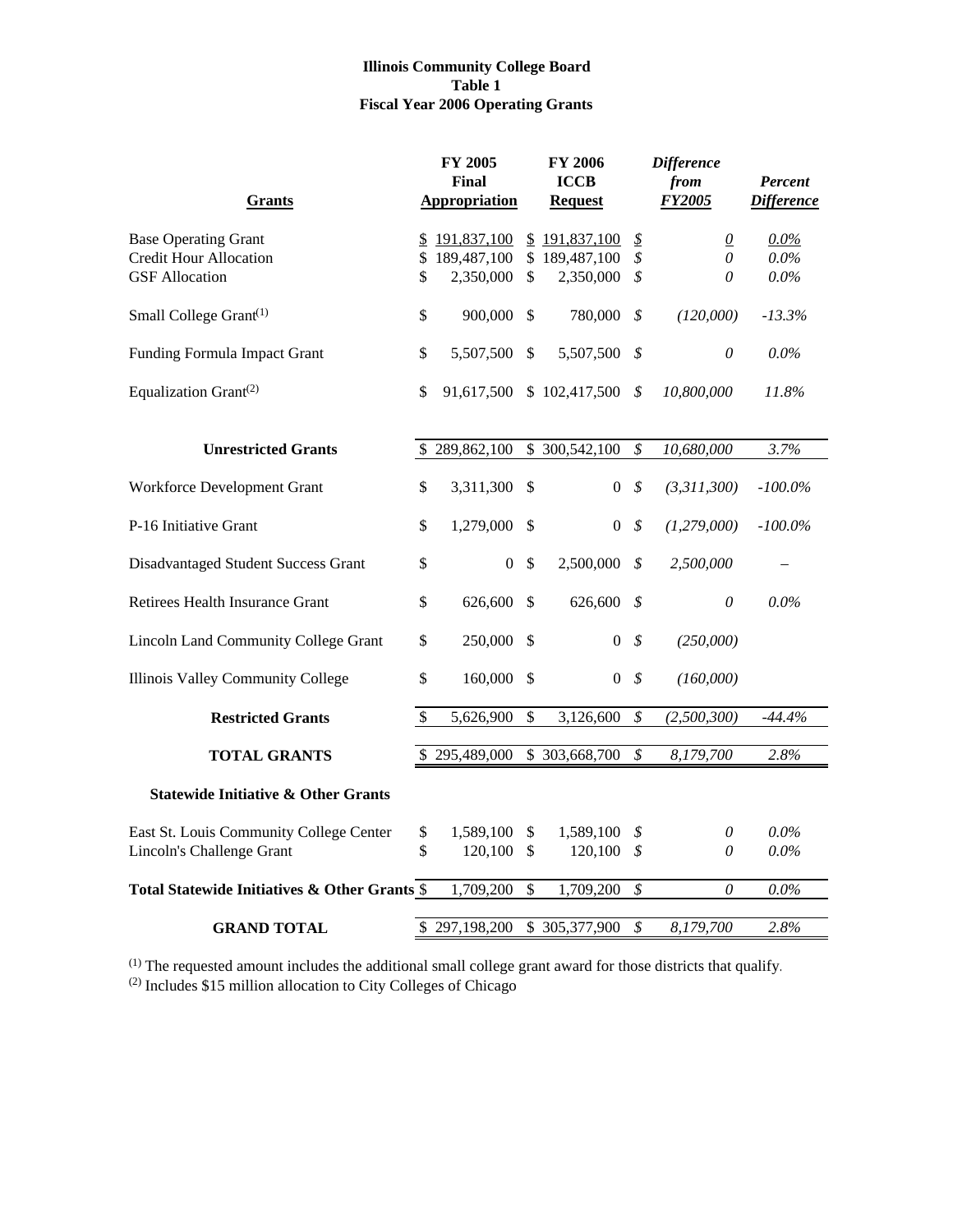#### Illinois Community College Board Table 2 FISCAL YEAR 2006 TOTAL GRANTS TO DISTRICTS ICCB Request

|                          |               | <b>Base Operating Grants</b> |                    |           |               |                  |               |              |              |                        |               |                  |               |                        |               |             |
|--------------------------|---------------|------------------------------|--------------------|-----------|---------------|------------------|---------------|--------------|--------------|------------------------|---------------|------------------|---------------|------------------------|---------------|-------------|
|                          |               | Credit                       |                    | Square    |               | Small            |               |              |              | <b>Funding Formula</b> |               | Retirees         |               | Disadvantaged          |               |             |
|                          |               | Hour                         |                    | Footage   |               | College          |               | Equalization |              | Impact                 |               | Health Ins.      |               | <b>Student Success</b> |               | Total       |
|                          |               | Grant                        |                    | Grant     |               | Grant            |               | Grant        |              | Grant                  |               | Grant            |               | Grant                  |               | Grants      |
|                          |               |                              |                    |           |               |                  |               |              |              |                        |               |                  |               |                        |               |             |
| <b>BLACK HAWK \$</b>     |               | 3,902,488                    | -\$                | 49,390    | \$            | $\overline{0}$   | $\mathbb{S}$  | 4,654,952    | $\mathbb{S}$ | 134,077                | \$            | 0 <sup>5</sup>   |               | 52,727                 | $\mathbb{S}$  | 8,793,634   |
| <b>CHICAGO</b>           | \$            | 37,836,799                   | $\sqrt{2}$         | 429,471   | \$            | $\boldsymbol{0}$ | \$            | 13,632,390   | \$           | $\boldsymbol{0}$       | \$            | 626,600          | \$            | 634,035                | $\sqrt{3}$    | 53,159,295  |
| DANVILLE <sup>S</sup>    |               | 1,496,281                    | $\mathbf{s}$       | 40,603    | \$            | 60.000           | $\mathbf S$   | 1,834,709    | \$           | 89,066                 | $\mathcal{S}$ | $\overline{0}$   | \$            | 24,301                 | \$            | 3,544,960   |
| <b>DUPAGE</b>            | <sup>\$</sup> | 13,845,306                   | -\$                | 144,867   | \$            | $\boldsymbol{0}$ |               |              | \$           | 404,612                | $\mathbb{S}$  | $\overline{0}$   | \$            | 151,060                | \$            | 14,545,845  |
| <b>ELGIN</b>             | $\mathcal{S}$ | 4,700,945                    | $\mathcal{S}$      | 75,359    | \$            | $\mathbf{0}$     |               |              | \$           | 90,337                 | $\mathbb{S}$  | $\boldsymbol{0}$ | \$            | 62,661                 | \$            | 4,929,302   |
| <b>HARPER</b>            | \$            | 6,422,527                    | $\mathcal{S}$      | 98,066    | \$            | $\overline{0}$   |               |              | \$           | 279.914                | $\mathbf{s}$  | $\overline{0}$   | \$            | 90,959                 | $\mathbf{\$}$ | 6,891,466   |
| <b>HEARTLAND</b>         | <sup>\$</sup> | 1,982,104                    | $\mathcal{S}$      | 25,077    | \$            | $\overline{0}$   |               |              | \$           | 150,404                | \$            | $\overline{0}$   | \$            | 33,332                 | - \$          | 2,190,917   |
| <b>HIGHLAND</b>          | \$            | 1,448,401                    | \$                 | 26,949    | \$            | 60,000           | -\$           | 1,115,047    | \$           | 72,544                 | \$            | 0                | \$            | 23,936                 | -\$           | 2,746,877   |
| <b>ILLINOIS CENTRAL</b>  |               | 6,097,397                    | \$                 | 81,045    | \$            | $\overline{0}$   | \$            | 4,064,117    | \$           | 233,609                | $\mathbf{s}$  | $\overline{0}$   | \$            | 50,800                 | -\$           | 10,526,968  |
| <b>ILLINOIS EASTERN</b>  | \$            | 6,114,389                    | \$                 | 59,405    | $\mathcal{S}$ | $\overline{0}$   | \$            | 8,123,000    | \$           | $\boldsymbol{0}$       | \$            | $\overline{0}$   | \$            | 32,485                 | -\$           | 14,329,279  |
| <b>ILLINOIS VALLEY</b>   | \$            | 2,421,796                    | -\$                | 31,595    | \$            | $\mathbf{0}$     | \$            | 686,180      | \$           | 94,670                 | \$            | 0                | \$            | 22,141                 | \$            | 3,256,382   |
| <b>JOLIET</b>            |               | 6,100,902 \$                 |                    | 70,969    | \$            | $\boldsymbol{0}$ |               |              | \$           | 332,888                | \$            | $\boldsymbol{0}$ | \$            | 73,141                 | \$            | 6,577,900   |
| <b>KANKAKEE</b>          | \$            | 3,189,020                    | \$                 | 26,347    | \$            | $\overline{0}$   | \$            | 3,319,217    | \$           | $\boldsymbol{0}$       | \$            | $\overline{0}$   | \$            | 31,347                 | \$            | 6,565,931   |
| <b>KASKASKIA</b>         |               | 3,621,765                    | -\$                | 28,738    | \$            | $\overline{0}$   | \$            | 5,274,686    | \$           | 30,254                 | \$            | $\overline{0}$   | \$            | 25,114                 | \$            | 8,980,557   |
| <b>KISHWAUKEE</b>        | $\mathcal{S}$ | 2,080,850                    | \$                 | 38,094    | \$            | $\theta$         | \$            | 1,737,885    | \$           | 123,235                | \$            | $\boldsymbol{0}$ | \$            | 31,162                 | - \$          | 4,011,226   |
| <b>LAKE COUNTY</b>       |               | 6,257,729                    | \$                 | 77,950    | \$            | $\overline{0}$   |               |              | \$           | 178,852                | $\mathbf{s}$  | $\overline{0}$   | \$            | 85,491                 | - \$          | 6,600,022   |
| <b>LAKE LAND</b>         | \$            | 5,548,401                    | \$                 | 39,004    | \$            | $\overline{0}$   | \$            | 4,843,387    | \$           | $\boldsymbol{0}$       | $\mathbf{s}$  | $\overline{0}$   | \$            | 38,294                 | $\mathbf{\$}$ | 10,469,086  |
| <b>LEWIS &amp; CLARK</b> |               | 2,834,428                    | $\mathcal{S}$      | 54,865    | \$            | $\overline{0}$   | \$            | 3,116,943    | \$           | 127,975                | \$            | $\overline{0}$   | \$            | 39,245                 | - \$          | 6,173,456   |
| <b>LINCOLN LAND</b>      | $\mathbf S$   | 3,671,476                    | $\mathcal{S}$      | 53,576    | \$            | $\overline{0}$   | \$            | 553,236      | \$           | 295.668                | \$            | $\overline{0}$   | \$            | 38,397                 | \$            | 4,612,353   |
| <b>LOGAN</b>             | <sup>\$</sup> | 4,218,412                    | -\$                | 50,346    | \$            | $\overline{0}$   | \$            | 7,546,941    | \$           | 55,023                 | $\mathbf{s}$  | $\overline{0}$   | \$            | 32,843                 | -\$           | 11,903,565  |
| <b>MC HENRY</b>          | \$            | 2,499,755                    | \$                 | 40,042    | \$            | $\overline{0}$   |               |              | \$           | 161,052                | \$            | 0                | \$            | 39,285                 | \$            | 2,740,134   |
| <b>MORAINE VALLEY</b>    | \$            | 7,319,353                    | $\mathcal{S}$      | 74,528    | \$            | $\overline{0}$   | \$            | 5,051,518    | \$           | 516,232                | $\mathbf{s}$  | $\overline{0}$   | \$            | 76,278                 | -\$           | 13,037,909  |
| <b>MORTON</b>            | $\mathcal{S}$ | 1,670,897                    | \$                 | 24,505    | \$            | $\overline{0}$   | \$            | 1,501,015    | \$           | 183,327                | \$            | $\overline{0}$   | \$            | 47,939                 | \$            | 3,427,683   |
| <b>OAKTON</b>            | \$            | 5,566,303                    | \$                 | 65,052    | \$            | $\overline{0}$   |               |              | \$           | 358,151                | \$            | 0                | \$            | 74,076                 | - \$          | 6,063,582   |
| <b>PARKLAND</b>          | <sup>\$</sup> | 5,060,700                    | \$                 | 60,438    | \$            | $\overline{0}$   | \$            | 2,955,320    | \$           | 250,829                | \$            | $\overline{0}$   | \$            | 66,751                 | \$            | 8,394,038   |
| PRAIRIE STATE            | \$            | 2,307,293                    | \$                 | 41,629    | \$            | $\overline{0}$   | \$            | 50,000       | \$           | 161,450                | \$            | $\overline{0}$   | \$            | 52,863                 | $\mathbf{\$}$ | 2,613,235   |
| <b>REND LAKE</b>         | \$            | 2,826,613                    | \$                 | 33,872    | \$            | 60,000           | \$            | 3,983,114    | \$           | 56,133                 | \$            | 0                | \$            | 23,440                 | \$            | 6,983,172   |
| <b>RICHLAND</b>          | S             | 1,948,342                    | \$                 | 25,912    | \$            | 60,000           | $\mathcal{S}$ | 847,664      | \$           | 43,601                 | \$            | $\overline{0}$   | \$            | 31,737                 | -\$           | 2,957,256   |
| <b>ROCK VALLEY</b>       | <sup>\$</sup> | 4,517,802                    | \$                 | 65,220    | \$            | $\overline{0}$   | \$            | 1,805,857    | \$           | 232,876                | \$            | $\overline{0}$   | \$            | 48,476                 | \$            | 6,670,231   |
| <b>SANDBURG</b>          | <b>S</b>      | 2,093,271                    | \$                 | 28,104    | \$            | $60,000$ \$      |               | 2,254,998    | \$           | 150,824                | \$            | $\boldsymbol{0}$ | \$            | 25,767                 | -\$           | 4,612,964   |
| <b>SAUK VALLEY</b>       | \$            | 1,436,099                    | \$                 | 29,943    | \$            | 60,000           | \$            | 1,126,893    | \$           | 51,523                 | \$            | $\boldsymbol{0}$ | \$            | 22,161                 | \$            | 2,726,619   |
| <b>SHAWNEE</b>           | <sup>\$</sup> | 1,565,439                    | \$                 | 16,155    | \$            | 120,000          | \$            | 2,806,052    | \$           | 19,515                 | \$            | $\mathbf{0}$     | \$            | 23,169                 | -\$           | 4,550,330   |
| <b>SOUTH SUBURBAN</b>    | <sup>\$</sup> | 3,906,034                    | \$                 | 62,783    | \$            | $\boldsymbol{0}$ | \$            | 3,158,034    | \$           | 241,205                | \$            | $\overline{0}$   | \$            | 98,866                 | - \$          | 7,466,922   |
| <b>SOUTHEASTERN</b>      | - \$          | 2,206,534                    | \$                 | 24,805    | \$            | 120,000          | $\mathcal{S}$ | 2,795,183    | \$           | $\boldsymbol{0}$       | \$            | $\boldsymbol{0}$ | \$            | 26,892                 | - \$          | 5,173,414   |
| <b>SOUTHWESTERN</b>      | \$            | 7,205,074                    | $\mathcal{S}$      | 69,240    | \$            | $\overline{0}$   | \$            | 8,624,608    | \$           | 212,723                | \$            | $\overline{0}$   | \$            | 80,860                 | $\mathbf{\$}$ | 16,192,505  |
| <b>SPOON RIVER</b>       | <sup>\$</sup> | 1,060,549                    | \$                 | 20,973    | \$            | 120,000          | $\mathcal{S}$ | 921,471      | \$           | 72,704                 | \$            | $\overline{0}$   | \$            | 16,652                 | - \$          | 2,212,349   |
| <b>TRITON</b>            | \$            | 7,317,726                    | $\mathbf{\hat{S}}$ | 87,573    | \$            | $\boldsymbol{0}$ | \$            | 2,470,101    | \$           | $\boldsymbol{0}$       | \$            | $\mathbf{0}$     | \$            | 85,189                 | \$            | 9,960,589   |
| <b>WAUBONSEE</b>         | \$            | 3,805,595                    | \$                 | 60,696    | \$            | $\theta$         |               |              | \$           | 48,025                 | \$            | $\overline{0}$   | \$            | 64,660                 | -\$           | 3,978,976   |
| <b>WOOD</b>              | <sup>\$</sup> | 1,379,731                    | $\mathcal{S}$      | 16,814    | \$            | $60,000$ \$      |               | 1,562,982    | \$           | 54,202                 | $\mathbb{S}$  | $\overline{0}$   | $\mathcal{S}$ | 21,468                 | -\$           | 3,095,197   |
| Totals                   | <sup>\$</sup> | 189,484,526                  | \$                 | 2,350,000 | \$            | 780,000          | \$            | 102,417,500  | \$           | 5,507,500              | \$            | 626,600          | $\mathbf{s}$  | 2,500,000              | \$            | 303,666,126 |
| Rounding \$              |               | 2,574                        |                    |           |               |                  |               |              |              |                        |               |                  |               |                        | \$            | 2,574       |
| Totals <sup>S</sup>      |               | 189,487,100                  | \$                 | 2,350,000 | \$            | 780,000          | \$            | 102,417,500  | \$           | 5,507,500              | $\mathbb{S}$  | 626,600 \$       |               | 2,500,000              | \$            | 303,668,700 |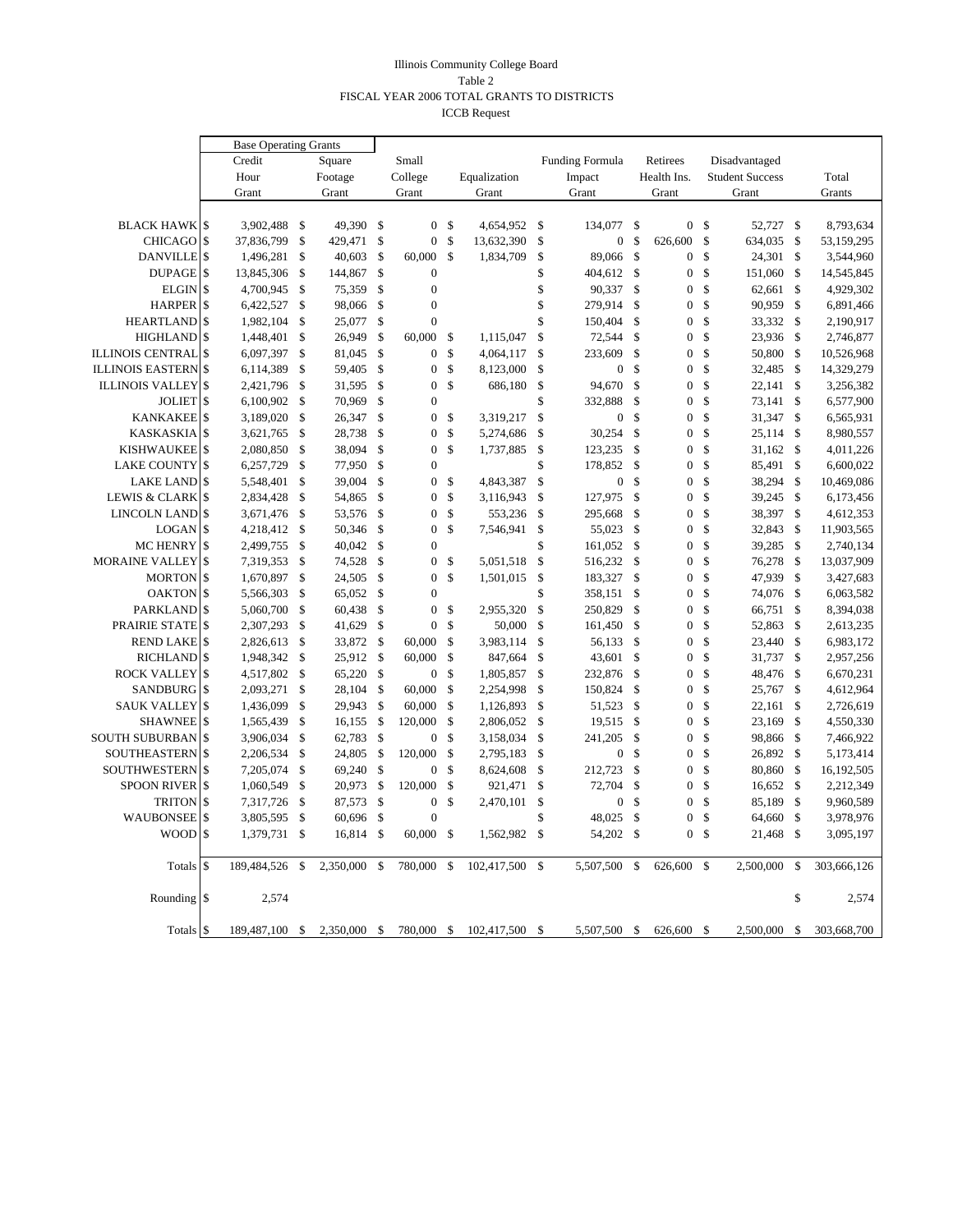#### Illinois Community College Board

#### **FISCAL YEAR 2006 CAPITAL BUDGET REQUEST**

The Illinois Community College Board fiscal year 2006 capital budget request has three components:

- 1. Enhanced Construction Program
- 2. Capital Renewal Grants
- 3. Specific Institutional Projects

#### **RECOMMENDED ACTION**

It is recommended that the following motions be adopted:

- 1. Approves the fiscal year 2006 Capital Budget Request for the Illinois Community College System as presented in the attached Table 1;
- 2. Authorizes the submission of the request to the Illinois Board of Higher Education; and
- 3. Authorizes its President/CEO, with the concurrence of the Chair, to make technical adjustments to the request if more refined data become available.

## **BACKGROUND**

**1. Enhanced Construction Program**. The Illinois community colleges have been successful during the 2002, 2003, and 2004 legislative sessions in gaining a commitment from the Governor and the General Assembly for \$150 million in capital funding. While the original intent was to obtain funding over a five-year period (\$50 million per year for a total of \$250 million), the General Assembly has not yet taken action on fiscal year 2005 capital funding. The major emphasis of the administration and the General Assembly for these funds is to reduce the community college system's reliance on temporary facilities. The appropriations were in addition to normal higher education capital appropriations, however, specific institutional project funding off the community college capital list has been minimal since fiscal year 2001. As we look to future years, it is anticipated that the \$50 million of capital funding for the replacement of temporary facilities also will be provided in addition to normal higher education capital appropriations provided for both community college and university projects with an improved state economy. The \$250 million commitment will provide much needed relief to campuses dealing with temporary structures that have been used beyond their useful life due to necessity. This year's request includes \$50 million to fund this initiative.

**2. Capital Renewal Grants**. The General Assembly appropriated \$9.107 million in fiscal year 2004 for the capital renewal program. This was the same level of funding as the previous year and was at the Governor's recommended funding level. Funding for this initiative needs to be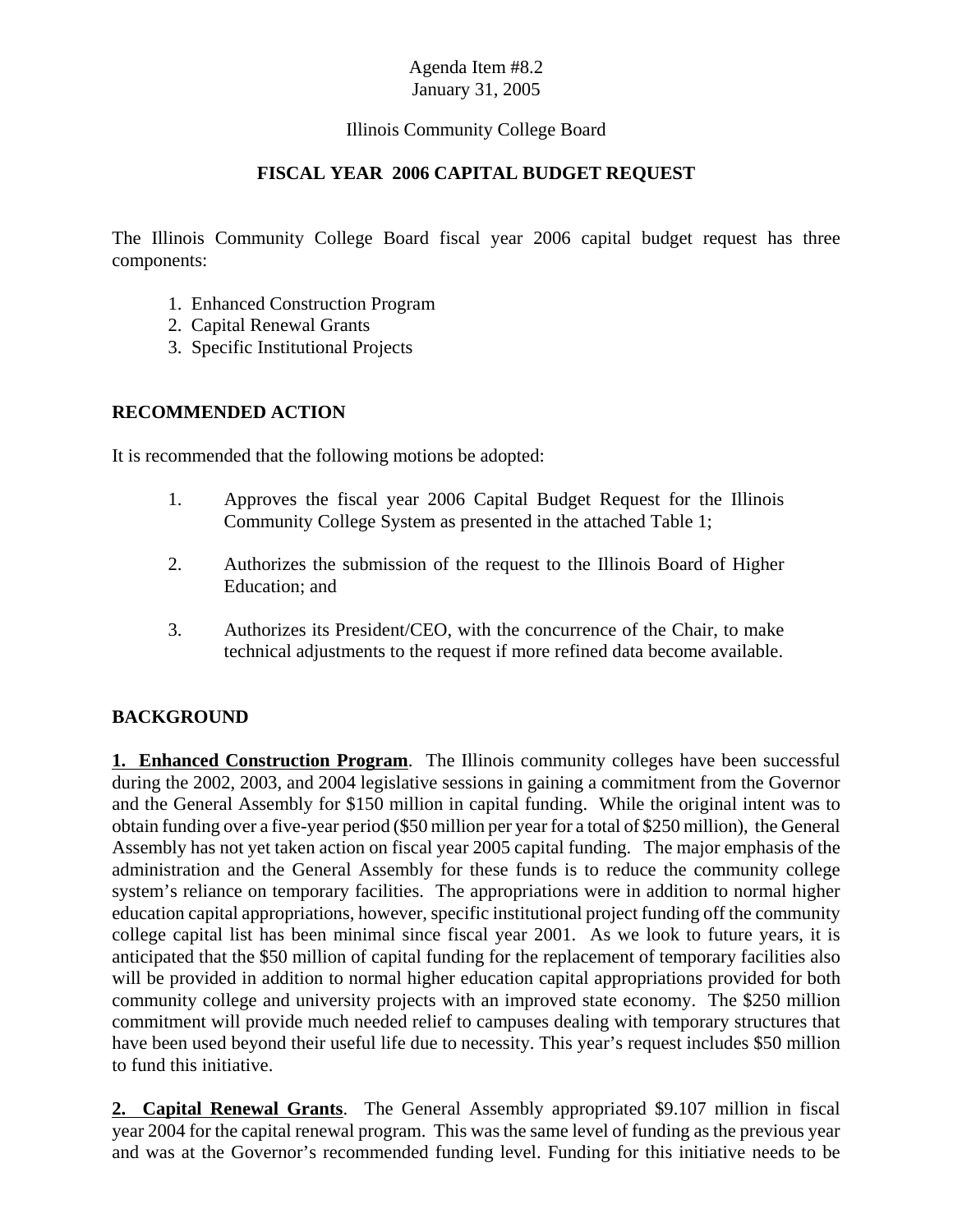increasing to adequately address the deferred maintenance backlog. The General Assembly has not yet taken action on fiscal year 2005 capital funding.

Since the inception of the capital renewal grant program, formerly called the repair and renovation grant program, funds have been distributed to universities and community colleges based on the amount of owned gross square footage for each institution. With over 23 million gross square feet of facilities, community colleges comprise approximately 30 percent of all public higher education space. Working on the assumption that the General Assembly will soon appropriate fiscal year 2005 capital renewal funds , the fiscal year 2006 capital renewal grant request is \$12 million.

**3. Specific Institutional Projects**. Annual requests for state funding for construction projects were received in the fiscal year 2006 RAMP (Resource Allocation and Management Plan for the Community Colleges) Community College Capital Requests. One hundred and fourteen project requests were received with an estimated cost of \$1.587 billion and requiring \$1.190 billion in state funding to fully fund the requests. Projects were evaluated using the criteria established in ICCB rules. The result of this staff evaluation process is a selection of projects for inclusion in the capital budget request and the establishment of a priority ranking assignment for each project.

Table 1 presents the community college fiscal year 2006 capital budget request. Included in this table is the total budget for each project recommended, as well as breakdown of the funding sources of local and state funds. Total state funding for the 55 specific projects recommended for inclusion in the fiscal year 2006 capital budget request is \$504.7 million. This represents a 5.6% increase over the fiscal year 2005 capital budget request with 6 new projects added and 3 projects removed from the current list which were funded with prior year allocations of Enhanced Construction Program funding.

An RFP (Request for Proposal) process was utilized to obtain temporary building replacement or upgrade projects for consideration in conjunction with the five year \$50 million per year commitment to fund a capital initiative to either replace existing temporary buildings or to make modifications to such buildings that would make them permanent structures. The RFP's were due to the ICCB office November, 2001 and were a one time request process. As part of this RFP process, certain projects identified on the regular capital list (Table 1 attached) may, in fact, qualify to be funded by this capital initiative for fiscal year 2006. Further, there may be some projects on the list presented in table 1 that may be totally or partially funded from the allocation of the fiscal year 2004 and 2005 funds. The General Assembly has not yet taken action on fiscal year 2005 capital funding.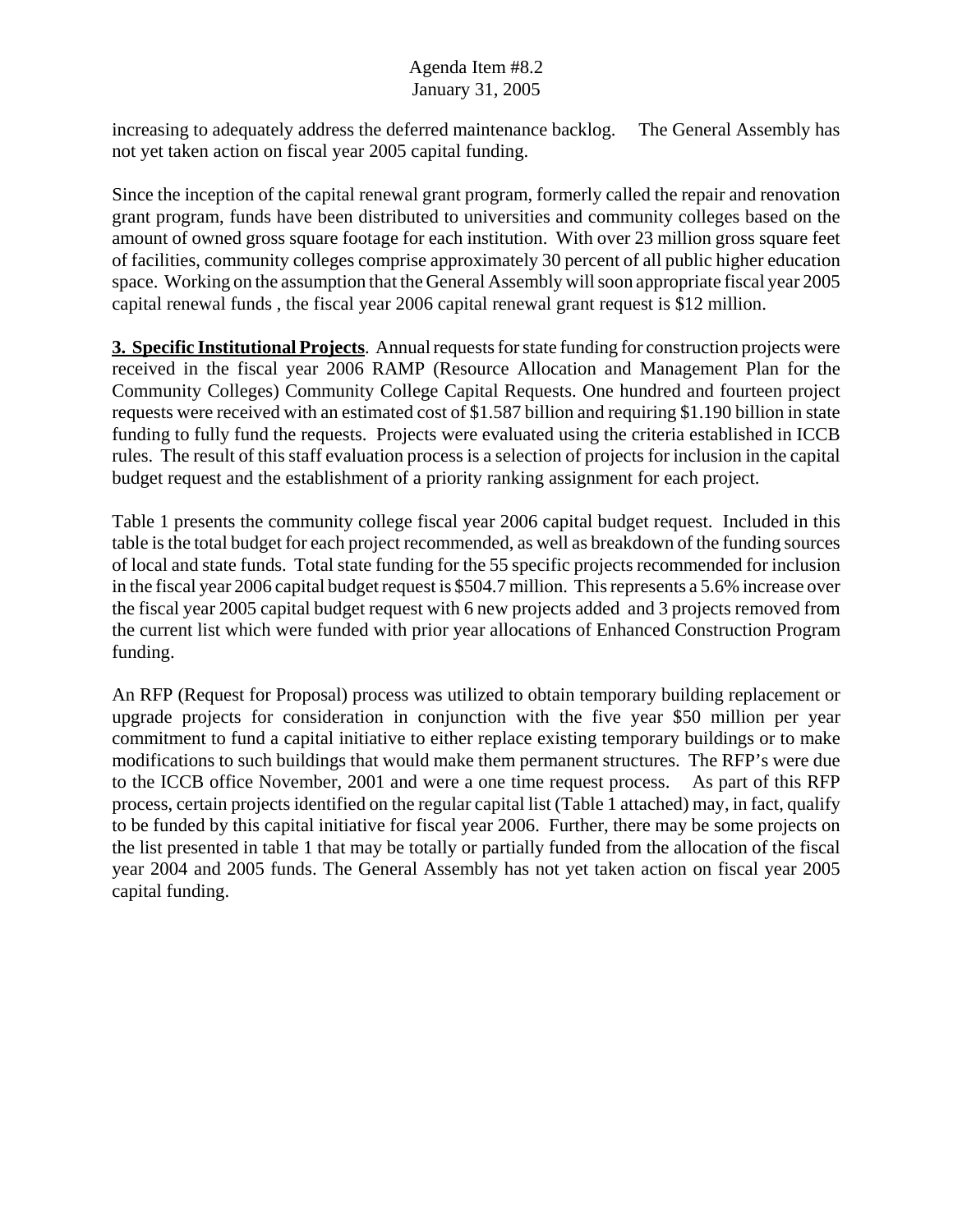#### **Table 1 Illinois Community College Board Fiscal Year 2006 Capital Budget Recommendation**

| <b>Statewide Initiatives</b>         |              |                |
|--------------------------------------|--------------|----------------|
|                                      |              | Cumulative     |
|                                      | <b>State</b> | <b>State</b>   |
|                                      | Fundina      | <b>Funding</b> |
| <b>Capital Renewal Grants</b>        | 12.000.0     | 12.000.0       |
| <b>Enhanced Construction Program</b> | 50.000.0     | 62.000.0       |

*Specific Project Initiatives (in thousands)*

| ----------------------Proposed Funding--------------------<br><b>District</b><br><b>Project Title</b><br>Funding<br>Rank<br><b>State</b><br>Local<br><b>Total Credits Applied</b><br>Funding<br>Funding<br>802.2<br>267.4<br>802.2<br>267.4<br>802.2<br>1 Lake Land<br><b>Student Services Building Addition</b><br>1,069.6<br>2 Triton<br><b>Rehabilitation of Technology Building</b><br>8,638.1<br>2,879.4<br>11,517.5<br>8,638.1<br>2,879.4<br>9,440.3<br>3 Joliet<br><b>Utilities Renovation</b><br>3,536.4<br>4,715.2<br>3,536.4<br>12,976.7<br>1,178.8<br>1,178.8<br>4 Rock Valley<br><b>Arts Instructional Center</b><br>16,485.4<br>29,462.1<br>5,495.1<br>21,980.5<br>16,485.4<br>5,495.1<br>1.858.2<br>5 Elgin<br><b>Spartan Drive Extension</b><br>619.4<br>2.477.6<br>1.858.2<br>619.4<br>31.320.3<br>4,062.2<br>12,186.5<br>12,186.5<br>4,062.2<br>43,506.8<br>6 Parkland<br><b>Student Services Center</b><br>16,248.7<br><b>Engineering &amp; Technology Center Renovation</b><br>16,030.3<br>5,343.5<br>7 Harper<br>21,373.8<br>16,030.3<br>5,343.5<br>59,537.1<br>8 Rend Lake<br><b>Art Program Addition</b><br>377.8<br>125.9<br>503.7<br>377.8<br>125.9<br>59.914.9<br>65,795.1<br><b>Rural Development Technology Center</b><br>5,880.2<br>1,960.1<br>5,880.2<br>1,960.1<br>9 Lake Land<br>7,840.3<br>10 DuPage<br><b>Instructional Center Noise Abatement</b><br>395.0<br>1,298.0<br>67,093.1<br>1,185.0<br>1,580.0<br>113.0<br>282.0<br>11 Harper<br><b>Campus Life/One Stop Admissions Center</b><br>9,732.1<br>32,211.5<br>99,304.6<br>29,195.8<br>38,927.9<br>3,015.7<br>6,716.4<br><b>Community Instructional Center Building</b><br>12.777.0<br>4.259.0<br>12.777.0<br>4,259.0<br>112.081.6<br>12 Illinois Valley<br>17.036.0<br>117,942.9<br>13 Lake Land<br>Center for Technical Education (Tech Blding West Ph II)<br>5,861.3<br>1,953.7<br>7,815.0<br>5,861.3<br>1,953.7<br>35,047.4<br>152,990.3<br>14 Lake County<br><b>Student Services Building</b><br>35,047.4<br>11,682.5<br>46,729.9<br>11,682.5<br>2.746.0<br>915.0<br>2.746.0<br>155.736.3<br>15 Richland<br><b>Student Success Center and Addition</b><br>3.661.0<br>915.0<br>508.1<br>6,039.0<br>16 IECC Lincoln Trail<br><b>Center for Technology</b><br>5,530.9<br>1,843.7<br>1,335.6<br>161,775.3<br>7,374.6<br>17 Joliet<br>Student Support Center and Remodeling of Classrooms<br>19,346.2<br>6,448.8<br>25,795.0<br>19,346.2<br>181,121.5<br>6,448.8<br><b>Educational Buildings Remodeling and Expansion</b><br>3,714.0<br>1,238.0<br>4,952.0<br>3,714.0<br>1,238.0<br>184,835.5<br>18 Spoon River<br>19 CCC Kennedy King<br><b>Planning and Land Acquisition</b><br>13,432.2<br>13,432.2<br>4,477.4<br>17,909.6<br>4,477.4<br>198,267.7<br>20 Moraine Valley<br><b>College Center Renovation and Expansion</b><br>9,184.2<br>3.061.4<br>12.245.6<br>9.184.2<br>3,061.4<br>207.451.9<br>Project Outreach: Regional Center Expansion<br>2,281.7<br>760.6<br>2,281.7<br>209,733.6<br>21 Lincoln Land<br>3,042.3<br>760.6<br><b>Carmi/White County Vocational Building Addition</b><br>1,013.1<br>337.7<br>1,350.8<br>1,013.1<br>337.7<br>210,746.7<br>22 Southeastern<br>23 Sauk Valley<br><b>Remodel Natural Sciences Laboratories</b><br>1,998.5<br>666.2<br>2,664.7<br>1,998.5<br>666.2<br>212,745.2<br>24 Illinois Valley<br>Classroom/Library Remodeling/Addition<br>6,548.8<br>2.183.0<br>8,731.8<br>6,548.8<br>2.183.0<br>219.294.0<br>147.9<br>25 Danville<br>Addition/Remodeling of Mary Miller Center<br>2,477.9<br>2,625.8<br>2,477.9<br>147.9<br>221,771.9<br>26 IECC Olney Central<br><b>Applied Technology Center</b><br>1,125.5<br>375.2<br>1,500.7<br>375.2<br>1,500.7<br>0.0<br>223,272.6<br>223.739.0<br>27 Carl Sandburg<br><b>Parking Lot Paving</b><br>466.4<br>155.5<br>621.9<br>466.4<br>155.5<br>1.939.5<br>646.5<br>2.586.0<br>1,939.5<br>646.5<br>225.678.5<br>28 DuPage<br><b>Grounds and Retention Pond Improvements</b><br>29 Rend Lake<br><b>Science and Nursing Building</b><br>6,066.8<br>2,022.3<br>8,089.1<br>6,066.8<br>2,022.3<br>231,745.3<br>30 Parkland<br><b>Applied Technology Addition</b><br>9,577.1<br>12,769.5<br>9,577.1<br>241,322.4<br>3,192.4<br>3,192.4<br>31 Joliet<br><b>City Center Construction</b><br>15,294.0<br>256,616.4<br>5.097.0<br>20,391.0<br>15.294.0<br>5,097.0<br>32 Elgin<br><b>Health Careers Center</b><br>11,604.0<br>3.868.2<br>15.472.2<br>3,868.2<br>268.220.4<br>11,604.0<br>Agriculture Industry Center (Tech Biding West Ph III)<br>33 Lake Land<br>3,254.7<br>1,084.9<br>4,339.6<br>3,254.7<br>1,084.9<br>271,475.1<br>4,909.9<br>276,385.0<br>34 Morton<br>Parking Lot, Roadways, and Walkway Replacements<br>4,909.9<br>1,636.7<br>6,546.6<br>1,636.7<br>22,761.0<br>7,587.0<br>7,587.0<br>299,146.0<br>35 Lake County<br><b>Grayslake Campus Classroom</b><br>30,348.0<br>22,761.0<br>36 IECC Wabash Valley<br>Technology/Student Support Expansion to Main Hall (and Renovation)<br>1,502.8<br>303,654.4<br>4,508.4<br>6,011.2<br>4,508.4<br>1,502.8<br>9,925.4<br>3,308.4<br>13,233.8<br>313,579.8<br>37 McHenry<br><b>Satellite Facility</b><br>9,925.4<br>3,308.4<br>38 CCC- Malcom X<br><b>College Mechanical Systems</b><br>16.784.0<br>5.595.0<br>22.379.0<br>16.784.0<br>5.595.0<br>330.363.8<br>39 Oakton<br><b>Addition/Remodeling Des Plaines Campus</b><br>21,734.3<br>7,244.8<br>28,979.1<br>21,734.3<br>7,244.8<br>352,098.1<br>40 Triton<br><b>Installation of Backflow Preventors</b><br>1,093.0<br>364.3<br>1,093.0<br>364.3<br>353,191.1<br>1,457.3<br>41 Shawnee<br>400.3<br>1.200.8<br>400.3<br>354.391.9<br><b>Cairo Regional Education Center</b><br>1.200.8<br>1,601.1<br>Clock Tower Center & Ornamental Horticulture Rehab/Remodeling<br>2,234.7<br>744.9<br>2,234.7<br>744.9<br>356,626.6<br>42 Danville<br>2,979.6<br>3,288.3<br>9,864.9<br>366,491.5<br>43 Richland<br><b>Community Education Center and Infrastructure Connection</b><br>9,864.9<br>13,153.2<br>3,288.3<br>Rehab/Remodeling of Buildings A,B,G, & L<br>16,908.5<br>5,636.2<br>22,544.7<br>16,908.5<br>383,400.0<br>44 Moraine Valley<br>5,636.2<br><b>Vandalia Education Center</b><br>4,799.0<br>3,700.0<br>8,499.0<br>4,799.0<br>3,700.0<br>388,199.0<br>45 Kaskaskia<br>46 Lake Land<br><b>Learning Resource Center</b><br>23,334.9<br>7,778.3<br>23,334.9<br>411,533.9<br>31,113.2<br>7,778.3<br><b>Classroom Building (Southlake Center)</b><br>13,640.1<br>4,546.7<br>13,640.1<br>4,546.7<br>425.174.0<br>47 Lake County<br>18,186.8<br><b>Classroom Building III</b><br>12,266.8<br>4,088.9<br>16,355.7<br>12,266.8<br>4,088.9<br>437,440.8<br>48 Rock Valley<br>2,220.2<br>49 South Suburban<br><b>Allied Health Addition</b><br>25,181.3<br>8,393.8<br>33,575.1<br>27,401.5<br>464,842.3<br>6,173.6<br>6,726.7<br>2,242.2<br>8,968.9<br>6,726.7<br>2,242.2<br>471,569.0<br>50 Lake Land<br>Western Region Advanced Technology Center in Pana<br><b>Community Instructional Center Building</b><br>10,986.0<br>3,662.1<br>10,986.0<br>3,662.1<br>482,555.0<br>51 Moraine Valley<br>14,648.1<br><b>Renovation of Campus Light Fixtures</b><br>930.5<br>310.2<br>930.5<br>310.2<br>483,485.5<br>52 Triton<br>1,240.7<br><b>Expanded Automotive Laboratory</b><br>327.8<br>53 John A. Logan<br>327.8<br>983.3<br>484,468.8<br>983.3<br>1,311.1<br>54 IECC Frontier<br><b>Student Center Building</b><br>2,233.1<br>744.4<br>2,977.5<br>2,233.1<br>744.4<br>486,701.9<br><b>Community Instructional Center Building</b><br>55 Black Hawk<br>18,026.7<br>6,008.8<br>24,035.5<br>18,026.7<br>6,008.8<br>504,728.6<br>498,496.4<br>167,587.7<br>666,084.1<br>6.232.2<br>504,728.6<br>161,355.5<br><b>Project Specific Totals</b> |  |  |  | <b>State</b> | <b>Adjusted for Eligible State Credits</b> |       | Cumulative   |
|----------------------------------------------------------------------------------------------------------------------------------------------------------------------------------------------------------------------------------------------------------------------------------------------------------------------------------------------------------------------------------------------------------------------------------------------------------------------------------------------------------------------------------------------------------------------------------------------------------------------------------------------------------------------------------------------------------------------------------------------------------------------------------------------------------------------------------------------------------------------------------------------------------------------------------------------------------------------------------------------------------------------------------------------------------------------------------------------------------------------------------------------------------------------------------------------------------------------------------------------------------------------------------------------------------------------------------------------------------------------------------------------------------------------------------------------------------------------------------------------------------------------------------------------------------------------------------------------------------------------------------------------------------------------------------------------------------------------------------------------------------------------------------------------------------------------------------------------------------------------------------------------------------------------------------------------------------------------------------------------------------------------------------------------------------------------------------------------------------------------------------------------------------------------------------------------------------------------------------------------------------------------------------------------------------------------------------------------------------------------------------------------------------------------------------------------------------------------------------------------------------------------------------------------------------------------------------------------------------------------------------------------------------------------------------------------------------------------------------------------------------------------------------------------------------------------------------------------------------------------------------------------------------------------------------------------------------------------------------------------------------------------------------------------------------------------------------------------------------------------------------------------------------------------------------------------------------------------------------------------------------------------------------------------------------------------------------------------------------------------------------------------------------------------------------------------------------------------------------------------------------------------------------------------------------------------------------------------------------------------------------------------------------------------------------------------------------------------------------------------------------------------------------------------------------------------------------------------------------------------------------------------------------------------------------------------------------------------------------------------------------------------------------------------------------------------------------------------------------------------------------------------------------------------------------------------------------------------------------------------------------------------------------------------------------------------------------------------------------------------------------------------------------------------------------------------------------------------------------------------------------------------------------------------------------------------------------------------------------------------------------------------------------------------------------------------------------------------------------------------------------------------------------------------------------------------------------------------------------------------------------------------------------------------------------------------------------------------------------------------------------------------------------------------------------------------------------------------------------------------------------------------------------------------------------------------------------------------------------------------------------------------------------------------------------------------------------------------------------------------------------------------------------------------------------------------------------------------------------------------------------------------------------------------------------------------------------------------------------------------------------------------------------------------------------------------------------------------------------------------------------------------------------------------------------------------------------------------------------------------------------------------------------------------------------------------------------------------------------------------------------------------------------------------------------------------------------------------------------------------------------------------------------------------------------------------------------------------------------------------------------------------------------------------------------------------------------------------------------------------------------------------------------------------------------------------------------------------------------------------------------------------------------------------------------------------------------------------------------------------------------------------------------------------------------------------------------------------------------------------------------------------------------------------------------------------------------------------------------------------------------------------------------------------------------------------------------------------------------------------------------------------------------------------------------------------------------------------------------------------------------------------------------------------------------------------------------------------------------------------------------------------------------------------------------------------------------------------------------------------------------------------------------------------------------------------------------------------------------------------------------------------------------------------------------------------------------------------------------------------------------------------------------------------------------------------------------------|--|--|--|--------------|--------------------------------------------|-------|--------------|
|                                                                                                                                                                                                                                                                                                                                                                                                                                                                                                                                                                                                                                                                                                                                                                                                                                                                                                                                                                                                                                                                                                                                                                                                                                                                                                                                                                                                                                                                                                                                                                                                                                                                                                                                                                                                                                                                                                                                                                                                                                                                                                                                                                                                                                                                                                                                                                                                                                                                                                                                                                                                                                                                                                                                                                                                                                                                                                                                                                                                                                                                                                                                                                                                                                                                                                                                                                                                                                                                                                                                                                                                                                                                                                                                                                                                                                                                                                                                                                                                                                                                                                                                                                                                                                                                                                                                                                                                                                                                                                                                                                                                                                                                                                                                                                                                                                                                                                                                                                                                                                                                                                                                                                                                                                                                                                                                                                                                                                                                                                                                                                                                                                                                                                                                                                                                                                                                                                                                                                                                                                                                                                                                                                                                                                                                                                                                                                                                                                                                                                                                                                                                                                                                                                                                                                                                                                                                                                                                                                                                                                                                                                                                                                                                                                                                                                                                                                                                                                                                                                                                                                                                                                                                                                                |  |  |  | Construction | <b>State</b>                               | Local | <b>State</b> |
|                                                                                                                                                                                                                                                                                                                                                                                                                                                                                                                                                                                                                                                                                                                                                                                                                                                                                                                                                                                                                                                                                                                                                                                                                                                                                                                                                                                                                                                                                                                                                                                                                                                                                                                                                                                                                                                                                                                                                                                                                                                                                                                                                                                                                                                                                                                                                                                                                                                                                                                                                                                                                                                                                                                                                                                                                                                                                                                                                                                                                                                                                                                                                                                                                                                                                                                                                                                                                                                                                                                                                                                                                                                                                                                                                                                                                                                                                                                                                                                                                                                                                                                                                                                                                                                                                                                                                                                                                                                                                                                                                                                                                                                                                                                                                                                                                                                                                                                                                                                                                                                                                                                                                                                                                                                                                                                                                                                                                                                                                                                                                                                                                                                                                                                                                                                                                                                                                                                                                                                                                                                                                                                                                                                                                                                                                                                                                                                                                                                                                                                                                                                                                                                                                                                                                                                                                                                                                                                                                                                                                                                                                                                                                                                                                                                                                                                                                                                                                                                                                                                                                                                                                                                                                                                |  |  |  |              |                                            |       |              |
|                                                                                                                                                                                                                                                                                                                                                                                                                                                                                                                                                                                                                                                                                                                                                                                                                                                                                                                                                                                                                                                                                                                                                                                                                                                                                                                                                                                                                                                                                                                                                                                                                                                                                                                                                                                                                                                                                                                                                                                                                                                                                                                                                                                                                                                                                                                                                                                                                                                                                                                                                                                                                                                                                                                                                                                                                                                                                                                                                                                                                                                                                                                                                                                                                                                                                                                                                                                                                                                                                                                                                                                                                                                                                                                                                                                                                                                                                                                                                                                                                                                                                                                                                                                                                                                                                                                                                                                                                                                                                                                                                                                                                                                                                                                                                                                                                                                                                                                                                                                                                                                                                                                                                                                                                                                                                                                                                                                                                                                                                                                                                                                                                                                                                                                                                                                                                                                                                                                                                                                                                                                                                                                                                                                                                                                                                                                                                                                                                                                                                                                                                                                                                                                                                                                                                                                                                                                                                                                                                                                                                                                                                                                                                                                                                                                                                                                                                                                                                                                                                                                                                                                                                                                                                                                |  |  |  |              |                                            |       |              |
|                                                                                                                                                                                                                                                                                                                                                                                                                                                                                                                                                                                                                                                                                                                                                                                                                                                                                                                                                                                                                                                                                                                                                                                                                                                                                                                                                                                                                                                                                                                                                                                                                                                                                                                                                                                                                                                                                                                                                                                                                                                                                                                                                                                                                                                                                                                                                                                                                                                                                                                                                                                                                                                                                                                                                                                                                                                                                                                                                                                                                                                                                                                                                                                                                                                                                                                                                                                                                                                                                                                                                                                                                                                                                                                                                                                                                                                                                                                                                                                                                                                                                                                                                                                                                                                                                                                                                                                                                                                                                                                                                                                                                                                                                                                                                                                                                                                                                                                                                                                                                                                                                                                                                                                                                                                                                                                                                                                                                                                                                                                                                                                                                                                                                                                                                                                                                                                                                                                                                                                                                                                                                                                                                                                                                                                                                                                                                                                                                                                                                                                                                                                                                                                                                                                                                                                                                                                                                                                                                                                                                                                                                                                                                                                                                                                                                                                                                                                                                                                                                                                                                                                                                                                                                                                |  |  |  |              |                                            |       |              |
|                                                                                                                                                                                                                                                                                                                                                                                                                                                                                                                                                                                                                                                                                                                                                                                                                                                                                                                                                                                                                                                                                                                                                                                                                                                                                                                                                                                                                                                                                                                                                                                                                                                                                                                                                                                                                                                                                                                                                                                                                                                                                                                                                                                                                                                                                                                                                                                                                                                                                                                                                                                                                                                                                                                                                                                                                                                                                                                                                                                                                                                                                                                                                                                                                                                                                                                                                                                                                                                                                                                                                                                                                                                                                                                                                                                                                                                                                                                                                                                                                                                                                                                                                                                                                                                                                                                                                                                                                                                                                                                                                                                                                                                                                                                                                                                                                                                                                                                                                                                                                                                                                                                                                                                                                                                                                                                                                                                                                                                                                                                                                                                                                                                                                                                                                                                                                                                                                                                                                                                                                                                                                                                                                                                                                                                                                                                                                                                                                                                                                                                                                                                                                                                                                                                                                                                                                                                                                                                                                                                                                                                                                                                                                                                                                                                                                                                                                                                                                                                                                                                                                                                                                                                                                                                |  |  |  |              |                                            |       |              |
|                                                                                                                                                                                                                                                                                                                                                                                                                                                                                                                                                                                                                                                                                                                                                                                                                                                                                                                                                                                                                                                                                                                                                                                                                                                                                                                                                                                                                                                                                                                                                                                                                                                                                                                                                                                                                                                                                                                                                                                                                                                                                                                                                                                                                                                                                                                                                                                                                                                                                                                                                                                                                                                                                                                                                                                                                                                                                                                                                                                                                                                                                                                                                                                                                                                                                                                                                                                                                                                                                                                                                                                                                                                                                                                                                                                                                                                                                                                                                                                                                                                                                                                                                                                                                                                                                                                                                                                                                                                                                                                                                                                                                                                                                                                                                                                                                                                                                                                                                                                                                                                                                                                                                                                                                                                                                                                                                                                                                                                                                                                                                                                                                                                                                                                                                                                                                                                                                                                                                                                                                                                                                                                                                                                                                                                                                                                                                                                                                                                                                                                                                                                                                                                                                                                                                                                                                                                                                                                                                                                                                                                                                                                                                                                                                                                                                                                                                                                                                                                                                                                                                                                                                                                                                                                |  |  |  |              |                                            |       |              |
|                                                                                                                                                                                                                                                                                                                                                                                                                                                                                                                                                                                                                                                                                                                                                                                                                                                                                                                                                                                                                                                                                                                                                                                                                                                                                                                                                                                                                                                                                                                                                                                                                                                                                                                                                                                                                                                                                                                                                                                                                                                                                                                                                                                                                                                                                                                                                                                                                                                                                                                                                                                                                                                                                                                                                                                                                                                                                                                                                                                                                                                                                                                                                                                                                                                                                                                                                                                                                                                                                                                                                                                                                                                                                                                                                                                                                                                                                                                                                                                                                                                                                                                                                                                                                                                                                                                                                                                                                                                                                                                                                                                                                                                                                                                                                                                                                                                                                                                                                                                                                                                                                                                                                                                                                                                                                                                                                                                                                                                                                                                                                                                                                                                                                                                                                                                                                                                                                                                                                                                                                                                                                                                                                                                                                                                                                                                                                                                                                                                                                                                                                                                                                                                                                                                                                                                                                                                                                                                                                                                                                                                                                                                                                                                                                                                                                                                                                                                                                                                                                                                                                                                                                                                                                                                |  |  |  |              |                                            |       |              |
|                                                                                                                                                                                                                                                                                                                                                                                                                                                                                                                                                                                                                                                                                                                                                                                                                                                                                                                                                                                                                                                                                                                                                                                                                                                                                                                                                                                                                                                                                                                                                                                                                                                                                                                                                                                                                                                                                                                                                                                                                                                                                                                                                                                                                                                                                                                                                                                                                                                                                                                                                                                                                                                                                                                                                                                                                                                                                                                                                                                                                                                                                                                                                                                                                                                                                                                                                                                                                                                                                                                                                                                                                                                                                                                                                                                                                                                                                                                                                                                                                                                                                                                                                                                                                                                                                                                                                                                                                                                                                                                                                                                                                                                                                                                                                                                                                                                                                                                                                                                                                                                                                                                                                                                                                                                                                                                                                                                                                                                                                                                                                                                                                                                                                                                                                                                                                                                                                                                                                                                                                                                                                                                                                                                                                                                                                                                                                                                                                                                                                                                                                                                                                                                                                                                                                                                                                                                                                                                                                                                                                                                                                                                                                                                                                                                                                                                                                                                                                                                                                                                                                                                                                                                                                                                |  |  |  |              |                                            |       |              |
|                                                                                                                                                                                                                                                                                                                                                                                                                                                                                                                                                                                                                                                                                                                                                                                                                                                                                                                                                                                                                                                                                                                                                                                                                                                                                                                                                                                                                                                                                                                                                                                                                                                                                                                                                                                                                                                                                                                                                                                                                                                                                                                                                                                                                                                                                                                                                                                                                                                                                                                                                                                                                                                                                                                                                                                                                                                                                                                                                                                                                                                                                                                                                                                                                                                                                                                                                                                                                                                                                                                                                                                                                                                                                                                                                                                                                                                                                                                                                                                                                                                                                                                                                                                                                                                                                                                                                                                                                                                                                                                                                                                                                                                                                                                                                                                                                                                                                                                                                                                                                                                                                                                                                                                                                                                                                                                                                                                                                                                                                                                                                                                                                                                                                                                                                                                                                                                                                                                                                                                                                                                                                                                                                                                                                                                                                                                                                                                                                                                                                                                                                                                                                                                                                                                                                                                                                                                                                                                                                                                                                                                                                                                                                                                                                                                                                                                                                                                                                                                                                                                                                                                                                                                                                                                |  |  |  |              |                                            |       |              |
|                                                                                                                                                                                                                                                                                                                                                                                                                                                                                                                                                                                                                                                                                                                                                                                                                                                                                                                                                                                                                                                                                                                                                                                                                                                                                                                                                                                                                                                                                                                                                                                                                                                                                                                                                                                                                                                                                                                                                                                                                                                                                                                                                                                                                                                                                                                                                                                                                                                                                                                                                                                                                                                                                                                                                                                                                                                                                                                                                                                                                                                                                                                                                                                                                                                                                                                                                                                                                                                                                                                                                                                                                                                                                                                                                                                                                                                                                                                                                                                                                                                                                                                                                                                                                                                                                                                                                                                                                                                                                                                                                                                                                                                                                                                                                                                                                                                                                                                                                                                                                                                                                                                                                                                                                                                                                                                                                                                                                                                                                                                                                                                                                                                                                                                                                                                                                                                                                                                                                                                                                                                                                                                                                                                                                                                                                                                                                                                                                                                                                                                                                                                                                                                                                                                                                                                                                                                                                                                                                                                                                                                                                                                                                                                                                                                                                                                                                                                                                                                                                                                                                                                                                                                                                                                |  |  |  |              |                                            |       |              |
|                                                                                                                                                                                                                                                                                                                                                                                                                                                                                                                                                                                                                                                                                                                                                                                                                                                                                                                                                                                                                                                                                                                                                                                                                                                                                                                                                                                                                                                                                                                                                                                                                                                                                                                                                                                                                                                                                                                                                                                                                                                                                                                                                                                                                                                                                                                                                                                                                                                                                                                                                                                                                                                                                                                                                                                                                                                                                                                                                                                                                                                                                                                                                                                                                                                                                                                                                                                                                                                                                                                                                                                                                                                                                                                                                                                                                                                                                                                                                                                                                                                                                                                                                                                                                                                                                                                                                                                                                                                                                                                                                                                                                                                                                                                                                                                                                                                                                                                                                                                                                                                                                                                                                                                                                                                                                                                                                                                                                                                                                                                                                                                                                                                                                                                                                                                                                                                                                                                                                                                                                                                                                                                                                                                                                                                                                                                                                                                                                                                                                                                                                                                                                                                                                                                                                                                                                                                                                                                                                                                                                                                                                                                                                                                                                                                                                                                                                                                                                                                                                                                                                                                                                                                                                                                |  |  |  |              |                                            |       |              |
|                                                                                                                                                                                                                                                                                                                                                                                                                                                                                                                                                                                                                                                                                                                                                                                                                                                                                                                                                                                                                                                                                                                                                                                                                                                                                                                                                                                                                                                                                                                                                                                                                                                                                                                                                                                                                                                                                                                                                                                                                                                                                                                                                                                                                                                                                                                                                                                                                                                                                                                                                                                                                                                                                                                                                                                                                                                                                                                                                                                                                                                                                                                                                                                                                                                                                                                                                                                                                                                                                                                                                                                                                                                                                                                                                                                                                                                                                                                                                                                                                                                                                                                                                                                                                                                                                                                                                                                                                                                                                                                                                                                                                                                                                                                                                                                                                                                                                                                                                                                                                                                                                                                                                                                                                                                                                                                                                                                                                                                                                                                                                                                                                                                                                                                                                                                                                                                                                                                                                                                                                                                                                                                                                                                                                                                                                                                                                                                                                                                                                                                                                                                                                                                                                                                                                                                                                                                                                                                                                                                                                                                                                                                                                                                                                                                                                                                                                                                                                                                                                                                                                                                                                                                                                                                |  |  |  |              |                                            |       |              |
|                                                                                                                                                                                                                                                                                                                                                                                                                                                                                                                                                                                                                                                                                                                                                                                                                                                                                                                                                                                                                                                                                                                                                                                                                                                                                                                                                                                                                                                                                                                                                                                                                                                                                                                                                                                                                                                                                                                                                                                                                                                                                                                                                                                                                                                                                                                                                                                                                                                                                                                                                                                                                                                                                                                                                                                                                                                                                                                                                                                                                                                                                                                                                                                                                                                                                                                                                                                                                                                                                                                                                                                                                                                                                                                                                                                                                                                                                                                                                                                                                                                                                                                                                                                                                                                                                                                                                                                                                                                                                                                                                                                                                                                                                                                                                                                                                                                                                                                                                                                                                                                                                                                                                                                                                                                                                                                                                                                                                                                                                                                                                                                                                                                                                                                                                                                                                                                                                                                                                                                                                                                                                                                                                                                                                                                                                                                                                                                                                                                                                                                                                                                                                                                                                                                                                                                                                                                                                                                                                                                                                                                                                                                                                                                                                                                                                                                                                                                                                                                                                                                                                                                                                                                                                                                |  |  |  |              |                                            |       |              |
|                                                                                                                                                                                                                                                                                                                                                                                                                                                                                                                                                                                                                                                                                                                                                                                                                                                                                                                                                                                                                                                                                                                                                                                                                                                                                                                                                                                                                                                                                                                                                                                                                                                                                                                                                                                                                                                                                                                                                                                                                                                                                                                                                                                                                                                                                                                                                                                                                                                                                                                                                                                                                                                                                                                                                                                                                                                                                                                                                                                                                                                                                                                                                                                                                                                                                                                                                                                                                                                                                                                                                                                                                                                                                                                                                                                                                                                                                                                                                                                                                                                                                                                                                                                                                                                                                                                                                                                                                                                                                                                                                                                                                                                                                                                                                                                                                                                                                                                                                                                                                                                                                                                                                                                                                                                                                                                                                                                                                                                                                                                                                                                                                                                                                                                                                                                                                                                                                                                                                                                                                                                                                                                                                                                                                                                                                                                                                                                                                                                                                                                                                                                                                                                                                                                                                                                                                                                                                                                                                                                                                                                                                                                                                                                                                                                                                                                                                                                                                                                                                                                                                                                                                                                                                                                |  |  |  |              |                                            |       |              |
|                                                                                                                                                                                                                                                                                                                                                                                                                                                                                                                                                                                                                                                                                                                                                                                                                                                                                                                                                                                                                                                                                                                                                                                                                                                                                                                                                                                                                                                                                                                                                                                                                                                                                                                                                                                                                                                                                                                                                                                                                                                                                                                                                                                                                                                                                                                                                                                                                                                                                                                                                                                                                                                                                                                                                                                                                                                                                                                                                                                                                                                                                                                                                                                                                                                                                                                                                                                                                                                                                                                                                                                                                                                                                                                                                                                                                                                                                                                                                                                                                                                                                                                                                                                                                                                                                                                                                                                                                                                                                                                                                                                                                                                                                                                                                                                                                                                                                                                                                                                                                                                                                                                                                                                                                                                                                                                                                                                                                                                                                                                                                                                                                                                                                                                                                                                                                                                                                                                                                                                                                                                                                                                                                                                                                                                                                                                                                                                                                                                                                                                                                                                                                                                                                                                                                                                                                                                                                                                                                                                                                                                                                                                                                                                                                                                                                                                                                                                                                                                                                                                                                                                                                                                                                                                |  |  |  |              |                                            |       |              |
|                                                                                                                                                                                                                                                                                                                                                                                                                                                                                                                                                                                                                                                                                                                                                                                                                                                                                                                                                                                                                                                                                                                                                                                                                                                                                                                                                                                                                                                                                                                                                                                                                                                                                                                                                                                                                                                                                                                                                                                                                                                                                                                                                                                                                                                                                                                                                                                                                                                                                                                                                                                                                                                                                                                                                                                                                                                                                                                                                                                                                                                                                                                                                                                                                                                                                                                                                                                                                                                                                                                                                                                                                                                                                                                                                                                                                                                                                                                                                                                                                                                                                                                                                                                                                                                                                                                                                                                                                                                                                                                                                                                                                                                                                                                                                                                                                                                                                                                                                                                                                                                                                                                                                                                                                                                                                                                                                                                                                                                                                                                                                                                                                                                                                                                                                                                                                                                                                                                                                                                                                                                                                                                                                                                                                                                                                                                                                                                                                                                                                                                                                                                                                                                                                                                                                                                                                                                                                                                                                                                                                                                                                                                                                                                                                                                                                                                                                                                                                                                                                                                                                                                                                                                                                                                |  |  |  |              |                                            |       |              |
|                                                                                                                                                                                                                                                                                                                                                                                                                                                                                                                                                                                                                                                                                                                                                                                                                                                                                                                                                                                                                                                                                                                                                                                                                                                                                                                                                                                                                                                                                                                                                                                                                                                                                                                                                                                                                                                                                                                                                                                                                                                                                                                                                                                                                                                                                                                                                                                                                                                                                                                                                                                                                                                                                                                                                                                                                                                                                                                                                                                                                                                                                                                                                                                                                                                                                                                                                                                                                                                                                                                                                                                                                                                                                                                                                                                                                                                                                                                                                                                                                                                                                                                                                                                                                                                                                                                                                                                                                                                                                                                                                                                                                                                                                                                                                                                                                                                                                                                                                                                                                                                                                                                                                                                                                                                                                                                                                                                                                                                                                                                                                                                                                                                                                                                                                                                                                                                                                                                                                                                                                                                                                                                                                                                                                                                                                                                                                                                                                                                                                                                                                                                                                                                                                                                                                                                                                                                                                                                                                                                                                                                                                                                                                                                                                                                                                                                                                                                                                                                                                                                                                                                                                                                                                                                |  |  |  |              |                                            |       |              |
|                                                                                                                                                                                                                                                                                                                                                                                                                                                                                                                                                                                                                                                                                                                                                                                                                                                                                                                                                                                                                                                                                                                                                                                                                                                                                                                                                                                                                                                                                                                                                                                                                                                                                                                                                                                                                                                                                                                                                                                                                                                                                                                                                                                                                                                                                                                                                                                                                                                                                                                                                                                                                                                                                                                                                                                                                                                                                                                                                                                                                                                                                                                                                                                                                                                                                                                                                                                                                                                                                                                                                                                                                                                                                                                                                                                                                                                                                                                                                                                                                                                                                                                                                                                                                                                                                                                                                                                                                                                                                                                                                                                                                                                                                                                                                                                                                                                                                                                                                                                                                                                                                                                                                                                                                                                                                                                                                                                                                                                                                                                                                                                                                                                                                                                                                                                                                                                                                                                                                                                                                                                                                                                                                                                                                                                                                                                                                                                                                                                                                                                                                                                                                                                                                                                                                                                                                                                                                                                                                                                                                                                                                                                                                                                                                                                                                                                                                                                                                                                                                                                                                                                                                                                                                                                |  |  |  |              |                                            |       |              |
|                                                                                                                                                                                                                                                                                                                                                                                                                                                                                                                                                                                                                                                                                                                                                                                                                                                                                                                                                                                                                                                                                                                                                                                                                                                                                                                                                                                                                                                                                                                                                                                                                                                                                                                                                                                                                                                                                                                                                                                                                                                                                                                                                                                                                                                                                                                                                                                                                                                                                                                                                                                                                                                                                                                                                                                                                                                                                                                                                                                                                                                                                                                                                                                                                                                                                                                                                                                                                                                                                                                                                                                                                                                                                                                                                                                                                                                                                                                                                                                                                                                                                                                                                                                                                                                                                                                                                                                                                                                                                                                                                                                                                                                                                                                                                                                                                                                                                                                                                                                                                                                                                                                                                                                                                                                                                                                                                                                                                                                                                                                                                                                                                                                                                                                                                                                                                                                                                                                                                                                                                                                                                                                                                                                                                                                                                                                                                                                                                                                                                                                                                                                                                                                                                                                                                                                                                                                                                                                                                                                                                                                                                                                                                                                                                                                                                                                                                                                                                                                                                                                                                                                                                                                                                                                |  |  |  |              |                                            |       |              |
|                                                                                                                                                                                                                                                                                                                                                                                                                                                                                                                                                                                                                                                                                                                                                                                                                                                                                                                                                                                                                                                                                                                                                                                                                                                                                                                                                                                                                                                                                                                                                                                                                                                                                                                                                                                                                                                                                                                                                                                                                                                                                                                                                                                                                                                                                                                                                                                                                                                                                                                                                                                                                                                                                                                                                                                                                                                                                                                                                                                                                                                                                                                                                                                                                                                                                                                                                                                                                                                                                                                                                                                                                                                                                                                                                                                                                                                                                                                                                                                                                                                                                                                                                                                                                                                                                                                                                                                                                                                                                                                                                                                                                                                                                                                                                                                                                                                                                                                                                                                                                                                                                                                                                                                                                                                                                                                                                                                                                                                                                                                                                                                                                                                                                                                                                                                                                                                                                                                                                                                                                                                                                                                                                                                                                                                                                                                                                                                                                                                                                                                                                                                                                                                                                                                                                                                                                                                                                                                                                                                                                                                                                                                                                                                                                                                                                                                                                                                                                                                                                                                                                                                                                                                                                                                |  |  |  |              |                                            |       |              |
|                                                                                                                                                                                                                                                                                                                                                                                                                                                                                                                                                                                                                                                                                                                                                                                                                                                                                                                                                                                                                                                                                                                                                                                                                                                                                                                                                                                                                                                                                                                                                                                                                                                                                                                                                                                                                                                                                                                                                                                                                                                                                                                                                                                                                                                                                                                                                                                                                                                                                                                                                                                                                                                                                                                                                                                                                                                                                                                                                                                                                                                                                                                                                                                                                                                                                                                                                                                                                                                                                                                                                                                                                                                                                                                                                                                                                                                                                                                                                                                                                                                                                                                                                                                                                                                                                                                                                                                                                                                                                                                                                                                                                                                                                                                                                                                                                                                                                                                                                                                                                                                                                                                                                                                                                                                                                                                                                                                                                                                                                                                                                                                                                                                                                                                                                                                                                                                                                                                                                                                                                                                                                                                                                                                                                                                                                                                                                                                                                                                                                                                                                                                                                                                                                                                                                                                                                                                                                                                                                                                                                                                                                                                                                                                                                                                                                                                                                                                                                                                                                                                                                                                                                                                                                                                |  |  |  |              |                                            |       |              |
|                                                                                                                                                                                                                                                                                                                                                                                                                                                                                                                                                                                                                                                                                                                                                                                                                                                                                                                                                                                                                                                                                                                                                                                                                                                                                                                                                                                                                                                                                                                                                                                                                                                                                                                                                                                                                                                                                                                                                                                                                                                                                                                                                                                                                                                                                                                                                                                                                                                                                                                                                                                                                                                                                                                                                                                                                                                                                                                                                                                                                                                                                                                                                                                                                                                                                                                                                                                                                                                                                                                                                                                                                                                                                                                                                                                                                                                                                                                                                                                                                                                                                                                                                                                                                                                                                                                                                                                                                                                                                                                                                                                                                                                                                                                                                                                                                                                                                                                                                                                                                                                                                                                                                                                                                                                                                                                                                                                                                                                                                                                                                                                                                                                                                                                                                                                                                                                                                                                                                                                                                                                                                                                                                                                                                                                                                                                                                                                                                                                                                                                                                                                                                                                                                                                                                                                                                                                                                                                                                                                                                                                                                                                                                                                                                                                                                                                                                                                                                                                                                                                                                                                                                                                                                                                |  |  |  |              |                                            |       |              |
|                                                                                                                                                                                                                                                                                                                                                                                                                                                                                                                                                                                                                                                                                                                                                                                                                                                                                                                                                                                                                                                                                                                                                                                                                                                                                                                                                                                                                                                                                                                                                                                                                                                                                                                                                                                                                                                                                                                                                                                                                                                                                                                                                                                                                                                                                                                                                                                                                                                                                                                                                                                                                                                                                                                                                                                                                                                                                                                                                                                                                                                                                                                                                                                                                                                                                                                                                                                                                                                                                                                                                                                                                                                                                                                                                                                                                                                                                                                                                                                                                                                                                                                                                                                                                                                                                                                                                                                                                                                                                                                                                                                                                                                                                                                                                                                                                                                                                                                                                                                                                                                                                                                                                                                                                                                                                                                                                                                                                                                                                                                                                                                                                                                                                                                                                                                                                                                                                                                                                                                                                                                                                                                                                                                                                                                                                                                                                                                                                                                                                                                                                                                                                                                                                                                                                                                                                                                                                                                                                                                                                                                                                                                                                                                                                                                                                                                                                                                                                                                                                                                                                                                                                                                                                                                |  |  |  |              |                                            |       |              |
|                                                                                                                                                                                                                                                                                                                                                                                                                                                                                                                                                                                                                                                                                                                                                                                                                                                                                                                                                                                                                                                                                                                                                                                                                                                                                                                                                                                                                                                                                                                                                                                                                                                                                                                                                                                                                                                                                                                                                                                                                                                                                                                                                                                                                                                                                                                                                                                                                                                                                                                                                                                                                                                                                                                                                                                                                                                                                                                                                                                                                                                                                                                                                                                                                                                                                                                                                                                                                                                                                                                                                                                                                                                                                                                                                                                                                                                                                                                                                                                                                                                                                                                                                                                                                                                                                                                                                                                                                                                                                                                                                                                                                                                                                                                                                                                                                                                                                                                                                                                                                                                                                                                                                                                                                                                                                                                                                                                                                                                                                                                                                                                                                                                                                                                                                                                                                                                                                                                                                                                                                                                                                                                                                                                                                                                                                                                                                                                                                                                                                                                                                                                                                                                                                                                                                                                                                                                                                                                                                                                                                                                                                                                                                                                                                                                                                                                                                                                                                                                                                                                                                                                                                                                                                                                |  |  |  |              |                                            |       |              |
|                                                                                                                                                                                                                                                                                                                                                                                                                                                                                                                                                                                                                                                                                                                                                                                                                                                                                                                                                                                                                                                                                                                                                                                                                                                                                                                                                                                                                                                                                                                                                                                                                                                                                                                                                                                                                                                                                                                                                                                                                                                                                                                                                                                                                                                                                                                                                                                                                                                                                                                                                                                                                                                                                                                                                                                                                                                                                                                                                                                                                                                                                                                                                                                                                                                                                                                                                                                                                                                                                                                                                                                                                                                                                                                                                                                                                                                                                                                                                                                                                                                                                                                                                                                                                                                                                                                                                                                                                                                                                                                                                                                                                                                                                                                                                                                                                                                                                                                                                                                                                                                                                                                                                                                                                                                                                                                                                                                                                                                                                                                                                                                                                                                                                                                                                                                                                                                                                                                                                                                                                                                                                                                                                                                                                                                                                                                                                                                                                                                                                                                                                                                                                                                                                                                                                                                                                                                                                                                                                                                                                                                                                                                                                                                                                                                                                                                                                                                                                                                                                                                                                                                                                                                                                                                |  |  |  |              |                                            |       |              |
|                                                                                                                                                                                                                                                                                                                                                                                                                                                                                                                                                                                                                                                                                                                                                                                                                                                                                                                                                                                                                                                                                                                                                                                                                                                                                                                                                                                                                                                                                                                                                                                                                                                                                                                                                                                                                                                                                                                                                                                                                                                                                                                                                                                                                                                                                                                                                                                                                                                                                                                                                                                                                                                                                                                                                                                                                                                                                                                                                                                                                                                                                                                                                                                                                                                                                                                                                                                                                                                                                                                                                                                                                                                                                                                                                                                                                                                                                                                                                                                                                                                                                                                                                                                                                                                                                                                                                                                                                                                                                                                                                                                                                                                                                                                                                                                                                                                                                                                                                                                                                                                                                                                                                                                                                                                                                                                                                                                                                                                                                                                                                                                                                                                                                                                                                                                                                                                                                                                                                                                                                                                                                                                                                                                                                                                                                                                                                                                                                                                                                                                                                                                                                                                                                                                                                                                                                                                                                                                                                                                                                                                                                                                                                                                                                                                                                                                                                                                                                                                                                                                                                                                                                                                                                                                |  |  |  |              |                                            |       |              |
|                                                                                                                                                                                                                                                                                                                                                                                                                                                                                                                                                                                                                                                                                                                                                                                                                                                                                                                                                                                                                                                                                                                                                                                                                                                                                                                                                                                                                                                                                                                                                                                                                                                                                                                                                                                                                                                                                                                                                                                                                                                                                                                                                                                                                                                                                                                                                                                                                                                                                                                                                                                                                                                                                                                                                                                                                                                                                                                                                                                                                                                                                                                                                                                                                                                                                                                                                                                                                                                                                                                                                                                                                                                                                                                                                                                                                                                                                                                                                                                                                                                                                                                                                                                                                                                                                                                                                                                                                                                                                                                                                                                                                                                                                                                                                                                                                                                                                                                                                                                                                                                                                                                                                                                                                                                                                                                                                                                                                                                                                                                                                                                                                                                                                                                                                                                                                                                                                                                                                                                                                                                                                                                                                                                                                                                                                                                                                                                                                                                                                                                                                                                                                                                                                                                                                                                                                                                                                                                                                                                                                                                                                                                                                                                                                                                                                                                                                                                                                                                                                                                                                                                                                                                                                                                |  |  |  |              |                                            |       |              |
|                                                                                                                                                                                                                                                                                                                                                                                                                                                                                                                                                                                                                                                                                                                                                                                                                                                                                                                                                                                                                                                                                                                                                                                                                                                                                                                                                                                                                                                                                                                                                                                                                                                                                                                                                                                                                                                                                                                                                                                                                                                                                                                                                                                                                                                                                                                                                                                                                                                                                                                                                                                                                                                                                                                                                                                                                                                                                                                                                                                                                                                                                                                                                                                                                                                                                                                                                                                                                                                                                                                                                                                                                                                                                                                                                                                                                                                                                                                                                                                                                                                                                                                                                                                                                                                                                                                                                                                                                                                                                                                                                                                                                                                                                                                                                                                                                                                                                                                                                                                                                                                                                                                                                                                                                                                                                                                                                                                                                                                                                                                                                                                                                                                                                                                                                                                                                                                                                                                                                                                                                                                                                                                                                                                                                                                                                                                                                                                                                                                                                                                                                                                                                                                                                                                                                                                                                                                                                                                                                                                                                                                                                                                                                                                                                                                                                                                                                                                                                                                                                                                                                                                                                                                                                                                |  |  |  |              |                                            |       |              |
|                                                                                                                                                                                                                                                                                                                                                                                                                                                                                                                                                                                                                                                                                                                                                                                                                                                                                                                                                                                                                                                                                                                                                                                                                                                                                                                                                                                                                                                                                                                                                                                                                                                                                                                                                                                                                                                                                                                                                                                                                                                                                                                                                                                                                                                                                                                                                                                                                                                                                                                                                                                                                                                                                                                                                                                                                                                                                                                                                                                                                                                                                                                                                                                                                                                                                                                                                                                                                                                                                                                                                                                                                                                                                                                                                                                                                                                                                                                                                                                                                                                                                                                                                                                                                                                                                                                                                                                                                                                                                                                                                                                                                                                                                                                                                                                                                                                                                                                                                                                                                                                                                                                                                                                                                                                                                                                                                                                                                                                                                                                                                                                                                                                                                                                                                                                                                                                                                                                                                                                                                                                                                                                                                                                                                                                                                                                                                                                                                                                                                                                                                                                                                                                                                                                                                                                                                                                                                                                                                                                                                                                                                                                                                                                                                                                                                                                                                                                                                                                                                                                                                                                                                                                                                                                |  |  |  |              |                                            |       |              |
|                                                                                                                                                                                                                                                                                                                                                                                                                                                                                                                                                                                                                                                                                                                                                                                                                                                                                                                                                                                                                                                                                                                                                                                                                                                                                                                                                                                                                                                                                                                                                                                                                                                                                                                                                                                                                                                                                                                                                                                                                                                                                                                                                                                                                                                                                                                                                                                                                                                                                                                                                                                                                                                                                                                                                                                                                                                                                                                                                                                                                                                                                                                                                                                                                                                                                                                                                                                                                                                                                                                                                                                                                                                                                                                                                                                                                                                                                                                                                                                                                                                                                                                                                                                                                                                                                                                                                                                                                                                                                                                                                                                                                                                                                                                                                                                                                                                                                                                                                                                                                                                                                                                                                                                                                                                                                                                                                                                                                                                                                                                                                                                                                                                                                                                                                                                                                                                                                                                                                                                                                                                                                                                                                                                                                                                                                                                                                                                                                                                                                                                                                                                                                                                                                                                                                                                                                                                                                                                                                                                                                                                                                                                                                                                                                                                                                                                                                                                                                                                                                                                                                                                                                                                                                                                |  |  |  |              |                                            |       |              |
|                                                                                                                                                                                                                                                                                                                                                                                                                                                                                                                                                                                                                                                                                                                                                                                                                                                                                                                                                                                                                                                                                                                                                                                                                                                                                                                                                                                                                                                                                                                                                                                                                                                                                                                                                                                                                                                                                                                                                                                                                                                                                                                                                                                                                                                                                                                                                                                                                                                                                                                                                                                                                                                                                                                                                                                                                                                                                                                                                                                                                                                                                                                                                                                                                                                                                                                                                                                                                                                                                                                                                                                                                                                                                                                                                                                                                                                                                                                                                                                                                                                                                                                                                                                                                                                                                                                                                                                                                                                                                                                                                                                                                                                                                                                                                                                                                                                                                                                                                                                                                                                                                                                                                                                                                                                                                                                                                                                                                                                                                                                                                                                                                                                                                                                                                                                                                                                                                                                                                                                                                                                                                                                                                                                                                                                                                                                                                                                                                                                                                                                                                                                                                                                                                                                                                                                                                                                                                                                                                                                                                                                                                                                                                                                                                                                                                                                                                                                                                                                                                                                                                                                                                                                                                                                |  |  |  |              |                                            |       |              |
|                                                                                                                                                                                                                                                                                                                                                                                                                                                                                                                                                                                                                                                                                                                                                                                                                                                                                                                                                                                                                                                                                                                                                                                                                                                                                                                                                                                                                                                                                                                                                                                                                                                                                                                                                                                                                                                                                                                                                                                                                                                                                                                                                                                                                                                                                                                                                                                                                                                                                                                                                                                                                                                                                                                                                                                                                                                                                                                                                                                                                                                                                                                                                                                                                                                                                                                                                                                                                                                                                                                                                                                                                                                                                                                                                                                                                                                                                                                                                                                                                                                                                                                                                                                                                                                                                                                                                                                                                                                                                                                                                                                                                                                                                                                                                                                                                                                                                                                                                                                                                                                                                                                                                                                                                                                                                                                                                                                                                                                                                                                                                                                                                                                                                                                                                                                                                                                                                                                                                                                                                                                                                                                                                                                                                                                                                                                                                                                                                                                                                                                                                                                                                                                                                                                                                                                                                                                                                                                                                                                                                                                                                                                                                                                                                                                                                                                                                                                                                                                                                                                                                                                                                                                                                                                |  |  |  |              |                                            |       |              |
|                                                                                                                                                                                                                                                                                                                                                                                                                                                                                                                                                                                                                                                                                                                                                                                                                                                                                                                                                                                                                                                                                                                                                                                                                                                                                                                                                                                                                                                                                                                                                                                                                                                                                                                                                                                                                                                                                                                                                                                                                                                                                                                                                                                                                                                                                                                                                                                                                                                                                                                                                                                                                                                                                                                                                                                                                                                                                                                                                                                                                                                                                                                                                                                                                                                                                                                                                                                                                                                                                                                                                                                                                                                                                                                                                                                                                                                                                                                                                                                                                                                                                                                                                                                                                                                                                                                                                                                                                                                                                                                                                                                                                                                                                                                                                                                                                                                                                                                                                                                                                                                                                                                                                                                                                                                                                                                                                                                                                                                                                                                                                                                                                                                                                                                                                                                                                                                                                                                                                                                                                                                                                                                                                                                                                                                                                                                                                                                                                                                                                                                                                                                                                                                                                                                                                                                                                                                                                                                                                                                                                                                                                                                                                                                                                                                                                                                                                                                                                                                                                                                                                                                                                                                                                                                |  |  |  |              |                                            |       |              |
|                                                                                                                                                                                                                                                                                                                                                                                                                                                                                                                                                                                                                                                                                                                                                                                                                                                                                                                                                                                                                                                                                                                                                                                                                                                                                                                                                                                                                                                                                                                                                                                                                                                                                                                                                                                                                                                                                                                                                                                                                                                                                                                                                                                                                                                                                                                                                                                                                                                                                                                                                                                                                                                                                                                                                                                                                                                                                                                                                                                                                                                                                                                                                                                                                                                                                                                                                                                                                                                                                                                                                                                                                                                                                                                                                                                                                                                                                                                                                                                                                                                                                                                                                                                                                                                                                                                                                                                                                                                                                                                                                                                                                                                                                                                                                                                                                                                                                                                                                                                                                                                                                                                                                                                                                                                                                                                                                                                                                                                                                                                                                                                                                                                                                                                                                                                                                                                                                                                                                                                                                                                                                                                                                                                                                                                                                                                                                                                                                                                                                                                                                                                                                                                                                                                                                                                                                                                                                                                                                                                                                                                                                                                                                                                                                                                                                                                                                                                                                                                                                                                                                                                                                                                                                                                |  |  |  |              |                                            |       |              |
|                                                                                                                                                                                                                                                                                                                                                                                                                                                                                                                                                                                                                                                                                                                                                                                                                                                                                                                                                                                                                                                                                                                                                                                                                                                                                                                                                                                                                                                                                                                                                                                                                                                                                                                                                                                                                                                                                                                                                                                                                                                                                                                                                                                                                                                                                                                                                                                                                                                                                                                                                                                                                                                                                                                                                                                                                                                                                                                                                                                                                                                                                                                                                                                                                                                                                                                                                                                                                                                                                                                                                                                                                                                                                                                                                                                                                                                                                                                                                                                                                                                                                                                                                                                                                                                                                                                                                                                                                                                                                                                                                                                                                                                                                                                                                                                                                                                                                                                                                                                                                                                                                                                                                                                                                                                                                                                                                                                                                                                                                                                                                                                                                                                                                                                                                                                                                                                                                                                                                                                                                                                                                                                                                                                                                                                                                                                                                                                                                                                                                                                                                                                                                                                                                                                                                                                                                                                                                                                                                                                                                                                                                                                                                                                                                                                                                                                                                                                                                                                                                                                                                                                                                                                                                                                |  |  |  |              |                                            |       |              |
|                                                                                                                                                                                                                                                                                                                                                                                                                                                                                                                                                                                                                                                                                                                                                                                                                                                                                                                                                                                                                                                                                                                                                                                                                                                                                                                                                                                                                                                                                                                                                                                                                                                                                                                                                                                                                                                                                                                                                                                                                                                                                                                                                                                                                                                                                                                                                                                                                                                                                                                                                                                                                                                                                                                                                                                                                                                                                                                                                                                                                                                                                                                                                                                                                                                                                                                                                                                                                                                                                                                                                                                                                                                                                                                                                                                                                                                                                                                                                                                                                                                                                                                                                                                                                                                                                                                                                                                                                                                                                                                                                                                                                                                                                                                                                                                                                                                                                                                                                                                                                                                                                                                                                                                                                                                                                                                                                                                                                                                                                                                                                                                                                                                                                                                                                                                                                                                                                                                                                                                                                                                                                                                                                                                                                                                                                                                                                                                                                                                                                                                                                                                                                                                                                                                                                                                                                                                                                                                                                                                                                                                                                                                                                                                                                                                                                                                                                                                                                                                                                                                                                                                                                                                                                                                |  |  |  |              |                                            |       |              |
|                                                                                                                                                                                                                                                                                                                                                                                                                                                                                                                                                                                                                                                                                                                                                                                                                                                                                                                                                                                                                                                                                                                                                                                                                                                                                                                                                                                                                                                                                                                                                                                                                                                                                                                                                                                                                                                                                                                                                                                                                                                                                                                                                                                                                                                                                                                                                                                                                                                                                                                                                                                                                                                                                                                                                                                                                                                                                                                                                                                                                                                                                                                                                                                                                                                                                                                                                                                                                                                                                                                                                                                                                                                                                                                                                                                                                                                                                                                                                                                                                                                                                                                                                                                                                                                                                                                                                                                                                                                                                                                                                                                                                                                                                                                                                                                                                                                                                                                                                                                                                                                                                                                                                                                                                                                                                                                                                                                                                                                                                                                                                                                                                                                                                                                                                                                                                                                                                                                                                                                                                                                                                                                                                                                                                                                                                                                                                                                                                                                                                                                                                                                                                                                                                                                                                                                                                                                                                                                                                                                                                                                                                                                                                                                                                                                                                                                                                                                                                                                                                                                                                                                                                                                                                                                |  |  |  |              |                                            |       |              |
|                                                                                                                                                                                                                                                                                                                                                                                                                                                                                                                                                                                                                                                                                                                                                                                                                                                                                                                                                                                                                                                                                                                                                                                                                                                                                                                                                                                                                                                                                                                                                                                                                                                                                                                                                                                                                                                                                                                                                                                                                                                                                                                                                                                                                                                                                                                                                                                                                                                                                                                                                                                                                                                                                                                                                                                                                                                                                                                                                                                                                                                                                                                                                                                                                                                                                                                                                                                                                                                                                                                                                                                                                                                                                                                                                                                                                                                                                                                                                                                                                                                                                                                                                                                                                                                                                                                                                                                                                                                                                                                                                                                                                                                                                                                                                                                                                                                                                                                                                                                                                                                                                                                                                                                                                                                                                                                                                                                                                                                                                                                                                                                                                                                                                                                                                                                                                                                                                                                                                                                                                                                                                                                                                                                                                                                                                                                                                                                                                                                                                                                                                                                                                                                                                                                                                                                                                                                                                                                                                                                                                                                                                                                                                                                                                                                                                                                                                                                                                                                                                                                                                                                                                                                                                                                |  |  |  |              |                                            |       |              |
|                                                                                                                                                                                                                                                                                                                                                                                                                                                                                                                                                                                                                                                                                                                                                                                                                                                                                                                                                                                                                                                                                                                                                                                                                                                                                                                                                                                                                                                                                                                                                                                                                                                                                                                                                                                                                                                                                                                                                                                                                                                                                                                                                                                                                                                                                                                                                                                                                                                                                                                                                                                                                                                                                                                                                                                                                                                                                                                                                                                                                                                                                                                                                                                                                                                                                                                                                                                                                                                                                                                                                                                                                                                                                                                                                                                                                                                                                                                                                                                                                                                                                                                                                                                                                                                                                                                                                                                                                                                                                                                                                                                                                                                                                                                                                                                                                                                                                                                                                                                                                                                                                                                                                                                                                                                                                                                                                                                                                                                                                                                                                                                                                                                                                                                                                                                                                                                                                                                                                                                                                                                                                                                                                                                                                                                                                                                                                                                                                                                                                                                                                                                                                                                                                                                                                                                                                                                                                                                                                                                                                                                                                                                                                                                                                                                                                                                                                                                                                                                                                                                                                                                                                                                                                                                |  |  |  |              |                                            |       |              |
|                                                                                                                                                                                                                                                                                                                                                                                                                                                                                                                                                                                                                                                                                                                                                                                                                                                                                                                                                                                                                                                                                                                                                                                                                                                                                                                                                                                                                                                                                                                                                                                                                                                                                                                                                                                                                                                                                                                                                                                                                                                                                                                                                                                                                                                                                                                                                                                                                                                                                                                                                                                                                                                                                                                                                                                                                                                                                                                                                                                                                                                                                                                                                                                                                                                                                                                                                                                                                                                                                                                                                                                                                                                                                                                                                                                                                                                                                                                                                                                                                                                                                                                                                                                                                                                                                                                                                                                                                                                                                                                                                                                                                                                                                                                                                                                                                                                                                                                                                                                                                                                                                                                                                                                                                                                                                                                                                                                                                                                                                                                                                                                                                                                                                                                                                                                                                                                                                                                                                                                                                                                                                                                                                                                                                                                                                                                                                                                                                                                                                                                                                                                                                                                                                                                                                                                                                                                                                                                                                                                                                                                                                                                                                                                                                                                                                                                                                                                                                                                                                                                                                                                                                                                                                                                |  |  |  |              |                                            |       |              |
|                                                                                                                                                                                                                                                                                                                                                                                                                                                                                                                                                                                                                                                                                                                                                                                                                                                                                                                                                                                                                                                                                                                                                                                                                                                                                                                                                                                                                                                                                                                                                                                                                                                                                                                                                                                                                                                                                                                                                                                                                                                                                                                                                                                                                                                                                                                                                                                                                                                                                                                                                                                                                                                                                                                                                                                                                                                                                                                                                                                                                                                                                                                                                                                                                                                                                                                                                                                                                                                                                                                                                                                                                                                                                                                                                                                                                                                                                                                                                                                                                                                                                                                                                                                                                                                                                                                                                                                                                                                                                                                                                                                                                                                                                                                                                                                                                                                                                                                                                                                                                                                                                                                                                                                                                                                                                                                                                                                                                                                                                                                                                                                                                                                                                                                                                                                                                                                                                                                                                                                                                                                                                                                                                                                                                                                                                                                                                                                                                                                                                                                                                                                                                                                                                                                                                                                                                                                                                                                                                                                                                                                                                                                                                                                                                                                                                                                                                                                                                                                                                                                                                                                                                                                                                                                |  |  |  |              |                                            |       |              |
|                                                                                                                                                                                                                                                                                                                                                                                                                                                                                                                                                                                                                                                                                                                                                                                                                                                                                                                                                                                                                                                                                                                                                                                                                                                                                                                                                                                                                                                                                                                                                                                                                                                                                                                                                                                                                                                                                                                                                                                                                                                                                                                                                                                                                                                                                                                                                                                                                                                                                                                                                                                                                                                                                                                                                                                                                                                                                                                                                                                                                                                                                                                                                                                                                                                                                                                                                                                                                                                                                                                                                                                                                                                                                                                                                                                                                                                                                                                                                                                                                                                                                                                                                                                                                                                                                                                                                                                                                                                                                                                                                                                                                                                                                                                                                                                                                                                                                                                                                                                                                                                                                                                                                                                                                                                                                                                                                                                                                                                                                                                                                                                                                                                                                                                                                                                                                                                                                                                                                                                                                                                                                                                                                                                                                                                                                                                                                                                                                                                                                                                                                                                                                                                                                                                                                                                                                                                                                                                                                                                                                                                                                                                                                                                                                                                                                                                                                                                                                                                                                                                                                                                                                                                                                                                |  |  |  |              |                                            |       |              |
|                                                                                                                                                                                                                                                                                                                                                                                                                                                                                                                                                                                                                                                                                                                                                                                                                                                                                                                                                                                                                                                                                                                                                                                                                                                                                                                                                                                                                                                                                                                                                                                                                                                                                                                                                                                                                                                                                                                                                                                                                                                                                                                                                                                                                                                                                                                                                                                                                                                                                                                                                                                                                                                                                                                                                                                                                                                                                                                                                                                                                                                                                                                                                                                                                                                                                                                                                                                                                                                                                                                                                                                                                                                                                                                                                                                                                                                                                                                                                                                                                                                                                                                                                                                                                                                                                                                                                                                                                                                                                                                                                                                                                                                                                                                                                                                                                                                                                                                                                                                                                                                                                                                                                                                                                                                                                                                                                                                                                                                                                                                                                                                                                                                                                                                                                                                                                                                                                                                                                                                                                                                                                                                                                                                                                                                                                                                                                                                                                                                                                                                                                                                                                                                                                                                                                                                                                                                                                                                                                                                                                                                                                                                                                                                                                                                                                                                                                                                                                                                                                                                                                                                                                                                                                                                |  |  |  |              |                                            |       |              |
|                                                                                                                                                                                                                                                                                                                                                                                                                                                                                                                                                                                                                                                                                                                                                                                                                                                                                                                                                                                                                                                                                                                                                                                                                                                                                                                                                                                                                                                                                                                                                                                                                                                                                                                                                                                                                                                                                                                                                                                                                                                                                                                                                                                                                                                                                                                                                                                                                                                                                                                                                                                                                                                                                                                                                                                                                                                                                                                                                                                                                                                                                                                                                                                                                                                                                                                                                                                                                                                                                                                                                                                                                                                                                                                                                                                                                                                                                                                                                                                                                                                                                                                                                                                                                                                                                                                                                                                                                                                                                                                                                                                                                                                                                                                                                                                                                                                                                                                                                                                                                                                                                                                                                                                                                                                                                                                                                                                                                                                                                                                                                                                                                                                                                                                                                                                                                                                                                                                                                                                                                                                                                                                                                                                                                                                                                                                                                                                                                                                                                                                                                                                                                                                                                                                                                                                                                                                                                                                                                                                                                                                                                                                                                                                                                                                                                                                                                                                                                                                                                                                                                                                                                                                                                                                |  |  |  |              |                                            |       |              |
|                                                                                                                                                                                                                                                                                                                                                                                                                                                                                                                                                                                                                                                                                                                                                                                                                                                                                                                                                                                                                                                                                                                                                                                                                                                                                                                                                                                                                                                                                                                                                                                                                                                                                                                                                                                                                                                                                                                                                                                                                                                                                                                                                                                                                                                                                                                                                                                                                                                                                                                                                                                                                                                                                                                                                                                                                                                                                                                                                                                                                                                                                                                                                                                                                                                                                                                                                                                                                                                                                                                                                                                                                                                                                                                                                                                                                                                                                                                                                                                                                                                                                                                                                                                                                                                                                                                                                                                                                                                                                                                                                                                                                                                                                                                                                                                                                                                                                                                                                                                                                                                                                                                                                                                                                                                                                                                                                                                                                                                                                                                                                                                                                                                                                                                                                                                                                                                                                                                                                                                                                                                                                                                                                                                                                                                                                                                                                                                                                                                                                                                                                                                                                                                                                                                                                                                                                                                                                                                                                                                                                                                                                                                                                                                                                                                                                                                                                                                                                                                                                                                                                                                                                                                                                                                |  |  |  |              |                                            |       |              |
|                                                                                                                                                                                                                                                                                                                                                                                                                                                                                                                                                                                                                                                                                                                                                                                                                                                                                                                                                                                                                                                                                                                                                                                                                                                                                                                                                                                                                                                                                                                                                                                                                                                                                                                                                                                                                                                                                                                                                                                                                                                                                                                                                                                                                                                                                                                                                                                                                                                                                                                                                                                                                                                                                                                                                                                                                                                                                                                                                                                                                                                                                                                                                                                                                                                                                                                                                                                                                                                                                                                                                                                                                                                                                                                                                                                                                                                                                                                                                                                                                                                                                                                                                                                                                                                                                                                                                                                                                                                                                                                                                                                                                                                                                                                                                                                                                                                                                                                                                                                                                                                                                                                                                                                                                                                                                                                                                                                                                                                                                                                                                                                                                                                                                                                                                                                                                                                                                                                                                                                                                                                                                                                                                                                                                                                                                                                                                                                                                                                                                                                                                                                                                                                                                                                                                                                                                                                                                                                                                                                                                                                                                                                                                                                                                                                                                                                                                                                                                                                                                                                                                                                                                                                                                                                |  |  |  |              |                                            |       |              |
|                                                                                                                                                                                                                                                                                                                                                                                                                                                                                                                                                                                                                                                                                                                                                                                                                                                                                                                                                                                                                                                                                                                                                                                                                                                                                                                                                                                                                                                                                                                                                                                                                                                                                                                                                                                                                                                                                                                                                                                                                                                                                                                                                                                                                                                                                                                                                                                                                                                                                                                                                                                                                                                                                                                                                                                                                                                                                                                                                                                                                                                                                                                                                                                                                                                                                                                                                                                                                                                                                                                                                                                                                                                                                                                                                                                                                                                                                                                                                                                                                                                                                                                                                                                                                                                                                                                                                                                                                                                                                                                                                                                                                                                                                                                                                                                                                                                                                                                                                                                                                                                                                                                                                                                                                                                                                                                                                                                                                                                                                                                                                                                                                                                                                                                                                                                                                                                                                                                                                                                                                                                                                                                                                                                                                                                                                                                                                                                                                                                                                                                                                                                                                                                                                                                                                                                                                                                                                                                                                                                                                                                                                                                                                                                                                                                                                                                                                                                                                                                                                                                                                                                                                                                                                                                |  |  |  |              |                                            |       |              |
|                                                                                                                                                                                                                                                                                                                                                                                                                                                                                                                                                                                                                                                                                                                                                                                                                                                                                                                                                                                                                                                                                                                                                                                                                                                                                                                                                                                                                                                                                                                                                                                                                                                                                                                                                                                                                                                                                                                                                                                                                                                                                                                                                                                                                                                                                                                                                                                                                                                                                                                                                                                                                                                                                                                                                                                                                                                                                                                                                                                                                                                                                                                                                                                                                                                                                                                                                                                                                                                                                                                                                                                                                                                                                                                                                                                                                                                                                                                                                                                                                                                                                                                                                                                                                                                                                                                                                                                                                                                                                                                                                                                                                                                                                                                                                                                                                                                                                                                                                                                                                                                                                                                                                                                                                                                                                                                                                                                                                                                                                                                                                                                                                                                                                                                                                                                                                                                                                                                                                                                                                                                                                                                                                                                                                                                                                                                                                                                                                                                                                                                                                                                                                                                                                                                                                                                                                                                                                                                                                                                                                                                                                                                                                                                                                                                                                                                                                                                                                                                                                                                                                                                                                                                                                                                |  |  |  |              |                                            |       |              |
|                                                                                                                                                                                                                                                                                                                                                                                                                                                                                                                                                                                                                                                                                                                                                                                                                                                                                                                                                                                                                                                                                                                                                                                                                                                                                                                                                                                                                                                                                                                                                                                                                                                                                                                                                                                                                                                                                                                                                                                                                                                                                                                                                                                                                                                                                                                                                                                                                                                                                                                                                                                                                                                                                                                                                                                                                                                                                                                                                                                                                                                                                                                                                                                                                                                                                                                                                                                                                                                                                                                                                                                                                                                                                                                                                                                                                                                                                                                                                                                                                                                                                                                                                                                                                                                                                                                                                                                                                                                                                                                                                                                                                                                                                                                                                                                                                                                                                                                                                                                                                                                                                                                                                                                                                                                                                                                                                                                                                                                                                                                                                                                                                                                                                                                                                                                                                                                                                                                                                                                                                                                                                                                                                                                                                                                                                                                                                                                                                                                                                                                                                                                                                                                                                                                                                                                                                                                                                                                                                                                                                                                                                                                                                                                                                                                                                                                                                                                                                                                                                                                                                                                                                                                                                                                |  |  |  |              |                                            |       |              |
|                                                                                                                                                                                                                                                                                                                                                                                                                                                                                                                                                                                                                                                                                                                                                                                                                                                                                                                                                                                                                                                                                                                                                                                                                                                                                                                                                                                                                                                                                                                                                                                                                                                                                                                                                                                                                                                                                                                                                                                                                                                                                                                                                                                                                                                                                                                                                                                                                                                                                                                                                                                                                                                                                                                                                                                                                                                                                                                                                                                                                                                                                                                                                                                                                                                                                                                                                                                                                                                                                                                                                                                                                                                                                                                                                                                                                                                                                                                                                                                                                                                                                                                                                                                                                                                                                                                                                                                                                                                                                                                                                                                                                                                                                                                                                                                                                                                                                                                                                                                                                                                                                                                                                                                                                                                                                                                                                                                                                                                                                                                                                                                                                                                                                                                                                                                                                                                                                                                                                                                                                                                                                                                                                                                                                                                                                                                                                                                                                                                                                                                                                                                                                                                                                                                                                                                                                                                                                                                                                                                                                                                                                                                                                                                                                                                                                                                                                                                                                                                                                                                                                                                                                                                                                                                |  |  |  |              |                                            |       |              |
|                                                                                                                                                                                                                                                                                                                                                                                                                                                                                                                                                                                                                                                                                                                                                                                                                                                                                                                                                                                                                                                                                                                                                                                                                                                                                                                                                                                                                                                                                                                                                                                                                                                                                                                                                                                                                                                                                                                                                                                                                                                                                                                                                                                                                                                                                                                                                                                                                                                                                                                                                                                                                                                                                                                                                                                                                                                                                                                                                                                                                                                                                                                                                                                                                                                                                                                                                                                                                                                                                                                                                                                                                                                                                                                                                                                                                                                                                                                                                                                                                                                                                                                                                                                                                                                                                                                                                                                                                                                                                                                                                                                                                                                                                                                                                                                                                                                                                                                                                                                                                                                                                                                                                                                                                                                                                                                                                                                                                                                                                                                                                                                                                                                                                                                                                                                                                                                                                                                                                                                                                                                                                                                                                                                                                                                                                                                                                                                                                                                                                                                                                                                                                                                                                                                                                                                                                                                                                                                                                                                                                                                                                                                                                                                                                                                                                                                                                                                                                                                                                                                                                                                                                                                                                                                |  |  |  |              |                                            |       |              |
|                                                                                                                                                                                                                                                                                                                                                                                                                                                                                                                                                                                                                                                                                                                                                                                                                                                                                                                                                                                                                                                                                                                                                                                                                                                                                                                                                                                                                                                                                                                                                                                                                                                                                                                                                                                                                                                                                                                                                                                                                                                                                                                                                                                                                                                                                                                                                                                                                                                                                                                                                                                                                                                                                                                                                                                                                                                                                                                                                                                                                                                                                                                                                                                                                                                                                                                                                                                                                                                                                                                                                                                                                                                                                                                                                                                                                                                                                                                                                                                                                                                                                                                                                                                                                                                                                                                                                                                                                                                                                                                                                                                                                                                                                                                                                                                                                                                                                                                                                                                                                                                                                                                                                                                                                                                                                                                                                                                                                                                                                                                                                                                                                                                                                                                                                                                                                                                                                                                                                                                                                                                                                                                                                                                                                                                                                                                                                                                                                                                                                                                                                                                                                                                                                                                                                                                                                                                                                                                                                                                                                                                                                                                                                                                                                                                                                                                                                                                                                                                                                                                                                                                                                                                                                                                |  |  |  |              |                                            |       |              |
|                                                                                                                                                                                                                                                                                                                                                                                                                                                                                                                                                                                                                                                                                                                                                                                                                                                                                                                                                                                                                                                                                                                                                                                                                                                                                                                                                                                                                                                                                                                                                                                                                                                                                                                                                                                                                                                                                                                                                                                                                                                                                                                                                                                                                                                                                                                                                                                                                                                                                                                                                                                                                                                                                                                                                                                                                                                                                                                                                                                                                                                                                                                                                                                                                                                                                                                                                                                                                                                                                                                                                                                                                                                                                                                                                                                                                                                                                                                                                                                                                                                                                                                                                                                                                                                                                                                                                                                                                                                                                                                                                                                                                                                                                                                                                                                                                                                                                                                                                                                                                                                                                                                                                                                                                                                                                                                                                                                                                                                                                                                                                                                                                                                                                                                                                                                                                                                                                                                                                                                                                                                                                                                                                                                                                                                                                                                                                                                                                                                                                                                                                                                                                                                                                                                                                                                                                                                                                                                                                                                                                                                                                                                                                                                                                                                                                                                                                                                                                                                                                                                                                                                                                                                                                                                |  |  |  |              |                                            |       |              |
|                                                                                                                                                                                                                                                                                                                                                                                                                                                                                                                                                                                                                                                                                                                                                                                                                                                                                                                                                                                                                                                                                                                                                                                                                                                                                                                                                                                                                                                                                                                                                                                                                                                                                                                                                                                                                                                                                                                                                                                                                                                                                                                                                                                                                                                                                                                                                                                                                                                                                                                                                                                                                                                                                                                                                                                                                                                                                                                                                                                                                                                                                                                                                                                                                                                                                                                                                                                                                                                                                                                                                                                                                                                                                                                                                                                                                                                                                                                                                                                                                                                                                                                                                                                                                                                                                                                                                                                                                                                                                                                                                                                                                                                                                                                                                                                                                                                                                                                                                                                                                                                                                                                                                                                                                                                                                                                                                                                                                                                                                                                                                                                                                                                                                                                                                                                                                                                                                                                                                                                                                                                                                                                                                                                                                                                                                                                                                                                                                                                                                                                                                                                                                                                                                                                                                                                                                                                                                                                                                                                                                                                                                                                                                                                                                                                                                                                                                                                                                                                                                                                                                                                                                                                                                                                |  |  |  |              |                                            |       |              |
|                                                                                                                                                                                                                                                                                                                                                                                                                                                                                                                                                                                                                                                                                                                                                                                                                                                                                                                                                                                                                                                                                                                                                                                                                                                                                                                                                                                                                                                                                                                                                                                                                                                                                                                                                                                                                                                                                                                                                                                                                                                                                                                                                                                                                                                                                                                                                                                                                                                                                                                                                                                                                                                                                                                                                                                                                                                                                                                                                                                                                                                                                                                                                                                                                                                                                                                                                                                                                                                                                                                                                                                                                                                                                                                                                                                                                                                                                                                                                                                                                                                                                                                                                                                                                                                                                                                                                                                                                                                                                                                                                                                                                                                                                                                                                                                                                                                                                                                                                                                                                                                                                                                                                                                                                                                                                                                                                                                                                                                                                                                                                                                                                                                                                                                                                                                                                                                                                                                                                                                                                                                                                                                                                                                                                                                                                                                                                                                                                                                                                                                                                                                                                                                                                                                                                                                                                                                                                                                                                                                                                                                                                                                                                                                                                                                                                                                                                                                                                                                                                                                                                                                                                                                                                                                |  |  |  |              |                                            |       |              |
|                                                                                                                                                                                                                                                                                                                                                                                                                                                                                                                                                                                                                                                                                                                                                                                                                                                                                                                                                                                                                                                                                                                                                                                                                                                                                                                                                                                                                                                                                                                                                                                                                                                                                                                                                                                                                                                                                                                                                                                                                                                                                                                                                                                                                                                                                                                                                                                                                                                                                                                                                                                                                                                                                                                                                                                                                                                                                                                                                                                                                                                                                                                                                                                                                                                                                                                                                                                                                                                                                                                                                                                                                                                                                                                                                                                                                                                                                                                                                                                                                                                                                                                                                                                                                                                                                                                                                                                                                                                                                                                                                                                                                                                                                                                                                                                                                                                                                                                                                                                                                                                                                                                                                                                                                                                                                                                                                                                                                                                                                                                                                                                                                                                                                                                                                                                                                                                                                                                                                                                                                                                                                                                                                                                                                                                                                                                                                                                                                                                                                                                                                                                                                                                                                                                                                                                                                                                                                                                                                                                                                                                                                                                                                                                                                                                                                                                                                                                                                                                                                                                                                                                                                                                                                                                |  |  |  |              |                                            |       |              |
|                                                                                                                                                                                                                                                                                                                                                                                                                                                                                                                                                                                                                                                                                                                                                                                                                                                                                                                                                                                                                                                                                                                                                                                                                                                                                                                                                                                                                                                                                                                                                                                                                                                                                                                                                                                                                                                                                                                                                                                                                                                                                                                                                                                                                                                                                                                                                                                                                                                                                                                                                                                                                                                                                                                                                                                                                                                                                                                                                                                                                                                                                                                                                                                                                                                                                                                                                                                                                                                                                                                                                                                                                                                                                                                                                                                                                                                                                                                                                                                                                                                                                                                                                                                                                                                                                                                                                                                                                                                                                                                                                                                                                                                                                                                                                                                                                                                                                                                                                                                                                                                                                                                                                                                                                                                                                                                                                                                                                                                                                                                                                                                                                                                                                                                                                                                                                                                                                                                                                                                                                                                                                                                                                                                                                                                                                                                                                                                                                                                                                                                                                                                                                                                                                                                                                                                                                                                                                                                                                                                                                                                                                                                                                                                                                                                                                                                                                                                                                                                                                                                                                                                                                                                                                                                |  |  |  |              |                                            |       |              |
|                                                                                                                                                                                                                                                                                                                                                                                                                                                                                                                                                                                                                                                                                                                                                                                                                                                                                                                                                                                                                                                                                                                                                                                                                                                                                                                                                                                                                                                                                                                                                                                                                                                                                                                                                                                                                                                                                                                                                                                                                                                                                                                                                                                                                                                                                                                                                                                                                                                                                                                                                                                                                                                                                                                                                                                                                                                                                                                                                                                                                                                                                                                                                                                                                                                                                                                                                                                                                                                                                                                                                                                                                                                                                                                                                                                                                                                                                                                                                                                                                                                                                                                                                                                                                                                                                                                                                                                                                                                                                                                                                                                                                                                                                                                                                                                                                                                                                                                                                                                                                                                                                                                                                                                                                                                                                                                                                                                                                                                                                                                                                                                                                                                                                                                                                                                                                                                                                                                                                                                                                                                                                                                                                                                                                                                                                                                                                                                                                                                                                                                                                                                                                                                                                                                                                                                                                                                                                                                                                                                                                                                                                                                                                                                                                                                                                                                                                                                                                                                                                                                                                                                                                                                                                                                |  |  |  |              |                                            |       |              |
|                                                                                                                                                                                                                                                                                                                                                                                                                                                                                                                                                                                                                                                                                                                                                                                                                                                                                                                                                                                                                                                                                                                                                                                                                                                                                                                                                                                                                                                                                                                                                                                                                                                                                                                                                                                                                                                                                                                                                                                                                                                                                                                                                                                                                                                                                                                                                                                                                                                                                                                                                                                                                                                                                                                                                                                                                                                                                                                                                                                                                                                                                                                                                                                                                                                                                                                                                                                                                                                                                                                                                                                                                                                                                                                                                                                                                                                                                                                                                                                                                                                                                                                                                                                                                                                                                                                                                                                                                                                                                                                                                                                                                                                                                                                                                                                                                                                                                                                                                                                                                                                                                                                                                                                                                                                                                                                                                                                                                                                                                                                                                                                                                                                                                                                                                                                                                                                                                                                                                                                                                                                                                                                                                                                                                                                                                                                                                                                                                                                                                                                                                                                                                                                                                                                                                                                                                                                                                                                                                                                                                                                                                                                                                                                                                                                                                                                                                                                                                                                                                                                                                                                                                                                                                                                |  |  |  |              |                                            |       |              |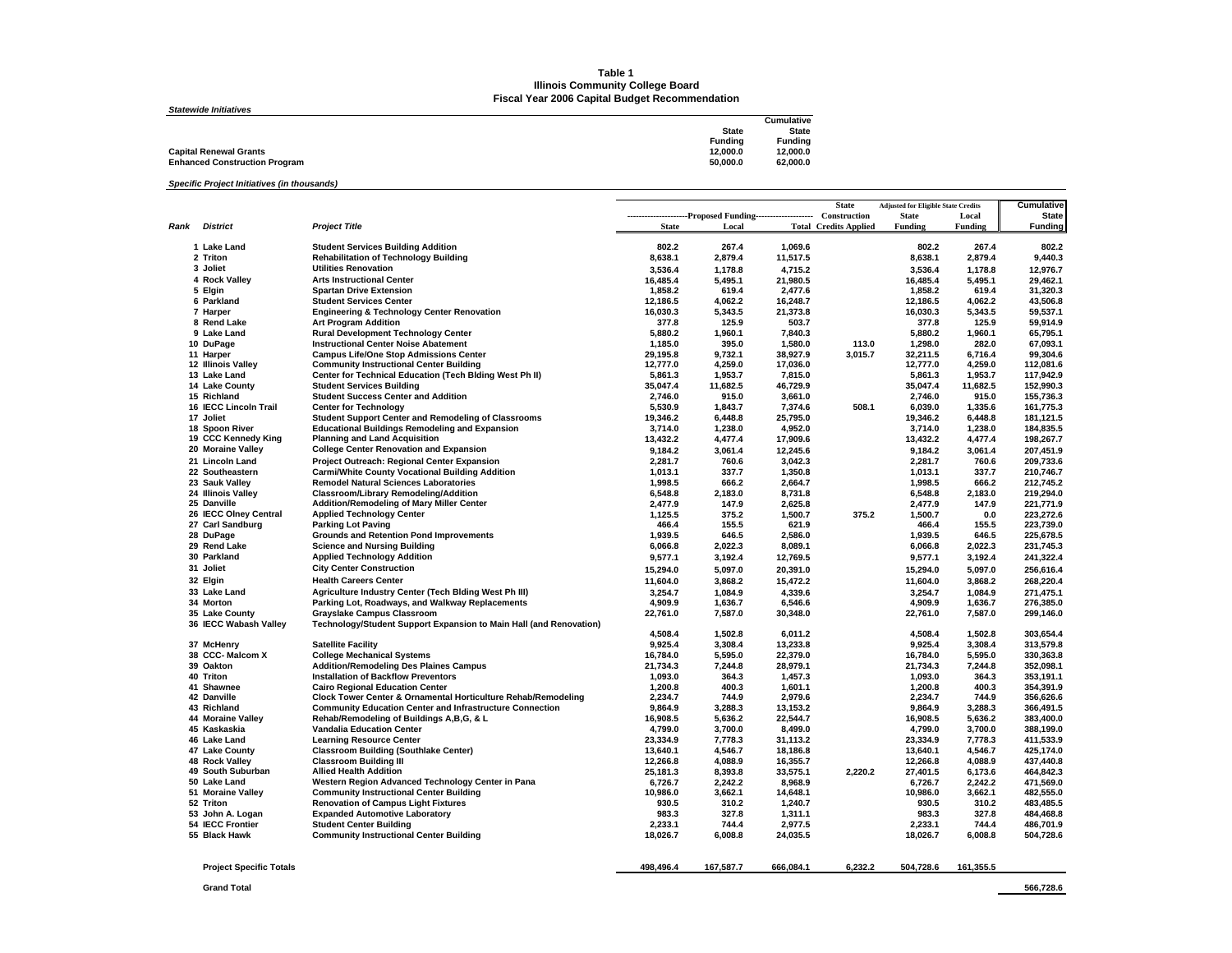### **DESCRIPTIONS OF PROPOSED FISCAL YEAR 2006 CAPITAL PROJECTS**

1. Lake Land College -Student Services Building Addition (Student Center) The Student Services Building addition is the only community college project financed with a grant specific appropriation in recent years. This project received an appropriation in fiscal year 2003 and is intended to construct an approximate 60,000 gross square foot addition on the main campus. However, due to the state's recent fiscal condition and inability to provide funds for the appropriation the project has been placed on hold and has not been allowed to proceed. This delay and the effects of inflation will cause the college to reduce the scope of work of the project unless some additional funds are now obtained to reflect current estimated costs. The following Total Revised Project Costs were calculated by using the FY 2003 appropriation base and inflating cost estimates using CDB inflation guidelines in 2004 by 3%, in 2005 by 3.5% , and in 2006 by 5%.

Sources of funding:

|                                                      | <b>State Funds</b> | Local Funds          | <b>Total Funds</b> |
|------------------------------------------------------|--------------------|----------------------|--------------------|
| <b>Total Revised Project Costs</b>                   | \$7,523.8          | \$2,507.9            | \$10,031.7         |
| FY 2003 appropriation                                | \$6,721.6          | $\frac{\$}{2,240.5}$ | $\$\,8.962.1$      |
| Adjustment for Inflation<br>and Current Year Request | 802.2              | S.<br>267.4          | 1,069.6            |

2. Triton - Rehabilitation of Technology Building. Since construction of the Triton campus was first completed, serious defects have emerged. Structural deterioration has occurred in the Technology Building as well as the Science, Liberal Arts, and Fine Arts Buildings; Learning Resources Center; College Center; and the Cernan Earth and Space Center. All of these buildings have shown evidence of floors heaving — floor surfaces have cracked and have a hilly or wobbly appearance. The interior nonbearing walls have been forced upward, causing damage to utilities, door jambs, and windows. Severe cracks and crevices have developed where these interior walls join bearing and exterior surfaces. The utility tunnel , which is connected to the building , has also suffered deterioration at sections between the buildings. The deterioration of the buildings has been so massive that concern has arisen for the safety of employees and students who occupy them. Consulting engineers and soil testing services have been given contracts to analyze the cause of the problem. Their conclusion is that the upheaval is caused by the expansive characteristics of the fill material, namely foundry sand, which was used to backfill the interior spaces. Expansion of the fill material is expected to continue. The Science and Fine Arts Buildings, the College Center, the Learning Resources Center, and the Liberal Arts Building have been rehabilitated. The Technology Building is the last building with this construction defect which requires corrective action.

The Technology Building contains classrooms and offices that house the Land Rover and Saab automotive programs which are highly unique nationally. The condition of the facility jeopardizes the continuation of these programs on campus. Further, immediate steps must be taken to stop additional building deterioration before it causes irreparable structural damage and danger to employees and students. The college has been assured that the buildings are currently safe for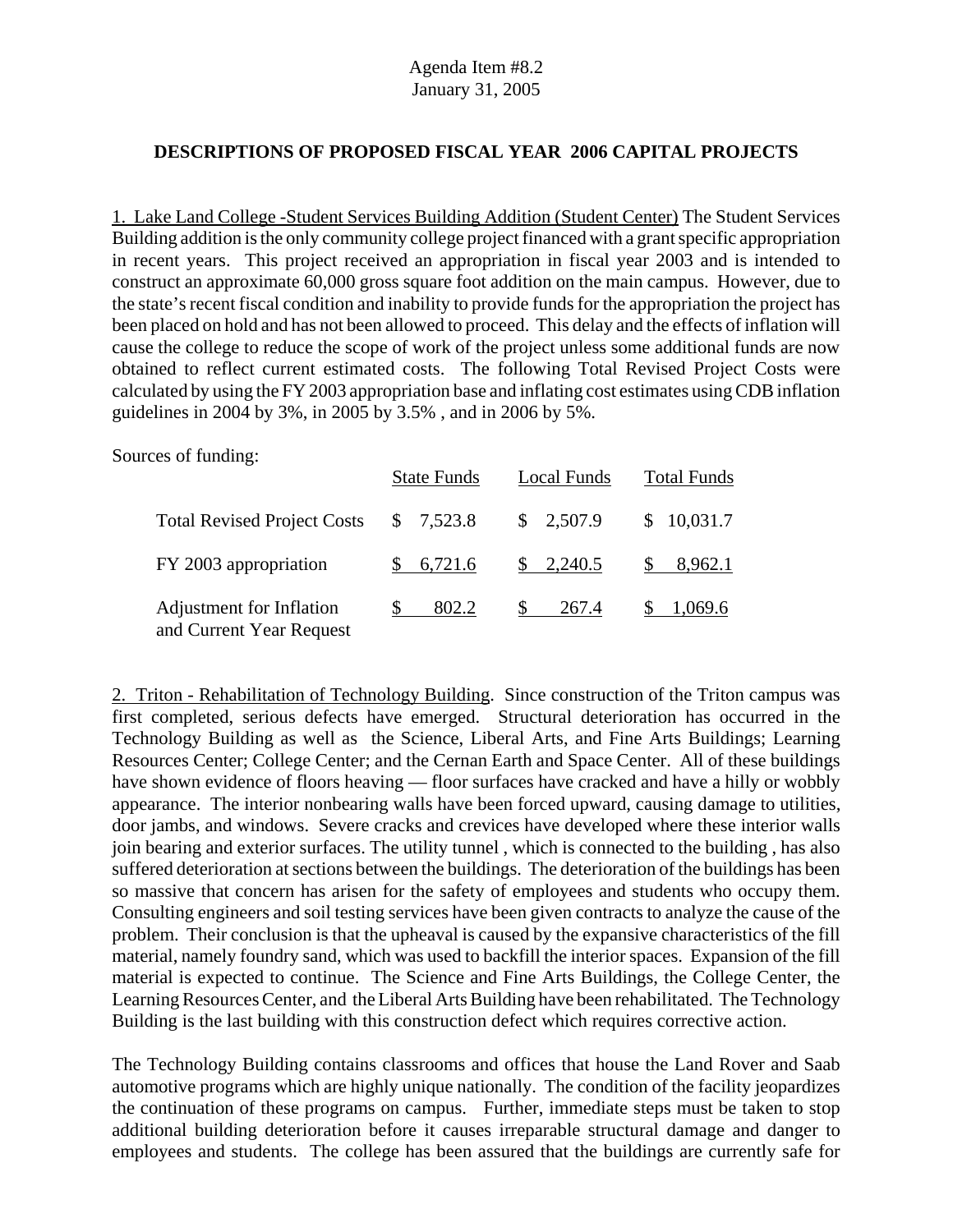occupancy; however, it is uncertain how long they will remain so. The necessary repairs include: removal of all interior first floor walls, new below slab utilities, replacement of first floor windows, revision of fire alarm system (first floor only) , and HVAC distribution system , new ceilings and lighting.

The proposed budget (in thousands) for the project is:

| <b>Budget Category</b>                                                           | Current<br>Request                |                                   |                                     |
|----------------------------------------------------------------------------------|-----------------------------------|-----------------------------------|-------------------------------------|
| Remodeling/Rehabilitation                                                        | \$11,517.5                        |                                   |                                     |
| Sources of funding:                                                              | <b>State Funds</b>                | Local Funds                       | <b>Total Funds</b>                  |
| <b>Current Request</b><br><b>Eligible Credits</b><br><b>Current Year Recomm.</b> | \$8,638.1<br>$-()$ -<br>\$8,638.1 | 2,879.4<br>\$<br>$-()$<br>2,879.4 | 11,517.5<br>\$<br>$-()$<br>11,517.5 |

3. Joliet Junior College - Utilities Renovation. The Joliet Junior College campus was constructed in the early 1970s. The college's steam distribution system, high voltage distribution system, and chilled water distribution system are all in need of major improvements. The campus consists of ten adjoining buildings with steam furnished for heating by a remote boiler plant. The steam lines are poorly insulated, direct buried in rocky soil, and are exposed to corrosive soil conditions. In addition to energy waste, numerous leaks have occurred over the years and, as the piping continues to age, it is likely to become more frequent with severe leaks occurring. The age of the high voltage distribution system has resulted in a number of power outages to sections of the campus. The college's chilled water loop system does not provide redundancy for the system and, therefore, does not provide energy efficient operation. Replacing four 25 year old chillers which use the ozone depleting R-11 and R-12 refrigerants and reconfiguring the water loop distribution would make much needed improvements and provide efficiencies not now realized. Further, it is proposed that a 1,600 linear foot concrete underground tunnel be constructed to run the steam distribution system, high voltage electrical cables, and the chilled water distribution system between buildings.

| <b>Budget Category</b>                                                           | Current<br><u>Request</u>                 |                                   |                                   |
|----------------------------------------------------------------------------------|-------------------------------------------|-----------------------------------|-----------------------------------|
| <b>Utilities</b>                                                                 | 4,715.2<br>\$                             |                                   |                                   |
| Sources of funding:                                                              | <b>State Funds</b>                        | Local Funds                       | <b>Total Funds</b>                |
| <b>Current Request</b><br><b>Eligible Credits</b><br><b>Current Year Recomm.</b> | 3,536.4<br>\$<br>$-()$ -<br>3,536.4<br>\$ | 1,178.8<br>\$<br>$-()$<br>1,178.8 | 4,715.2<br>\$<br>$-()$<br>4,715.2 |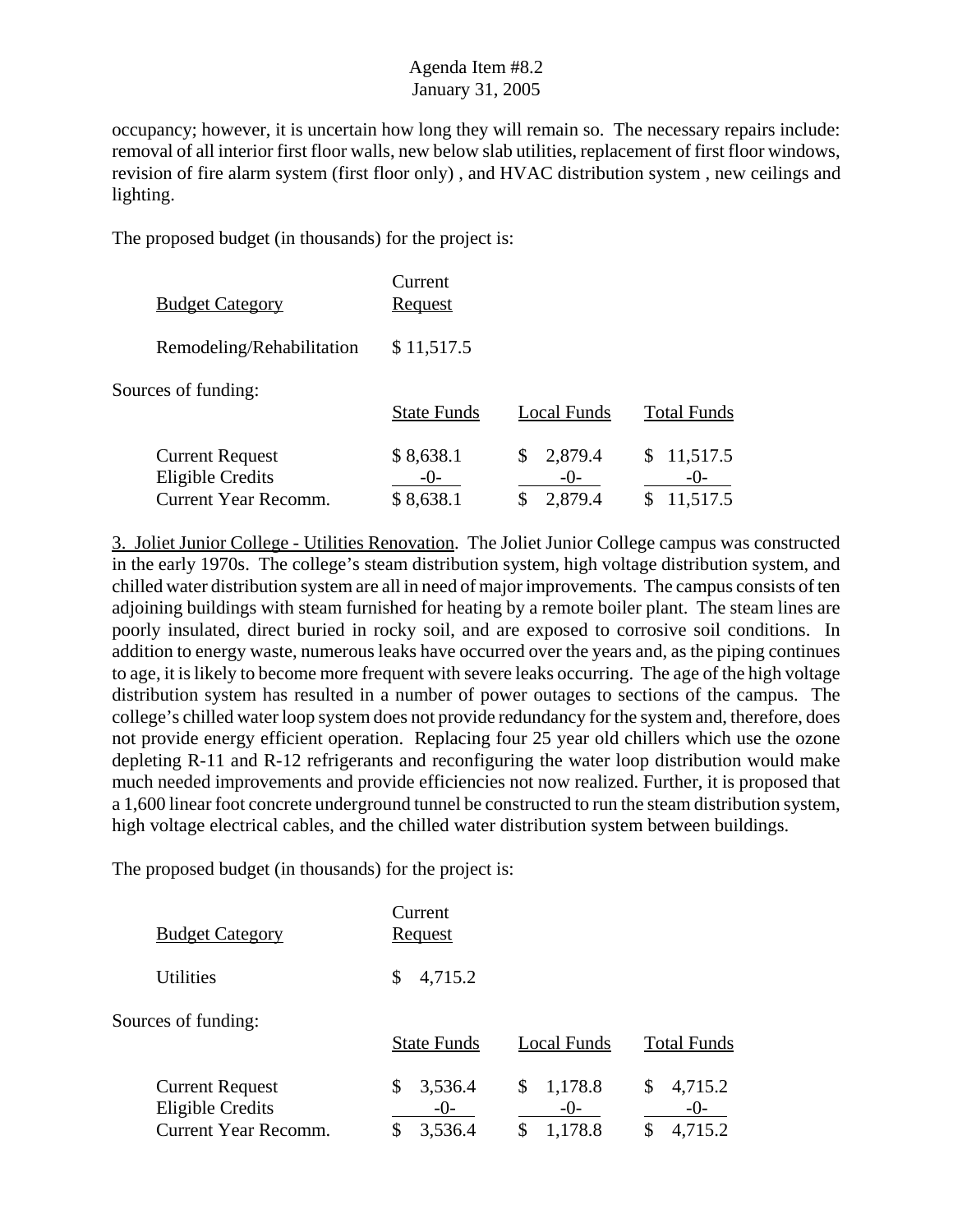4. Rock Valley College - Arts Instructional Center. The college does not have adequate facilities to house its instructional arts programs and is restricted in recruitment and growth due to the limited space available. The college proposes to build a 113,526 gross square foot facility for the music, visual arts, and drama programs. Music programs have been located in a variety of space on campus, and the college feels it is losing enrollment growth to other institutions prior to attaining their associates degrees because of the variety and frequency of course offerings. The visual arts programs lack the facilities for their special needs of space, lighting, disposal of chemicals and paints, and storage which was largely ignored in the original campus construction. New art areas for computerized art, ceramics, sculpture, and painting would be created, as well as an appropriate art exhibit space. The drama program has operated out of a 100+ year old barn with no dedicated drama classrooms, no adjoining scene shop, and no improved technical theater instruction areas for students. The proposed new multi story building would provide much needed appropriate space and accommodate high enrollment growth in the drama program (873 percent since 1985), as well as provide space for growth in the music and visual arts programs that are currently limited due to space constraints. While approximately 10,000 gross square feet of vacated space may require future remodeling that is not included within the scope of this project. The college received appropriations of \$250,000 in fiscal year 1999; \$300,000 in fiscal year 2000; \$800,000 in fiscal year 2002; and \$8,777,800 with the allocation of fiscal year 2003 capital funding. This project would require that all 56,019 gross square feet of space in eleven temporary buildings be razed since the Arts Instructional Center would be situated on the land which is currently occupied by those temporary facilities.

The scope of the project is:

| <b>Room Use Category</b> | <b>NASF</b> |
|--------------------------|-------------|
| Classrooms               | 3,200       |
| Laboratories             | 41,860      |
| Offices                  | 3,680       |
| <b>Other General Use</b> | 5,400       |
| Assembly and Exhibition  | 12,400      |
| <b>Total NASF</b>        | 66,540      |
| <b>Total GSF</b>         | 113,526     |

The proposed budget (in thousands) for this project is:

| <b>Budget Category</b>                      | Prior<br>Years | Current<br><b>Year Request</b> | TOtal<br>Project<br>Cost |
|---------------------------------------------|----------------|--------------------------------|--------------------------|
| Buildings, Additions, Structures \$12,168.7 |                | 16,193.5                       | \$28,362.2               |
| Equipment                                   |                | 3,647.3                        | 3,647.3                  |
| <b>Utilities</b>                            |                | 727.3                          | 727.3                    |
| Site Improvements                           |                | 1,412.4                        | 1,412.4                  |
| Planning                                    | 1,335.0        | $-()$ -                        | 1,335.0                  |
| Total                                       | \$13,503.7     | \$21,980.5                     | \$35,484.2               |

Total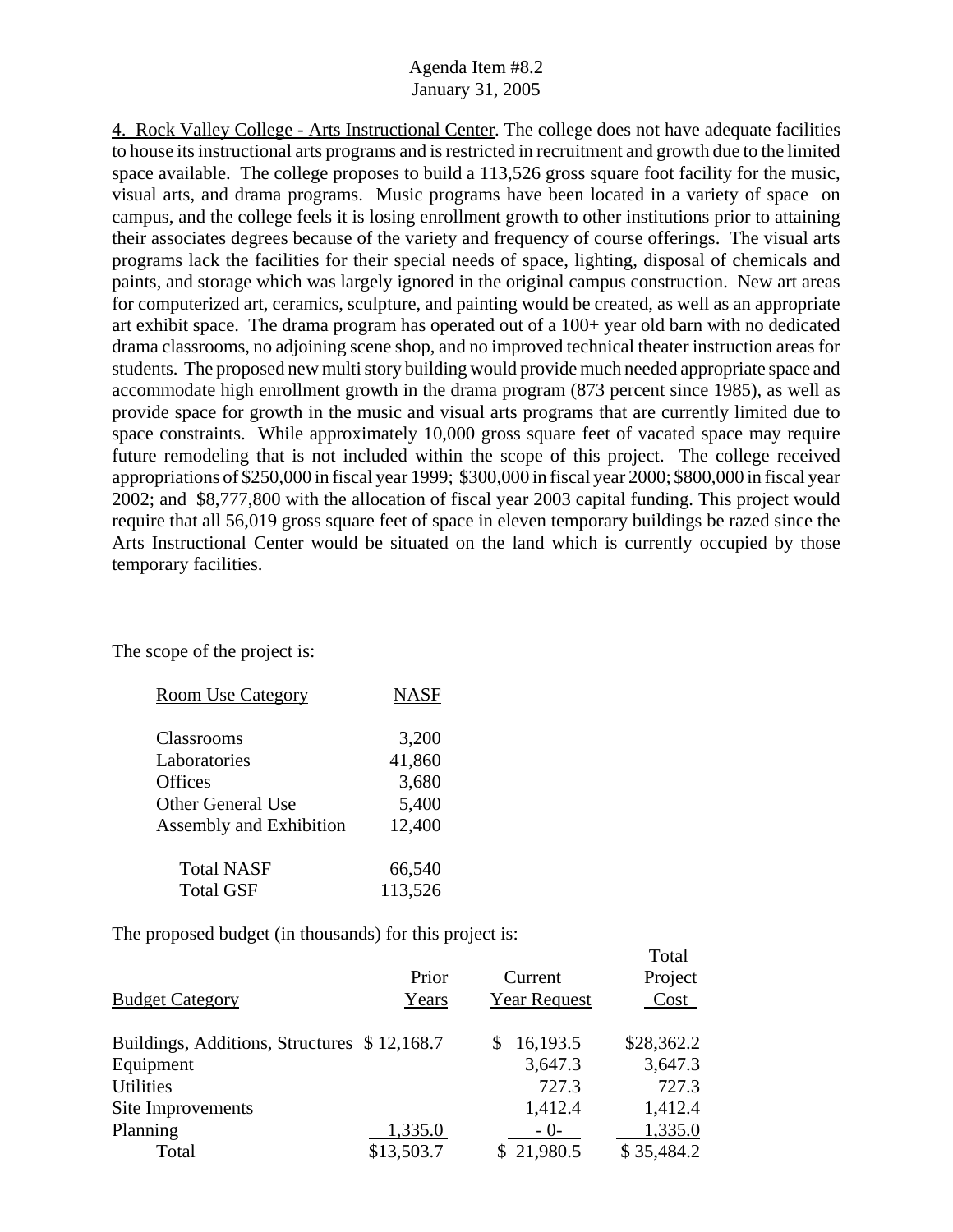| <b>State Funds</b> |            | <b>Total Funds</b>       |
|--------------------|------------|--------------------------|
|                    |            |                          |
|                    |            | \$35,484.2               |
| $-()$              | $-()$      | $-()$                    |
| (10, 127.8)        | (3,375.9)  | (13,503.7)               |
| \$16,485.4         | \$5,495.1  | \$21,980.5               |
|                    | \$26,613.2 | Local Funds<br>\$8,871.0 |

5. Elgin Community College - Spartan Drive Extension. The college has identified this roadway extension as a high priority project. The college has entered into an intergovernmental agreement with the City of Elgin to provide access to Randall Road. All three current entrances are off highly traveled U.S. Highway 20 which experiences a several mile traffic jam at the college off ramp exit each morning. The proposed fourth entrance would connect with Randall Road, the major north/south road in the district,. The project would include a 3,900 foot extension of Spartan Drive to Randall Road with a new entrance. This entrance would provide an alternate route and help alleviate traffic delays to students and staff traveling to and from the college each day. It is understood these costs reflect only the share of the costs the district would incur in relation to the intergovernmental agreement. The total costs of the roadway improvements are estimated at \$3.352 mil with Elgin Community College responsible for 54% (\$1.676 mil) and an additional \$ .787 mil to redesign and construct a 2<sup>nd</sup> Street and Spartan Drive intersection and install a sanitary sewer connection. The city has begun the roadway extension work but is waiting for a permit from the Army Corps of Engineers and state funding to complete the work.

The proposed budget (in thousands) for the project is:

| <b>Budget Category</b>                                                    | Current<br>Request               |                                     |                               |
|---------------------------------------------------------------------------|----------------------------------|-------------------------------------|-------------------------------|
| Site Improvements                                                         | 2,477.6<br>\$                    |                                     |                               |
| Sources of funding:                                                       | <b>State Funds</b>               | Local Funds                         | <b>Total Funds</b>            |
| <b>Current Request</b><br>Eligible Credits<br><b>Current Year Recomm.</b> | 1,858.2<br>S<br>$-()$<br>1,858.2 | 619.4<br>S.<br>$-()$<br>619.4<br>\$ | \$2,477.6<br>$-()$<br>2,477.6 |

6. Parkland College - Student Services Center. Parkland College continues to grow and space originally allocated for student activities has been converted to instructional areas or office space and student services offices were distributed throughout campus wherever space permitted. Parkland College contracted with the National Center for Higher Education Management Systems in 1996 to assess the space needs of the college. It was determined that there is a deficit of student lounge and service space, food service space, and administrative services space. A lack of adequate space has created problems in the areas of providing new student orientation, staff development, and student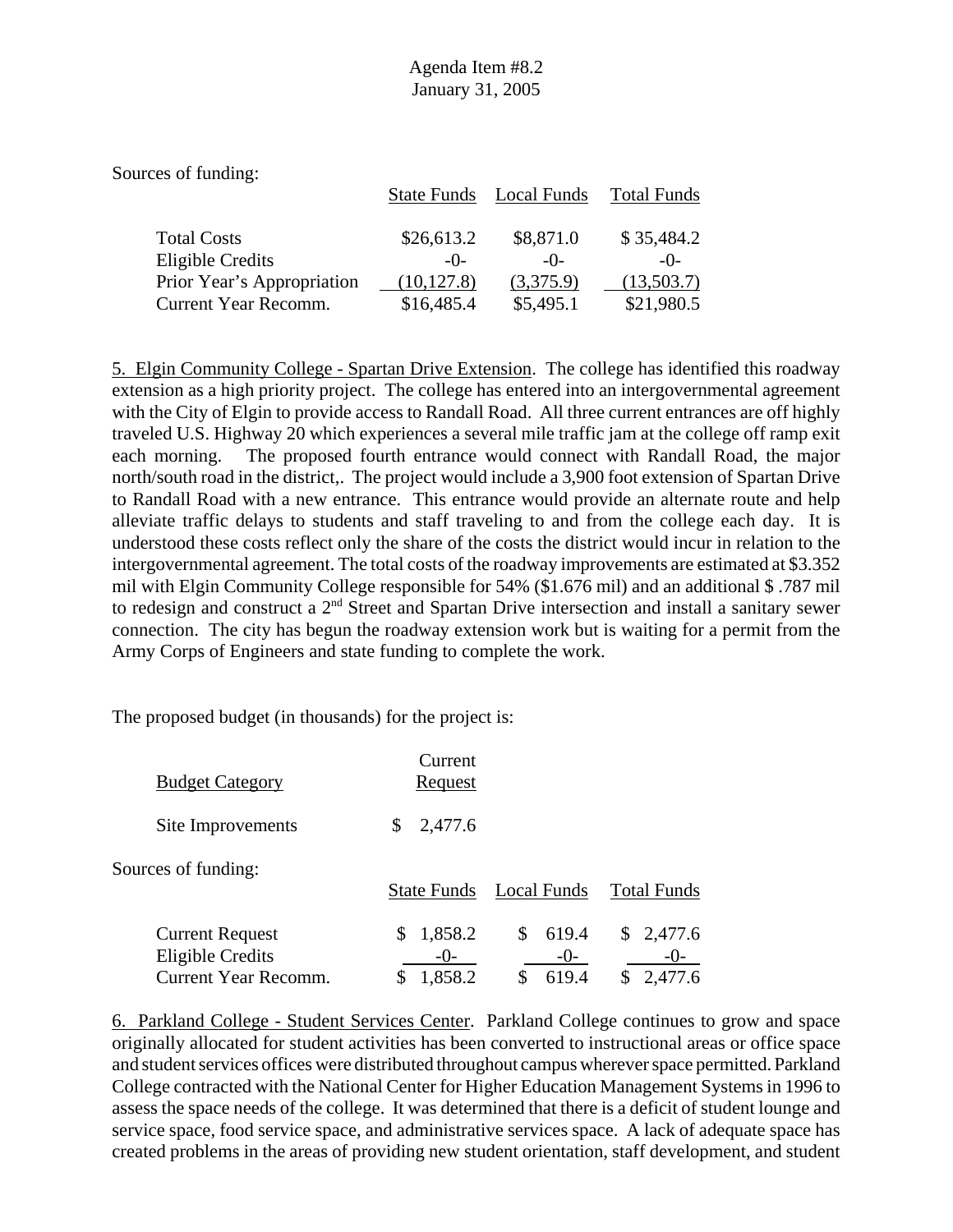activities which is virtually nonexistent. There is an inadequate amount of space available to ensure student confidentiality when it comes to student records and counseling.

A Student Services Center addition with approximately 60,406 gross square feet of new space will house instructional, student support service and career center office areas and provide space for a student center, testing and assessment space, recruitment, admissions, records, counseling, advising, disability services, financial aid, student life, food service area, meeting facilities, book store, computer labs, and support area. A complete list of space impacted is listed in the application document. The project also includes alteration of sidewalks, drives, and the addition of parking spaces. The new structure would use existing utilities but the power supply will be enhanced and an additional chiller will be added to meet increased cooling demand.

The scope of the project is:

| <b>Room Use Category</b> | <b>NASF</b> |
|--------------------------|-------------|
| Classrooms               | 2,175       |
| Laboratories             | 2,300       |
| Offices                  | 10,385      |
| Study/Library            | 2,275       |
| General Use              | 12,796      |
| Special Use              | 1,500       |
| Support                  | 4,600       |
| <b>Total NASF</b>        | 36,031      |
| <b>Total GSF</b>         | 60,406      |

|                                  |                    | Current        |                    |
|----------------------------------|--------------------|----------------|--------------------|
| <b>Budget Category</b>           |                    | <b>Request</b> |                    |
| Buildings, Additions, Structures | \$                 | 12,252.9       |                    |
| Equipment                        |                    | 381.0          |                    |
| <b>Utilities</b>                 |                    | 475.0          |                    |
| Site Improvements                |                    | 235.0          |                    |
| Planning                         |                    | 2,904.8        |                    |
| Total                            | \$                 | 16,248.7       |                    |
| Sources of funding:              |                    |                |                    |
|                                  | <b>State Funds</b> | Local Funds    | <b>Total Funds</b> |
| <b>Current Request</b>           | 12,186.5<br>S.     | 4,062.2<br>\$  | 16,248.7<br>\$     |
| <b>Eligible Credits</b>          | $-()$ -            | $-()$ -        | $-()$              |
| <b>Current Year Recomm.</b>      | 12,186.5<br>\$.    | 4,062.2<br>\$  | \$<br>16,248.7     |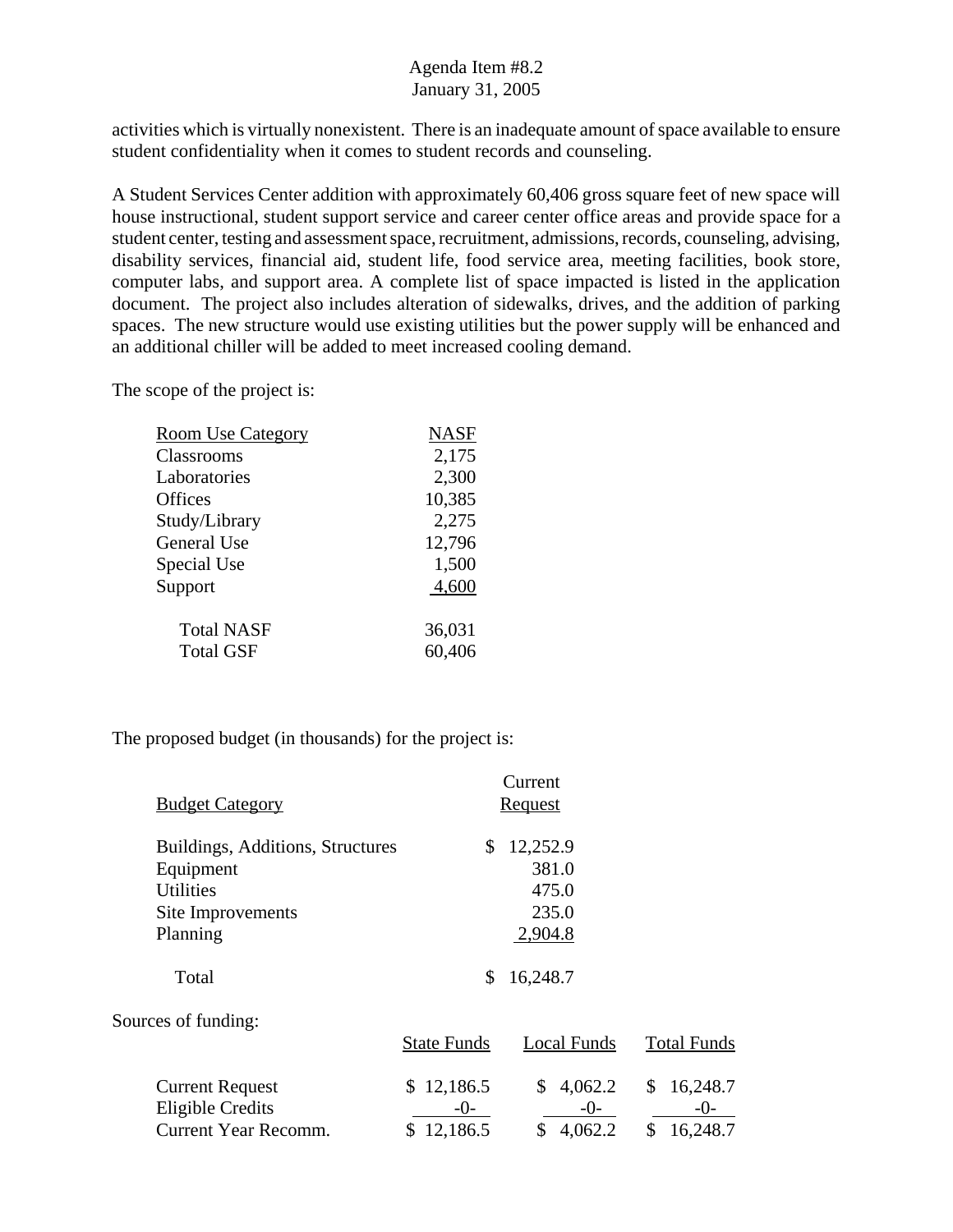7. William Rainey Harper College - Engineering and Technology Center Renovations. The college has completed a Facilities Study and Master Plan for the district. That master plan gathered responses through a survey instrument from the campus community which identified a need for new space and for renovation and rehabilitation of existing space. Buildings G & H (Engineering and Technology buildings) were constructed in 1977 and have never had major renovations completed. Advancements in technology have greatly impacted the classroom and laboratory instructional experience. This project will allow the college to renovate and create flexible and adaptable classrooms and laboratories to maximize the use of new technology and developing new teaching methods and is consistent with the college's strategic long range plan and facilities master plan. Increased enrollment and space demands have increased the need for electrical power, communication lines, computer network infrastructure, and heating and cooling throughout the Engineering and Technology center. Approximately 78,538 gross square feet of space will be renovated in buildings G & H to create a more modern learning space for the environment. The proposed renovation would create instructional, office and storage space to accommodate programs and general instructional space for architecture, fashion design/merchandising, fire science, interior design, maintenance technology, refrigeration and air conditioning, division offices, classrooms and labs, and faculty and staff office spaces. The proposed project will also make improvements to the fire protection system, electrical system, HVAC, Plumbing and restrooms for ADA compliance, where necessary.

Current

The proposed budget (in thousands) for the project is:

| <b>Budget Category</b>                                                           |                                 | Cuncil<br>Request               |                                            |
|----------------------------------------------------------------------------------|---------------------------------|---------------------------------|--------------------------------------------|
| Equipment<br>Remodeling/Rehabilitation                                           |                                 | \$7,938.6<br>13,435.2           |                                            |
| Total                                                                            |                                 | \$21,373.8                      |                                            |
| Sources of funding:                                                              | <b>State Funds</b>              | Local Funds                     | <b>Total Funds</b>                         |
| <b>Current Request</b><br><b>Eligible Credits</b><br><b>Current Year Recomm.</b> | \$16,030.3<br>$-()$<br>16,030.3 | \$5,343.5<br>$-()$<br>\$5,343.5 | 21,373.8<br>\$<br>$-()$ -<br>21,373.8<br>S |

8. Rend Lake College - Art Program Addition. The college has restricted space for the expansion of a growing art program enrollment (50 percent growth primarily in the studio art class in 1997 and 1998). The art program has expanded over the years to include jewelry, ceramics, printmaking, and sculpting. In the past, the college has temporarily solved these space problems by limiting the size, reducing enrollments or discontinuing programs, such as the music major and theater programs. However, with growing enrollments in the art programs and re-institution of the music and theater programs, the ability to shuffle programs between areas has been diminished. Certain existing space is designed for certain programs such as the backstage area for theater productions, which is currently used for ceramics, print making, and sculpting. This project will allow the college to meet enrollment demands and growth in the programs, as well as using existing space for its intended purpose. This project proposes to add 2,200 gross square feet of space to the existing structure. This endeavor would require minimal remodeling to connect the addition onto the existing Art program area.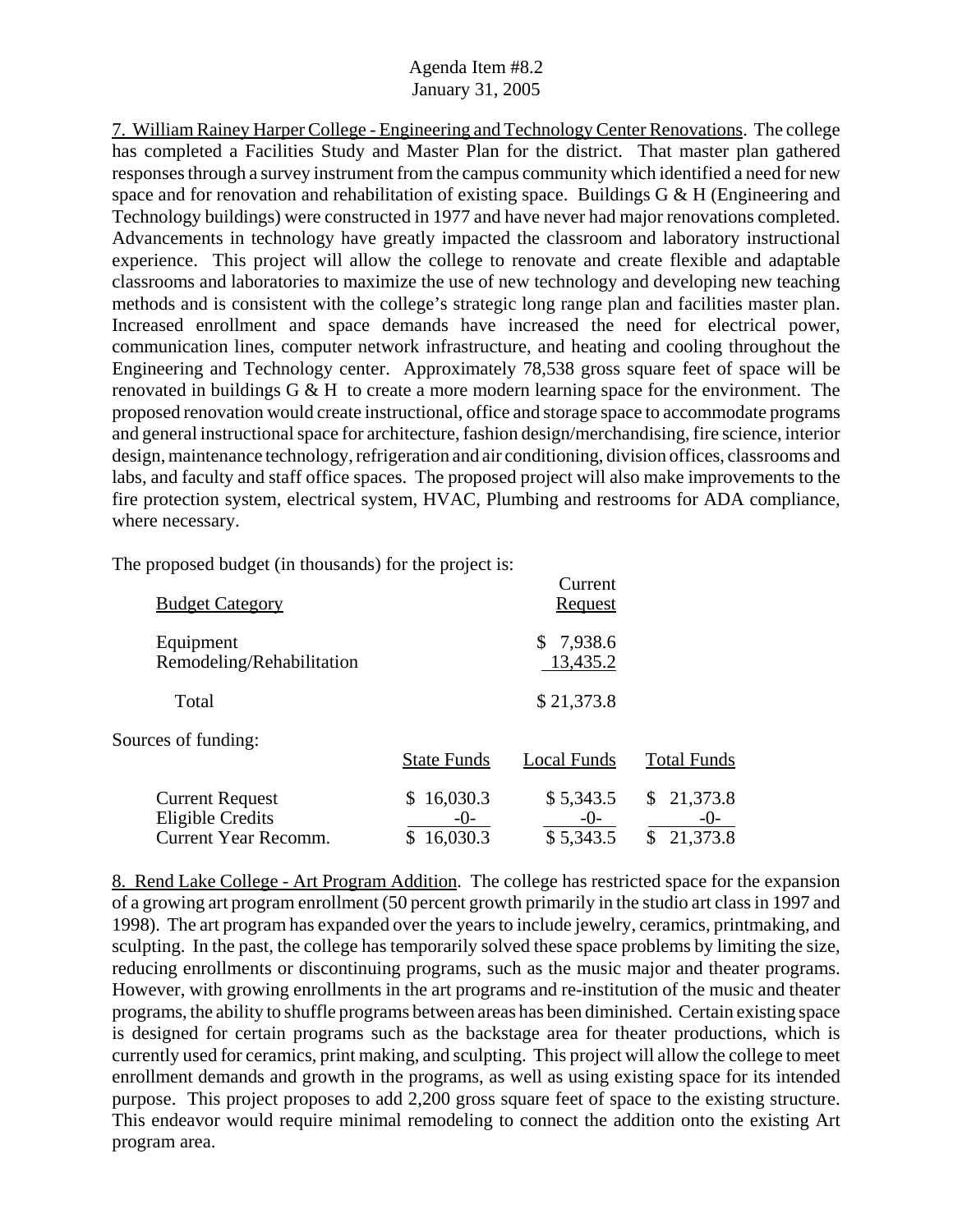The scope of the project is:

| <b>Room Use Category</b>              | <b>NASF</b>    |
|---------------------------------------|----------------|
| Laboratories                          | 1,808          |
| <b>Total NASF</b><br><b>Total GSF</b> | 1,808<br>2,200 |

The proposed budget (in thousands) for the project is:

| <b>Budget Category</b>                                    |                      | Current<br><b>Request</b>   |                    |
|-----------------------------------------------------------|----------------------|-----------------------------|--------------------|
| Buildings, Additions, Structures<br>Equipment<br>Planning |                      | 399.6<br>S.<br>19.5<br>84.6 |                    |
| Total                                                     |                      | 503.7<br>\$                 |                    |
| Sources of funding:                                       | <b>State Funds</b>   | Local Funds                 | <b>Total Funds</b> |
| <b>Current Request</b><br><b>Eligible Credits</b>         | \$<br>377.8<br>$-()$ | \$<br>125.9<br>$-()$        | \$<br>503.7        |

Current Year Recomm. \$ 377.8 \$ 125.9 \$ 503.7

9. Lake Land College - Rural Development Technology Center. Lake Land College responded to the need for a presence in the southern portion of their district by locating and building the Kluthe Center in Effingham, Illinois, in 1995. This has served the needs of the college, community, and businesses very well. The center's success can be measured by the nearly 3,000 students who enroll in more than 100 different classes at the Kluthe Center each year. The college can not enroll more students in the existing facilities due to a lack of classroom and parking space. In order to expand program offerings in the areas of Massage Therapy; Emergency Medical Services; and Heating, Ventilation, Air Conditioning and Refrigeration and to create a Hands On Training (HOT) Laboratory, general education classrooms space, and maintenance area, the college proposes to expand the Kluthe Center by building a new building on the same location in Effingham as the existing Kluthe Center.

A Rural Development Technology Center Building addition consisting of a multi-story structure with approximately 36,070 gross square feet will provide additional permanent space to meet the demands of a growing student population and allow expansion and growth of services to the southern region of the district. The project includes additional parking lot space, sidewalks, lighting and landscaping, water connection and plumbing work, HVAC systems and electrical service and lighting to accommodate the new building.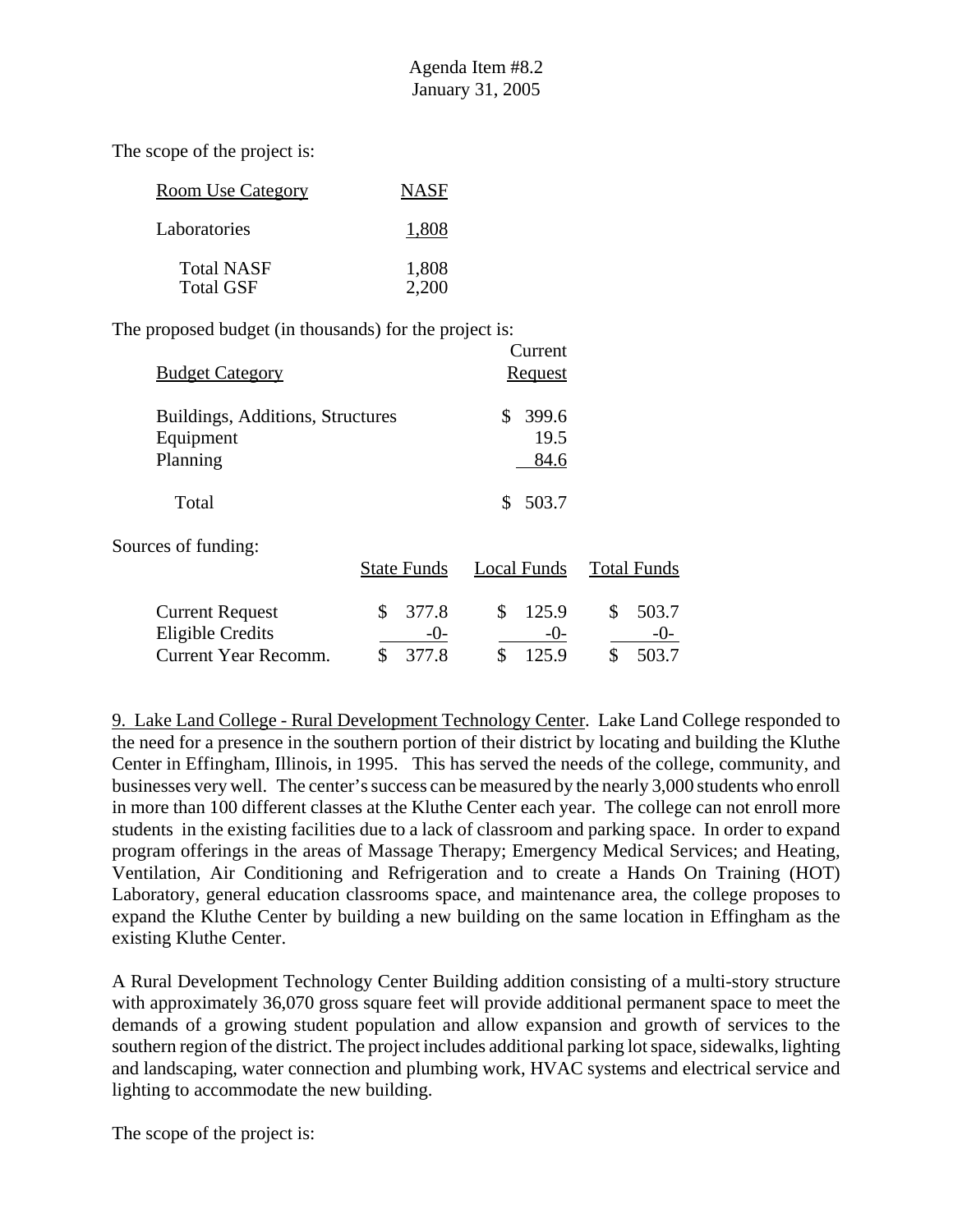$C$ urrant

| <b>Room Use Category</b> | <b>NASF</b> |
|--------------------------|-------------|
| <b>Classrooms</b>        | 7,800       |
| Laboratories             | 8,000       |
| <b>Offices</b>           | 2,100       |
| Study                    | 2,300       |
| <b>General Use</b>       | 3,000       |
| Support                  | 2,000       |
| <b>Total NASF</b>        | 23,550      |
| <b>Total GSF</b>         | 36,070      |

The proposed budget (in thousands) for the project is:

|                                  |                    | Cuncin         |                    |
|----------------------------------|--------------------|----------------|--------------------|
| <b>Budget Category</b>           |                    | <b>Request</b> |                    |
| Buildings, Additions, Structures |                    | 5,097.2<br>\$  |                    |
| Land                             |                    | 188.1          |                    |
| Equipment                        |                    | 861.9          |                    |
| <b>Utilities</b>                 |                    | 53.9           |                    |
| Site Improvements                |                    | 946.2          |                    |
| Planning                         |                    | 693.0          |                    |
| Total                            |                    | 7,840.3<br>\$  |                    |
| Sources of funding:              |                    |                |                    |
|                                  | <b>State Funds</b> | Local Funds    | <b>Total Funds</b> |
| <b>Current Request</b>           | \$<br>5,880.2      | 1,960.1<br>\$  | 7,840.3            |
| <b>Eligible Credits</b>          | -0-                | $-0-$          | $-()$ -            |
| Current Year Recomm.             | \$<br>5,880.2      | \$<br>1,960.1  | \$<br>7,840.3      |

10. College of DuPage - Instructional Center Noise Abatement. The Instructional Center was completed in 1971 and is a 475,000 gross square feet main teaching facility located on the main campus. Since 1971, headcount increased from 8,705 to the 36,322 range. It is estimated that over 40% of the students who attended COD were enrolled in classes that met in the Instructional Center. The college used local funds to meet the growing demand for new instructional space; therefore, the college did not make renovations to the original buildings on campus as needed . The Instructional Center contains two 655 foot corridors and four 205 foot cross halls with nine foot ceilings. The structure is mostly brick with some wallboard ceilings, brick floors, and some glass and doorways. The structural design and materials combined with the long hallways make these spaces, classrooms, and office spaces very noisy with foot traffic, conversations, and rolling carts. The college has taken measures in an attempt to reduce noise levels but the problem persists. The college proposes to install acoustical ceilings (ACP Snap Tight System) and wall mounted acoustical panels in all public corridors and lounge areas of the Instructional Center in order to reduce noise levels and disruptions in classrooms and offices.

|                        | Current |
|------------------------|---------|
| <b>Budget Category</b> | Request |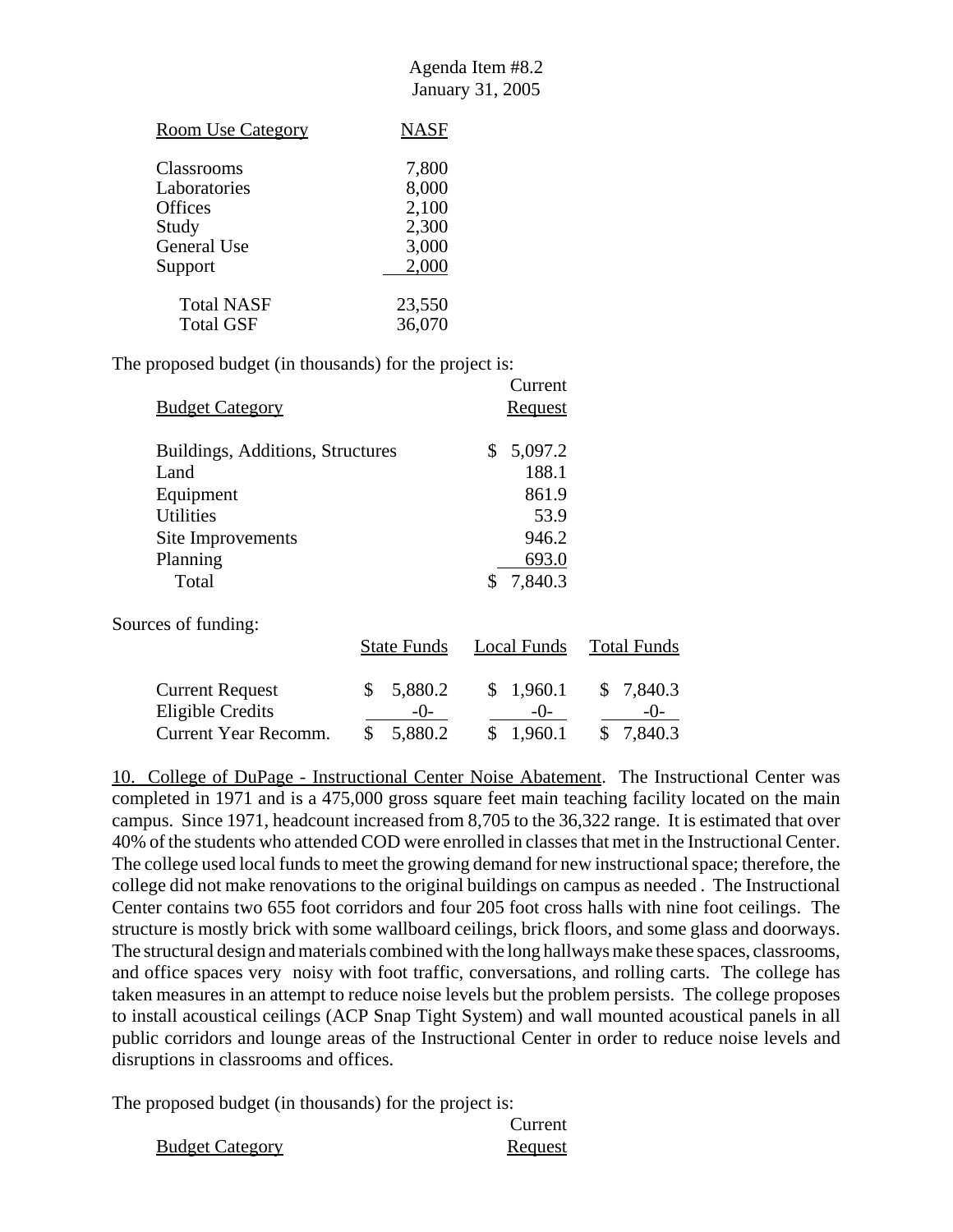|                                                                           | Agenda Item #8.2<br>January 31, 2005       |                                         |                                           |
|---------------------------------------------------------------------------|--------------------------------------------|-----------------------------------------|-------------------------------------------|
| Remodeling/Rehabilitation<br>Planning<br>Total                            |                                            | 1,458.9<br>\$<br>121.1<br>1,580.0<br>\$ |                                           |
| Sources of funding:                                                       | <b>State Funds</b>                         | Local Funds                             | <b>Total Funds</b>                        |
| <b>Current Request</b><br><b>Eligible Credits</b><br>Current Year Recomm. | \$<br>1,185.0<br>$+113.0$<br>\$<br>1,298.0 | \$<br>395.0<br>$-113.0$<br>282.0        | \$<br>1,580.0<br>$-()$ -<br>\$<br>1,580.0 |

11. William Rainey Harper College - One Stop/Admissions and Student Life Center. Due to original decentralized design, access to student services is difficult on the 200 acre main campus with offices distributed randomly across five of its 18 buildings. This fragmentation causes prospective students to search for needed services, such as the Admissions Office located in an inner campus building without ease of access to parking. Growth and change in student population over the years has given rise to needed services without additional space. For example, the college has experienced a large growth in ethnic minority students now representing 33 percent of the student population. Important retention services, such as multicultural affairs and financial aid, have long outgrown their original space. College staff have done their best to accommodate student needs, but the practice of trying to create needed space within the existing structure has resulted in reduced quality of the spaces actually utilized. The campus recognizes the need for a more centralized student service facility to assist with student acclimation and retention, as well as one stop convenience for needed assistance. Membership in student clubs has been increasing with more than 50 active clubs. Further, demographic information gathered from the public school districts project a 20 percent increase in traditional age students through 2008. This projected growth with other changes in student demographics require a new approach to campus life allowing ease of access to campus services, activities, and social spaces that are appealing and welcoming. The college proposes to construct a two story 44,174 gross square foot One Stop/Admissions Center building that would be more centralized and in an area less disruptive to classroom instruction and a two story 64,608 gross square foot Campus/Student Life Center. These two structures will total 108,782 gross square feet. Existing parking spaces are thought to be adequate for increased enrollments but the project does include some visitor parking spaces. While the project budget does not reflect necessary site improvements in preparation for the construction of these buildings, such site improvements will be necessary and would include extending the utilities tunnel for fiber, steam, and a chilled water loop. The site improvements will be completed as part of a separately funded project with Capital Development Board coordination. The college is pursuing the funding to support this portion of the project.

| The scope of the project is: |  |  |  |
|------------------------------|--|--|--|
|------------------------------|--|--|--|

|                          | One Stop               | Campus Life |
|--------------------------|------------------------|-------------|
| <b>Room Use Category</b> | <b>Admissions NASF</b> | <b>NASF</b> |
| Classrooms               | 1,800                  | 2,450       |
| Laboratories             | 3,160                  | 1,125       |
| <b>Offices</b>           | 11,656                 | 17,745      |
| Special Use              |                        | 250         |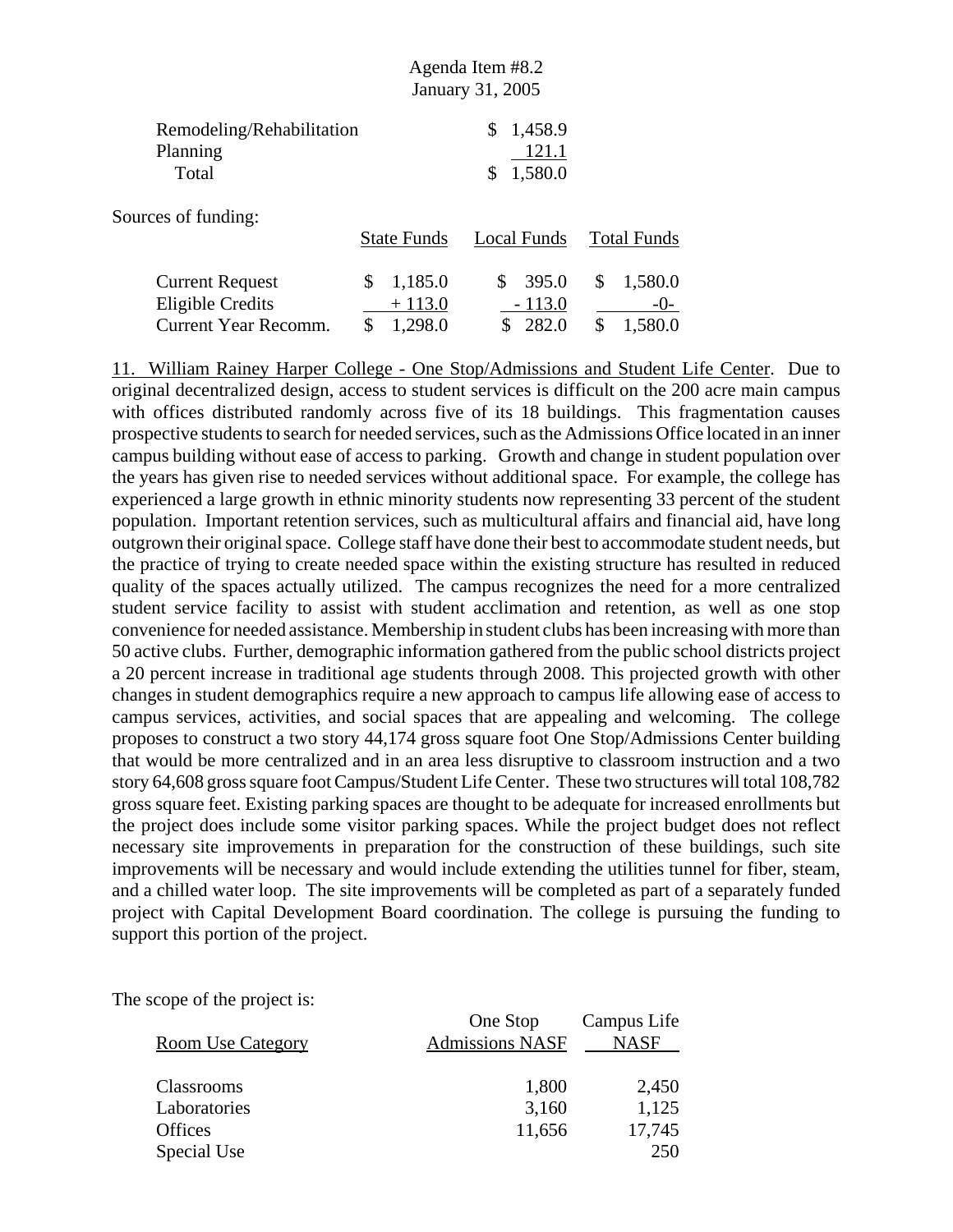| General Use       | 5,529  | 16,900 |
|-------------------|--------|--------|
|                   |        |        |
| Support           | 5,434  | 705    |
| Health Care       |        | 1,175  |
| Unclassified      | 30     | 30     |
| <b>Total NASF</b> | 27,609 | 40,380 |
| <b>Total GSF</b>  | 44,174 | 64,608 |

The proposed budget (in thousands) for the project is:

| <b>Budget Category</b>                                                           |                                                | Current<br><u>Request</u>                    |                                           |
|----------------------------------------------------------------------------------|------------------------------------------------|----------------------------------------------|-------------------------------------------|
| Buildings, Additions, Structure<br>Equipment<br>Total                            |                                                | 34,559.9<br>S.<br>4,368.0<br>38,927.9        |                                           |
| One Stop Center<br>Campus Life Center<br>Total                                   |                                                | 15,478.9<br>\$<br>23,449.0<br>38,927.9<br>\$ |                                           |
| Sources of funding:                                                              | <b>State Funds</b>                             | Local Funds                                  | <b>Total Funds</b>                        |
| <b>Current Request</b><br><b>Eligible Credits</b><br><b>Current Year Recomm.</b> | 29,195.8<br>\$<br>$+3,015.7$<br>\$<br>32,211.5 | \$<br>9,732.1<br>(3,015.7)<br>\$<br>6,716.4  | 38,927.9<br>\$<br>$-0-$<br>\$<br>38,927.9 |

12. Illinois Valley Community College - Community Instructional Center. In February 1998, a College Master Plan (CMP) was completed which thoroughly examined space utilization of campus buildings, programmatic needs in conjunction with the college mission, future curricular and academic student support needs, and current and future technology considerations. Students, faculty, and staff as well as focus groups from business, industry, district feeder high schools, and the public at large was involved in the CMP process. The process highlighted the need for new facilities and renovation of existing facilities.

New space is needed for enrollment services (admissions, registration and records, assessment, counseling, financial aid, bursar, bookstore, career planning, and placement), lab school for the Early Childhood Education Program and Child Care Center, Business and Industrial Training Center, Small Business Development Center, technology ready classrooms, conference rooms, distance learning capabilities, student life space (lounges, student organization office, activities programming office, meeting space), dining and food preparation areas, and additional storage space for speech and theater offerings. The new building will serve as the new main entrance point for the campus and better connection of the main campus with the east campus. Future phases, related to completion of this project but not included in the scope of work, of this project request would be remodeling of space vacated by programs and services relocating into the new facility and an addition to the Cultural Center. Subsequent funding of the Community Instructional Center project does not imply any commitment for state funding of future projects. However, the college does have another project recommended for funding which would address these future phases.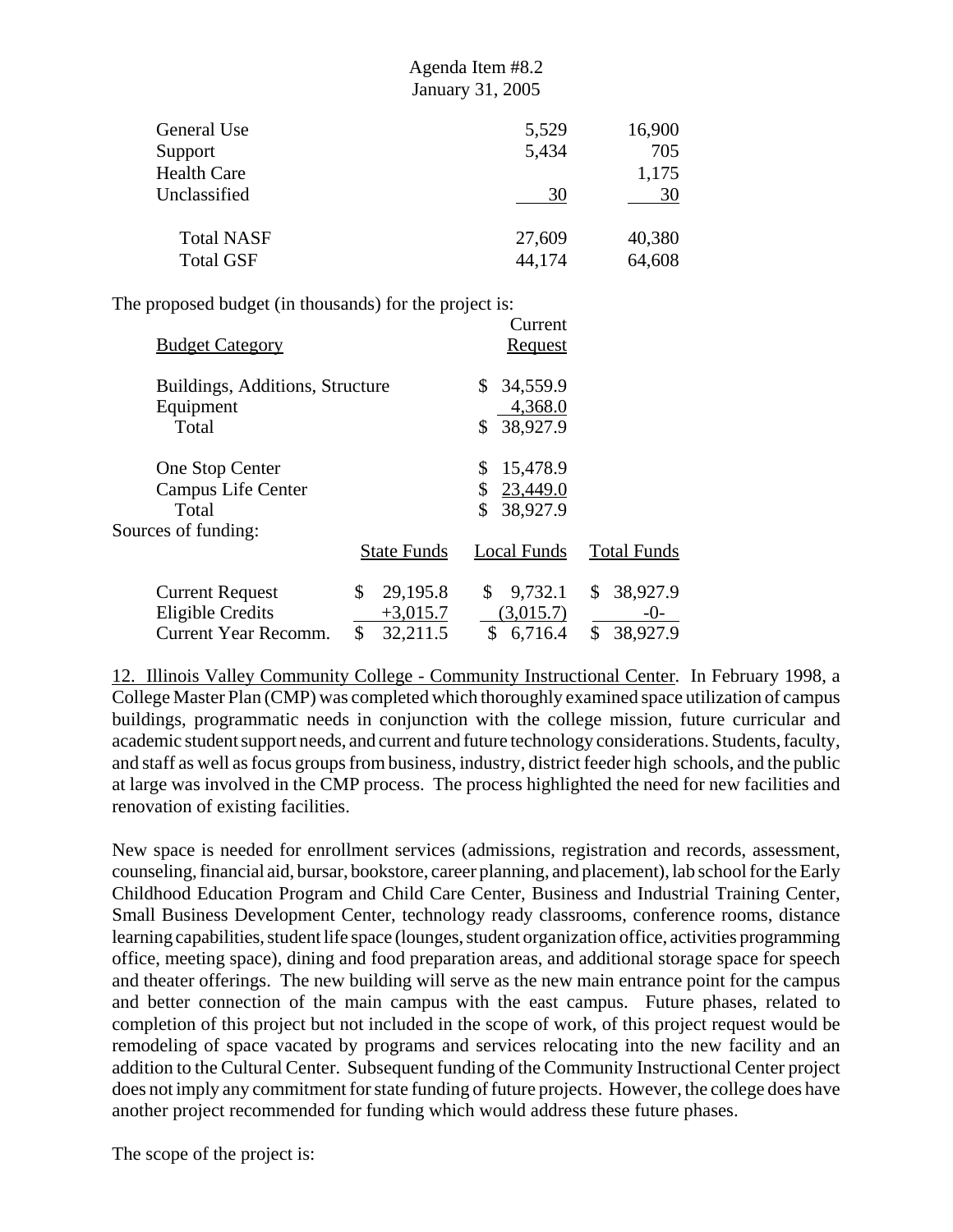| <b>Room Use Category</b> | <b>NASF</b> |
|--------------------------|-------------|
| Classrooms               | 4,912       |
| Laboratories             | 9,600       |
| <b>Offices</b>           | 11,129      |
| Study                    | 1,332       |
| Special Use              | 24,028      |
| General Use              | 1,200       |
| Support                  | 12,000      |
| <b>Total NASF</b>        | 64,201      |
| Total GSF                | 89,025      |

The proposed budget (in thousands) for the project is:

| <b>Budget Category</b>                                                                  |                                       | Current<br>Request                                        |                                           |
|-----------------------------------------------------------------------------------------|---------------------------------------|-----------------------------------------------------------|-------------------------------------------|
| Buildings, Additions, Structures<br>Equipment<br>Site Improvements<br>Planning<br>Total |                                       | 13,394.0<br>\$<br>1,813.5<br>298.0<br>1,530.5<br>17,036.0 |                                           |
| Sources of funding:                                                                     | <b>State Funds</b>                    | Local Funds                                               | <b>Total Funds</b>                        |
| <b>Current Request</b><br><b>Eligible Credits</b><br>Current Year Recomm.               | 12,777.0<br>\$<br>$-()$ -<br>12,777.0 | \$4,259.0<br>$-()$ -<br>\$4,259.0                         | 17,036.0<br>\$<br>$-0-$<br>17,036.0<br>\$ |

13. Lake Land College - Technology Building Phase II. The Lake Land campus was originally designed to serve a student body of approximately 2,200 FTE. It is presently serving over 3,000 FTE, and future indicators point to continued long-term growth. Technology Division Programs, such as architectural constructions technology, drafting, computer-aided drafting, electronics engineering, electronics technician, industrial maintenance technology, computer integrated manufacturing technology, mechanical-electrical technology, and print maintenance technology and the Network Administration Program, are all existing programs which are fragmented in various existing campus buildings. This Phase II project would allow the college to develop a Center for Technical Education to bring all these program areas under one roof. Growth in programs over the years has created intense competition for space with some programs, students, and enrollments suffering from inadequate space.

A new Center for Technical Education Building consisting of approximately 35,000 gross square feet will provide permanent space to consolidate related programmatic areas of study into one facility, allow sharing of instructional equipment and partnering between instructors, and create a richer learning environment for students as they are presented with opportunities for interaction that are not currently available. Further, 6,000 gross square feet of temporary space would be eliminated with the funding and completion of this project. The project includes additional parking lot space,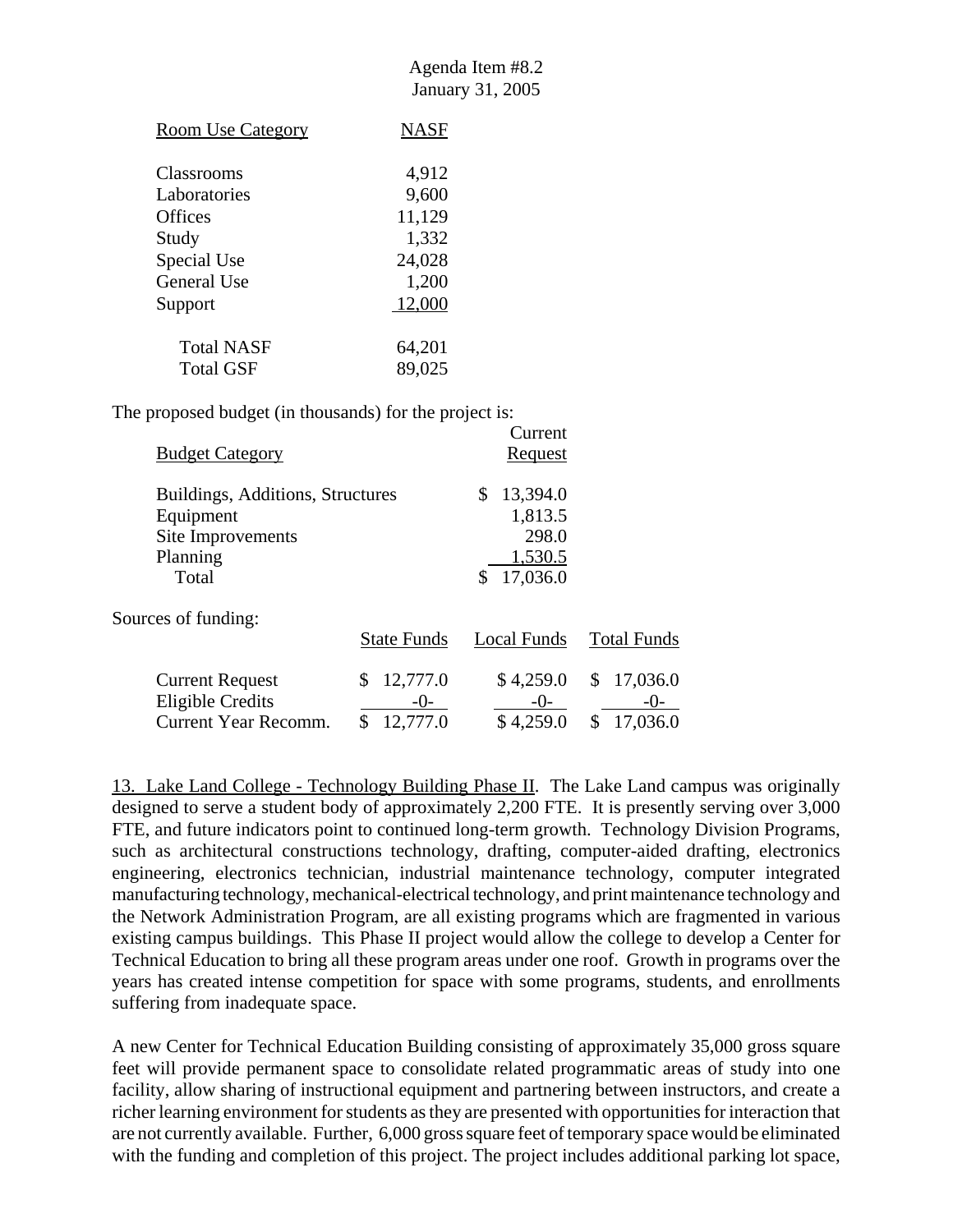a second access road, sidewalks and landscaping, water connection and plumbing work, HVAC and electrical service and lighting to accommodate the new building. The college received a planning appropriation of \$575,000 with the allocation of fiscal year 2003 capital funding.

The scope of the project is:

| <b>Room Use Category</b> | <b>NASF</b> |
|--------------------------|-------------|
| Classrooms               | 6,000       |
| Laboratories             | 5,000       |
| <b>Offices</b>           | 1,000       |
| Study                    | 8,000       |
| Support                  | 4,500       |
| <b>Total NASF</b>        | 24,500      |
| <b>Total GSF</b>         | 35,500      |

The proposed budget (in thousands) for the project is:

|                                  | Prior              |    | Current                      | Total              |
|----------------------------------|--------------------|----|------------------------------|--------------------|
| <b>Budget Category</b>           | Years              |    | <b>Request</b> Project Costs |                    |
|                                  |                    |    |                              |                    |
| Buildings, Additions, Structures | \$84.2             | \$ | 6,354.1                      | \$<br>6,438.3      |
| Equipment                        |                    |    | 730.7                        | 730.7              |
| <b>Utilities</b>                 |                    |    | 76.6                         | 76.6               |
| Site Improvements                |                    |    | 585.9                        | 585.9              |
| Planning                         | 682.5              |    | 67.8                         | 750.3              |
| Total                            | \$766.7            | S. | 7,815.0                      | \$<br>8,581.7      |
| Sources of funding:              |                    |    |                              |                    |
|                                  | <b>State Funds</b> |    | <b>Local Funds</b>           | <b>Total Funds</b> |
| <b>Total Costs</b>               | \$<br>6,436.3      | \$ | 2,145.4                      | \$<br>8,581.7      |
| <b>Eligible Credits</b>          | $-0-$              |    | $-0-$                        | $-0-$              |
| Prior Year's Appropriation       | (575.0)            |    | (191.7)                      | (766.7)            |
| Current Year Recomm.             | \$<br>5,861.3      | \$ | 1,953.7                      | \$<br>7,815.0      |

14. College of Lake County - Student Services Building. The college is in need of a new Student Services Building to provide a "seamless student services area" that will coordinate and integrate various student academic support systems in order to strengthen student retention and success. As existing space has been remodeled over the years to meet the needs of enrollment and retention services, these essential student services have become fragmented making it difficult to effectively meet the needs of students and community members attending the college.

Currently, the enrollment process for new students is scattered in several locations at opposite ends of three adjoining buildings. Multiple points of entry compromise the ability to provide information to prospective students and community members efficiently and effectively. Counseling and Testing areas are one half mile away from each other. Services that contribute to recruitment, retention, and the overall quality of student life are poorly located and operating in insufficient space due to increased enrollment. Students and staff often must eat in hallways or take food as carry out because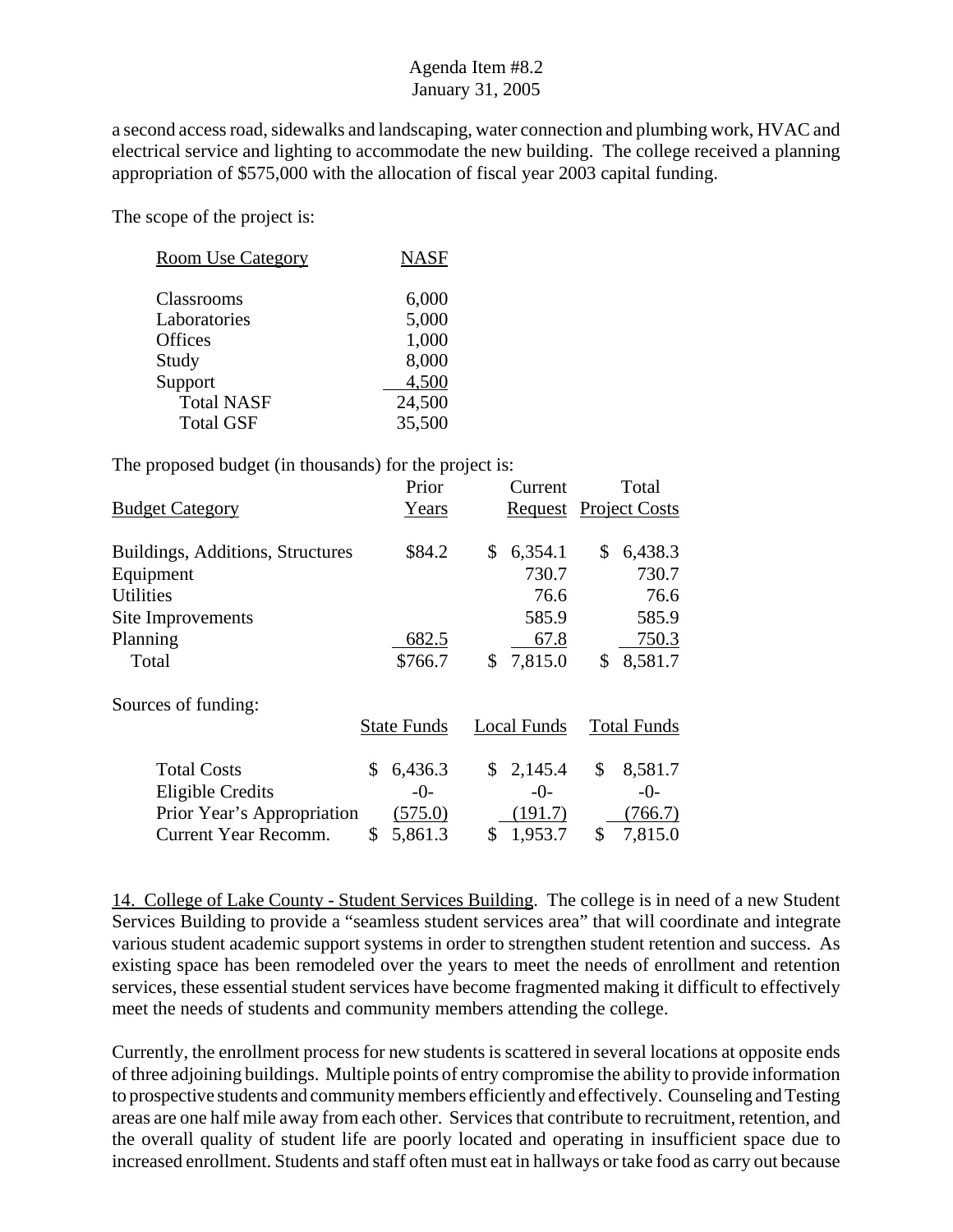dining areas are frequently filled to capacity. Food delivery and waste removal from food preparation must be moved through a lobby , past a conference room and auditorium to be removed from the building.

The proposed Student Services Building would centralize the key services needed by prospective students, new students, and current students pursuing their educational goals. The building would consolidate units of the college into sub modules. The sub modules of the college would support student entrance and success, including recruitment, admissions and records, counseling, financial aid, testing center, bookstore, food services, activities, clubs and organizations; adult education, continuing education; and the Vice President of Student Development's office. This centralization of services would make it easier for students to use the services of the college and make the information flow more effective and efficient.

A new Student Services Building consisting of 162,438 gross square feet will position the college to be more effective in dealing with the students and strengthen student retention and success. Approximately 53,373 existing gross square feet (36,308 assignable square feet) of space vacated by relocation of programs and services into the new building would also be remodeled. Much of the space to be vacated consists of office space and would need to be remodeled for other planned use. This project would replace 61,291 gross square feet of temporary space.

The scope of the project is:

| <b>Room Use Category</b> | <b>NASF</b> |
|--------------------------|-------------|
| Classrooms               | 11,357      |
| Offices                  | 28,689      |
| Study                    | 6,910       |
| Special Use              | 7,120       |
| <b>General Use</b>       | 43,006      |
| Support                  | 5,260       |
| <b>Total NASF</b>        | 102,342     |
| <b>Total GSF</b>         | 162,438     |

| <b>Budget Category</b>                                                                                              | Current<br>Request                                 |
|---------------------------------------------------------------------------------------------------------------------|----------------------------------------------------|
| Buildings, Additions, Structures<br>Equipment<br><b>Utilities</b><br>Remodeling/Rehabilitation<br>Site Improvements | \$39,535.0<br>3,760.6<br>549.4<br>2,027.2<br>857.6 |
| Total                                                                                                               | 46,729.9                                           |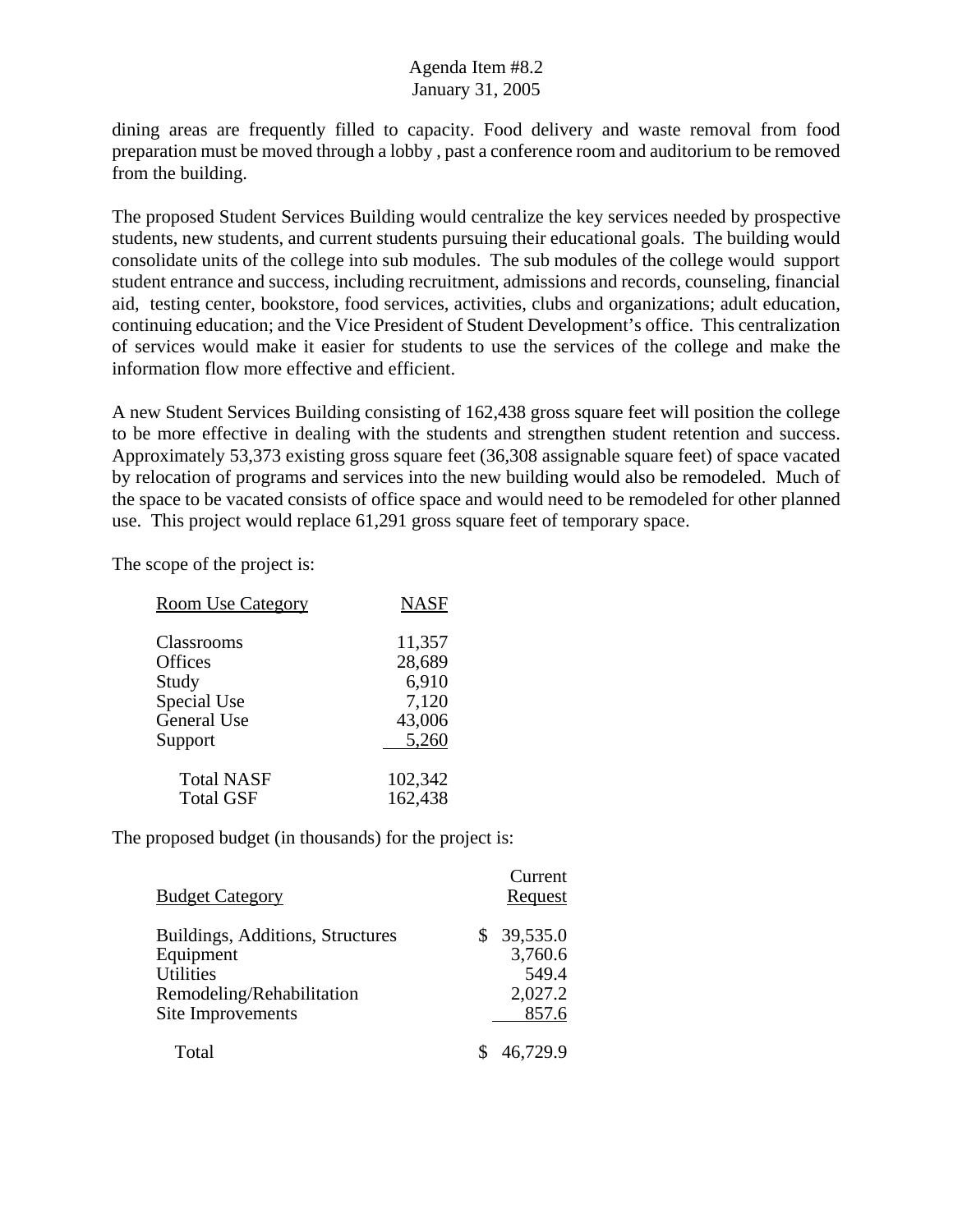Sources of funding:

|                                            | <b>State Funds</b>  | Local Funds         | <b>Total Funds</b>  |
|--------------------------------------------|---------------------|---------------------|---------------------|
| <b>Current Request</b><br>Eligible Credits | \$35,047.4<br>$-()$ | \$11,682.5<br>$-()$ | \$46,729.9<br>$-()$ |
| Current Year Recomm.                       | \$35,047.4          | \$11,682.5          | \$46,729.9          |

15. Richland Community College - Student Success Center and Addition. The college has conducted an enrollment management study to review how students progress through the institution. Enrollment management encompasses all activities associated with student college choice, student transitions, student course selection, student retention, student attrition, and student outcomes. Facilities play an important part of enrollment management efforts. Currently, much of the space dedicated to serving students was designed for a smaller student load, has been reconfigured to account for growth, and has a poor pedestrian flow. Certain activities, such as the Career Center and Transfer Center, are located in space away from the other student services and have poor visibility. Due to the location, many students are unaware that the college has these services. Relocating these services will provide a greater visibility and increased utilization. Innovating and instituting a comprehensive enrollment management facility for a Student Success Center have far reaching implications. Providing space that is student centered, easily accessible, and programmatically functional will require the college undertake this renovation and expansion of the North wing. The results of renovations and addition must be student focused for enhanced customer service and improved efficiency. A second result will be improved administrative process and better functional adjacencies.

The college seeks to make physical modifications to facilities which will help maintain student enrollments in a declining population environment and better facilitate the students progress and development. An addition to allow the restructuring and relocation and development of a Student Success Center staffed by trained knowledgeable individuals serving as a front line for the most needed services and information. The Student Success Center will provide space that is student centered, easily accessible, and programmatically functional resulting in enhanced customer service and improved efficiency. It is proposed that the Student Success Center be accommodated by the relocation of administrative functions, common workspace, storage, food preparation area, and the board of trustees' meeting room. This will be accomplished with the construction of a one story 13,187 gross square foot North Wing Entrance addition which includes a 700 square foot area for the Career Services function which will be built adjacent to the student service operations. Approximately 13,909 gross square feet of vacated space will then be renovated to house student services, grant programs, and provide common meeting spaces. This project will utilize connections to existing sewer and electrical distribution systems and site access. The heating and cooling system will require additional capacity while sidewalks and other areas disturbed by construction will require replacement.

| <b>Room Use Category</b> | <b>NASF</b> |
|--------------------------|-------------|
| Offices                  | 7,190       |
| Study                    | 275         |
| General Use              | 120         |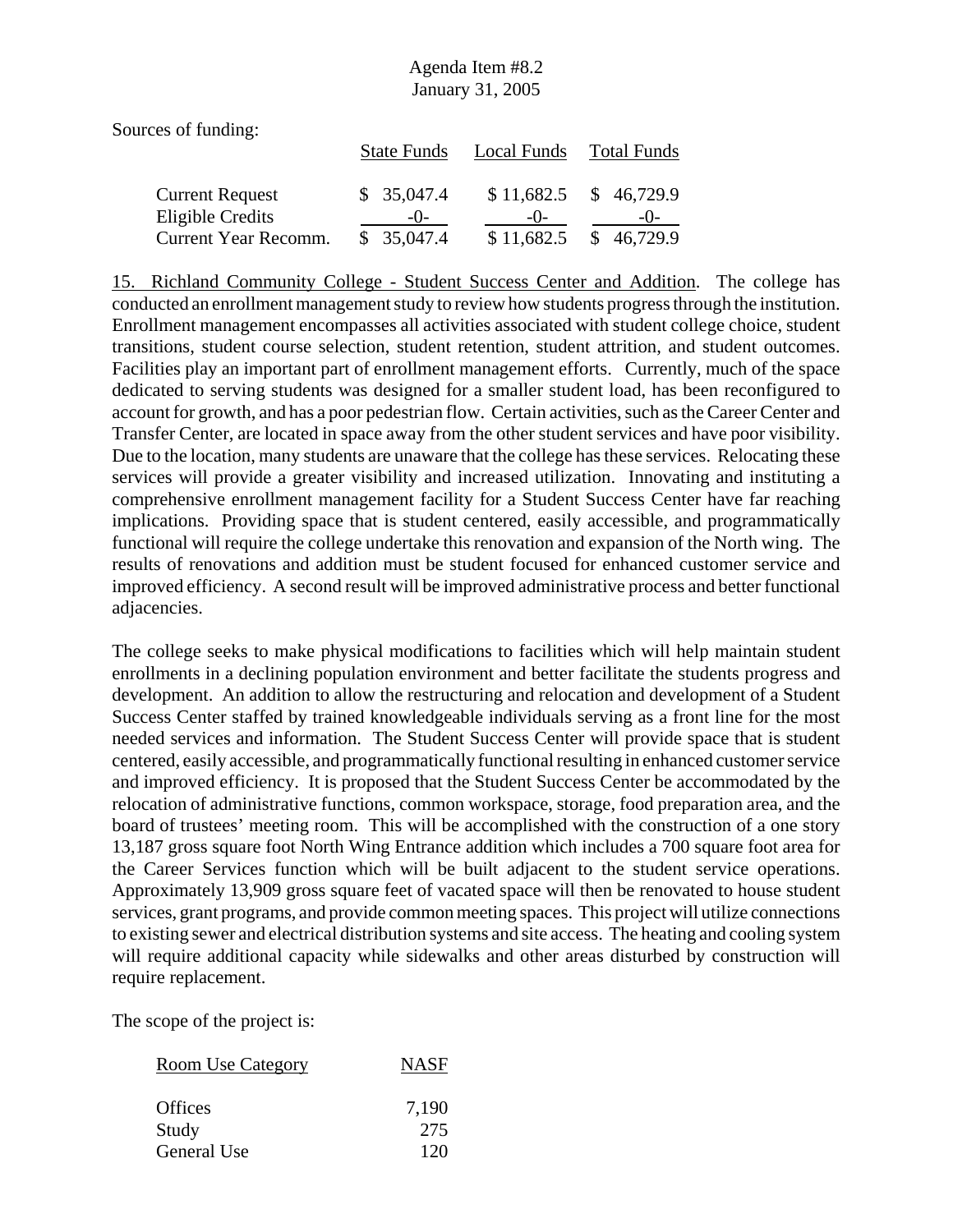| Agenda Item #8.2 |  |
|------------------|--|
| January 31, 2005 |  |

| Support           | 500    |
|-------------------|--------|
| <b>Total NASF</b> | 8,085  |
| <b>Total GSF</b>  | 13,187 |

| <b>Budget Category</b>           |                    | Current<br>Request |                    |
|----------------------------------|--------------------|--------------------|--------------------|
| Buildings, Additions, Structures |                    | 2,472.0<br>\$      |                    |
| Equipment                        |                    | 260.0              |                    |
| Remodeling/Rehabilitation        |                    | 893.0              |                    |
| Site Improvements                |                    | 36.0               |                    |
| Total                            |                    | \$3,661.0          |                    |
| Sources of funding:              |                    |                    |                    |
|                                  | <b>State Funds</b> | Local Funds        | <b>Total Funds</b> |
| <b>Current Request</b>           | \$2,746.0          | \$915.0            | \$3,661.0          |
| <b>Eligible Credits</b>          | -0-                | $-()$ -            | $-()$ -            |
| Current Year Recomm.             | \$2,746.0          | \$915.0            | \$3,661.0          |

16. Illinois Eastern/Lincoln Trail College - Center for Technology. The college is using approximately 27,800 gross square feet of 30 year old temporary building space to house many of its instructional programs. These temporary buildings have each outlived their expected service life and are in a deteriorated state. Programs, such as Engineering, Drafting, Office Careers, Business Careers, Computer Business Systems, Microcomputer Support, Cisco Certification, Information Processing, Air Conditioning/Refrigeration and Sheet Metal Technology, have developed during the past 30 years. They enroll over 300 students and have outgrown space originally allocated for them.

The college proposes to build a one-story 30,152 gross square foot building for several of the college's technical programs. The college will consider a remodeling project of the vacated space at a later date. Further, this project eliminates the need for five temporary buildings totaling 27,800 gross square feet of space. These five temporary buildings will be razed as part of the construction of the Center for Technology.

| <b>Room Use Category</b> | <b>NASF</b> |
|--------------------------|-------------|
| Classrooms               | 5,600       |
| Laboratories             | 9,300       |
| Offices                  | 1,000       |
| Study                    | 4,000       |
| <b>Total NASF</b>        | 19,900      |
| <b>Total GSF</b>         | 30,152      |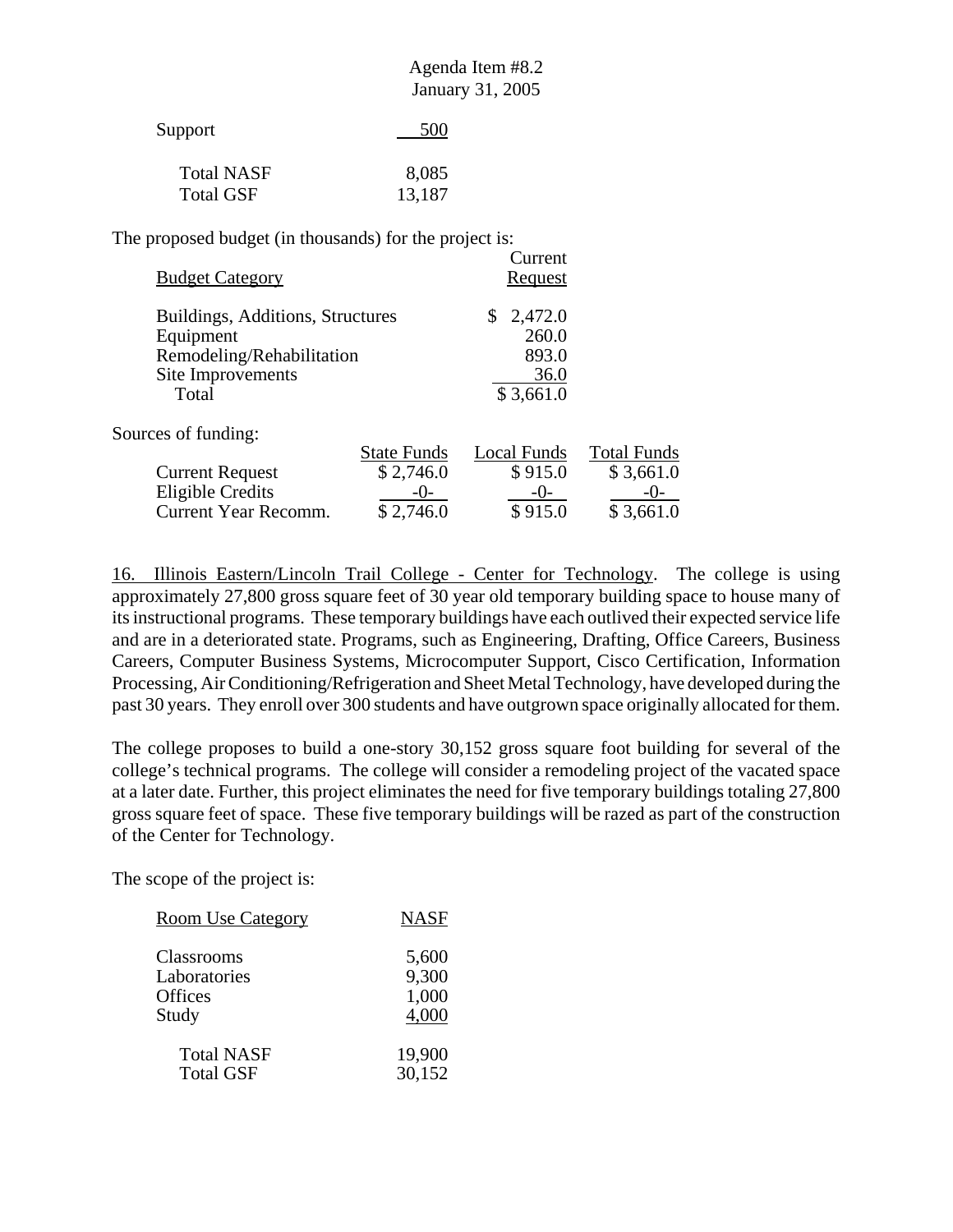| <b>Budget Category</b>                                                           |                                   | Current<br>Request                        |                                     |
|----------------------------------------------------------------------------------|-----------------------------------|-------------------------------------------|-------------------------------------|
| Buildings, Additions, Structures                                                 |                                   | \$7,374.6                                 |                                     |
| Sources of funding:                                                              | <b>State Funds</b>                | Local Funds                               | <b>Total Funds</b>                  |
| <b>Current Request</b><br><b>Eligible Credits</b><br><b>Current Year Recomm.</b> | 5,530.9<br>\$<br>508.1<br>6,039.0 | 1,843.7<br>\$<br>(508.1)<br>1,335.6<br>\$ | 7,374.6<br>\$<br>$-()$ -<br>7,374.6 |

17. Joliet Junior College - Student Support Center/Remodeling of Additional Classrooms. The current configuration of the student services offices was established 27 years ago when the college was much smaller and services were more segregated. The layout of the first floor of Building J no longer provides for a logical flow of student traffic throughout the registration and admissions process nor does it provide adequate space for the number of students the college now serves. Further, the opening of two new district high schools in Will county and a projected growth of high school graduates of 5 percent per year over the next five years both couple to cause the college to review space needs and the use of space to provide for more efficient centralization of student support services, provide additional space required for the operation of these programs, make these services more visible and accessible to students and the public, and provide an opportunity to gain much needed additional instructional space. The college proposes to construct a two-story 87,103 gross square foot building to provide additional instructional space and reconfigure the use of existing space. Approximately 25,600 gross square feet (23,270 assignable square feet) of existing space in Building J vacated by the relocation of various programs, services, and functions into the new building would subsequently be remodeled to accommodate additional classroom space. This project would replace two temporary buildings (classroom and shipping and receiving area) totaling 12,000 gross square feet of space.

| <b>Room Use Category</b> | <b>NASF</b> |
|--------------------------|-------------|
| Offices                  | 36,170      |
| Special Use              | 6,130       |
| General Use              | 6,000       |
| Support                  | 2,650       |
| <b>Total NASF</b>        | 50,950      |
| <b>Total GSF</b>         | 87,103      |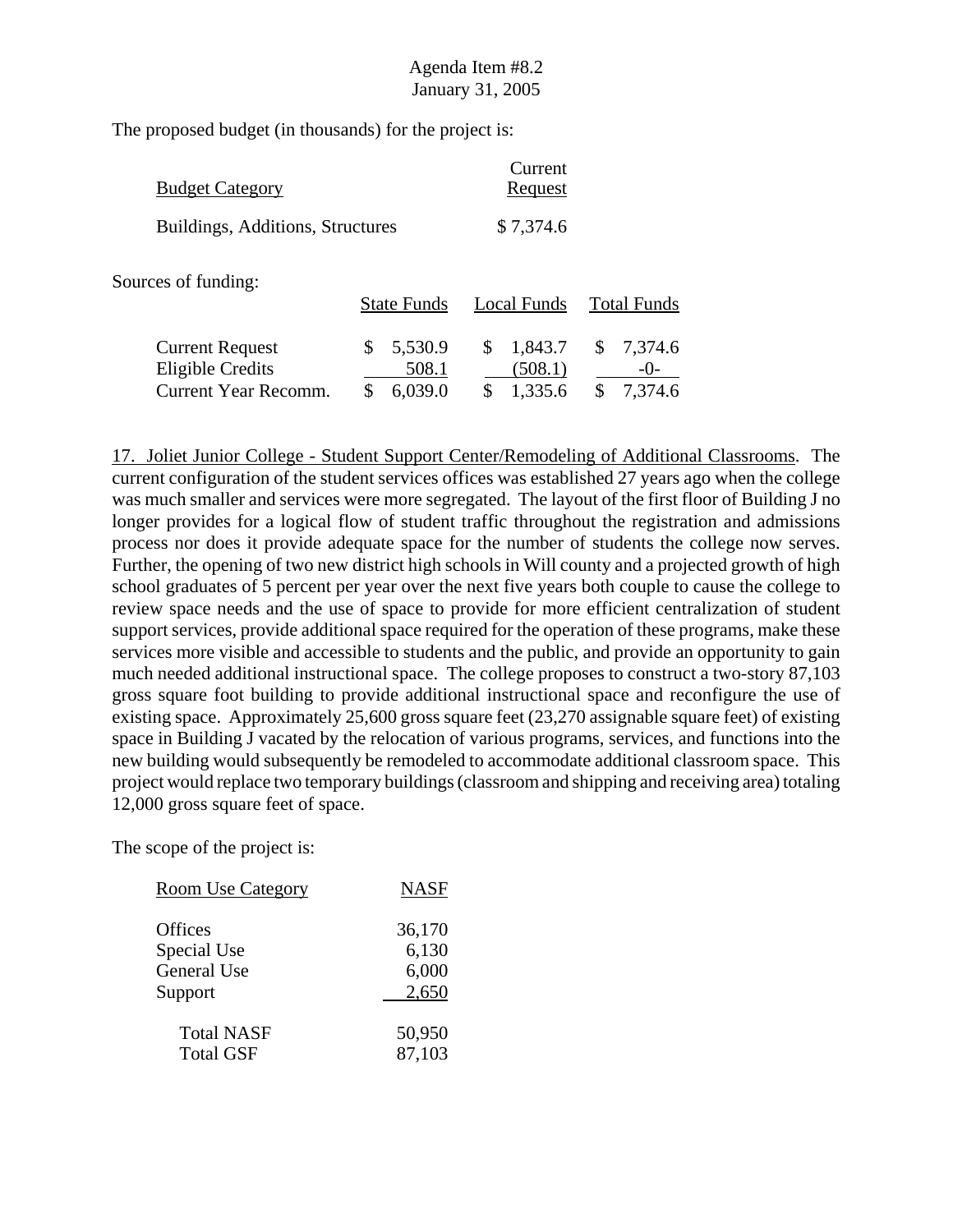| <b>Budget Category</b>                               |                    | Current<br><b>Request</b> |                    |
|------------------------------------------------------|--------------------|---------------------------|--------------------|
| Buildings, Additions, Structures<br><b>Utilities</b> |                    | \$21,878.0<br>217.4       |                    |
| Remodeling/Rehabilitation                            |                    | 3,438.8                   |                    |
| Site Improvements                                    |                    | 260.8                     |                    |
| Total                                                |                    | \$25,795.0                |                    |
| Sources of funding:                                  |                    |                           |                    |
|                                                      | <b>State Funds</b> | Local Funds               | <b>Total Funds</b> |
| <b>Current Request</b>                               | \$19,346.2         | \$<br>6,448.8             | \$25,795.0         |
| <b>Eligible Credits</b>                              | $-()$ -            | $-()$ -                   | $-()$ -            |
| Current Year Recomm.                                 | \$19,346.2         | 6,448.8<br>\$             | \$<br>25,795.0     |

18. Spoon River College - Educational Buildings Remodeling & Expansion. The Taylor and Centers buildings are 29 year old buildings designed during a period where classrooms were devoid of ancillary equipment and classroom imaging was no-existent. The college is also a provider of services in partnerships created with other agencies and institutions using technology to create and offer on-line course. This project would ensure that adequate computer lab space is available and in the most effective on campus location. This project would expand facilities and remodel existing space to be able to deliver new and developing technologies in course work that prepares students for jobs and further education while providing the most efficient delivery system possible. The proposed project will provide appropriately sized classrooms needed for high tech instruction and open access computer labs needed for student access to computer resources and improved faculty, advising, and instructional support space.

The district proposes to add an approximate 10,000 gross square foot of space and remodel approximately 34,000 gross square feet of existing space in the Taylor & Centers Buildings. The work would be on the existing campus and include enclosing a covered walkway and courtyards as part of the new construction. Remodeling of existing space throughout the Taylor and Centers Buildings.

| <b>Room Use Category</b> | <b>NASF</b> |
|--------------------------|-------------|
| Classrooms               | 750         |
| Offices                  | 5,000       |
| General Use              | 3,225       |
| Total NASF               | 8,975       |
| Total GSF                | 10,000      |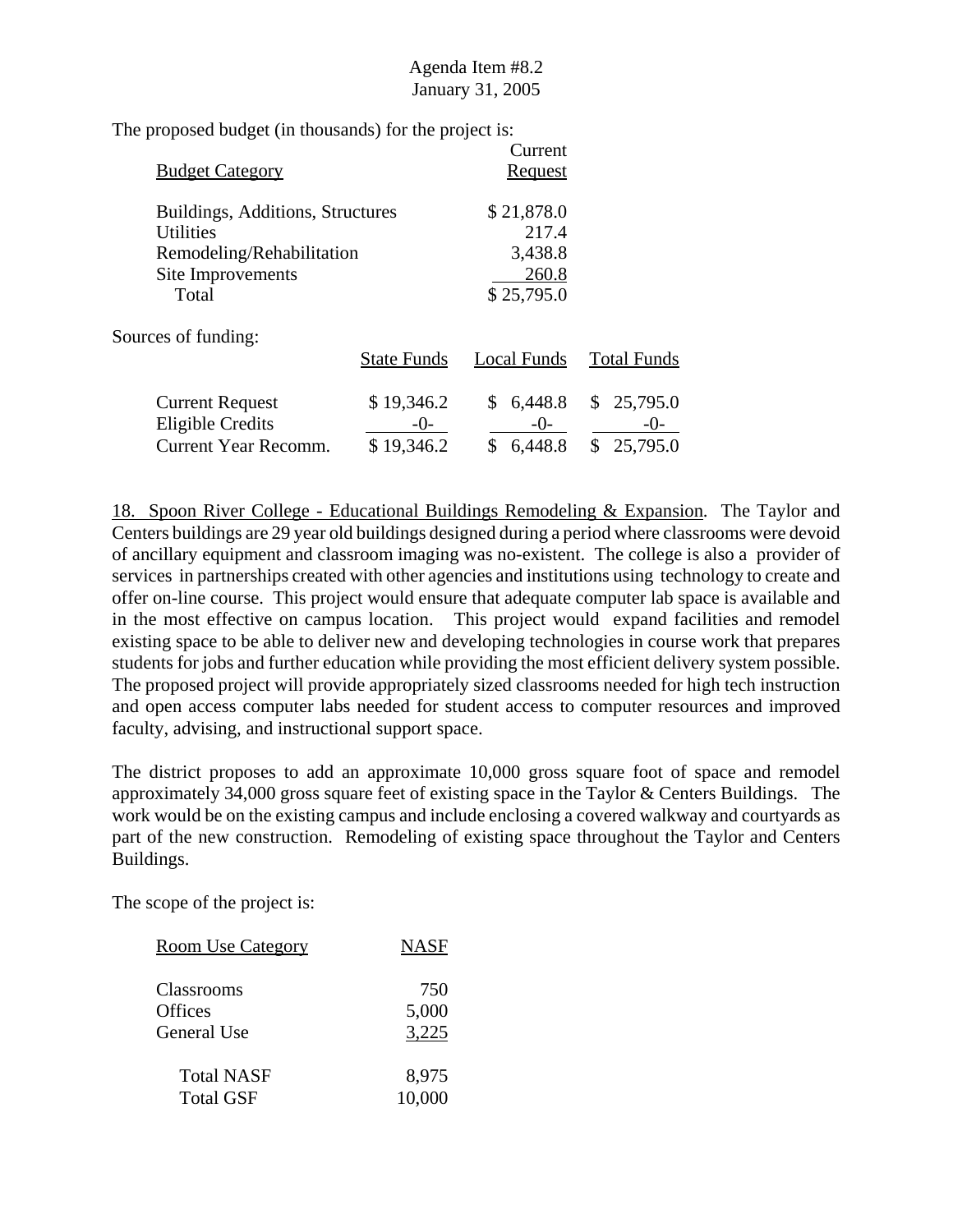| <b>Budget Category</b>                                                        |                                   | Current<br>Request                |                                 |
|-------------------------------------------------------------------------------|-----------------------------------|-----------------------------------|---------------------------------|
| Buildings, Additions, Structures<br>Remodeling and Rehabilitation<br>Planning |                                   | \$1,899.3<br>2,517.5<br>535.2     |                                 |
| Total                                                                         |                                   | \$4,952.0                         |                                 |
| Sources of funding:                                                           | <b>State Funds</b>                | Local Funds                       | <b>Total Funds</b>              |
| <b>Current Request</b><br>Eligible Credits<br><b>Current Year Recomm.</b>     | \$3,714.0<br>$-()$ -<br>\$3,714.0 | \$1,238.0<br>$-()$ -<br>\$1,238.0 | \$4,952.0<br>$-()$<br>\$4,952.0 |

19. City Colleges of Chicago - Kennedy-King Campus. The City Colleges of Chicago proposes to replace its present Kennedy-King campus building as part of a city revitalization effort being undertaken with the City of Chicago and to provide a more suitable educational facility to deliver programs of instruction to the community. According to the Chin Report and the Lee and Johnson, Ltd. Report and feasibility studies, the facility has become inefficient, cost prohibitive, unsafe, esthetically displeasing, and programmatically not conducive for learning. The current facility is a solid concrete structure making it very costly to do ADA improvements and technology retrofits. The Chin Report stated that relatively costly repairs and improvements would keep the building operational for five years. The district, therefore, proposes to acquire land for the construction of a new Kennedy-King campus. Current estimated costs for the total cost of land acquisition and construction of the new building is \$124.9 million. The City of Chicago has sold bonds in support of this project which will allow the college to provide local financing in excess of the required 25 percent local match. During the last three fiscal years the district has purchased much of the land for the location of the new building and continues the process of final land acquisition to finish this phase of the work. The district has also received a \$4 million state appropriation from the General assembly through the ICCB (already distributed to the district) and a \$4 million state appropriation through the Capital Development Board during fiscal year 2002 toward meeting the budgeted costs for this project.

| <b>Budget Category</b>           | Current<br>Request |
|----------------------------------|--------------------|
| Buildings, Additions, Structures | \$17,909.6         |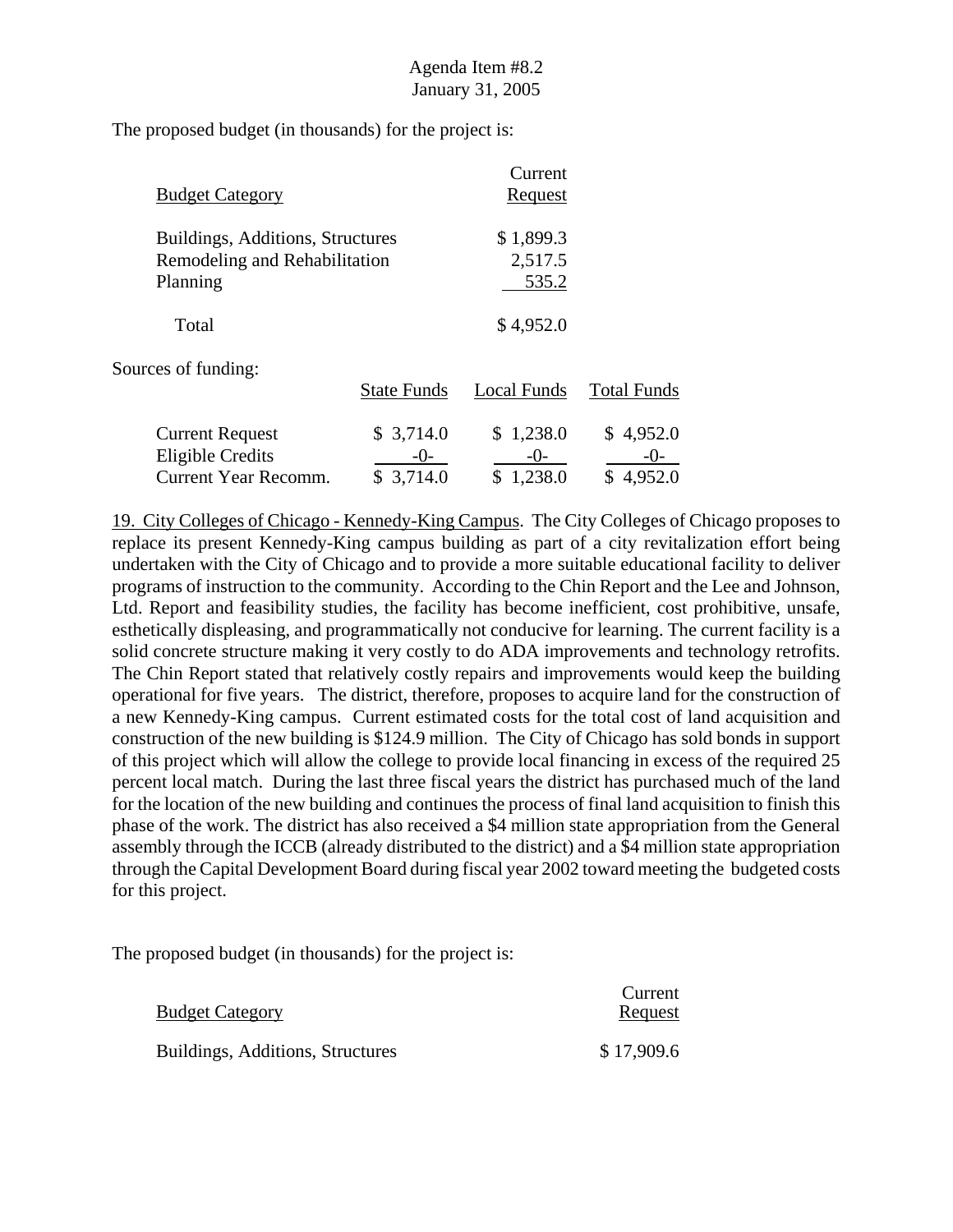| Sources of funding:                      |                     |                    |                     |
|------------------------------------------|---------------------|--------------------|---------------------|
|                                          | <b>State Funds</b>  | Local Funds        | Total Funds         |
| <b>Current Request</b>                   | \$13,432.2<br>$-()$ | \$4,477.4<br>$-()$ | \$17,909.6<br>$-()$ |
| Eligible Credits<br>Current Year Recomm. | \$13,432.2          | \$4,477.4          | \$17,909.6          |

20. Moraine Valley Community College - College Center Renovation and Expansion. The Moraine Valley Community College Center is the hub of student and campus interaction serving more than 16,000 students and 1,000 staff annually. It also serves as the focal point for student services, including admissions, registration, financial aid, counseling, advising, and childcare. MVCC has physically outgrown the existing College Center which was built in 1984. The proposed project would expand and update childcare facilities, expand and consolidate student services, create computer lab space, expand instructional/classroom space for psychology, career and job development, teacher education, child-care, and freshman experience courses and seminars, expand space for students to gather and interact, increase meeting space for student clubs, organizations and leadership activities, and expand food service operations and dining area. This project proposes to renovate approximately 28,000 gross square feet (gsf) of the existing 56,000 gsf building and construct a two story approximately 35,000 gross square foot addition to adequately address the needs of the current and growing student population and community.

The scope of the project is:

| <b>Room Use Category</b> | <b>NASF</b> |
|--------------------------|-------------|
| Classrooms               | 2,460       |
| Offices                  | 6,353       |
| Special Use              | 3,750       |
| <b>General Use</b>       | 7,635       |
| <b>Total NASF</b>        | 20,198      |
| <b>Total GSF</b>         | 35,745      |

| <b>Budget Category</b>           | Current<br>Request |
|----------------------------------|--------------------|
| Buildings, Additions, Structures | \$11,265.2         |
| Equipment                        | 322.1              |
| Site Improvements                | 658.3              |
| Total                            | \$12,245.6         |

|                        | <b>State Funds</b> | Local Funds | <b>Total Funds</b> |
|------------------------|--------------------|-------------|--------------------|
| <b>Current Request</b> | \$9,184.2          | \$3,061.4   | \$12,245.6         |
| Eligible Credits       | $-()$              | $-()$       | $-()$              |
| Current Year Recomm.   | \$9,184.2          | \$3,061.4   | \$12,245.6         |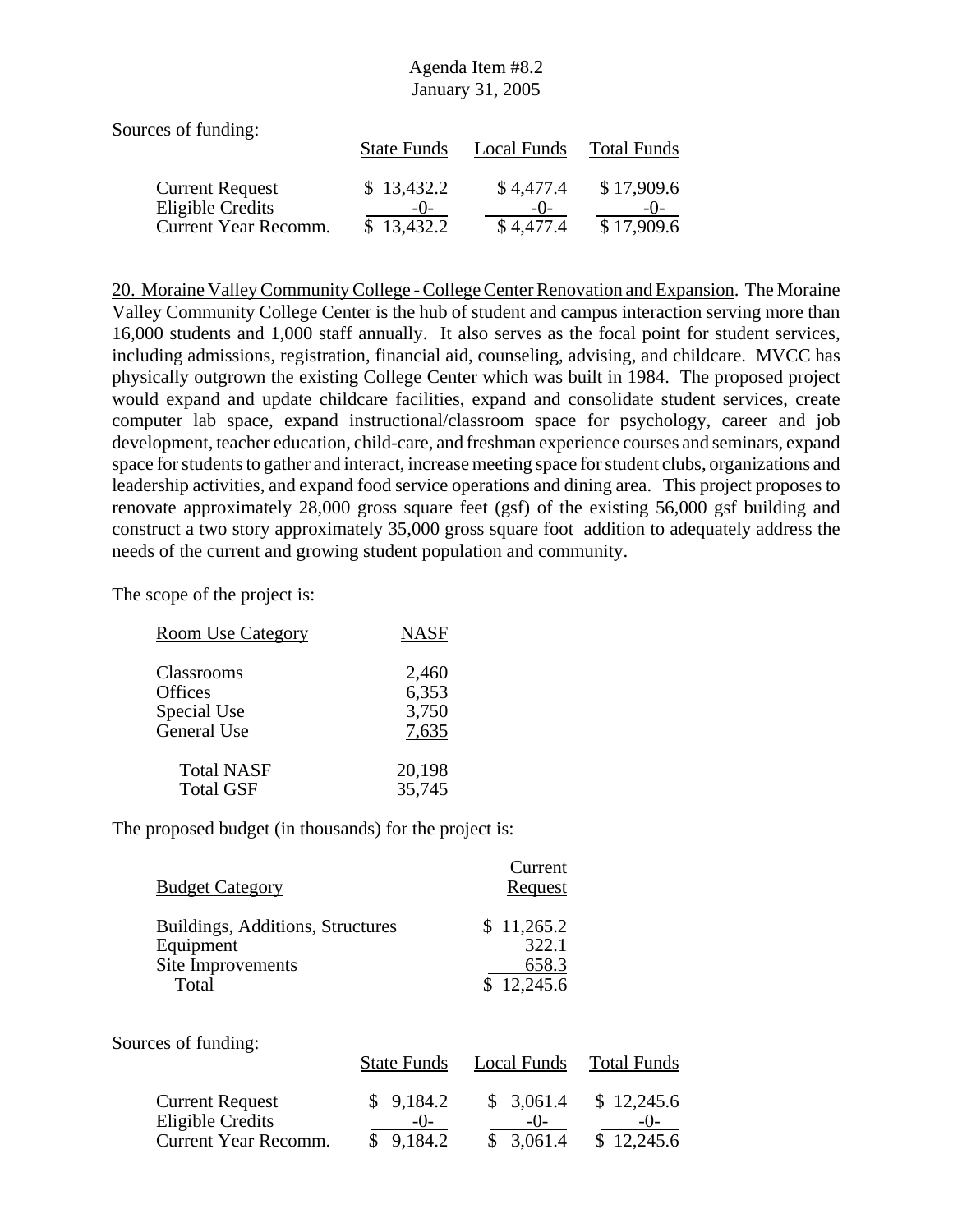21. Lincoln Land Community College - Project Outreach: Regional Center Expansion. The district is proposing a regional center expansion project designed to improve its ability to deliver services to those students who do not live within a reasonable commuting distance to the main campus in Springfield. The district has regional centers in Jacksonville (western region), Taylorville (eastern region), and in Petersburg (northern region). Lincoln Land proposes to remodel and rehabilitate space at the Western Regional Education Center (WREC) in Jacksonville and the Eastern Regional Education Center (EREC) in Taylorville. The WREC includes a large open environment space. The district has determined the need to remodel approximately 1,800 gross square feet of space to create two 600 square foot classrooms separated by a high quality folding partition and 600 square feet for four permanent offices. The WREC is otherwise in good condition. The EREC is in need of much more extensive remodeling. The EREC will be gutted and the entire 13,814 gross square foot building will be remodeled including the ventilation and mechanical systems. Temporary space totaling 3,656 gross square feet at Taylorville would be replaced with the funding and completion of this project. A total of 10,435 gross square feet temporary space in Petersburg has been eliminated with an allocation of funding from the fiscal year 2003 appropriation.

The proposed budget (in thousands) for the project is:

| <b>Budget Category</b>                              |                    | Current<br><u>Request</u>      |                    |
|-----------------------------------------------------|--------------------|--------------------------------|--------------------|
| Remodeling and Rehabilitation<br>Equipment<br>Total |                    | \$3,010.9<br>31.4<br>\$3,042.3 |                    |
| <b>Budget by Regional Center:</b>                   |                    |                                |                    |
| <b>WREC</b>                                         | \$<br>394.9        |                                |                    |
| <b>EREC</b>                                         | 2,616.0            |                                |                    |
| Equipment                                           | <u>31.4</u>        |                                |                    |
| Total                                               | \$3,042.3          |                                |                    |
| Sources of funding:                                 |                    |                                |                    |
|                                                     | <b>State Funds</b> | Local Funds                    | <b>Total Funds</b> |
| <b>Current Request</b>                              | 2,281.7<br>\$      | \$<br>760.6                    | 3,042.3<br>\$      |
| <b>Eligible Credits</b>                             | -0-                | $-0-$                          | $-()$ -            |
| Current Year Recomm.                                | \$<br>2,281.7      | \$<br>760.6                    | \$<br>3,042.3      |

22. Southeastern Illinois College - Carmi/White County Vocational Building. The college seeks to develop an extension campus site in Carmi, Illinois, to offer vocational and occupational education to citizens residing in the northernmost areas of the district. The college has also entered into an agreement with the Carmi-White County School District to offer automotive technology and welding programs and plans to offer a full complement of courses to the residents of the Carmi area. The college proposes to build an approximately 5,400 gross square foot facility on 20 acres of land donated by the City of Carmi. The site is adjacent to a classroom building currently leased by the college from the Southeastern Illinois College Foundation. The new building will include automotive bays, welding lab with 20 welding booths, two offices, storage area, and support space.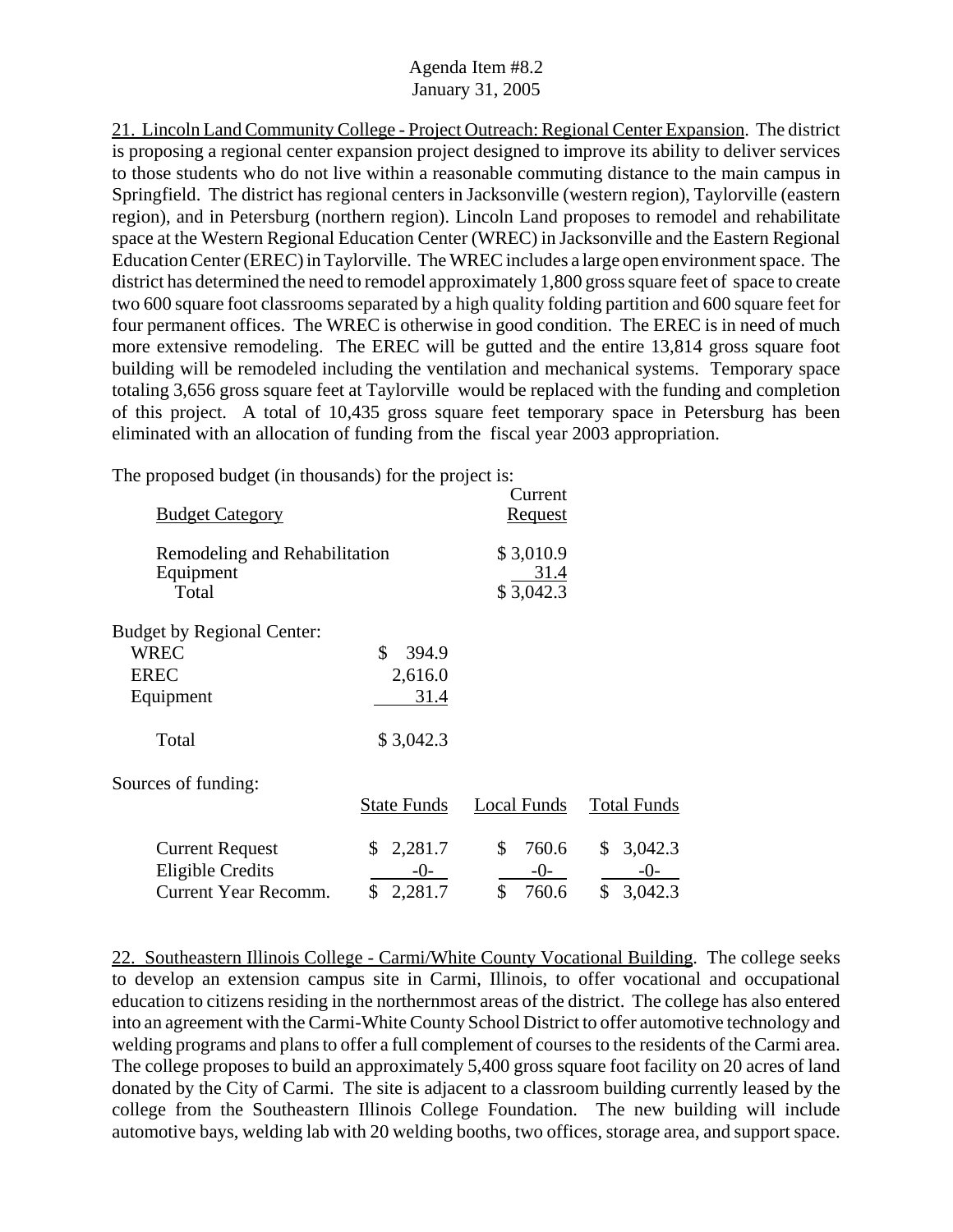The scope of the project is:

| <b>Room Use Category</b> | <b>NASF</b> |
|--------------------------|-------------|
| Laboratories             | 1,950       |
| <b>Offices</b>           | 400         |
| Support                  | 1,025       |
| Unclassified             | 300         |
| <b>Total NASF</b>        | 3,675       |
| <b>Total GSF</b>         | 5,468       |

The proposed budget (in thousands) for the project is:

| <b>Budget Category</b>                               |                    | Current<br><u>Request</u> |                    |
|------------------------------------------------------|--------------------|---------------------------|--------------------|
| Buildings, Additions, Structures<br><b>Utilities</b> |                    | \$1,245.2<br>92.4         |                    |
| Site Improvements                                    |                    | 13.2                      |                    |
| Total                                                |                    | \$1,350.8                 |                    |
| Sources of funding:                                  |                    |                           |                    |
|                                                      | <b>State Funds</b> | Local Funds               | <b>Total Funds</b> |
| <b>Current Request</b>                               | 1,013.1<br>S       | \$337.7                   | \$1,350.8          |
| <b>Eligible Credits</b>                              | $-()$ -            | $-() -$                   | $-()$              |
| Current Year Recomm.                                 | 1.013.1<br>S       | 337.7<br>\$               | 1,350.8<br>\$      |

23. Sauk Valley Community College - Remodel Natural Science Laboratories. The second and third floor science laboratories are open walled. This design results in a collection of safety and operational problems: expensive equipment and dangerous supplies are unable to be secured in a locked area, noise from each of the laboratories disrupts the other lab activities/classes, fumes or fire that might originate in one room would travel quickly to others, and students must walk through one room to reach another. Lab stations and cabinetry are worn, delaminating and, in some cases, damaged or broken; and adjacent faculty offices are separated from the laboratories by half wall partitions so teachers are unable to meet privately with students or work in their offices without noise distractions. The college proposes to enclose the seven laboratories and eleven faculty offices on the third floor, approximately 13,500 assignable square feet, through the construction of walls and adding a drop ceiling. Some space will be converted to create a biology storage room, a general classroom, a properly vented chemical storage room, a lab prep room, and a storage room. General upgrade of the workstations will also be done as part of the remodeling.

|                           | Current   |
|---------------------------|-----------|
| <b>Budget Category</b>    | Request   |
| Remodeling/Rehabilitation | \$2,664.7 |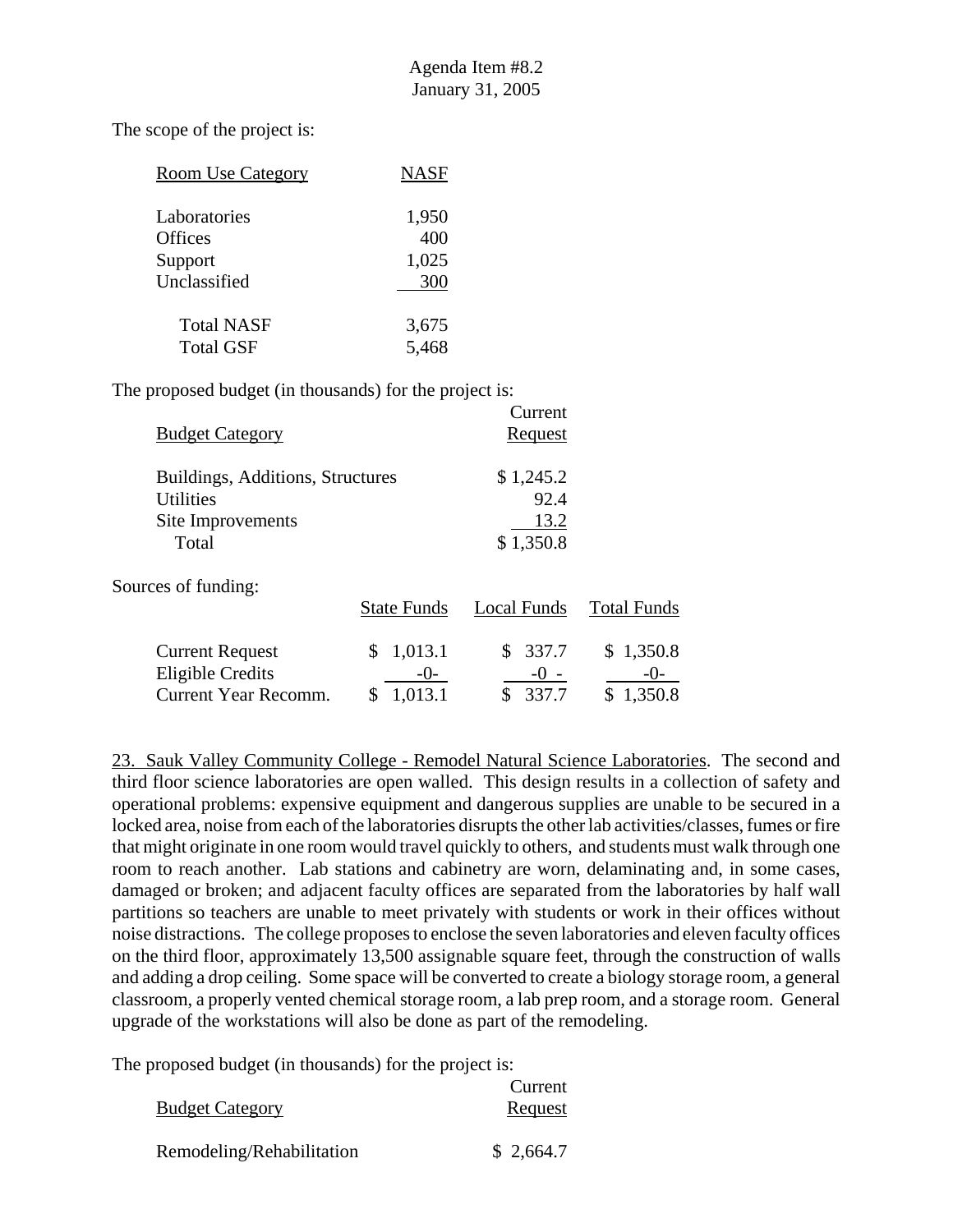| Sources of funding:    |                    |             |                    |
|------------------------|--------------------|-------------|--------------------|
|                        | <b>State Funds</b> | Local Funds | <b>Total Funds</b> |
|                        |                    |             |                    |
| <b>Current Request</b> | \$1,998.5          | \$666.2     | \$2,664.7          |
| Eligible Credits       | $-()$              | $-()$       | $-()$              |
| Current Year Recomm.   | \$1,998.5          | \$666.2     | \$2,664.7          |

24. Illinois Valley Community College - Building C Classroom and Library Remodeling/Addition. The college is in the process of developing and implementing plans for new occupational programs, in conjunction with local employers identified needs. These programmatic areas include associate degree programs in human services, graphic arts technology, and hospitality careers. This proposed project would complete needed remodeling resulting from space vacated by programs moving from buildings B, C, D, & E into the new Community Instructional Center Building (requested in a previous project and awaiting funding and construction) and includes additions to certain areas of buildings C, D, & E. The three major areas of the buildings which need modifications are: Jacobs library expansion, the biology lab will increase by one third its current space, the Academic Achievement Center will be relocated and enlarged. Additionally, faculty offices and a new classroom will be created; and three ADA compliant elevators and shafts in Buildings C, D, & E and the necessary support equipment rooms will be added. The project includes approximately 19,467 new gross square feet of construction and 31,482 remodeled gross square feet.

The scope of the project is:

| <b>Room Use Category</b> | <b>NASF</b> |
|--------------------------|-------------|
| Classrooms               | 1,504       |
| Laboratories             | 2,473       |
| Study                    | 8,038       |
| Support                  | 1,585       |
| <b>Total NASF</b>        | 13,600      |
| <b>Total GSF</b>         | 19,467      |

| <b>Budget Category</b>                                                                          |                                     | Current<br><b>Request</b>                             |                                           |
|-------------------------------------------------------------------------------------------------|-------------------------------------|-------------------------------------------------------|-------------------------------------------|
| Buildings, Additions, Structures<br>Equipment<br>Remodeling/Rehabilitation<br>Planning<br>Total |                                     | \$5,577.9<br>1,282.9<br>1,148.3<br>722.7<br>\$8,731.8 |                                           |
| Sources of funding:                                                                             | <b>State Funds</b>                  | Local Funds                                           | <b>Total Funds</b>                        |
| <b>Current Request</b><br><b>Eligible Credits</b><br><b>Current Year Recomm.</b>                | \$6,548.8<br>$ \Omega$<br>\$6,548.8 | \$2,183.0<br>$-()$ -<br>\$2,183.0                     | 8,731.8<br>\$<br>$-()$ -<br>8,731.8<br>\$ |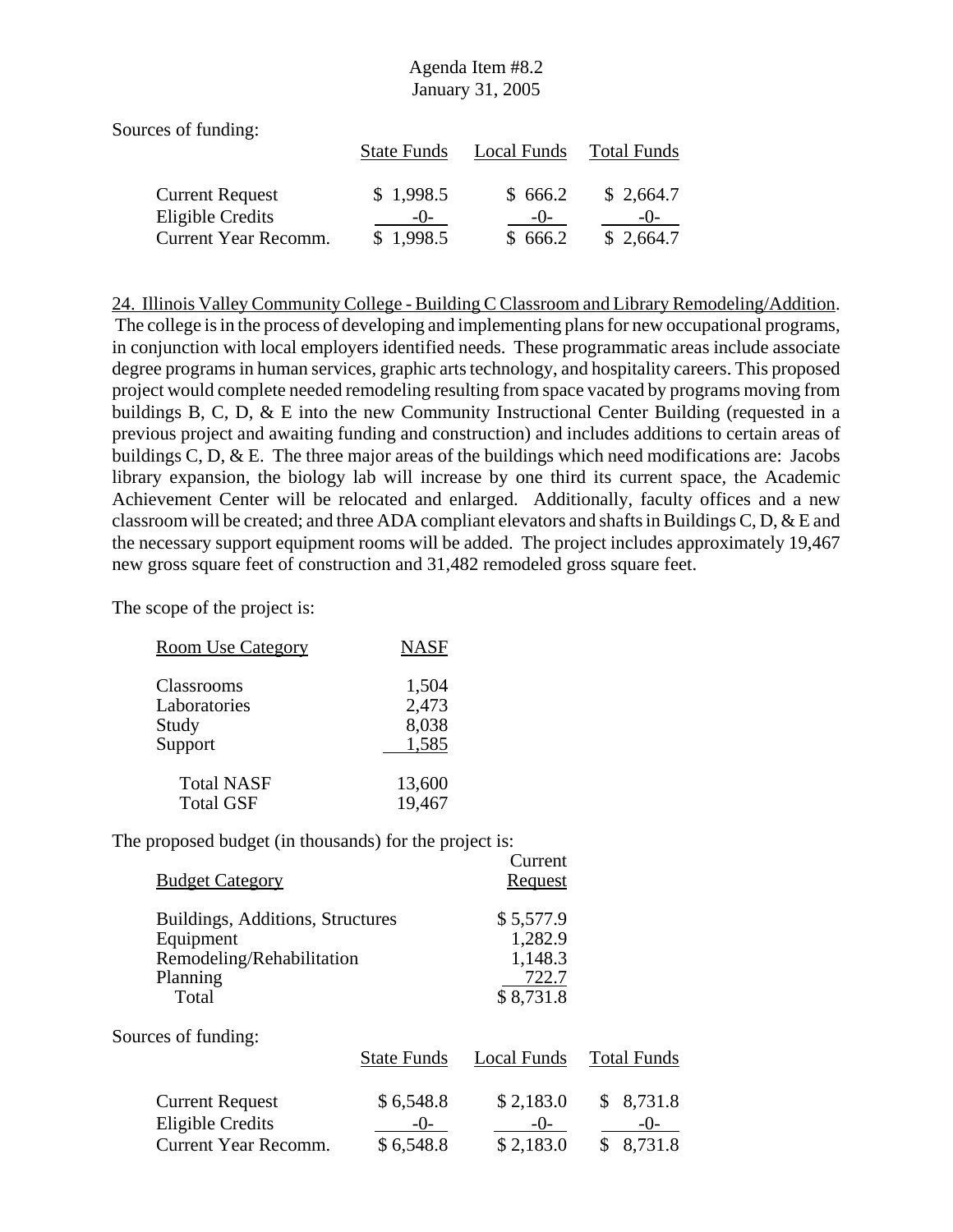25. Danville Area Community College - Addition /Remodeling of Mary Miller Center. The Mary Miller Center was constructed in 1971. Existing space has been in need of remodeling/updating for instructional programs and the mechanical and electrical systems need to be modernized for efficiency and expanded capacity for the demands placed on those systems. The plumbing system needs to be replaced and a fire protection system needs to be installed. This project is consistent with the college's master plan to modernize its entire campus which includes many buildings over 100 years old. A small component of the project is the addition of 3,600 gross square feet of classroom space with the remainder of the project to remodel existing space for instructional offerings, upgrade utilities, add bleachers, and construct a canopy over the west building entrance. The college has received prior approval to complete the lower-level remodeling of the Mary Miller Center to provide classroom space for the Allied Health program bringing the entire project to \$3,303.8. The completed work costs total \$678,000 and will be applied against the college's required 25 percent local match requirement.

The scope of the project is:

| <b>Room Use Category</b> | <b>NASF</b> |
|--------------------------|-------------|
| Classrooms               | 3,000       |
| <b>Total NASF</b>        | 3,000       |
| <b>Total GSF</b>         | 3,600       |

The proposed budget (in thousands) for the project is:  $C$ urrent

| <b>Budget Category</b>                               |                    | Cultur<br><u>Request</u> |                    |
|------------------------------------------------------|--------------------|--------------------------|--------------------|
| Buildings, Additions, Structures<br><b>Utilities</b> |                    | \$<br>701.4<br>37.3      |                    |
| Remodeling/Rehabilitation                            |                    | 1,488.0                  |                    |
| Site Improvements                                    |                    | 26.1                     |                    |
| Planning                                             |                    | 373.0                    |                    |
| Total                                                |                    | 2,625.8                  |                    |
| Sources of funding:                                  |                    |                          |                    |
|                                                      | <b>State Funds</b> | <b>Local Funds</b>       | <b>Total Funds</b> |
| <b>Current Request</b>                               | 2,477.9<br>\$      | \$<br>147.9              | \$2,625.8          |
| Eligible Credits                                     | $-()$ -            | $-0-$                    | $-()$              |
| <b>Current Year Recomm.</b>                          | 2,477.9            | 147.9<br>\$              | \$2,625.8          |

26. Illinois Eastern Community Colleges (Olney Central College) - Applied Technology Center. The college proposes to build an Applied Technology Center to benefit the Associate Degree Nursing (AND), Licensed Practical Nursing (LPN), and Radiography programs. Current facilities lack proper lab space and x-ray machines. Over 50 percent of the Radiography students must go to a local hospital to practice patient positioning when the machines are not in use for real-life patient care. Patient positioning and experience in a realistic nursing setting are critical skills to possess if students are reasonably expected to be employable upon graduation.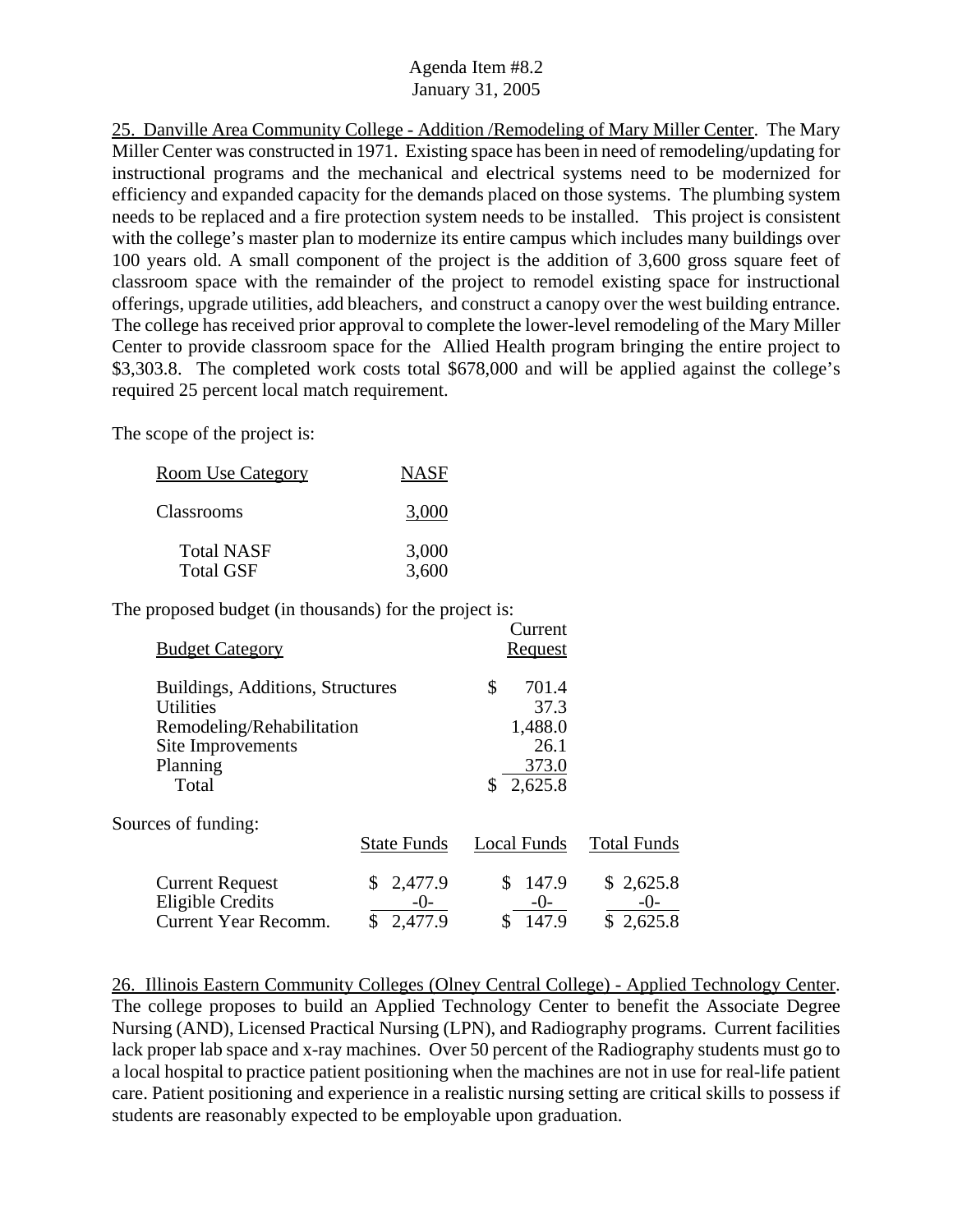The college proposes to build a one-story 5,916 gross square foot addition adjacent, but not connected, to Wattleworth Hall on the main campus. The new building would provide additional realistic lab settings for students, as well as an energized radiography laboratory. The college has adequate parking and considers any remodeling of space vacated by this project to be minor and to be done by the college after completion of the new addition.

The scope of the project is:

| <b>Room Use Category</b> | <b>NASF</b> |
|--------------------------|-------------|
|                          |             |
| Classrooms               | 1,800       |
| Laboratories             | 900         |
| Offices                  | 600         |
| Support                  | 600         |
|                          |             |
| <b>Total NASF</b>        | 3,900       |
| <b>Total GSF</b>         | 5,916       |
|                          |             |

The proposed budget (in thousands) for the project is:

| <b>Budget Category</b>                                                           |                                  | Current<br><u>Request</u>    |                    |
|----------------------------------------------------------------------------------|----------------------------------|------------------------------|--------------------|
| Buildings, Additions, Structures                                                 |                                  | \$1,500.7                    |                    |
| Sources of funding:                                                              | <b>State Funds</b>               | Local Funds                  | <b>Total Funds</b> |
| <b>Current Request</b><br><b>Eligible Credits</b><br><b>Current Year Recomm.</b> | 1,125.5<br>S<br>375.2<br>1,500.7 | 375.2<br>\$<br>(375.2)<br>\$ | 1,500.7<br>1,500.7 |

27. Carl Sandburg College - Parking Lot Paving. Improvements to existing roadways and parking lots are necessary in order to restore them to their original operating condition. The improvements will provide a smooth and safe surface for students and faculty to access the college's facilities in pursuit of their educational objectives. The proposed project will make improvements on parking lots B, C, D, E, the gravel lot at the Center for Manufacturing Excellence Building, loading dock, and the roadway. Improvements to parking lot A are being made as part of the previously approved and funded Computer and Student Center project.

|                        | Current |
|------------------------|---------|
| <b>Budget Category</b> | Request |
| Site Improvements      | \$549.1 |
| Planning               | 72.8    |
| Total                  | \$621.9 |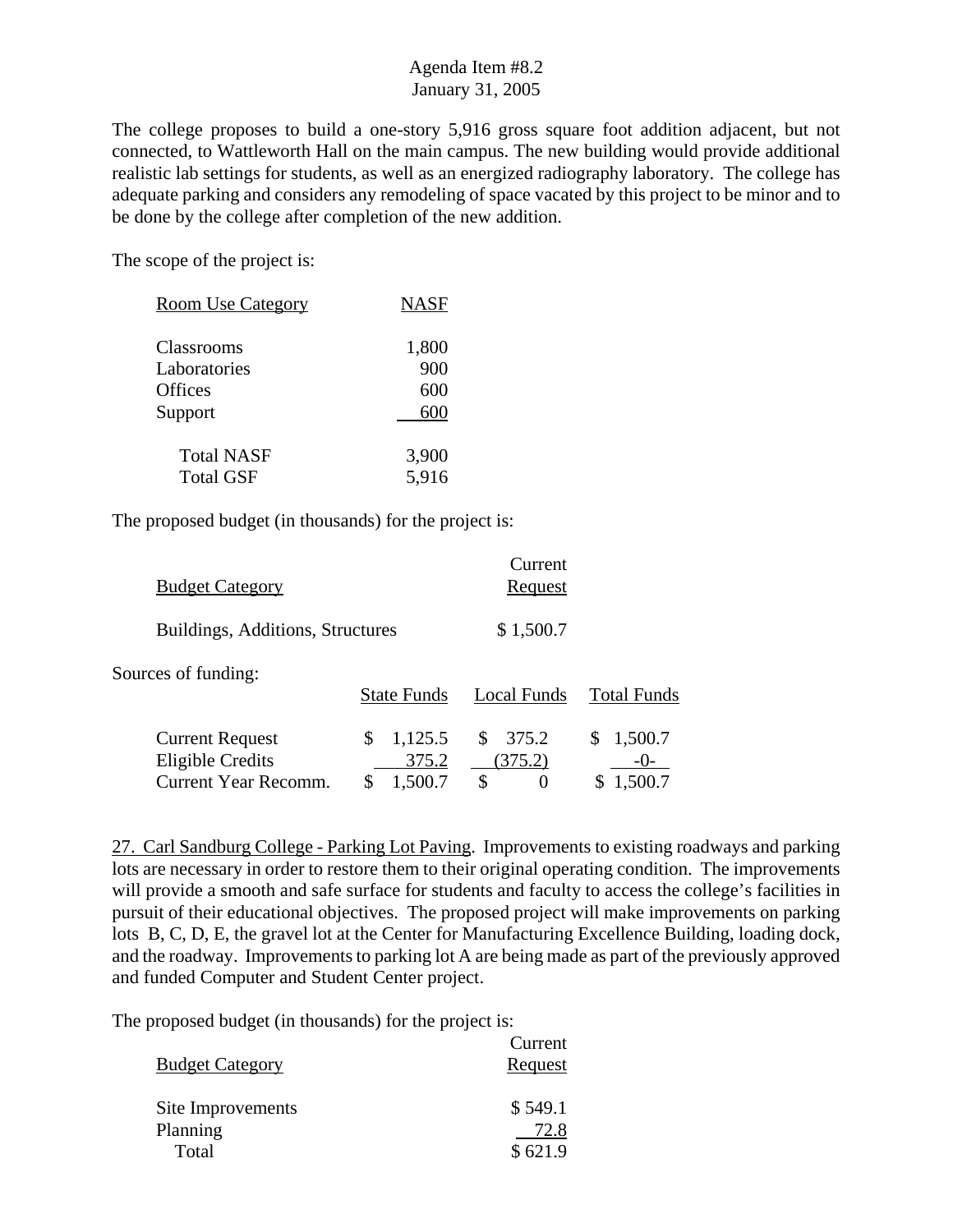| Sources of funding:                      |                    |                |                    |
|------------------------------------------|--------------------|----------------|--------------------|
|                                          | <b>State Funds</b> | Local Funds    | <b>Total Funds</b> |
| <b>Current Request</b>                   | 466.4              | \$155.5        | 621.9              |
| Eligible Credits<br>Current Year Recomm. | $-()$<br>466.4     | $-()$<br>155.5 | $-()$<br>621.9     |

28. College of DuPage - Grounds and Retention Pond Improvements. The College of DuPage is a 284 acre site that serves Glen Ellyn and surrounding communities. As the college has grown to its current enrollment , the campus has gone through tremendous developmental phases. A number of things have occurred to the physical environment during these developmental phases. First, the number of needed parking spaces has skyrocketed affecting the storm water run off and water detention/retention and water quality. Second, new buildings reduce the amount of open space available for use and, third, landscape development and storm water runoff areas of the existing open spaces has fallen behind the overall development of the campus. The college proposes improvements to the McAninich Arts Building pond area, Building M pond, and Golden pond to address physical environment concerns.

The proposed budget (in thousands) for the project is:

| <b>Budget Category</b> | Current<br>Request     |
|------------------------|------------------------|
| Site Improvements      | \$2,387.8              |
| Planning<br>Total      | 198.2<br>2,586.0<br>\$ |

Sources of funding:

|                                            | <b>State Funds</b> | Local Funds       | Total Funds        |
|--------------------------------------------|--------------------|-------------------|--------------------|
| <b>Current Request</b><br>Eligible Credits | \$1,939.5<br>$-()$ | \$ 646.5<br>$-()$ | \$2,586.0<br>$-()$ |
| Current Year Recomm.                       | \$1,939.5          | \$646.5           | \$2,586.0          |

29. Rend Lake College - Science and Nursing Building. The Allied Health Department has utilized a space in the existing Science Building since 1972. When the area was developed, it was intended to serve the practical nursing program. Since that time, the focus of the Allied Health Department has broadened to include other program areas. Emergency medical technician and nursing assistant instruction currently does not have adequate space available or allocated. The area is no longer adequate to meet the instructional needs of all Allied Health Department students. A building designed to meet the specific program needs within the Allied Health Department will greatly enhance the learning process for the students. The Allied Health Department serves a large number of students and impacts the health care arena in the communities served by Rend Lake College.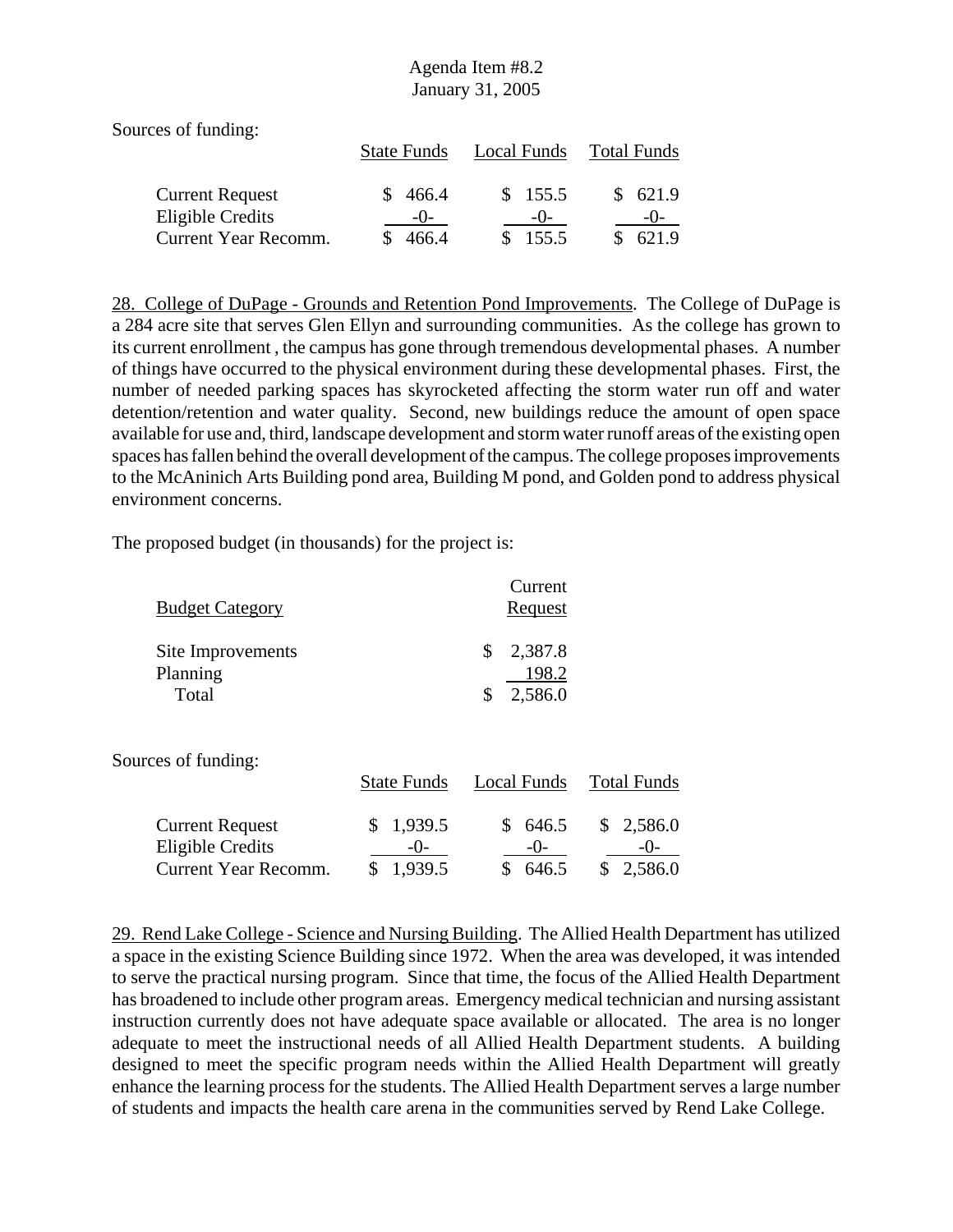This project proposes to construct 39,628 gross square feet of new space. The proposed new facilities will provide the Allied Health Department with seven lecture classrooms, kitchenette facilities, three labs, medication preparation area, storage areas, a study lounge, and office space for existing staff and future staff expansion. The project also proposes to provide the Science Department with three lecture classrooms and nine laboratories (all multimedia equipped), two storage rooms, utility connections and includes a parking lot.

The scope of the project is:

| <b>Room Use Category</b>  | <b>NASF</b> |
|---------------------------|-------------|
| Classrooms                | 12,090      |
| Laboratories              | 13,620      |
| Offices                   | 1,794       |
| Study                     | 1,170       |
| General Use               | 144         |
| <b>Support Facilities</b> | 2,884       |
| <b>Total NASF</b>         | 31,702      |
| <b>Total GSF</b>          | 39,628      |

The proposed budget (in thousands) for the project is:

|                                  |                    | Current        |                    |
|----------------------------------|--------------------|----------------|--------------------|
| <b>Budget Category</b>           |                    | <b>Request</b> |                    |
| Buildings, Additions, Structures |                    | \$<br>6,451.9  |                    |
| Equipment                        |                    | 147.6          |                    |
| <b>Utilities</b>                 |                    | 393.3          |                    |
| Site Improvements                |                    | 355.2          |                    |
| Planning                         |                    | 741.1          |                    |
| Total                            |                    | \$8,089.1      |                    |
| Sources of funding:              |                    |                |                    |
|                                  | <b>State Funds</b> | Local Funds    | <b>Total Funds</b> |
| <b>Current Request</b>           | 6,066.8<br>\$      | \$2,022.3      | \$8,089.1          |
| <b>Eligible Credits</b>          | $-()$ -            | $-()$          | -()-               |
| Current Year Recomm.             | \$<br>6,066.8      | \$2,022.3      | \$8,089.1          |

30. Parkland College - Applied Technology Addition Since fiscal year 1989, enrollment in welding courses and construction management has increased 21 percent, automotive courses have increased 7.5%, and the Auto Collision Repair program has increased 2.7 times with 346 enrollments in fiscal year 2004. In addition to the Auto Collision Repair program, Telecommunications offerings have been added to meet the needs of the community and students. To date, the district has accommodated this enrollment growth by housing classes in temporary structures or off-campus leased facilities. These programs and courses are not located near the other technical programs offered by the district, which reduces the educational benefits to students by limiting access to general education classes and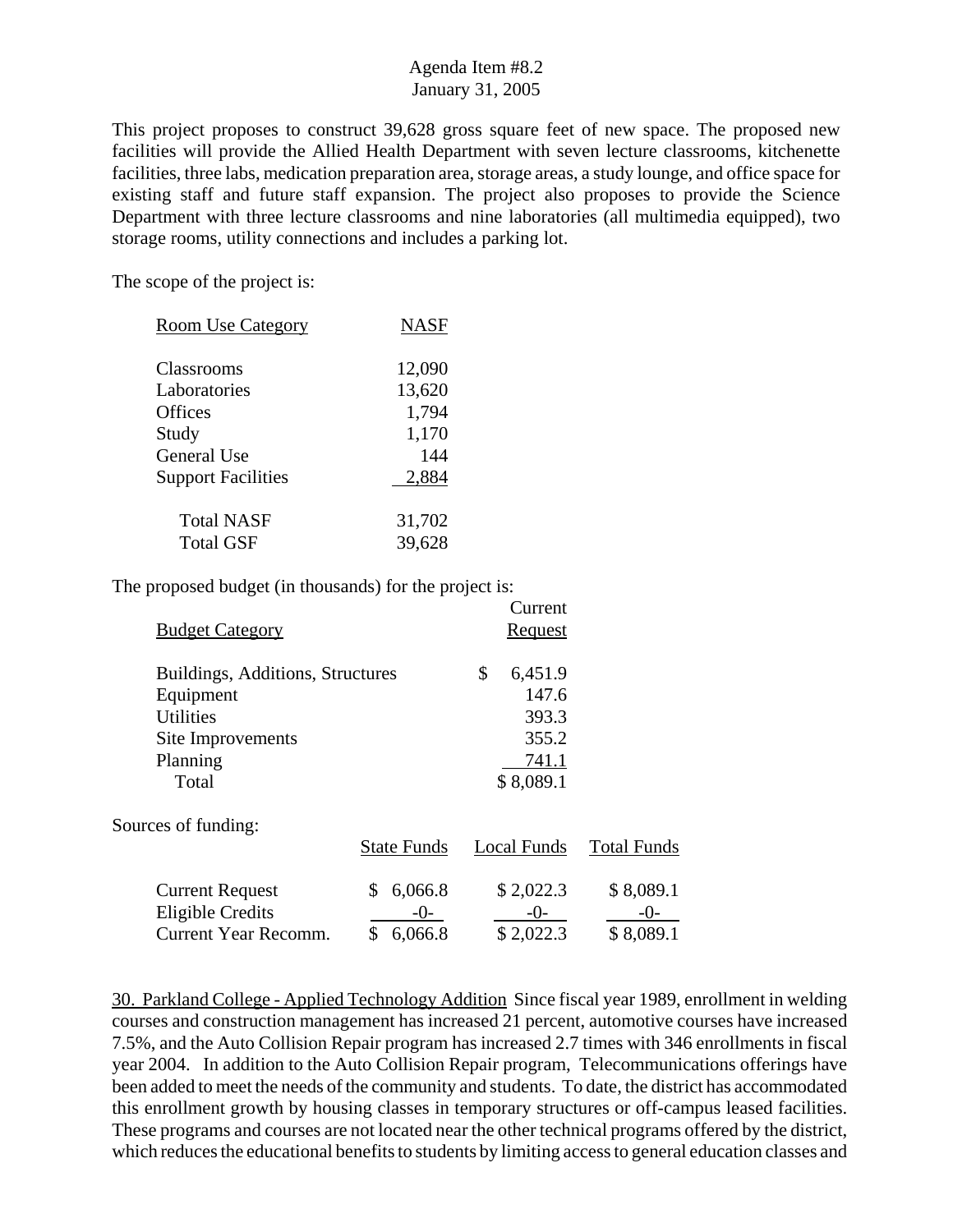student services, such as advising and career planning, which on-campus students do have available. This reduced access is a barrier to the college's mission of providing quality education and services for its students.

This project proposes to construct a 37,392 gross square feet of mostly new laboratory space. Additional parking, utilities, site improvements, furnishings, and equipment will be included as part of this project. Existing electrical, telephone, alarm and computer systems can be utilized with an enhancement to the power supply and an additional chiller unit will be required to accommodate the increased cooling load. Funding and completion of this project would replace 22,700 gross square feet of temporary space.

The scope of the project is:

| <b>Room Use Category</b> | <b>NASF</b> |
|--------------------------|-------------|
| Laboratories             | 22,800      |
| Unclassified             | 4,000       |
| <b>Total NASF</b>        | 26,800      |
| <b>Total GSF</b>         | 37,392      |

The proposed budget (in thousands) for the project is:

| <b>Budget Category</b>                                                                                      |                                 | Current<br><b>Request</b>                         |                                  |
|-------------------------------------------------------------------------------------------------------------|---------------------------------|---------------------------------------------------|----------------------------------|
| Buildings, Additions, Structures<br>Equipment<br><b>Utilities</b><br>Site Improvements<br>Planning<br>Total |                                 | \$<br>7,789.1<br>1,720.0<br>2,550.4<br>\$12,769.5 | 475.0<br>235.0                   |
| Sources of funding:                                                                                         | <b>State Funds</b>              | Local Funds                                       | <b>Total Funds</b>               |
| <b>Current Request</b><br><b>Eligible Credits</b><br>Current Year Recomm.                                   | \$9,577.1<br>$-()$<br>\$9,577.1 | \$3,192.4<br>$-0-$<br>\$<br>3,192.4               | \$12,769.5<br>-()-<br>\$12,769.5 |

31. Joliet Junior College - City Center Construction. The existing City Center Campus is located in a five-story former hotel and was originally intended to serve only the Culinary Arts, Adult Education, and business assistance/economic development programs. The college's mission has evolved to developing a full service campus downtown. Existing space restricts the college from reaching its objective. The college has spent hundreds of thousands of dollars to remodel/upgrade the facility, but the building design does not permit efficient utilization for instructional purposes. More seriously, the building's structural, mechanical, and electrical systems are in a state of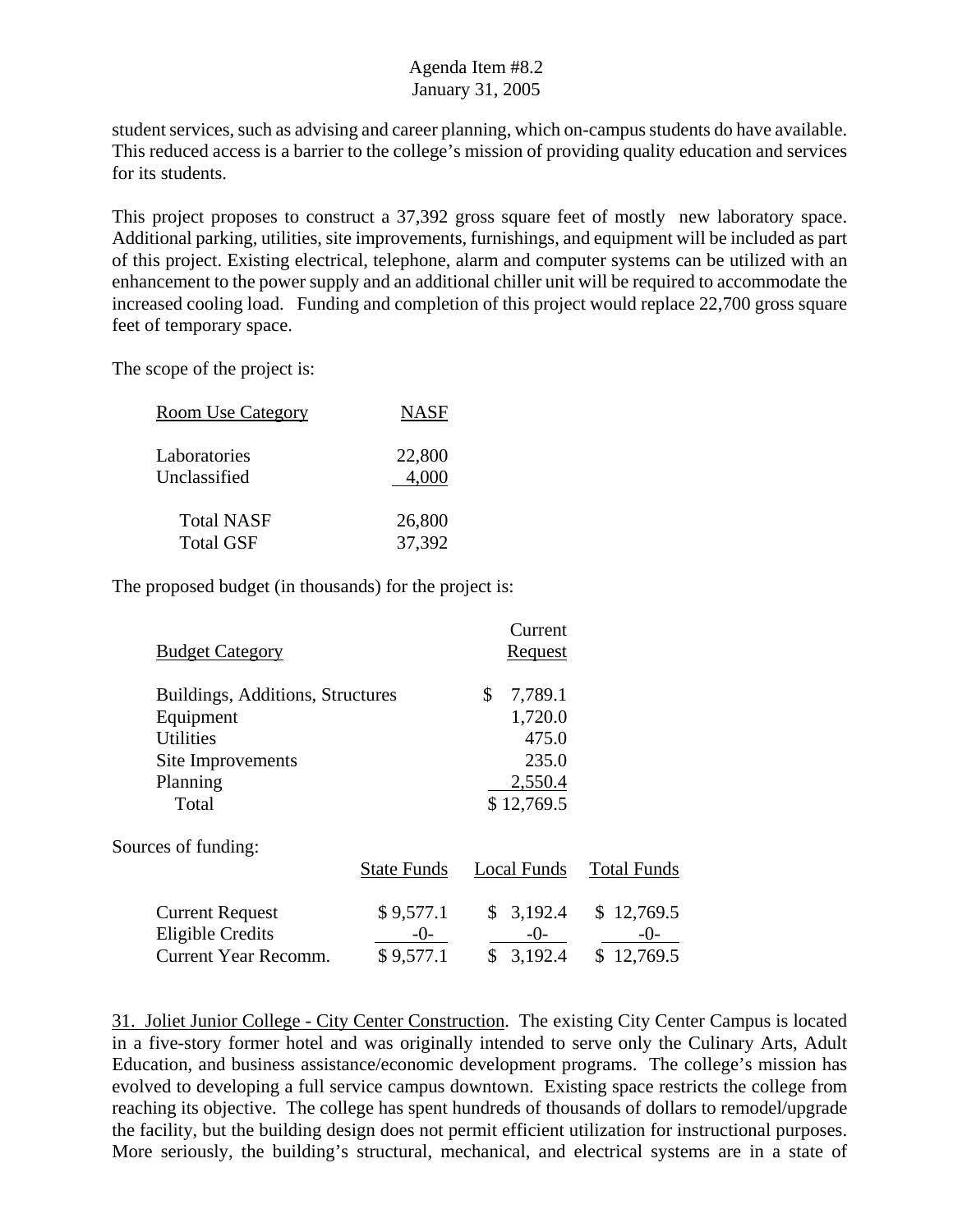deterioration. The college is at the point where it must decide to invest millions of additional dollars to further upgrade the building or raze the existing building and construct more functional and appropriately designed space.

This project proposes to construct a 83,855 gross square foot building to replace the existing building. The existing building would be razed. The new facility would provide more appropriate classrooms, labs, and offices for expanding departments, as well as creating more appropriate instructional space.

The scope of the project is:

| <b>Room Use Category</b>  | <b>NASF</b> |
|---------------------------|-------------|
| Classrooms                | 27,078      |
| Laboratories              | 6,499       |
| Offices                   | 9,000       |
| Special Use               | 5,700       |
| General Use               | 2,000       |
| <b>Support Facilities</b> | 2,900       |
| <b>Total NASF</b>         | 53,177      |
| <b>Total GSF</b>          | 83,855      |

The proposed budget (in thousands) for the project is:

| <b>Budget Category</b>                                                           |                        | Current<br>Request            |                                   |
|----------------------------------------------------------------------------------|------------------------|-------------------------------|-----------------------------------|
| Buildings, Additions, Structures                                                 |                        | 20,391.0<br>S                 |                                   |
| Sources of funding:                                                              | <b>State Funds</b>     | Local Funds                   | <b>Total Funds</b>                |
| <b>Current Request</b><br><b>Eligible Credits</b><br><b>Current Year Recomm.</b> | \$15,294.0<br>15,294.0 | 5,097.0<br>$-()$ -<br>5,097.0 | \$20,391.0<br>$-()$<br>\$20,391.0 |

32. Elgin Community College - Health Careers Center. According to national research assembled by the National Council for Occupational Education, 24 percent of the new programs nationwide fall into the health-related field. Health field related employment ranks in the top ten of occupationalrelated employers in the Elgin Community College district. Three hospitals in the district are a major employer that will need assistance in meeting a growing health care need as baby boomers grow older. Currently, enrollment growth in health-related programs at the college is limited without the ability to provide more appropriate instructional space for health-related programs, such as nursing; surgical technology; dental hygiene; basic nursing assistant; clinical laboratory technology; dental assisting; and related office, storage, meeting room spaces, as well as student gathering and resource areas; and a computer lab. The planning objectives of the college are to 1) strengthen working relationships with employers, 2) address sate and federal mandates and workforce initiatives, and 3) provide professional development programs and services to meet the needs of district constituents. In order to meet the needs of the business community , particularly in the health care related fields,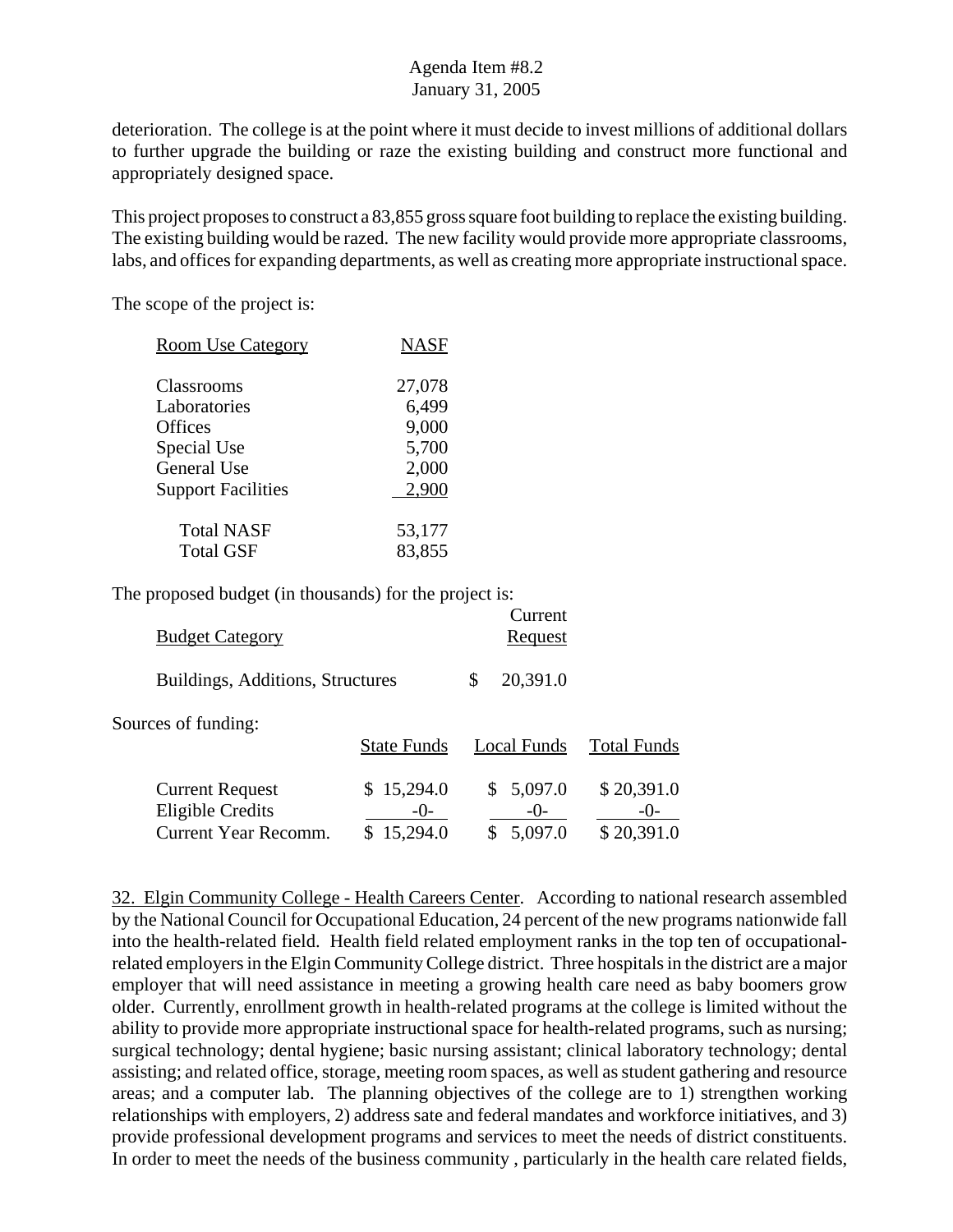and to meet the needs of a growing student population the college must expand its current health care programs and provide the workforce necessary for the emerging health fields by developing new programs. These health fields include: nursing, surgical technology, dental hygiene, basic nurse assistant, clinical laboratory technician, physical therapy, and dental assisting.

This project proposes to build a two-story Health Careers Center which would provide an additional 53, 575 gross square feet of space to house all student and support services. Space to be included are health care administrative/clerical space, conference area, student learning resource center, computer lab, and a student lounge. This centralization and consolidation of services will be a significant improvement for students and visitors, as well as creating a new front door to the college.

Current

The scope of the project is:

| <b>Room Use Category</b>  | <b>NASF</b> |
|---------------------------|-------------|
| Classrooms                | 7,920       |
| Laboratories              | 18,450      |
| <b>Offices</b>            | 4,368       |
| Study                     | 1,440       |
| <b>Other General Use</b>  | 720         |
| <b>Support Facilities</b> | 400         |
| <b>Total NASF</b>         | 33,298      |
| <b>Total GSF</b>          | 53,575      |

The proposed budget (in thousands) for the project is:

|                                  |                    | Cultur         |                    |
|----------------------------------|--------------------|----------------|--------------------|
| <b>Budget Category</b>           |                    | <b>Request</b> |                    |
| Buildings, Additions, Structures |                    | \$<br>13,561.0 |                    |
| Equipment                        |                    | 1,081.7        |                    |
| <b>Utilities</b>                 |                    | 544.3          |                    |
| Site Improvements                |                    | 285.2          |                    |
| Total                            |                    | \$<br>15,472.2 |                    |
| Sources of funding:              |                    |                |                    |
|                                  | <b>State Funds</b> | Local Funds    | <b>Total Funds</b> |
| <b>Current Request</b>           | 11,604.0<br>\$     | 3,868.2<br>\$  | \$15,472.2         |
| <b>Eligible Credits</b>          | $-0-$              | $-0-$          | -0-                |
| Current Year Recomm.             | 11,604.0<br>\$     | \$<br>3,868.2  | \$15,472.2         |

33. Lake Land College - Agriculture Industry Center (Tech Building Phase III). The Lake Land campus was originally designed to serve a student body of approximately 2,200 FTE. It is presently serving over 3,000 FTE, and future indicators point to continued long-term growth. Technological and chemical innovations have spurred a great deal of change in the agriculture industry. These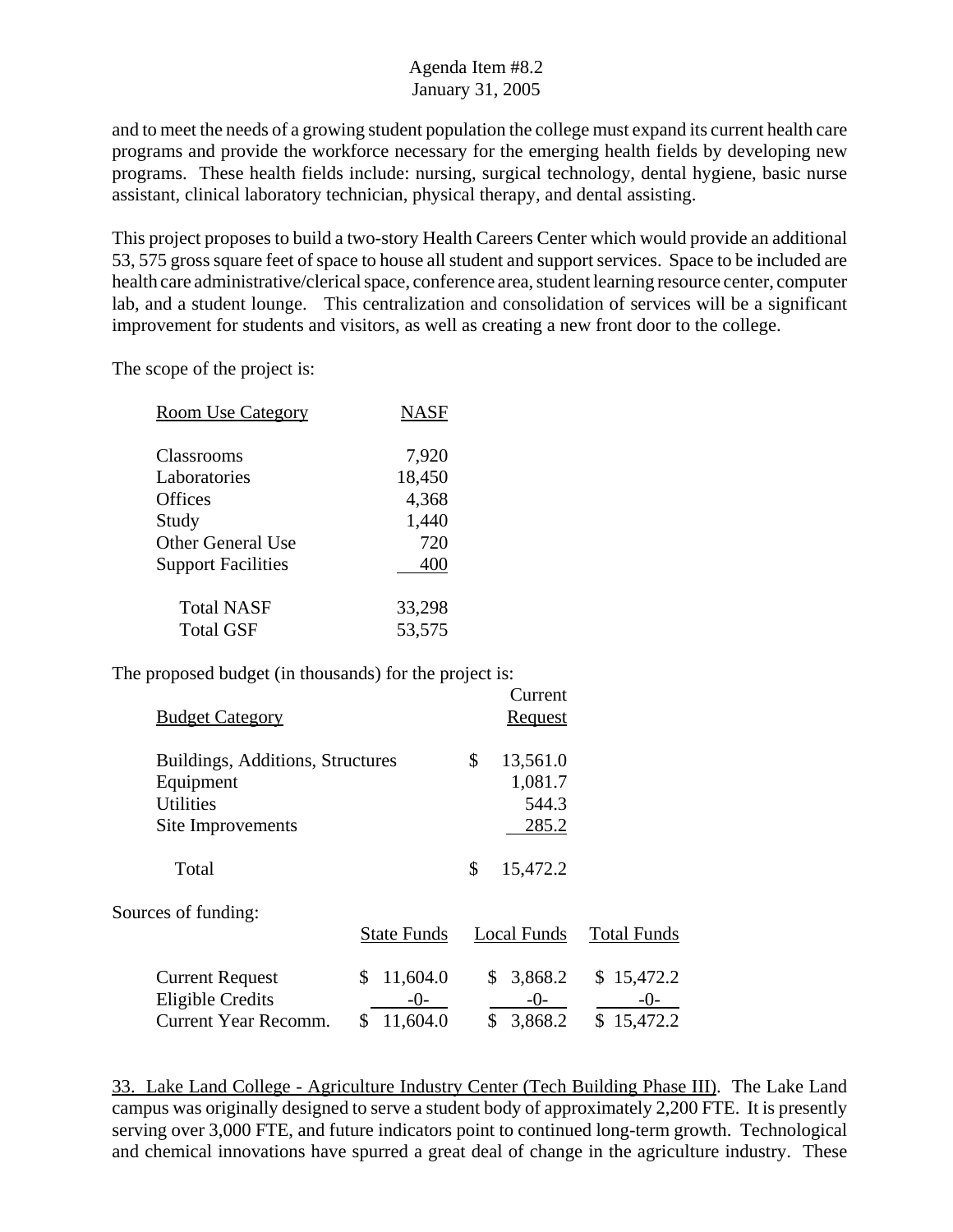innovations can be seen through the advent of on-board computers in tractors and combines, precision farming utilizing global positioning satellite equipment and technology not to mention continuing research on hybrid crops, herbicides, and pesticides. Lake Land College's agricultural programs have gained a solid reputation and programs, such as horticulture, John Deere Ag Parts, John Deere Pro Parts Training, John Deere Pro Sales Training, Certified Crop Advisor Training, IFCA Custom Application Training, and Industry Sales Training, are all programs which require additional space to accommodate the enrollment growth and provide the type of classrooms that will be needed to properly educate future agriculture students.

A new Agriculture Industry Center building consisting of approximately 16,000 gross square feet will provide access to the technology needed to effectively implement the new programs proposed for this building and serve growing numbers of students in existing programs. This project is phase III of a plan that complements previous requests for Phase I and Phase II technology building space additions (projects #8 and #12 on this capital list) and will provide permanent space to consolidate related programmatic areas of study into one facility, allowing sharing of instructional equipment and partnering between instructors. Further, it will also create a richer learning environment for students as they are presented with opportunities for interaction that are not currently available. This project would replace the 5,000 gross square foot temporary Ag Building currently on campus.

The scope of the project is:

| <b>Room Use Category</b> | <b>NASF</b> |
|--------------------------|-------------|
| Classrooms               | 2,000       |
| Laboratories             | 6,000       |
| Study                    | 1,400       |
| Support                  | 800         |
| <b>Total NASF</b>        | 10,200      |
| <b>Total GSF</b>         | 16,180      |

| <b>Budget Category</b>                                                                             |                                       |          | Current<br><u>Request</u>                  |                                |
|----------------------------------------------------------------------------------------------------|---------------------------------------|----------|--------------------------------------------|--------------------------------|
| Buildings, Additions, Structures<br>Equipment<br><b>Utilities</b><br>Site Improvements<br>Planning |                                       | \$       | 2,813.9<br>604.5<br>30.2<br>465.1<br>425.9 |                                |
| Total                                                                                              |                                       | \$       | 4,339.6                                    |                                |
| Sources of funding:                                                                                | <b>State Funds</b>                    |          | Local Funds                                | <b>Total Funds</b>             |
| <b>Current Request</b><br><b>Eligible Credits</b><br><b>Current Year Recomm.</b>                   | 3,254.7<br>\$<br>-0-<br>3,254.7<br>\$ | \$<br>\$ | 1,084.9<br>$-0-$<br>1,084.9                | \$4,339.6<br>-()-<br>\$4,339.6 |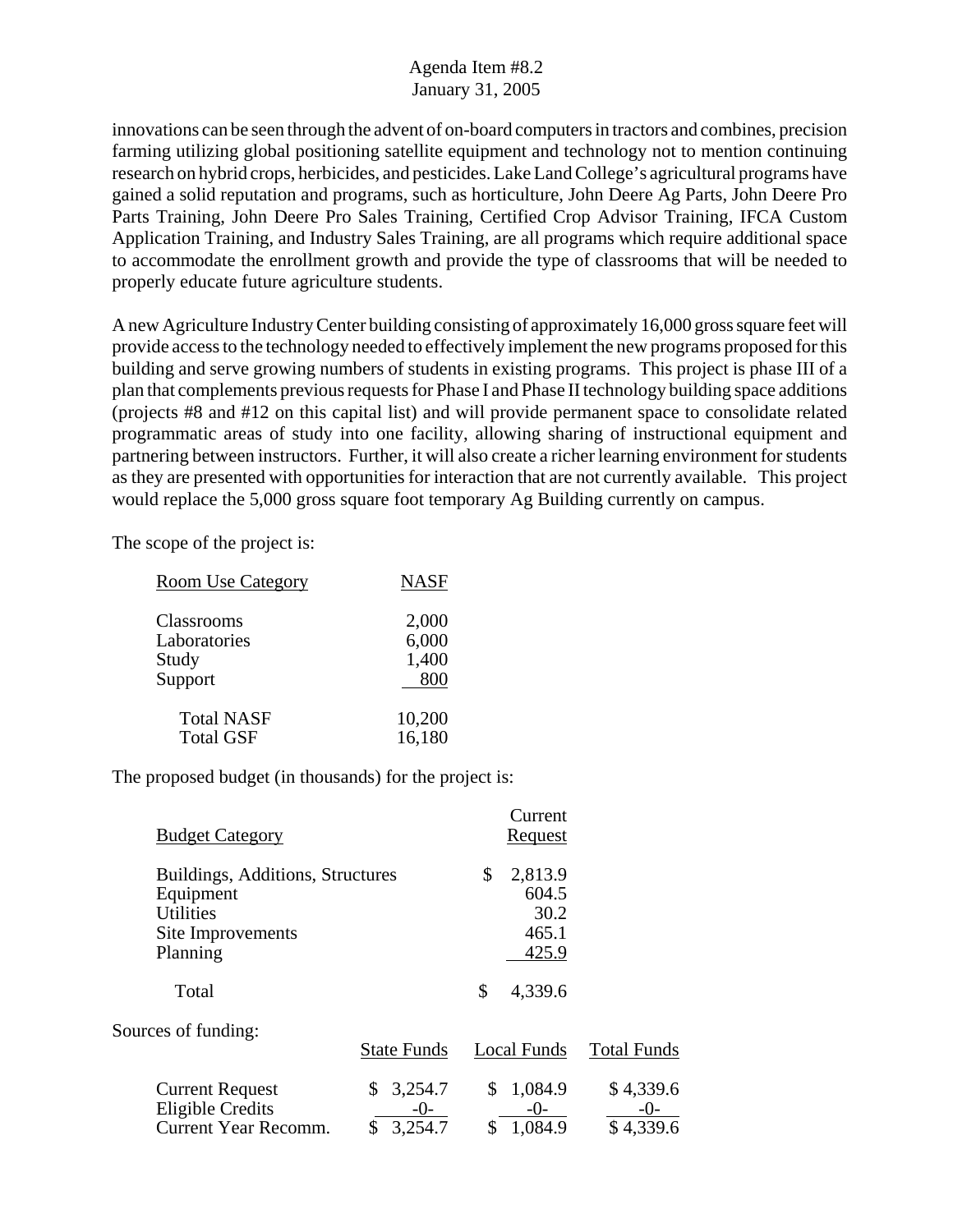34. Morton College - Parking Lots, Roadways, and Walkway Replacement. The asphalt pavement for parking areas and roadways, concrete curbing surrounding parking areas and planting areas, and concrete sidewalks much dating back to 1975, is greatly deteriorated, cracked, and settled which has made it dangerous to walk, drive and park in many areas. The water drainage system has deteriorated and leaves water standing in the parking lots and roadways. Manholes have failed and parking lot lighting and fixtures are rusting and in need of replacement. Lighting levels are not adequate by today's standards and poses a safety concern.

This project would make site improvements to all parking lots and roadways, all concrete walkways, and provide 47 new parking spaces at the northeast corner of the site. The college plans to submit a request to the ICCB for approval of a protection, health, and safety tax levy over the next several years to obtain local funds to meet its required 25 percent local match on this project.

The proposed budget (in thousands) for the project is:

| <b>Budget Category</b>                            | Current<br><u>Request</u> |                  |                          |
|---------------------------------------------------|---------------------------|------------------|--------------------------|
| Site Improvements                                 | 6,546.6<br>S              |                  |                          |
| Sources of funding:                               | <b>State Funds</b>        | Local Funds      | <b>Total Funds</b>       |
| <b>Current Request</b><br><b>Eligible Credits</b> | 4,909.9<br>\$<br>$-()$    | 1,636.7<br>$-0-$ | \$<br>6,546.6<br>$-()$ - |
| Current Year Recomm.                              | \$<br>4,909.9             | 1,636.7          | 6,546.6                  |

35. College of Lake County - Grayslake Campus Classroom. The population of Lake County grew 25 percent (128,000 persons) between 1990 and 2000. Lake County ranks third in total population growth over the past decade. According to the Northeastern Illinois Planning Commission, total Lake County population will rise from a current 644,356 to 806,788 by the year 2020. The Grayslake campus serves the entire Lake County area, but more than half of the projected growth is expected to occur in the four municipalities surrounding the Grayslake campus. A new classroom building on the main campus will provide much needed additional space to house the growing number of classes offered. The college continues to enhance current academic offerings and continually develops new academic courses and disciplines, as well as new career programs to meet the changing educational needs of the community. These programs have contributed to the overall enrollment growth.

The proposed building is included in the college's master plan and will provide an additional 99,945 gross square feet of space, including classrooms, computer labs, support space, and meeting space. The project will also include related equipment, utility work and site improvements such as sidewalks, roadways, additional parking, landscaping, and lighting. This project would eliminate the need to lease 41,585 gross square feet of temporary space.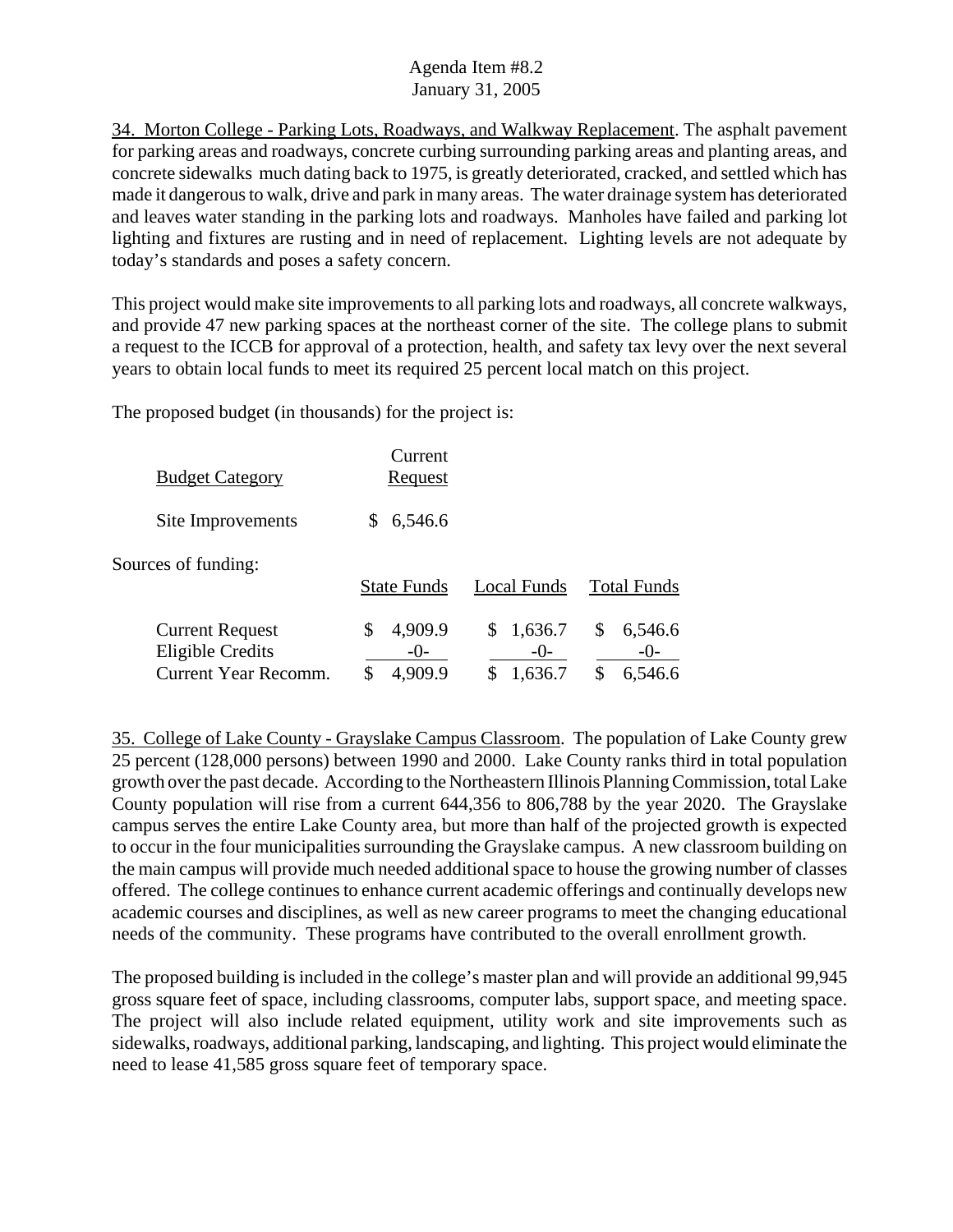The scope of the project is:

| <b>NASF</b> |
|-------------|
| 40,000      |
| 15,000      |
| 4,050       |
| 3,000       |
| 2,300       |
| 64,350      |
| 99,945      |
|             |

The proposed budget (in thousands) for the project is:

| <b>Budget Category</b>                                                                 |                                   | Current<br>Request                            |                                     |
|----------------------------------------------------------------------------------------|-----------------------------------|-----------------------------------------------|-------------------------------------|
| Buildings, Additions, Structures<br>Equipment<br><b>Utilities</b><br>Site Improvements |                                   | 24,565.8<br>\$<br>1,734.9<br>397.9<br>3,649.4 |                                     |
| Total                                                                                  |                                   | 30,348.0<br>\$                                |                                     |
| Sources of funding:                                                                    | <b>State Funds</b>                | Local Funds                                   | <b>Total Funds</b>                  |
| <b>Current Request</b><br><b>Eligible Credits</b><br><b>Current Year Recomm.</b>       | 22,761.0<br>\$<br>-0-<br>22,761.0 | 7,587.0<br>\$<br>$-0-$<br>7,587.0<br>\$       | \$30,348.0<br>$-()$ -<br>\$30,348.0 |

36. Illinois Eastern Community Colleges-Wabash Valley College - Technology/Student Support Expansion and Renovation to Main Hall. Wabash Valley has outgrown its Main Hall building. Wabash Valley serves over 2,000 students per semester with limited classroom and lab space. Technology and student support needs drive the rationale for this project. The current structures are limited in their adaptability to more modern technology. The Main Hall on campus was constructed in 1965. Classrooms have been converted for computers and certain technology, but the space is barely adequate. The classrooms lack connectivity, appropriate lighting, and adequate AC power source. This project proposes to replace 10,736 gross square feet of temporary space with a two story 21,000 gross square foot building on the main campus which would allow more technology capable instruction to be delivered and provide appropriate space for student support areas. Approximately 5,900 gross square feet of space in the main hall would also be remodeled.

| <b>Room Use Category</b> | <b>NASF</b> |
|--------------------------|-------------|
|                          |             |

| Classrooms | 2,500 |
|------------|-------|
|------------|-------|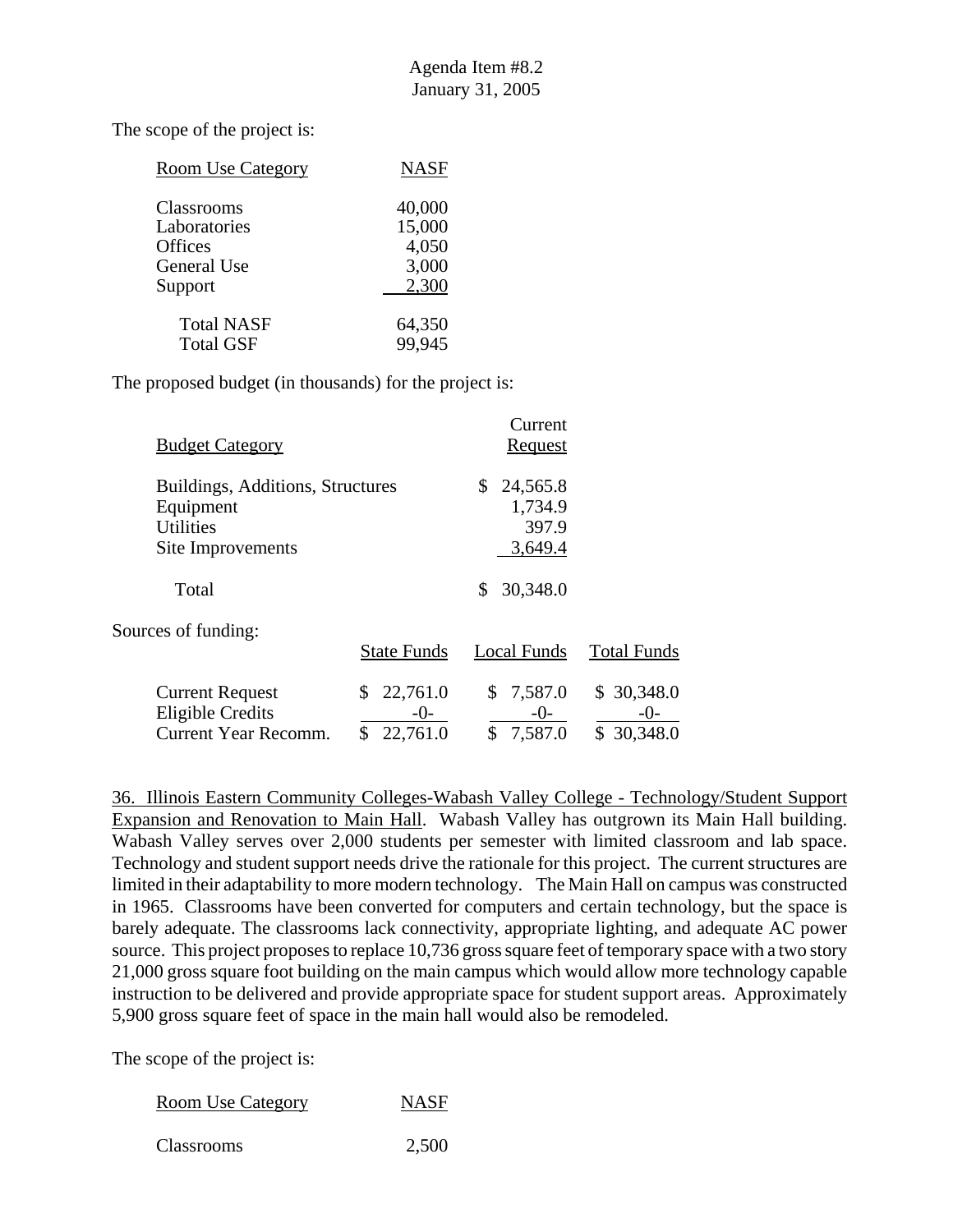| Laboratories      | 2,700  |
|-------------------|--------|
| Offices           | 1,200  |
| Other General Use | 8,300  |
| <b>Total NASF</b> | 14,700 |
| <b>Total GSF</b>  | 21,008 |

The proposed budget (in thousands) for this project is:

| <b>Budget Category</b>                                               | Current<br><u>Request</u>                 |                                     |                                     |
|----------------------------------------------------------------------|-------------------------------------------|-------------------------------------|-------------------------------------|
| <b>Buildings, Additions, Structures</b><br>Remodeling/Rehabilitation | 5,591.2<br>\$<br>420.0                    |                                     |                                     |
| Total                                                                | \$6,011.2                                 |                                     |                                     |
| Sources of funding:                                                  | <b>State Funds</b>                        | Local Funds                         | <b>Total Funds</b>                  |
| <b>Total Costs</b><br>Eligible Credits<br>Current Year Recomm.       | \$<br>4,508.4<br>$-()$ -<br>4,508.4<br>\$ | \$1,502.8<br>$-()$<br>1,502.8<br>\$ | \$6,011.2<br>$-()$<br>\$<br>6,011.2 |

37. McHenry County College - Satellite Facility. A January 2001 study by Legat Architects entitled "Planning for the New Millennium" provides useful information on current space utilization and needs for additional space. One recommendation of the report was for the local board of trustees to consider serving the community college district through satellite sites and distance learning. Selected programs at the college are confined by current space restrictions. These include occupational programs with strong community support and need and a high demand Computer Information System program. Professional continuing education could extend its outreach to new audiences at a strategically located satellite facility. The college could also establish better community partners both in the public and business/industry sectors.

This project proposes to provide 53,438 gross square feet of new space in a yet to be determined location within the district, but off the main campus. The new satellite facility would serve Business and Technology programs and provide space to create a CISCO Training Center, classrooms, office space, and work space.

The scope of the project is:

| <b>Room Use Category</b> | <b>NASF</b> |
|--------------------------|-------------|
| Classrooms               | 13,900      |
| Laboratories             | 7,700       |
| <b>Offices</b>           | 8,500       |
| <b>Other General Use</b> | 2.900       |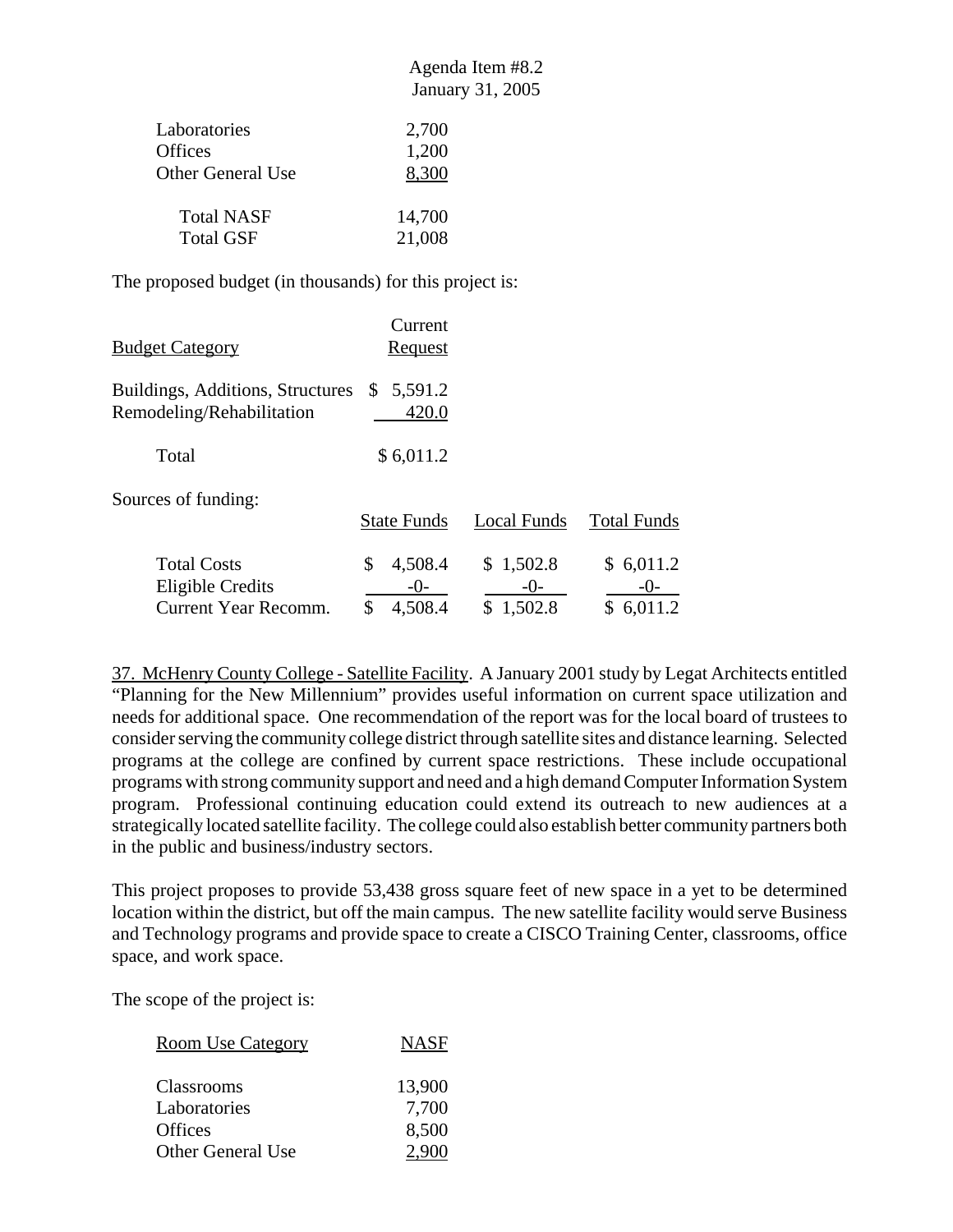| <b>Total NASF</b> | 33,000 |
|-------------------|--------|
| Total GSF         | 53,438 |

| <u>Budget Category</u>                                                | Current<br><u>Request</u>         |                                 |                                     |
|-----------------------------------------------------------------------|-----------------------------------|---------------------------------|-------------------------------------|
| Buildings, Additions, Structures \$<br>Land<br>Equipment              | 12,746.0<br>217.4<br>270.4        |                                 |                                     |
| Total                                                                 | \$<br>13,233.8                    |                                 |                                     |
| Sources of funding:                                                   | <b>State Funds</b>                | <b>Local Funds</b>              | <b>Total Funds</b>                  |
| <b>Total Costs</b><br>Eligible Credits<br><b>Current Year Recomm.</b> | \$9,925.4<br>$-()$ -<br>\$9,925.4 | \$3,308.4<br>$-()$<br>\$3,308.4 | \$13,233.8<br>$-()$ -<br>\$13,233.8 |

38. City Colleges of Chicago-Malcom X College - Mechanical Systems. Malcolm X College is a three-story steel and glass 541,575 gross square foot structure that is almost 30 years old. The lifespan of a mechanical system is generally 20 to 25 years. The current heating, ventilation, and air conditioning system is inefficient and expensive to maintain and repair. A new reconfigured system is needed to provide comfortable transitions of airflow, temperature controls, system monitoring, and reduction of required manpower to operate the system. The college must have an environment that is conducive for successful teaching and administrative productivity.

This project proposes to replace mechanical systems, including two boilers and surveying, testing, cleaning, and balancing the HVAC hydraulic and ventilating systems. Work will include asbestos abatement, replacing the temperature control system, piping, valves, reheat boxes, and ductwork as necessary. Such changes will provide effective and efficient circulatory distribution of clean air, air conditioning, and heating and is vital for the college to carry out its mission.

| <b>Budget Category</b>           | Current<br>Request |
|----------------------------------|--------------------|
| Remodeling<br>and Rehabilitation | \$22,379.0         |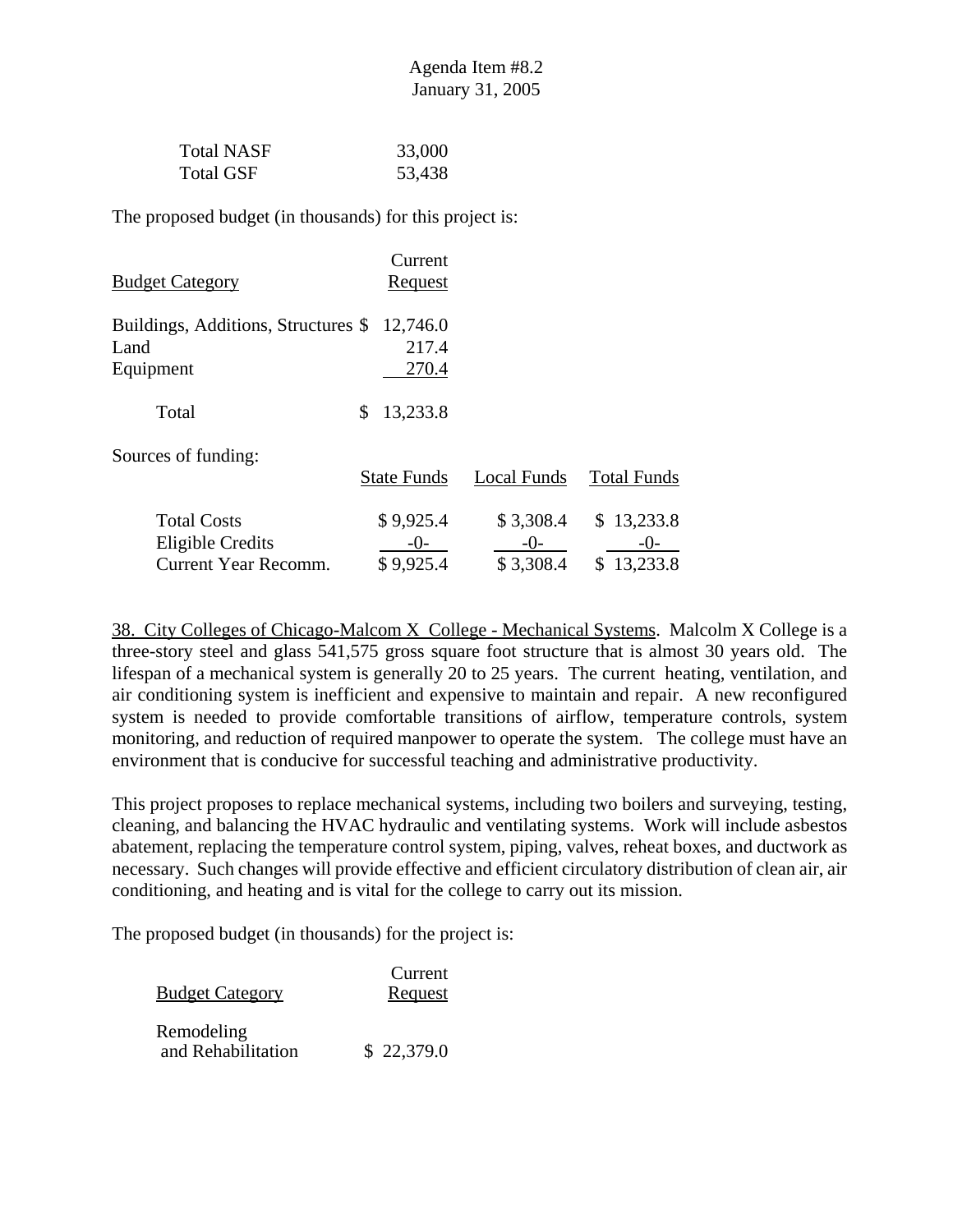| Sources of funding:                                                |                                   |                                 |                          |
|--------------------------------------------------------------------|-----------------------------------|---------------------------------|--------------------------|
|                                                                    | <b>State Funds</b>                | Local Funds                     | <b>Total Funds</b>       |
| <b>Current Request</b><br>Eligible Credits<br>Current Year Recomm. | \$16,784.0<br>$-()$<br>\$16,784.0 | \$5,595.0<br>$-()$<br>\$5,595.0 | \$22,379.0<br>\$22,379.0 |

39. Oakton Community College - Addition/Remodeling Des Plaines Campus. The college commissioned a study of its facilities and a report was presented to the local college board of trustees in February 2000. The ideas that were presented continue to refine and improve the Phase II recommendations of the previous ten-year master plan. Instructional programs are in need of additional space where dedication to one or a few related disciplines is the norm. Service and support facilities are inadequate to serve the increased enrollments as credit hour totals have increased from 118,000 in fiscal year 1986 to 181,000 in fiscal year 2004. Facilities were adequate when the campus first opened, but are now crowded and cramped. Areas such as registration and records, the cashiers office, and bookstore have barely changed since the original construction resulting in long lines for service. Support offices which could be centralized or at least more closely located to provide more efficient services to students are scattered and one-stop service is impossible with the present configuration. Offices are overcrowded and inadequate. An addition and remodeling of existing space to the Des Plaines campus would allow enhancing of existing programs by providing more suitable educational space and improved services to students.

This project proposes to remodel approximately 85,000 of the existing 128,160 gross square feet of space and construct a new 33,844 gross square foot structure. It also includes some sidewalk, roadway, lighting and landscaping work.

The scope of the project is:

| <b>Room Use Category</b> | <b>NASF</b> |
|--------------------------|-------------|
|                          |             |
| Classrooms               | 5,400       |
| Laboratories             | 8,600       |
| Offices                  | 1,800       |
| Special Use              | 1,600       |
| <b>Other General Use</b> | 3,000       |
|                          |             |
| <b>Total NASF</b>        | 20,400      |
| <b>Total GSF</b>         | 33,844      |
|                          |             |

| <b>Budget Category</b>           | Current<br>Request |
|----------------------------------|--------------------|
| Buildings, Additions, Structures | 9,420.8<br>S.      |
| Equipment                        | 2,041.0            |
| <b>Utilities</b>                 | 154.0              |
| Remodeling/Rehabilitation        | 15,519.8           |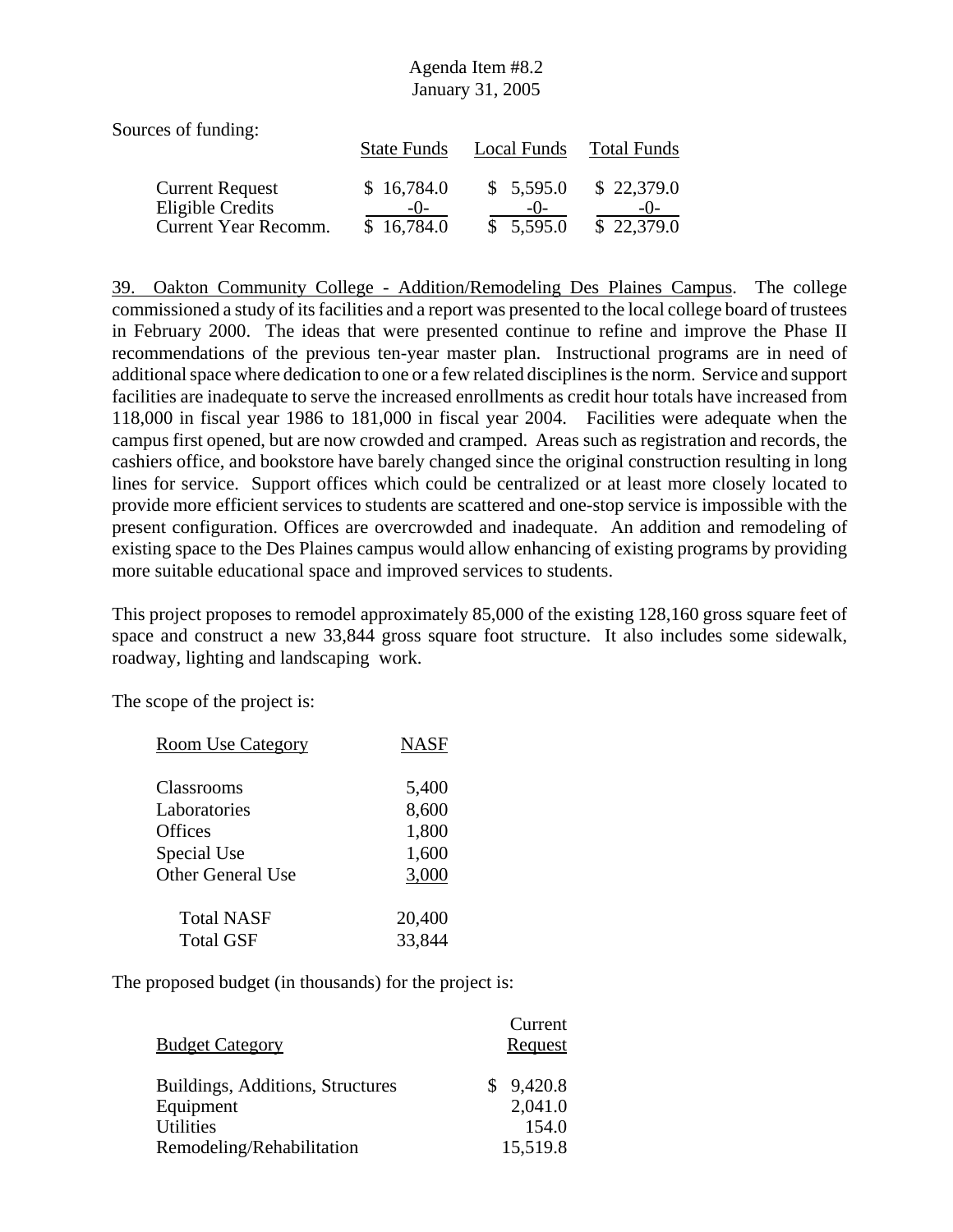| January 31, 2005                  |                                 |                          |
|-----------------------------------|---------------------------------|--------------------------|
|                                   | 408.0<br>1,435.5                |                          |
|                                   | \$28,979.1                      |                          |
| <b>State Funds</b>                | Local Funds                     | <b>Total Funds</b>       |
| \$21,734.3<br>$-()$<br>\$21,734.3 | \$7,244.8<br>$-()$ -<br>7,244.8 | \$28,979.1<br>\$28,979.1 |
|                                   |                                 |                          |

40. Triton - Installation of Backflow Preventors. Triton College's campus is comprised of nineteen buildings. During original construction of these buildings, backflow preventors were not installed between the building and outside water pipes. The lack of these preventors could cause contamination of outside water sources if inside building contamination were to occur and the contaminants were to flow back into the outside water source. This is an issue that the Village of River Grove has requested the college remedy. This project proposes to retrofit those backflow preventors in such a way that they may be checked and maintained periodically.

Agenda Item #8.2

The proposed budget (in thousands) for the project is:

| <b>Budget Category</b>                                                           | Current<br><b>Request</b>          |                         |                                  |
|----------------------------------------------------------------------------------|------------------------------------|-------------------------|----------------------------------|
| Utilities                                                                        | \$1,457.3                          |                         |                                  |
| Sources of funding:                                                              | <b>State Funds</b>                 | Local Funds             | <b>Total Funds</b>               |
| <b>Current Request</b><br><b>Eligible Credits</b><br><b>Current Year Recomm.</b> | \$1,093.0<br>$-()$<br>1,093.0<br>S | 364.3<br>$-()$<br>364.3 | 1,457.3<br>\$<br>-()-<br>1,457.3 |

41. Shawnee - Cairo Regional Education Center. The district currently offers instructional opportunities out of the Cairo High School and space in the Regional Superintendent of Schools (ROE) Adult Education Facility in the Cairo region. The high school space is limited to evening classes since those facilities are otherwise in use during the day while the two rooms used at the ROE location are available in the morning and afternoon. This space and its unavailability limits course offerings and is inadequate for computer instruction. A central location is needed if the college is to expand its presence in Cairo and the citizens of Alexander County. Current arrangements do not allow the district to expand course offerings or facilitate on-going training with business and industry.

This project proposes to construct one story 4,680 gross square foot building on land already owned by the district adjacent to Cairo High School. The construction of these classrooms and office space will enable the college to offer much needed daytime instruction, provide the quality education students need to succeed in college, and enhance the college's ability to ensure necessary programs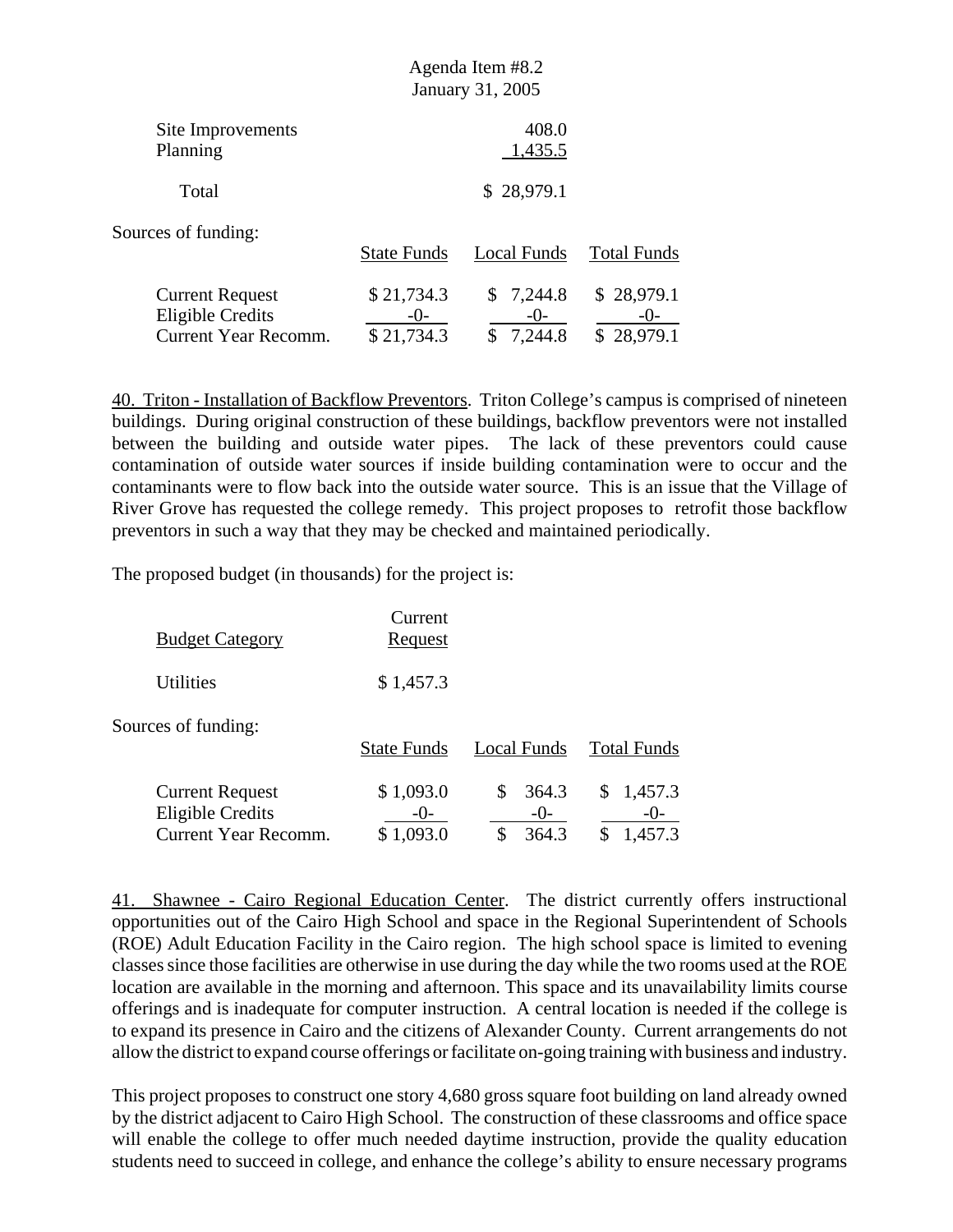are in place to provide a trained workforce that meets the needs of the community. The project would include site work, sidewalks, parking lot and driveway, lighting and utilities.

The scope of the project is:

| <b>Room Use Category</b> | <b>NASF</b> |
|--------------------------|-------------|
| Classrooms               | 1,400       |
| Laboratories<br>Offices  | 800<br>300  |
| <b>Other General Use</b> | 390         |
| Total NASF               | 2,890       |
| Total GSF                |             |

The proposed budget (in thousands) for the project is:

| <b>Budget Category</b>                                                           |                                   | Current<br>Request                    |                                  |
|----------------------------------------------------------------------------------|-----------------------------------|---------------------------------------|----------------------------------|
| Buildings, Additions, Structures<br>Site Improvements                            |                                   | \$<br>1,207.3<br>393.8                |                                  |
| Total                                                                            |                                   | \$1,601.1                             |                                  |
| Sources of funding:                                                              | <b>State Funds</b>                | Local Funds                           | <b>Total Funds</b>               |
| <b>Current Request</b><br><b>Eligible Credits</b><br><b>Current Year Recomm.</b> | \$1,200.8<br>$-()$ -<br>\$1,200.8 | \$<br>400.3<br>$-()$ -<br>\$<br>400.3 | 1,601.1<br>S<br>$-()$<br>1,601.1 |

42. Danville - Clock Tower Center & Ornamental Horticulture Rehab/Remodeling. The Clock Tower Center was constructed in the early 1900's with portions of the building remodeled in the last few years. Approximately 32,500 gross square feet of classroom and instructors' office space still requires remodeling. Basic infrastructure needs to be rehabilitated including wiring, fire protection, and heating and ventilation mechanical units. The Ornamental Horticulture Building is over thirty years old and has never been rehabilitated. Approximately 11,500 gross square feet of space needs to be remodeled. Electrical, fire protection, heating and ventilation, piping modifications need to be made as well as greenhouse improvements.

This project proposes to make improvements to these two buildings to improve the learning/working environment.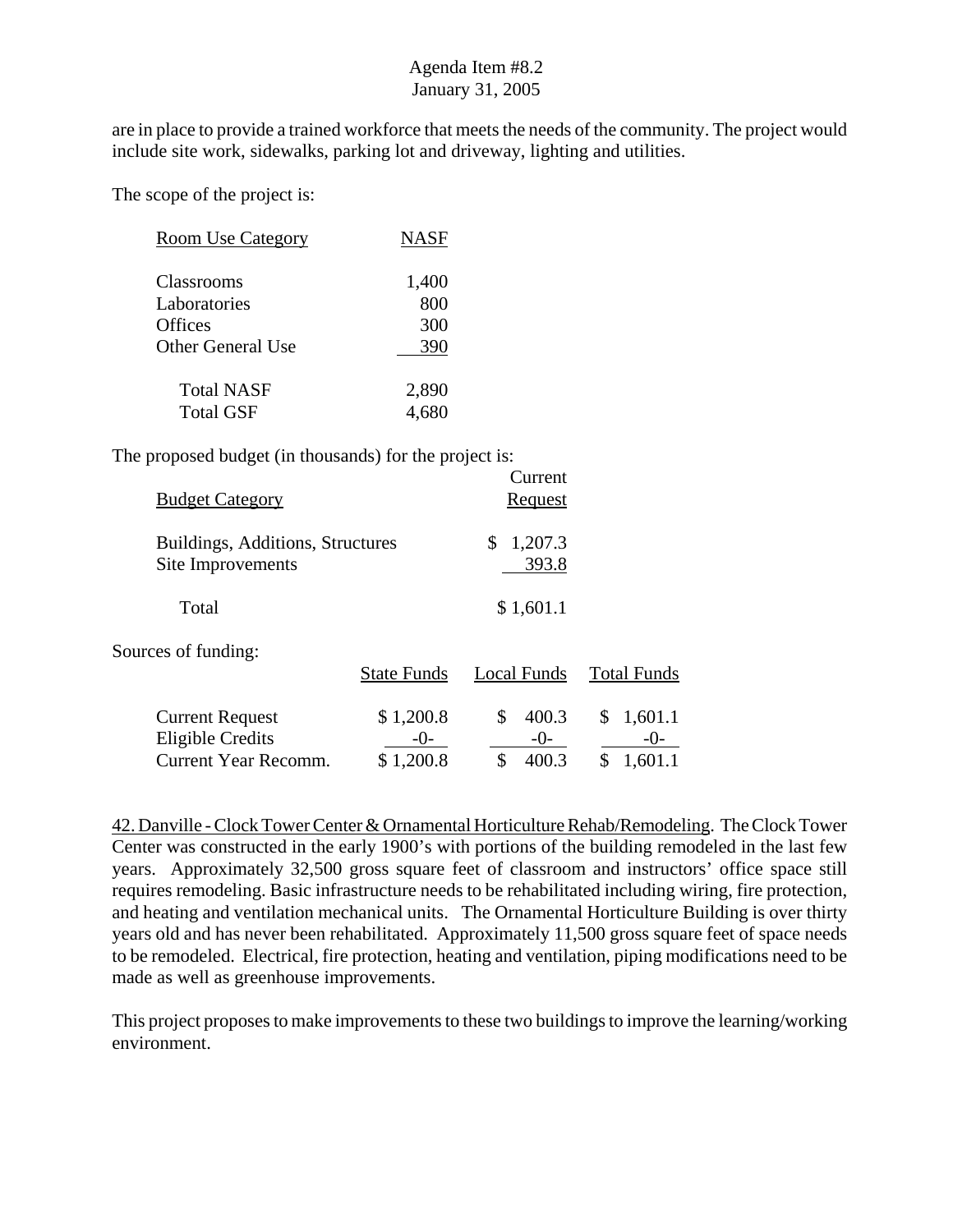The proposed budget (in thousands) for the project is:

|                               |                                        | Current              |                    |
|-------------------------------|----------------------------------------|----------------------|--------------------|
| <b>Budget Category</b>        |                                        | <b>Request</b>       |                    |
| Remodeling/Rehabilitation     |                                        | 2,476.6              |                    |
| Site Improvements             |                                        | 44.4                 |                    |
| Planning                      |                                        | 458.6                |                    |
| Total                         |                                        | \$2,979.6            |                    |
| <b>Clock Tower Remodeling</b> |                                        | 1,877.2              |                    |
|                               | Ornamental Horticulture Rehabilitation |                      |                    |
| Total                         |                                        | 1,102.4<br>\$2,979.6 |                    |
| Sources of funding:           |                                        |                      |                    |
|                               | <b>State Funds</b>                     | Local Funds          | <b>Total Funds</b> |
| <b>Current Request</b>        | \$2,234.7                              | \$744.9              | \$2,979.6          |
| <b>Eligible Credits</b>       | $-()$                                  | $-()$ -              | -()-               |
| <b>Current Year Recomm.</b>   | \$2,234.7                              | \$744.9              | \$2,979.6          |
|                               |                                        |                      |                    |

43. Richland Community College - Community Education Center and Infrastructure Connection. Decatur is a community that has a significant population of citizens who have not attained a high school degree. In a community that has a workforce population of approximately 50,000, it also has a population of over 25,000 18 to 45 year olds who do not have a high school degree. This includes a growing English as a Second language group. However, on-campus facilities provide only a single classroom for adult education classes. This project proposes the construction of a 42,841 gross square foot single- story steel and masonry building on the main campus with additional parking and a connecting roadway from the Mound Road intersection.

This project also proposes to construct a masonry and glass structure extending from the front entrance to the drop off zone that will clearly denote a main entrance to the college and better direct first-time students and the community as they use the campus facilities.

| <b>Room Use Category</b> | <b>NASF</b> |
|--------------------------|-------------|
| Classrooms               | 5,100       |
| Laboratory               | 11,975      |
| Offices                  | 1,860       |
| Study                    | 1,450       |
| Special Use              | 2,450       |
| General Use              | 1,550       |
| Support                  | 2,400       |
| <b>Total NASF</b>        | 26,785      |
| <b>Total GSF</b>         | 42,841      |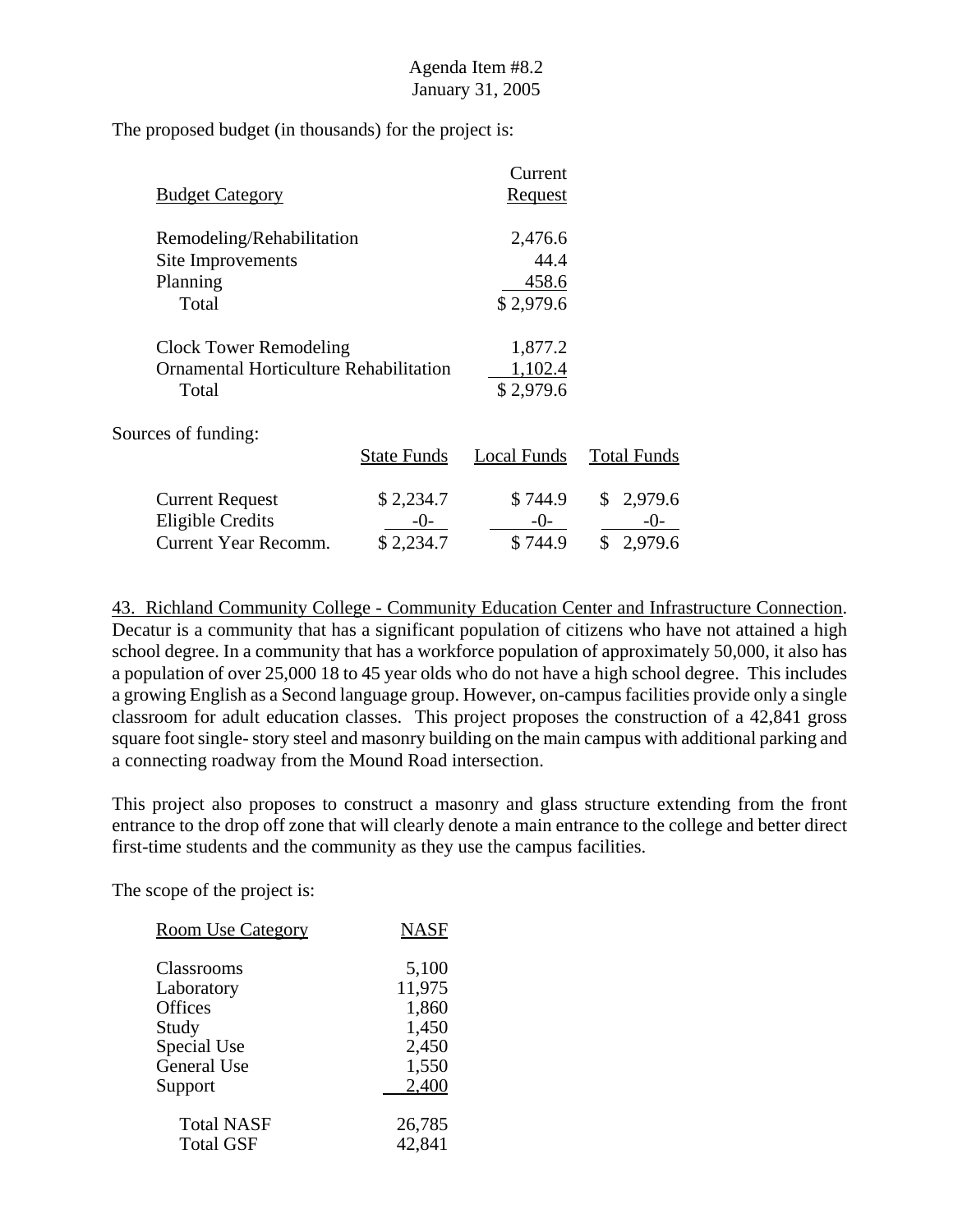| <b>Budget Category</b>           |                    | Current<br><b>Request</b> |                    |
|----------------------------------|--------------------|---------------------------|--------------------|
| Buildings, Additions, Structures |                    | \$<br>10,617.3            |                    |
| Equipment                        |                    | 437.8                     |                    |
| Remodeling/Rehabilitation        |                    | 82.4                      |                    |
| <b>Utilities</b>                 |                    | 206.0                     |                    |
| Site Improvements                |                    | 1,600.2                   |                    |
| Planning                         |                    | 209.5                     |                    |
| Total                            |                    | \$13,153.2                |                    |
| Sources of funding:              |                    |                           |                    |
|                                  | <b>State Funds</b> | Local Funds               | <b>Total Funds</b> |
| <b>Current Request</b>           | \$9,864.9          | \$3,288.3                 | \$13,153.2         |
| <b>Eligible Credits</b>          | $-()$ -            | $-0-$                     | $-()$              |
| <b>Current Year Recomm.</b>      | \$9,864.9          | \$3,288.3                 | \$13,153.2         |

44. Moraine Valley Community College - Rehab/Remodeling of Buildings A,B,G, & L. Buildings A, B, G, & L were each built between 1971 and 1977 and represent the first permanent structures on the Moraine Valley Community College campus. These facilities were originally constructed utilizing an "Open Plan " concept to allow for maximum flexibility. Over time however, this concept has proven unsuccessful and permanent interior partitions were built in an effort to improve the existing functional capabilities of the spaces. Because the build out occurred over many years and the original infrastructure does not necessarily support the desired programmatic configurations, the buildings require significant remodeling and rehabilitation in order to provide functional and comfortable instructional and support spaces that fully comply with current code requirements and best practices. The buildings mechanical systems have also outlived their useful lives and require replacement.

This project proposes to remodel science labs and allied health areas, classrooms and computer labs as well as rehabilitate the mechanical systems, plumbing, ceilings and lights in approximately 346,000 gross square feet of Buildings A, B, G, & L. Space vacated by the relocation of science labs and the allied health areas would be remodeled into improved general classrooms and computer labs. The remodeled space will provide more flexibility for the college to meet its instructional demands.

| <b>Budget Category</b>    | Current<br>Request |
|---------------------------|--------------------|
| Equipment                 | 272.0              |
| Remodeling/Rehabilitation | 22,000.9           |
| Site Improvements         | 271.8              |
| Total                     | \$22,544.7         |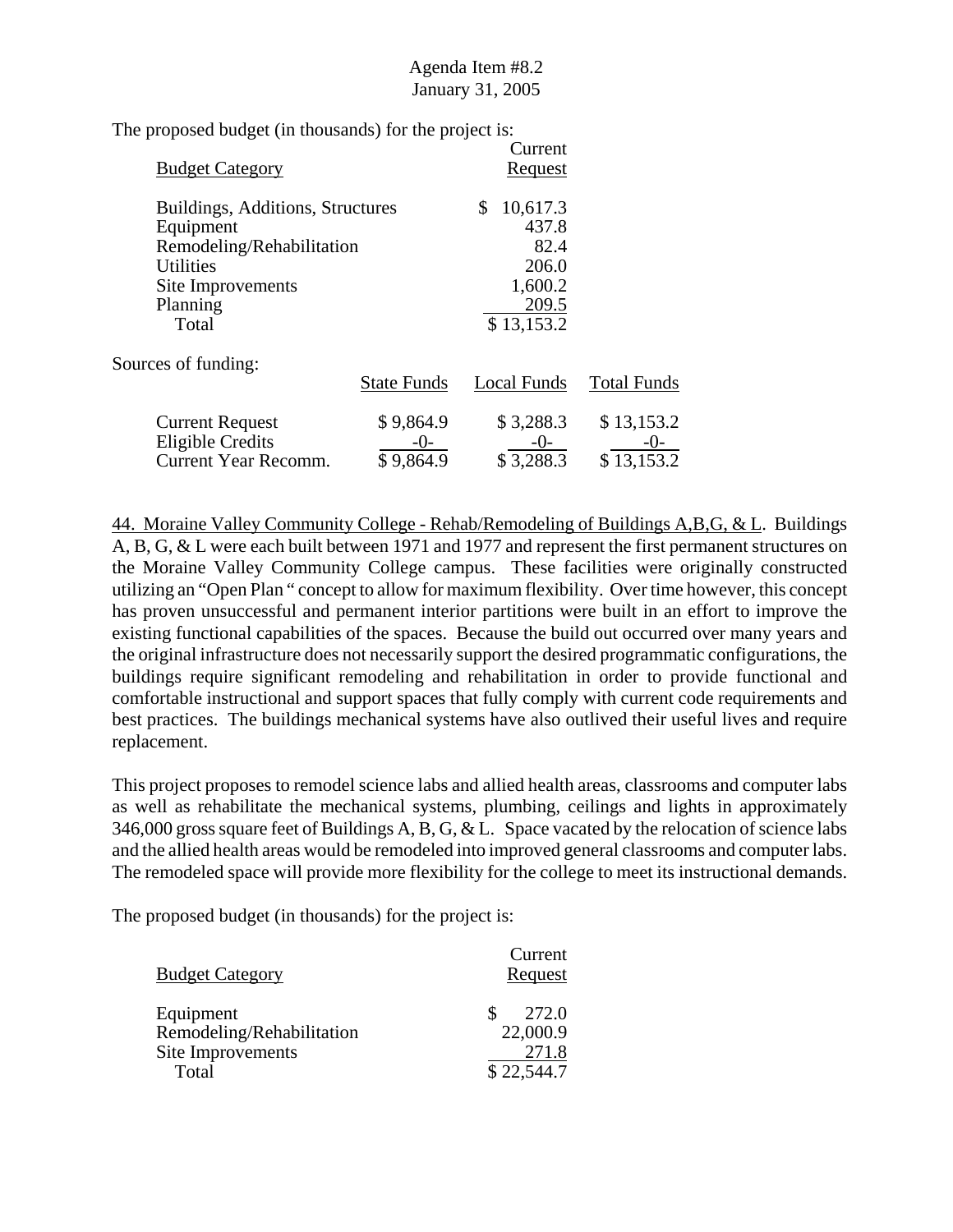| Sources of funding:                        |                     |                    |                     |
|--------------------------------------------|---------------------|--------------------|---------------------|
|                                            | <b>State Funds</b>  | Local Funds        | <b>Total Funds</b>  |
| <b>Current Request</b><br>Eligible Credits | \$16,908.5<br>$-()$ | \$5,636.2<br>$-()$ | \$22,544.7<br>$-()$ |
| Current Year Recomm.                       | 16,908.5            | \$5,636.2          | \$22,544.7          |

45. Kaskaskia College - Vandalia Education Center. Kaskaskia College is dedicated to promoting life-long learning and is committed to providing educational opportunities and occupational job skills training to all residents of the district. The district proposes to construct the Vandalia Education Center that would provide space for seminar rooms, labs (training, health and science, technology), distance learning rooms, multi purpose classrooms, bookstore, enrollment center, faculty offices, and a student canteen area. This proposed facility would provide citizens of Fayette and Bond counties with an opportunity for high quality educational services for workforce training and enhancement, as well as comprehensive student services, offered in the Vandalia area. The current facility serving that area is fully utilized and has reached maximum capacity in course offerings experiencing am enrollment growth from 179 students in the fall 1999 to 560 students in fall 2002 (313% increase).

This project proposes to construct a 28,682 gross square foot one story structure at a new location in Vandalia. The project would include parking, sidewalks and lighting, an open floor plan, new utilities to serve agriculture, business, computer science, health services, human services, continuing education, leadership, engineering, technical and arts and sciences programs.

The college's Foundation has proceeded with the land acquisition and intends to contribute the land to the college for the location of the Center. The contributed land acquisition costs will be recognized toward meeting the college's 25% match requirement of this project.

The scope of the project is:

| <b>Room Use Category</b>  | <b>NASF</b> |
|---------------------------|-------------|
| Classrooms                | 10,800      |
| Laboratories              | 3,750       |
| Offices                   | 1,000       |
| <b>Support Facilities</b> | 3,860       |
| <b>Total NASF</b>         | 19,410      |
| <b>Total GSF</b>          | 28,682      |

|                                  | Current        |
|----------------------------------|----------------|
| <b>Budget Category</b>           | <b>Request</b> |
| Buildings, Additions, Structures | \$7,249.0      |
| Land                             | 600.0          |
| Equipment                        | 200.0          |
| <b>Utilities</b>                 | 150.0          |
| Site Improvements                | 300.0          |
| Total                            | \$8,499.0      |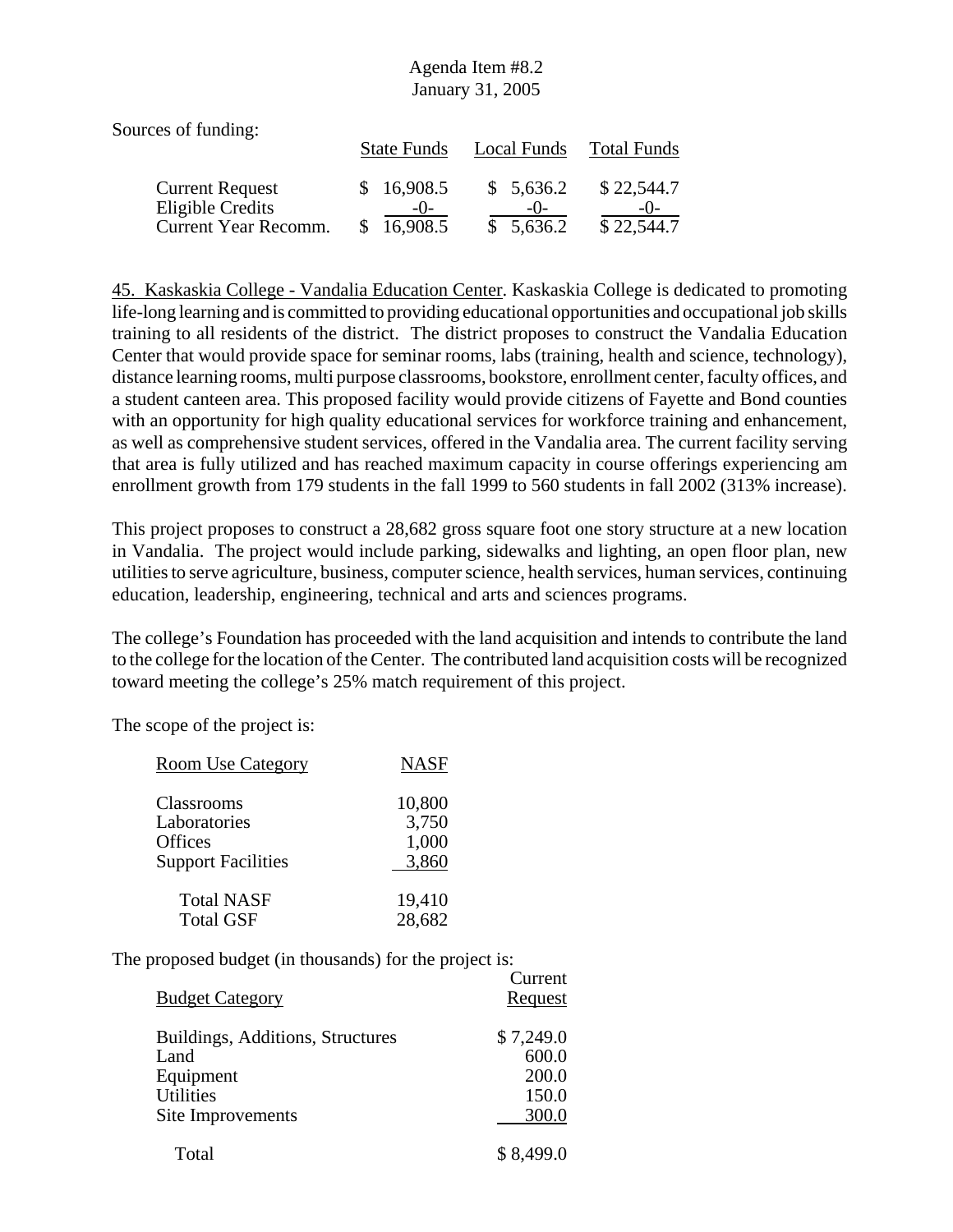| Sources of funding:         |                    |             |                    |
|-----------------------------|--------------------|-------------|--------------------|
|                             | <b>State Funds</b> | Local Funds | <b>Total Funds</b> |
|                             |                    |             |                    |
| <b>Current Request</b>      | \$4,799.0          | \$3,700.0   | \$8,499.0          |
| Eligible Credits            | $-()$              | $-()$       | $-()$              |
| <b>Current Year Recomm.</b> | \$4,799.0          | \$3,700.0   | \$8,499.0          |

46. Lake Land College - Learning Resource Center. The existing learning resource center occupies approximately half (13,000 assignable square feet) of the 1971 constructed building in which it resides. This space is inadequate for the number of patrons that utilize the library and its services. The building's design was innovative for the period in which it was constructed but is not conducive to quiet study areas typically found in a library. The proposed new construction will address two building deficiencies: noise and space. The existing open environment, round shape, abundance of concrete surfaces, and high ceilings make it extremely noisy when filled with students. With changes in research methods that have occurred through the use of technology, librarians have the responsibility to teach students to use the available resources for their research and the appropriate space is necessary to be successful. A new facility would provide quiet study rooms for individuals and groups, classrooms for library instruction, a workroom for the interlibrary loan program, audio/visual listening rooms, conference and office space, a small auditorium and additional room for library volumes. The existing library has not been able to use all of the building in which it resides due to instructional program demands for additional classroom space.

This project proposes to construct a 100,650 gross square foot multi-story structure on the main campus. The initial design calls for over half of the new structure to serve as the library which is approximately 3 times the space currently available for the library. The remaining space would be used for classrooms, labs, lecture hall, small group meeting area, and the audio visual department of the college. The proposed project would include an additional parking area, landscaping and sidewalks, plumbing additions and modifications, additional heating, ventilation, and air conditioning capacity and electrical service, and lighting to accommodate the new building.

| <b>Room Use Category</b> | <b>NASF</b> |
|--------------------------|-------------|
|                          |             |
| Classrooms               | 7,500       |
| Offices                  | 7,000       |
| Study                    | 40,000      |
| General Use              | 5,000       |
| Support                  | 10,000      |
| <b>Total NASF</b>        | 69,500      |
| <b>Total GSF</b>         | 100,650     |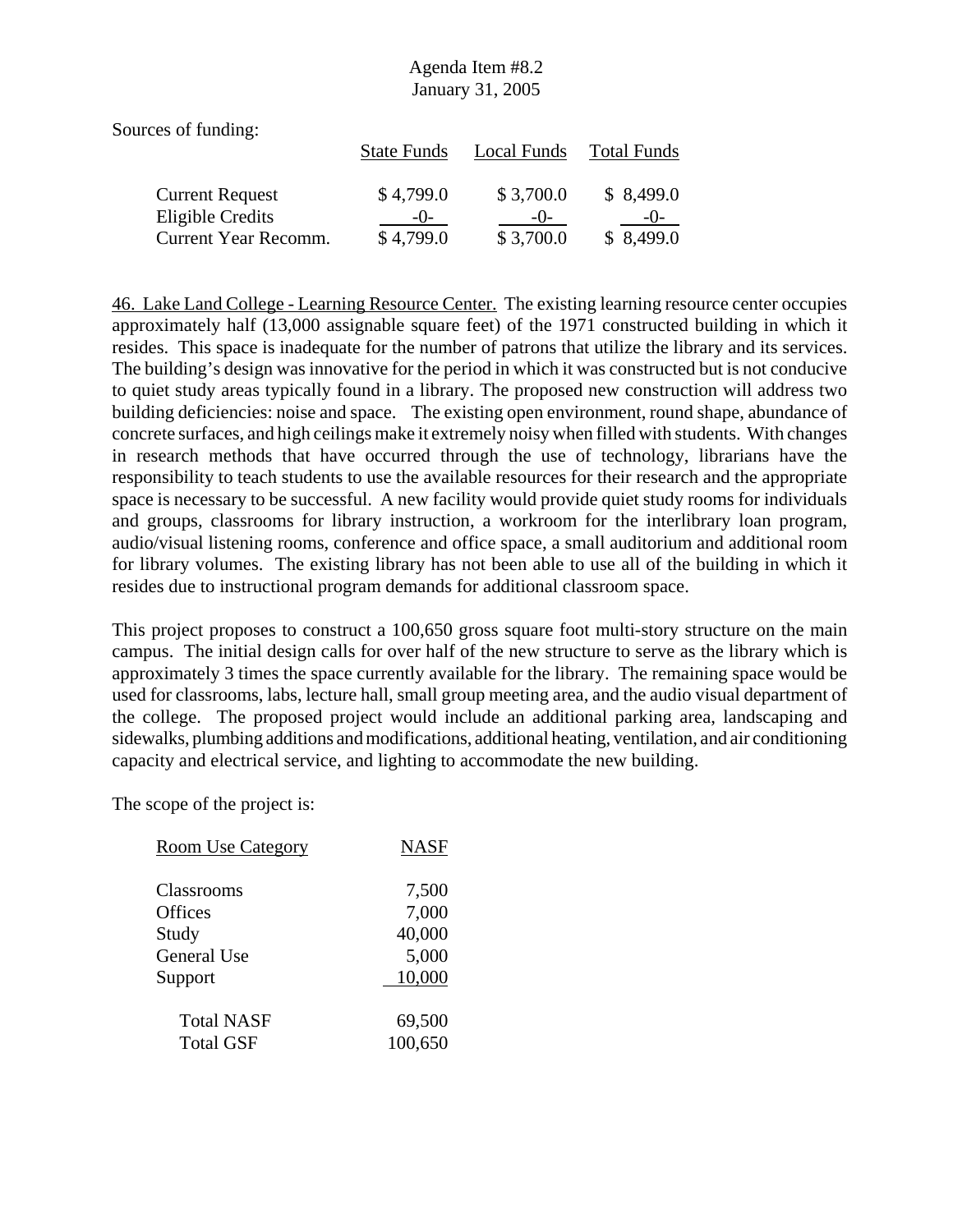| <b>Budget Category</b>           |                    | Current<br><b>Request</b> |                    |
|----------------------------------|--------------------|---------------------------|--------------------|
| Buildings, Additions, Structures |                    | \$23,088.2                |                    |
| Equipment                        |                    | 4,447.2                   |                    |
| <b>Utilities</b>                 |                    | 221.6                     |                    |
| Site Improvements                |                    | 1,095.2                   |                    |
| Planning                         |                    | 2,261.0                   |                    |
| Total                            |                    | \$31,113.2                |                    |
| Sources of funding:              |                    |                           |                    |
|                                  | <b>State Funds</b> | Local Funds               | <b>Total Funds</b> |
| <b>Current Request</b>           | \$23,334.9         | \$7,778.3                 | \$31,113.2         |
| Eligible Credits                 | $-()$              | $-0-$                     | $-()$              |
| <b>Current Request</b>           | \$23,334.9         | \$7,778.3                 | \$31,113.2         |

47. College of Lake County - Classroom Building (Southlake Center). The district needs to expand the Southlake Educational Center in Vernon Hills to address the current shortage of space in that area for instruction, student services, support services, and administrative functions. The existing center consisting of two computer labs, two distance learning rooms, and eight classrooms opened in 1999 and has seen enrollment grow from 174 to 900 within a year. The population of the southeast and southwest quadrants of the district grew by more than 30,000 residents (16%) during the ten year period between 1990 and 2000. The existing center is operating at full capacity and growth the growing resident population cannot be served unless more space is available for more instructional offerings. The college currently uses computer lab space at a local high school and has a locally funded classroom construction project in progress. The locally funded construction and this project will in combination provide a critical concentration of space for instructional and student support services to serve the growing student population.

This project is included in the college's master plan and proposes to construct a 53,753 gross square foot structure to house nineteen general use classrooms, ten computer labs, twelve staff and faculty offices, one science lab, one educational technology area, one storage space and one general assembly space. The proposed project includes plumbing modifications, extension of existing electrical service, security and fire alarms, and computer systems, sidewalks, roadways, parking lot, landscaping, light fixtures, and equipment for the new building. The storm water retention system will need to be extended to approximately two areas of land in order to prevent flooding. The space vacated in the existing structure will either be razed or remodeled using local funds but is not part of the scope of this project.

The scope of the project is:

| <b>Room Use Category</b> | <b>NASF</b> |
|--------------------------|-------------|
|--------------------------|-------------|

Classrooms 18,500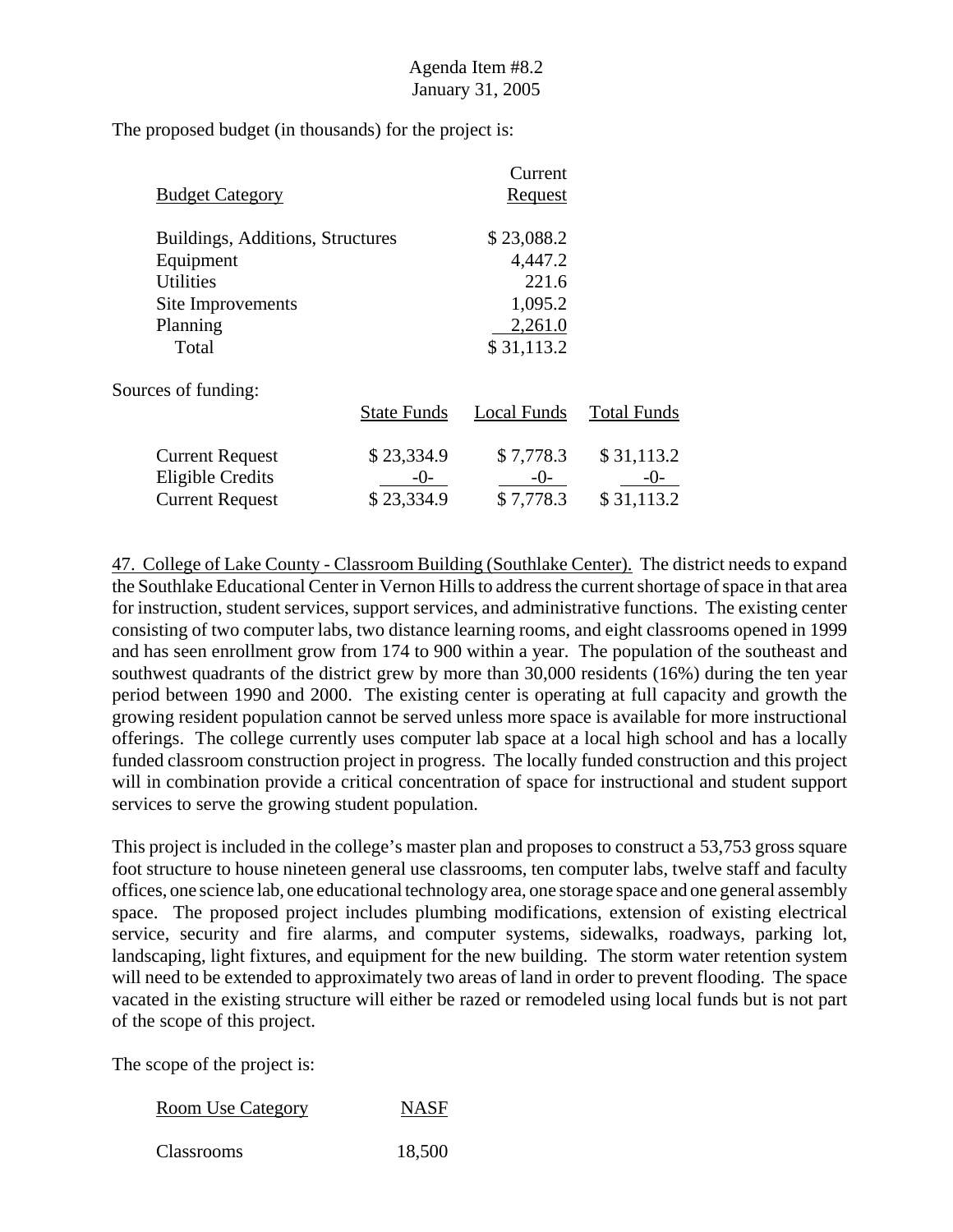$C<sub>trans</sub> + C<sub>trans</sub>$ 

| Laboratories              | 11,200 |
|---------------------------|--------|
| <b>Offices</b>            | 1,900  |
| General Use               | 1,750  |
| <b>Support Facilities</b> | 900    |
| <b>Total NASF</b>         | 34,250 |
| <b>Total GSF</b>          | 53,753 |

The proposed budget (in thousands) for the project is:

|                                  |                    | Current        |                    |
|----------------------------------|--------------------|----------------|--------------------|
| <b>Budget Category</b>           |                    | <b>Request</b> |                    |
| Buildings, Additions, Structures |                    | \$13,508.0     |                    |
| Equipment                        |                    | 1,447.9        |                    |
| <b>Utilities</b>                 |                    | 1,017.4        |                    |
| Site Improvements                |                    | 2,213.5        |                    |
| Total                            |                    | \$18,186.8     |                    |
| Sources of funding:              |                    |                |                    |
|                                  | <b>State Funds</b> | Local Funds    | <b>Total Funds</b> |
| <b>Current Request</b>           | \$13,640.1         | \$4,546.7      | \$18,186.8         |
| <b>Eligible Credits</b>          | -()-               | $-0-$          | -()-               |

Current Request  $$ 13,640.1$   $$ 4,546.7$   $$ 18,186.8$ 

48. Rock Valley Community College - Classroom Building III. The district's facility master plan includes the construction of a classroom III building to address increasing enrollments, district growth, the need for technology and connectivity to high schools, partnering opportunities with Northern Illinois University and other baccalaureate institutions, and expansion of instructional programming to increase the economic base of the region. The district's population growing by 50,000 residents from 1990 to 2000. This has resulted in enrollment increases in both credit generating and non credit generating enrollments. A technology infrastructure has been developed to provide the capability for connectivity to high schools and students enrolled in dual credit programs. Classrooms designed in this proposed structure to offer dual credit instruction to the high school student in the high school would make the infrastructure more valuable and the possibilities more realistic.

This project proposes to construct a free standing three story 56,816 gross square foot structure to be located to the northeast of the existing classroom building. The proposed building would provide space for university center growth, high school partnerships, general science program growth , technology program growth, student study space, faculty offices, and storage. This project includes additional parking, lighting, sidewalks, landscaping, and the extension of electrical service and plumbing to the new building, fire protection service, fire alarm, and computer systems.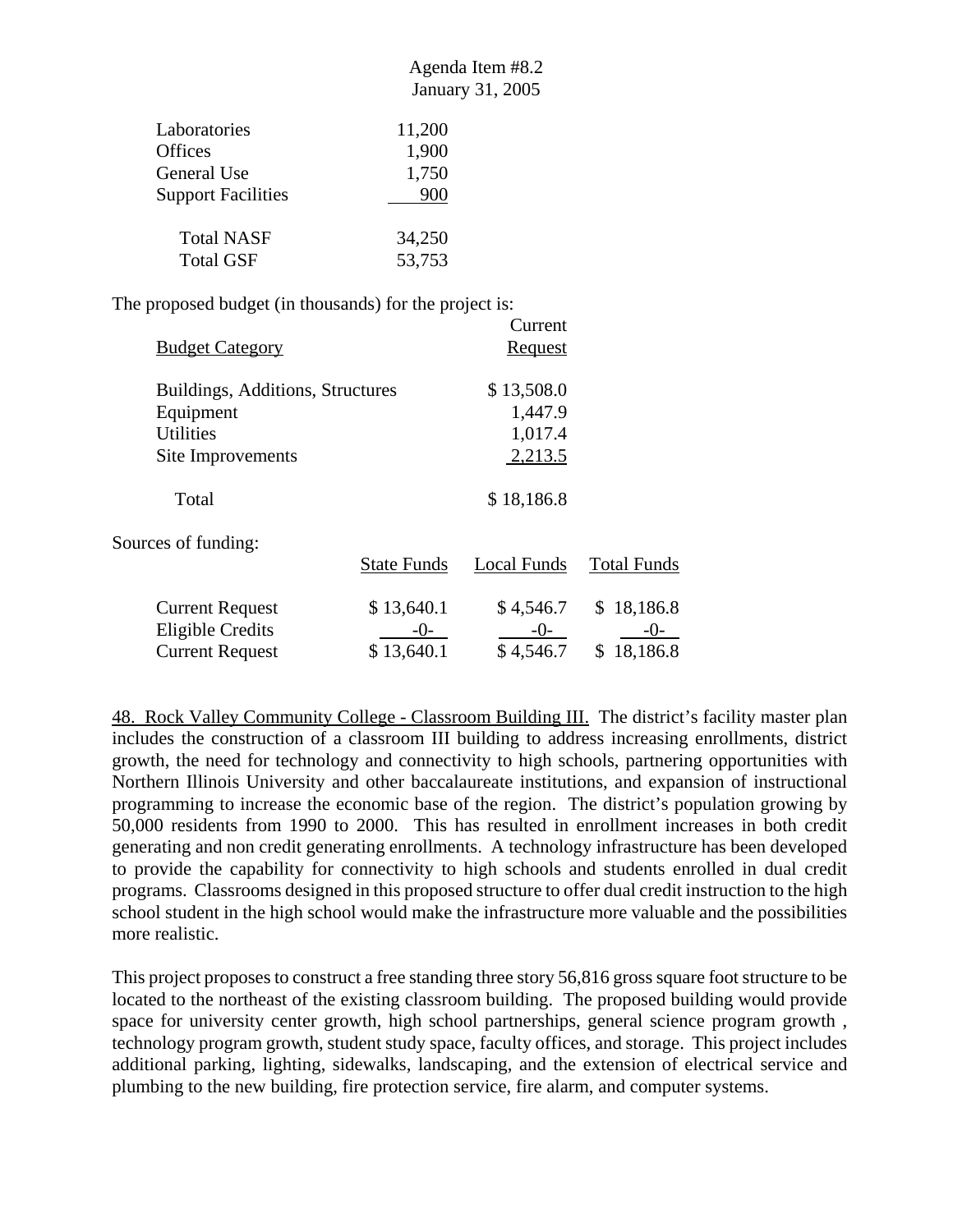The scope of the project is:

| <b>Room Use Category</b>  | <b>NASF</b> |
|---------------------------|-------------|
| Classrooms                | 19,400      |
| Laboratories              | 11,000      |
| <b>Offices</b>            | 3,480       |
| Study                     | 2,000       |
| <b>Support Facilities</b> | 300         |
| <b>Total NASF</b>         | 36,180      |
| <b>Total GSF</b>          | 56,816      |

The proposed budget (in thousands) for the project is:

|                                  |                    | Current        |                    |
|----------------------------------|--------------------|----------------|--------------------|
| <b>Budget Category</b>           |                    | <b>Request</b> |                    |
| Buildings, Additions, Structures |                    | \$13,798.5     |                    |
| Equipment                        |                    | 690.8          |                    |
| <b>Utilities</b>                 |                    | 554.6          |                    |
| Site Improvements                |                    | 1,311.8        |                    |
| Total                            |                    | \$16,355.7     |                    |
| Sources of funding:              |                    |                |                    |
|                                  | <b>State Funds</b> | Local Funds    | <b>Total Funds</b> |
| <b>Current Request</b>           | \$12,266.8         | \$4,088.9      | 16,355.7<br>S.     |
| <b>Eligible Credits</b>          | $-()$ -            | $-()$          | -0-                |
| <b>Current Request</b>           | \$12,266.8         | \$4,088.9      | 16,355.7<br>\$     |

49. South Suburban College - Allied Health Addition. The district's enrollment trends display a dramatic increase in allied health and nursing with over 25% of the total student population choosing career pathways in these fields. The district has added classes and utilized creative scheduling strategies for optimal room utilization in an attempt to serve these students. However, even with these efforts the district had a waiting list of over 200 students in the fall 2002 for the nursing program. Fifty students were on a waiting list for the radiological technology program and over 1,000 students were on waiting lists for classes in general. In addition to increased demand and enrollments in these areas, recent changes in the field of teacher education in Illinois and throughout the nation have added additional responsibilities for community colleges. Community colleges are to be a key provider of an education program of coursework and training for paraprofessionals in the K-12 environment to meet requirements of the federal "No Child Left Behind" legislation. The following described proposed facility would provide additional classroom and laboratory space for allied health and education majors who will have immediate job placement opportunities within the district, accessible child care to allow students with educational goals to attain those goals at South Suburban College, and a teaching environment and observation space for the educational enhancement of students in the teacher education program.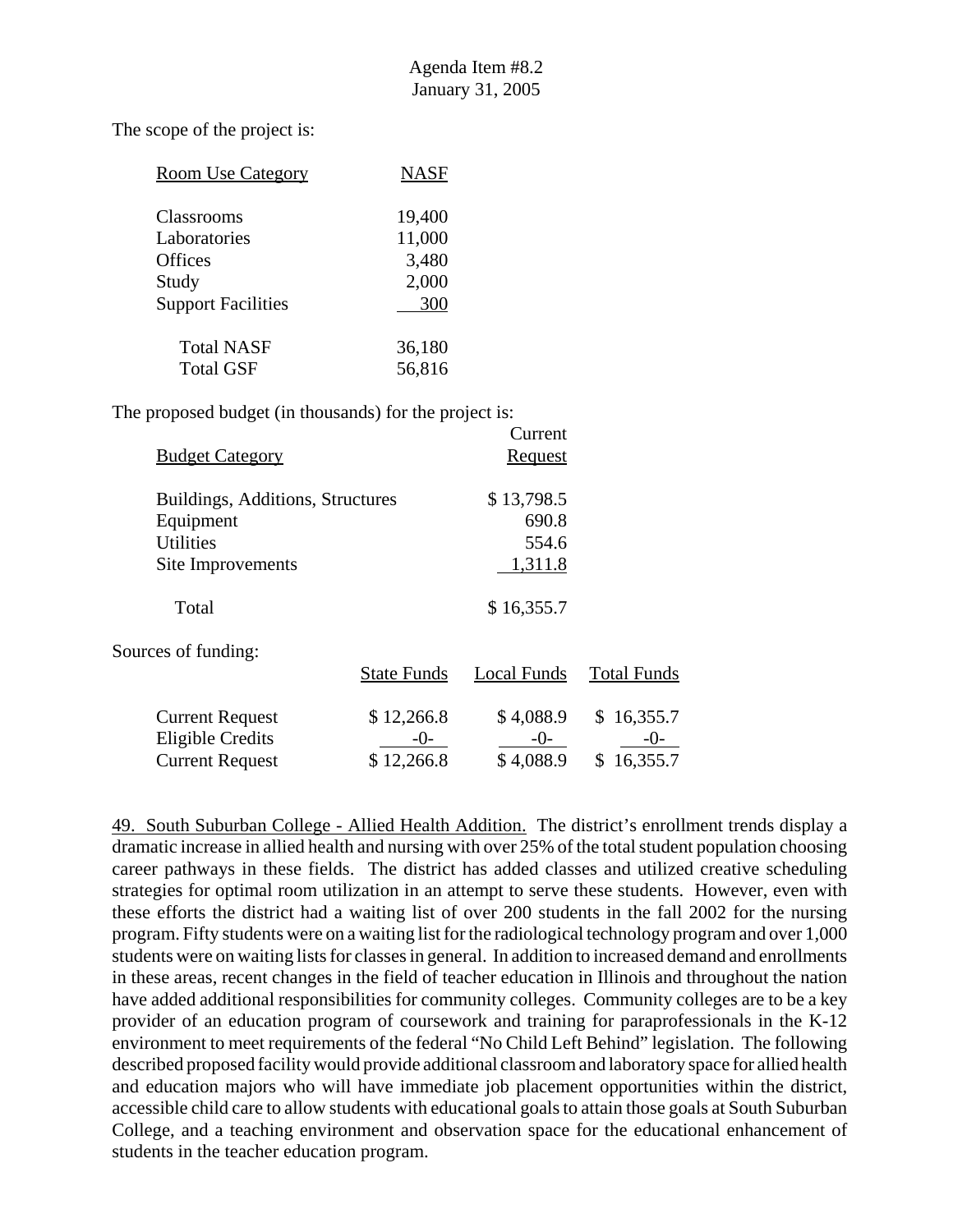This project proposes to construct an approximately 130,000 gross square foot building on the south end of the main building. The new addition will accommodate nursing, licensed practical nursing, radiology, occupational therapy, pharmacy technician, medical transcription, phlebotomy, medical assistant, medical records, coding specialist and an expanded child care space. The college architects have developed a proposal that includes general construction, mechanicals, lighting, site grading, storm water retention, sewers, parking, and landscaping. Approximately \$1,300,000 is included for utilities and site work.

The scope of the project is:

| <b>Room Use Category</b> | <b>NASF</b> |
|--------------------------|-------------|
|                          |             |
| Classrooms               | 46,920      |
| Laboratories             | 21,480      |
| Offices                  | 3,800       |
| General Use              | 9,100       |
|                          |             |
| <b>Total NASF</b>        | 81,300      |
| <b>Total GSF</b>         | 129,357     |

The proposed budget (in thousands) for the project is:

| <b>Budget Category</b>                                                      |                                     | Current<br>Request                  |                                   |
|-----------------------------------------------------------------------------|-------------------------------------|-------------------------------------|-----------------------------------|
| Buildings, Additions, Structures                                            |                                     | \$33,575.1                          |                                   |
| Sources of funding:                                                         | <b>State Funds</b>                  | Local Funds                         | <b>Total Funds</b>                |
| <b>Current Request</b><br><b>Eligible Credits</b><br><b>Current Request</b> | \$25,181.3<br>2,220.2<br>\$27,401.5 | \$8,393.8<br>(2,220.2)<br>\$6,173.6 | \$33,575.1<br>$-0-$<br>\$33,575.1 |

50. Lake Land College - Western Region Advanced Technology Center in Pana. A new structure located in Pana consisting of approximately 24,060 gross square feet of space will provide a permanent space to address concerns expressed by municipal and business leaders of the western region of the district's geographic area. The western region (parts or Christian, Shelby, Fayette, and Montgomery counties) of the of the district's geographic area have faced many economic and workforce preparation challenges over the past two decades. Manufacturing plant closings including Firestone, Essex Wire, Borg-Warner, as well as closing of the greenhouse and coal mining industry along with slow progress in widening of U.S. 51 are just a few of those challenges. The college is partnering with municipal and business leaders to develop educational opportunities more readily accessible to area residents. This partnering is intended to provide more opportunities for students by providing them with the training that will also stimulate economic and job growth in the region. A well trained workforce will help attract new business and industry , transportation infrastructure development of U.S. 51 and Route 29. A variety of technical programs to serve the residents will be housed at the new location. An area that will be specifically focused on is allied health care including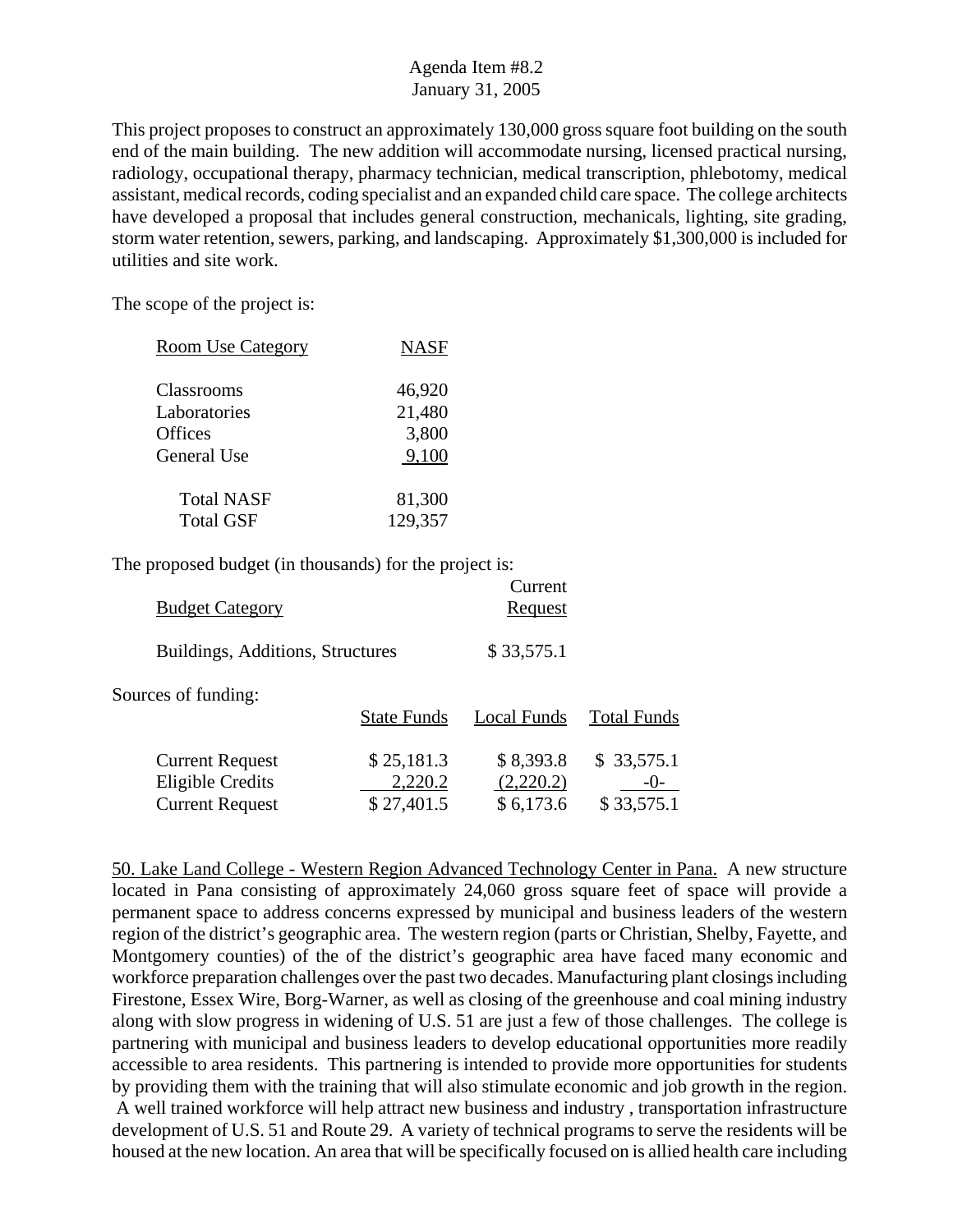nursing. Employment opportunities in the allied health care and nursing areas are expected to grow faster than the average for all occupations. Health care sectors and hospitals are projected to show an increase in the need for trained professionals. Nursing , the largest health care occupation , is in short supply in the area , according to community leaders. With degrees in nursing and other related fields, graduates will have the skills necessary to be employed in area hospitals, nursing homes, home health care, supported living centers, public health positions, related industries and more. Another opportunity for a high demand job outlook is Information Technology which will be offered to students at the new location. Not only will area high school students be able to participate in the program as dual credit students , but adults will also have an opportunity to enroll in a similar program that could be held during the evening. The Occupational Outlook Handbook has listed this area as among the fastest growing occupations over the next ten years and it is crucial for continued economic development associated with the high tech industries of today. Further , course work in a variety of technical areas that would provide students with the skills necessary for employment as skilled technicians with manufactures, engineering firms, testing laboratories, utilities and local, state, and federal government agencies would also be available to residents of this area of the district. Additionally, a building construction technology program, a wide range of services to business and industry, and the offering of adult education students who may not have otherwise had access to such services could be available at this new location.

This project proposes to construct an approximately 24,060 gross square foot building at a site in Pana still to be determined. The district continues to work with local official to determine a suitable location. It is anticipated that the site will be donated to the district for purposes of constructing the Western Region Advanced Technology Center.

The scope of the project is:

| <b>Room Use Category</b>  | <b>NASF</b> |
|---------------------------|-------------|
|                           |             |
| Classrooms                | 8,000       |
| Laboratories              | 2,000       |
| Offices                   | 1,000       |
| Study                     | 3,000       |
| <b>Support Facilities</b> | 2,400       |
|                           |             |
| <b>Total NASF</b>         | 16,400      |
| <b>Total GSF</b>          | 24,060      |

| <b>Budget Category</b>                                                                             | Culture<br>Request                             |
|----------------------------------------------------------------------------------------------------|------------------------------------------------|
| Buildings, Additions, Structures<br>Equipment<br><b>Utilities</b><br>Site Improvements<br>Planning | \$5,256.1<br>1,948.5<br>59.5<br>811.8<br>893.0 |
|                                                                                                    |                                                |

| \$8,968.9 |
|-----------|
|           |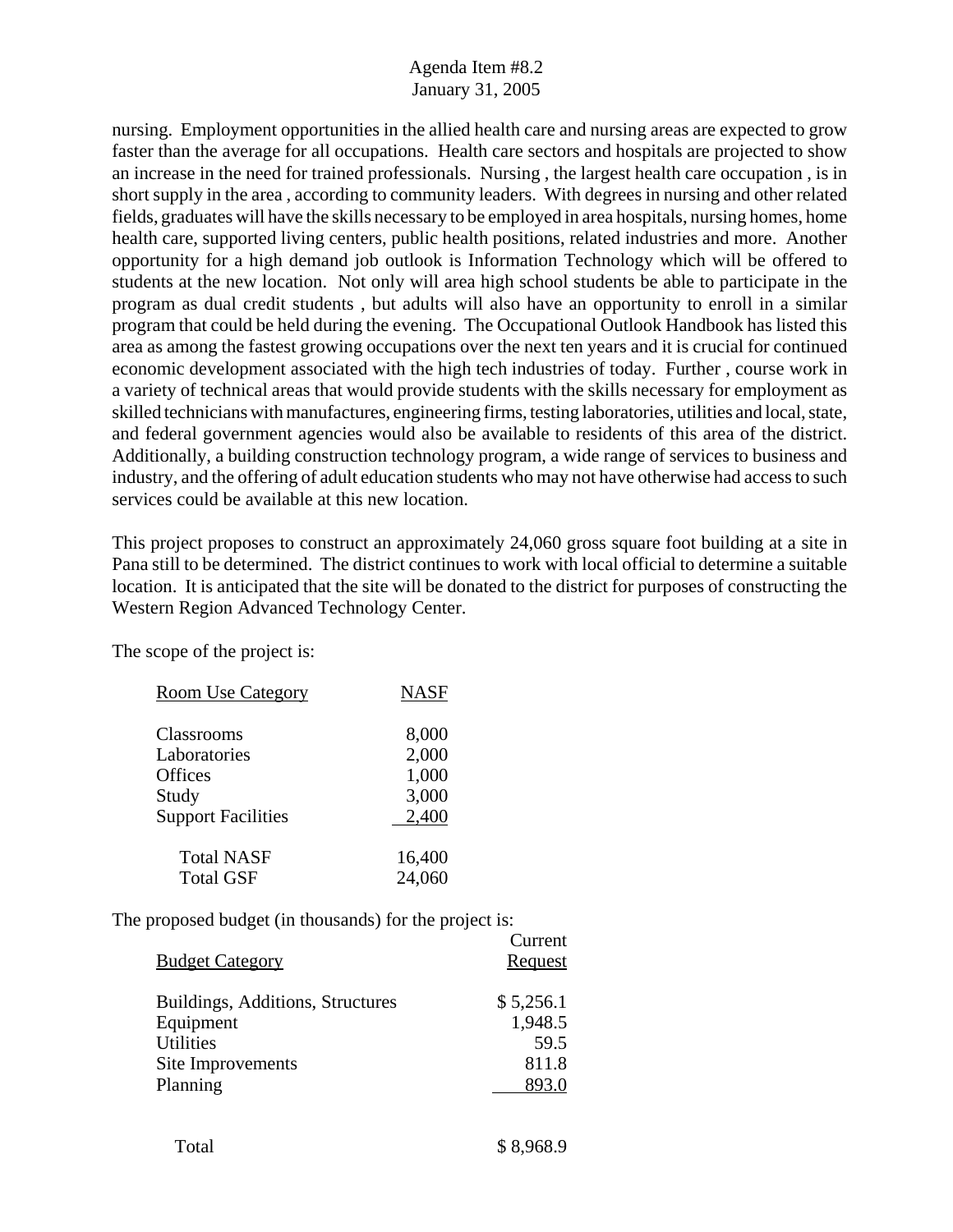Sources of funding:

|                        | <b>State Funds</b> | Local Funds | <b>Total Funds</b> |
|------------------------|--------------------|-------------|--------------------|
| <b>Current Request</b> | \$6,726.7          | \$2,242.2   | \$8,968.9          |
| Eligible Credits       | $-()$              | $-()$       | $-()$              |
| <b>Current Request</b> | \$6,726.7          | \$2,242.2   | \$8,968.9          |

51. Moraine Valley Community College - Community Instructional Center Building. The district is experiencing a growth in the labor workforce created by local development in business and industry. The college has a need for additional space on campus to accommodate large groups of people for advanced professional training, workforce development, and educational partnership opportunities. The college cannot accept current requests and opportunities because of the lack of space on campus for these functions. Completion of this project will create space for corporate education, workforce development, meetings and conferences, dining facilities and food service to support conference activities, instructional space for culinary arts, restaurant and hotel management , travel and tourism, and sales and marketing academic programs as well as office space for administrative and support functions. The various academic programs that would benefit from this project have seen enrollment increases from 15% to 45% from 1995 to the present and need expanded facilities and practicum laboratory facilities to accommodate growth. Hands on learning experiences will be provided by incorporating these programs into some of the public and catering functions of the Community Instruction Center. The center will also provide the college with a facility which will foster partnerships with business and industry leaders to create programs and opportunities for the students and the community that can make the college a recognized leader in community education.

This project proposes to construct a 47,322 gross square foot addition to the existing two story Fine and Performing Arts Center (FPAC). The addition would connect to the west side of the existing FPAC structure and include a second floor connecting bridge with access to the FPAC 600 seat theater. It would be a similar steel frame , masonry/precast concrete veneer , with aluminum windows/ curtainwall. The two story configuration will help reduce the overall footprint of the building and accommodate a tiered central auditorium with surrounding training rooms. The new structure would include a large presentation auditorium, 4 small breakout spaces, and 6 medium sized training rooms with appropriate A/V equipment, teleconferencing and computer port capabilities and the flexibility to update the installed technology. A food service/dining facility will also be included to support the instructional needs of the facility. Site improvements include excavation, extension of electrical, water, gas, and sewer service, a reconfiguration of the entrance drive and turnaround, paving at the entrance, and landscaping.

| <b>Room Use Category</b> | <b>NASF</b> |
|--------------------------|-------------|
| Offices                  | 1,270       |
| General Use              | 23,770      |
| <b>Total NASF</b>        | 25,040      |
| <b>Total GSF</b>         | 47,322      |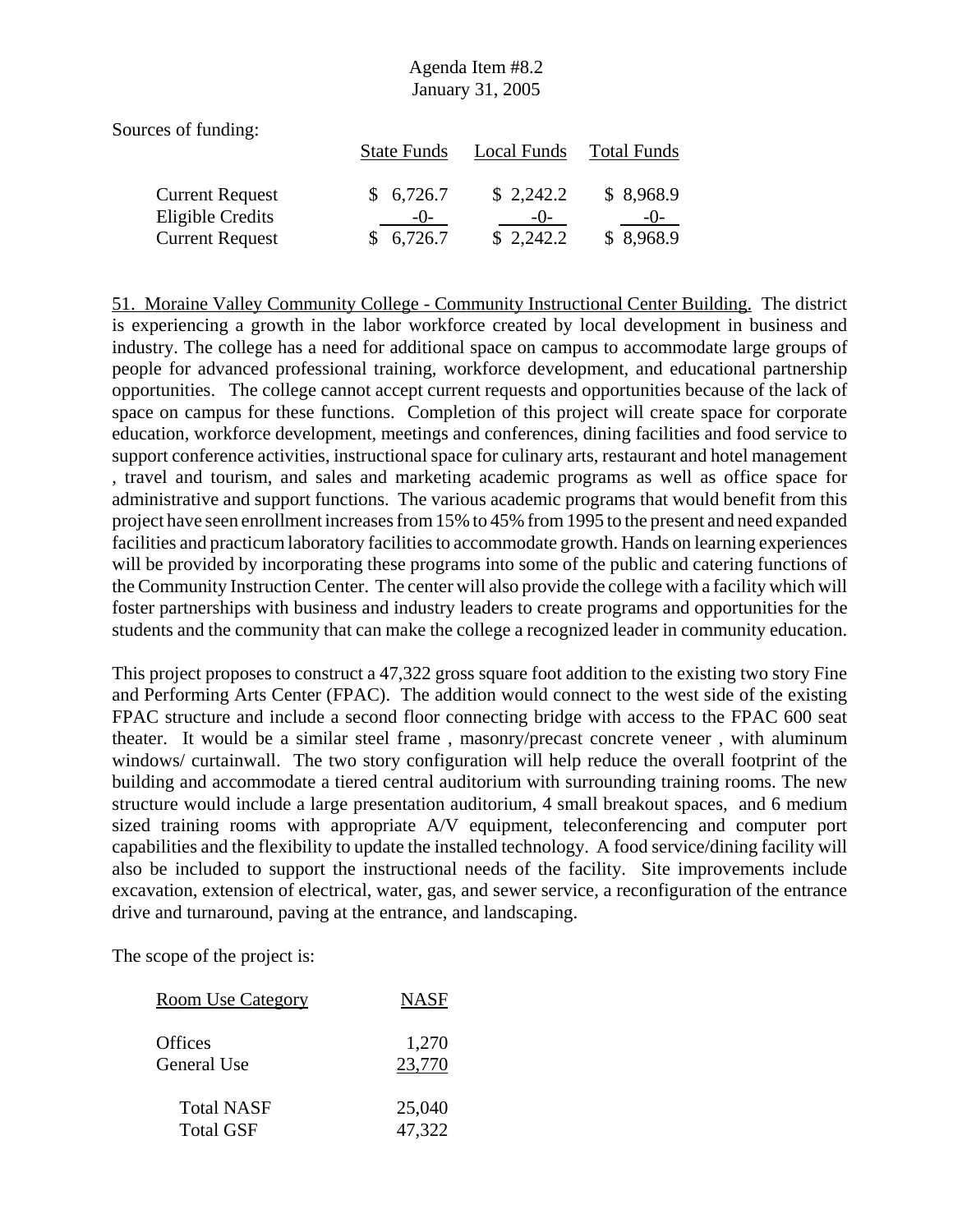| <b>Budget Category</b>                                                      |                                   | Current<br><b>Request</b>         |                                       |
|-----------------------------------------------------------------------------|-----------------------------------|-----------------------------------|---------------------------------------|
| Buildings, Additions, Structures<br>Equipment<br>Site Improvements          |                                   | \$13,387.1<br>711.0<br>550.0      |                                       |
| Total                                                                       |                                   | \$14,648.1                        |                                       |
| Sources of funding:                                                         | <b>State Funds</b>                | Local Funds                       | <b>Total Funds</b>                    |
| <b>Current Request</b><br><b>Eligible Credits</b><br><b>Current Request</b> | \$10,986.0<br>$-()$<br>\$10,986.0 | \$3,662.1<br>$-()$ -<br>\$3,662.1 | 14,648.1<br>S.<br>$-()$ -<br>14,648.1 |

52. Triton College - Renovation of Campus Light Fixtures. The college has been in operation since 1965 and was constructed to facilitate standard classroom space and offices. The prolific use of computers was not considered in the original design. The college has aggressively incorporated computers across all curriculums and has created over thirty multi room computer labs throughout campus. However no lighting modifications were done as these computer labs were created. In order to provide the students with an environment that is conducive to learning, the lighting fixtures need to be upgraded with parabolic louvers. These changes will provide an environment that meets ergonomic standards and thereby enhance the learning process.

It is believed to be cost prohibitive, based on the age of the building, to completely replace all lighting fixtures as the ceiling structures would most likely contain asbestos materials and require remediation as part of total replacement plan. This project would instead retrofit the existing luminaries with parabolic louvers. A detailed site analysis will be conducted to determine the type of louvers to be used in the project. 359 rooms will be evaluated , 131 of which are labs to determine which rooms require lighting modifications to bring them to into compliance with indoor illumination standards and provide a learning environment that students will receive the most benefit as they uses these spaces further their education.

| <b>Budget Category</b>    | Current<br>Request |
|---------------------------|--------------------|
| Remodeling/Rehabilitation | \$1,240.7          |
| Total                     | \$1,240.7          |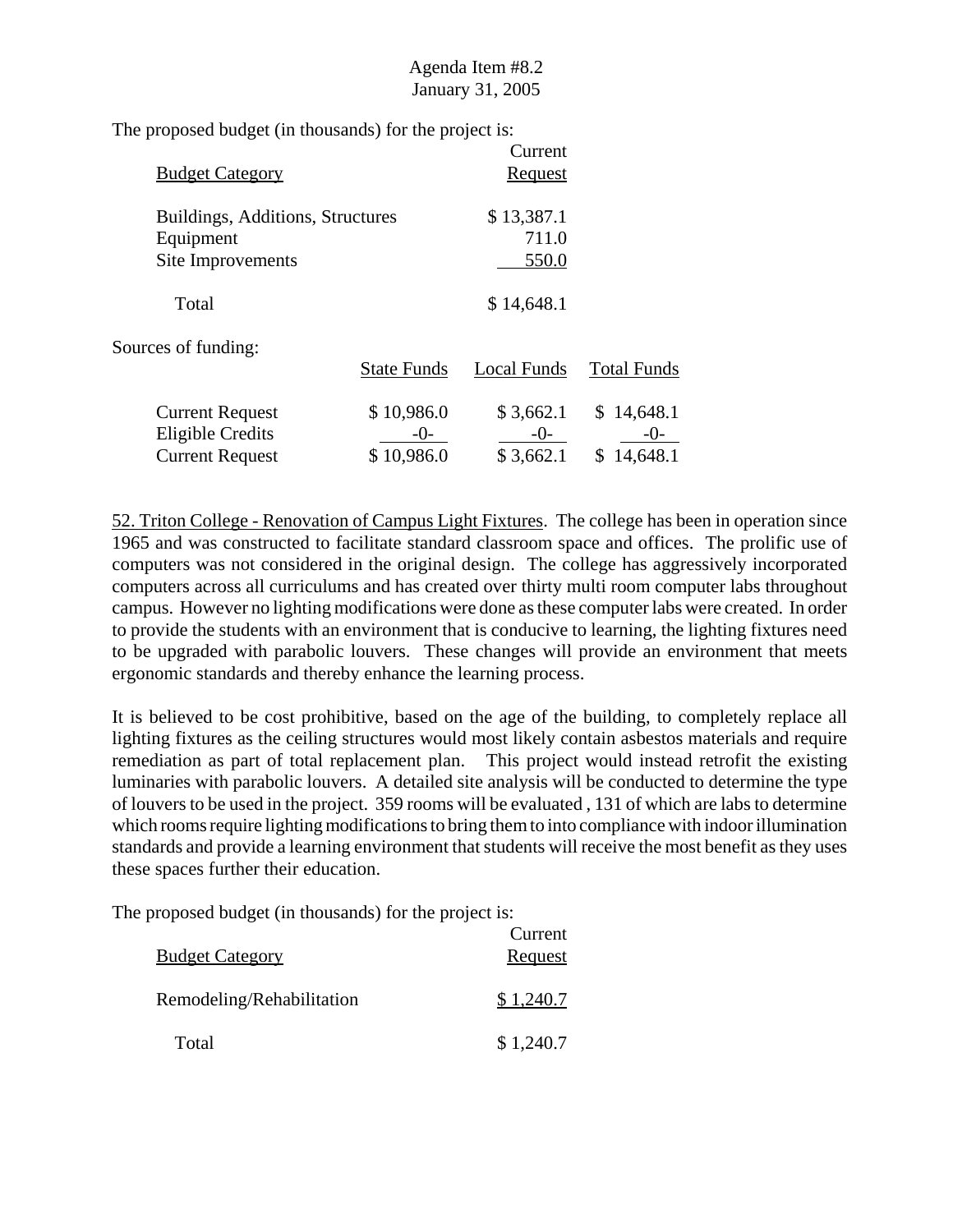| Sources of funding:    |                    |             |                    |
|------------------------|--------------------|-------------|--------------------|
|                        | <b>State Funds</b> | Local Funds | <b>Total Funds</b> |
| <b>Current Request</b> | 930.5              | \$310.2     | \$<br>1,240.7      |
| Eligible Credits       | $-()$              | $-()$       | $-()$              |
| <b>Current Request</b> | 930.5              | 310.2       | 1,240.7            |

53. John A. Logan College - Expanded Automotive Laboratory. The Automotive Services program has experienced a growth in overall enrollment and student placement in the last few years at the college. The commitment to national certification and the increase in live lab as an actual repair shop in addition to an increased number of internships has contributed to this enrollment and placement growth. Available lab space for engine repair class and transmission classes is limited and students do not have enough space to assemble/disassemble engines and transmissions without interfering with lab activities. The parking area behind the automotive shop is not used for general parking by students of instructors but is used for temporary storage of disassembled or disabled vehicles. This area can be somewhat unsightly and is often overcrowded and does not offer any security for the vehicles.

This project proposes to construct a 9,450 gross square foot addition on the west end of the existing automotive lab and will include restrooms, nine bays for engine/transmission removal and installation, an engine disassembly and testing lab, and a steam cleaning area. This project would also expand the existing parking area to approximately 100 x 50 area and require approximately 300 feet of fencing to enclose it with a semi-private locking chain link fence.

The scope of the project is:

| Room Use Category | <b>NASF</b> |
|-------------------|-------------|
| Laboratories      | 6,300       |
| <b>Total NASF</b> | 6,300       |
| <b>Total GSF</b>  | 9,450       |

| <b>Budget Category</b>                                             | Current<br><b>Request</b> |
|--------------------------------------------------------------------|---------------------------|
| Buildings, Additions, Structures<br>Equipment<br>Site Improvements | \$1,251.2<br>36.0<br>23.9 |
| Total                                                              | \$1,311.1                 |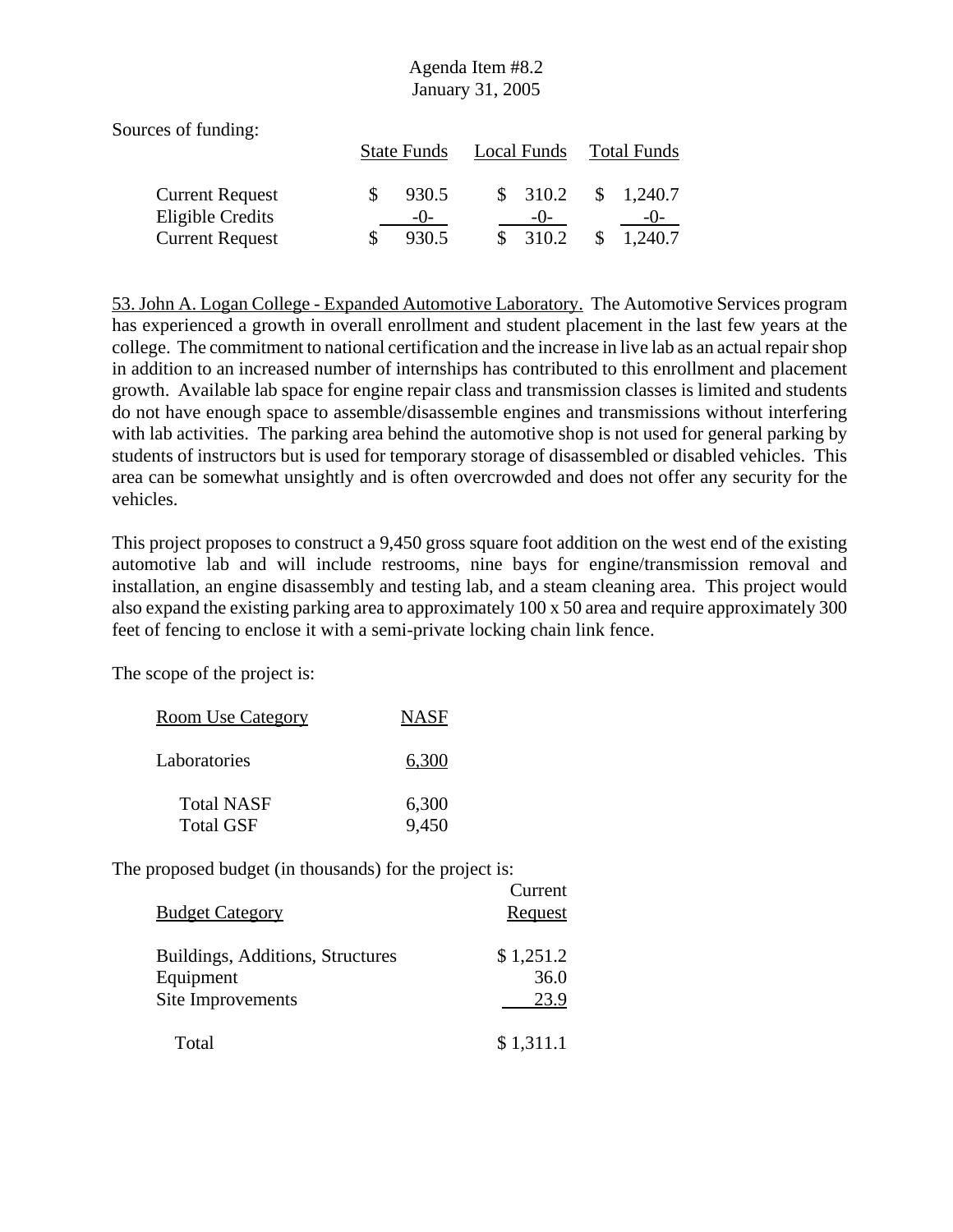| Sources of funding:                        |                    |                  |                    |
|--------------------------------------------|--------------------|------------------|--------------------|
|                                            | <b>State Funds</b> | Local Funds      | Total Funds        |
| <b>Current Request</b><br>Eligible Credits | 983.3<br>$-()$     | \$327.8<br>$-()$ | \$1,311.1<br>$-()$ |
| <b>Current Request</b>                     | 983.3              | \$327.8          | \$1,311.1          |

54. Illinois Eastern Community Colleges - Frontier College Student Center Building. The district continues to increase its on-campus enrollment at Frontier Community College generally by increasing the number of traditional age college students with new vocational program offerings, relocation of the nursing program from an offsite location to onsite, the addition of a Learning Resource Center, and the college's reputation in the community as a quality postsecondary institution of higher education. Enrollment growth from spring 2002 to spring 2004 have increased by 36% and has reduced space available for students.

Student space is currently restricted to two small vending areas located within the two classroom buildings. This proposed project would provide a free standing 10,756 gross square foot new structure directly south of the Richard L. Mason Building parking lot on existing owned property. The space would include an instructional bookstore operation, space for student organizations, a banquet/dining area, kitchen, catering space, restrooms, one office, storage and mechanical space. The space could be used for student gatherings and functions as well as for seminars for credit and non credit classes.

The scope of the project is:

| <b>Room Use Category</b>  | <b>NASF</b> |
|---------------------------|-------------|
| <b>Offices</b>            | 80          |
| Special Use               | 600         |
| General Use               | 4,200       |
| <b>Support Facilities</b> | 1,300       |
| <b>Total NASF</b>         | 6,180       |
| <b>Total GSF</b>          | 10,756      |

| <b>Budget Category</b>           | Current<br>Request |
|----------------------------------|--------------------|
| Buildings, Additions, Structures | \$2,977.5          |
| Total                            | \$2,977.5          |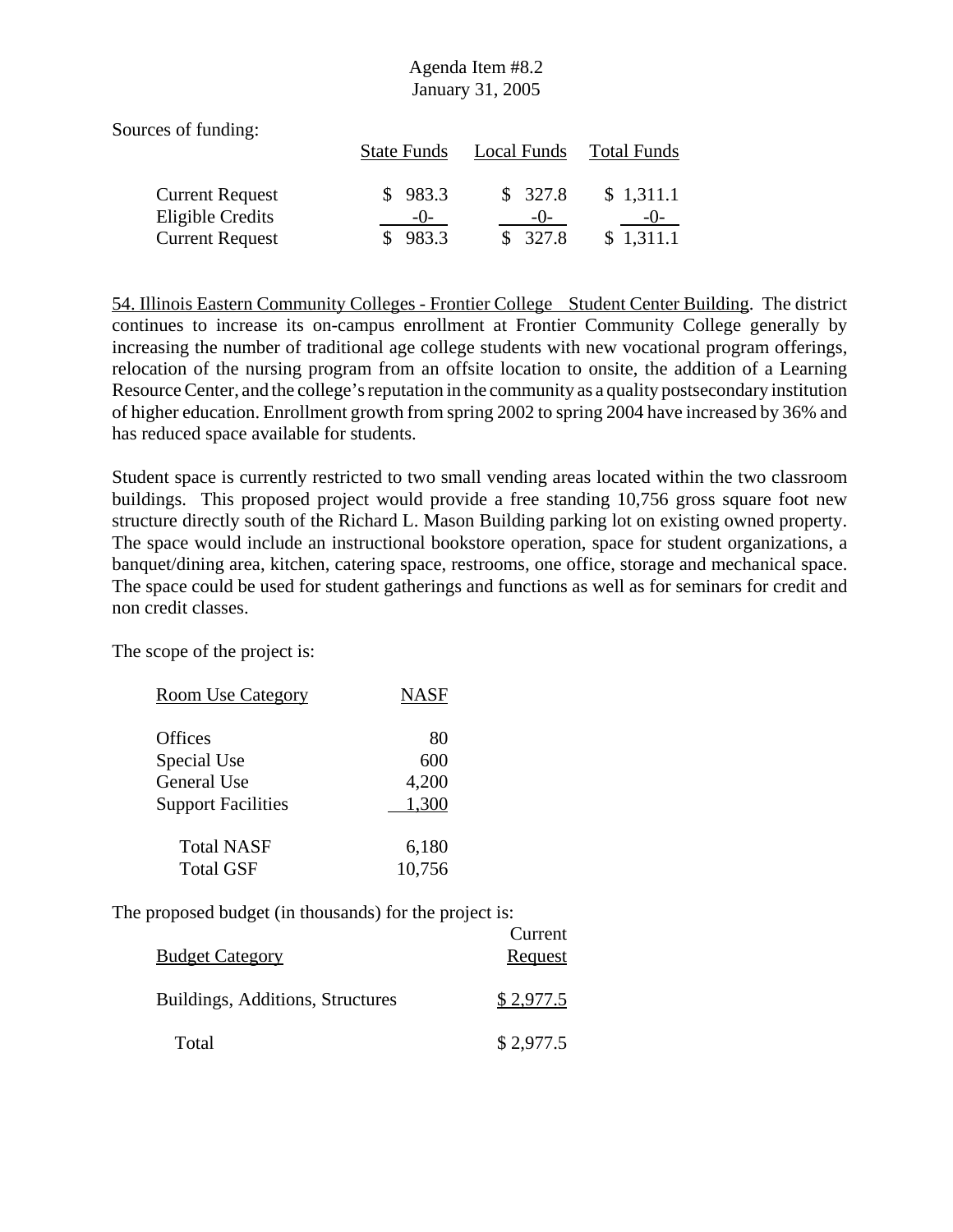Sources of funding: State Funds Local Funds Total Funds Current Request  $$ 2,233.1$   $$ 744.4$   $$ 2,977.5$ Eligible Credits  $\frac{-0}{\$ 2,233.1}$   $\frac{-0}{\$ 744.4}$   $\frac{-0}{\$ 2,977.5}$ Current Request \$ 2,233.1 \$ 744.4

55. Black Hawk College - Community Instructional Center. The development of such a facility provides the district three discrete but related functional areas which will expand and replace functions currently accommodated at several buildings on or around the Moline campus area. They include a Performing Arts Center, a Business Conference Center and a facility for the local public television station, WQPT. The college believes a close integration of these functions will benefit all three and enhance the college's mission since TV production, performing arts, production and conference classroom and lab spaces can be used by all functions to accommodate both traditional classroom based teaching programs and business and industry training courses tailored to specific users.

This project proposes to construct an approximately 65,000 gross square foot three story structure on the existing site of the main campus. Topography of the area will allow a tunnel from existing buildings to be enclosed for a pedestrian bridge which would connect to the third level of the new facility. The project will include separate mechanical and, heating and cooling systems, while water, sanitary, and storm sewers will be connected to existing systems. New electrical power will be connected into the existing utility grid. While it is planned that sufficient parking space is available, a paved drop-off location would be constructed off 34<sup>th</sup> Avenue. Minimal landscaping will be needed.

The scope of the project is:

| <b>Room Use Category</b>  | <b>NASF</b> |
|---------------------------|-------------|
| Classrooms                | 8,500       |
| Laboratories              | 3,400       |
| Offices                   | 5,200       |
| Special Use               | 8,800       |
| <b>General Use</b>        | 17,300      |
| <b>Support Facilities</b> | 2,500       |
| <b>Total NASF</b>         | 45,700      |
| <b>Total GSF</b>          | 68,600      |

|                                  | Current    |
|----------------------------------|------------|
| <b>Budget Category</b>           | Request    |
| Buildings, Additions, Structures | \$19,269.1 |
| Equipment                        | 1,332.4    |
| <b>Utilities</b>                 | 345.8      |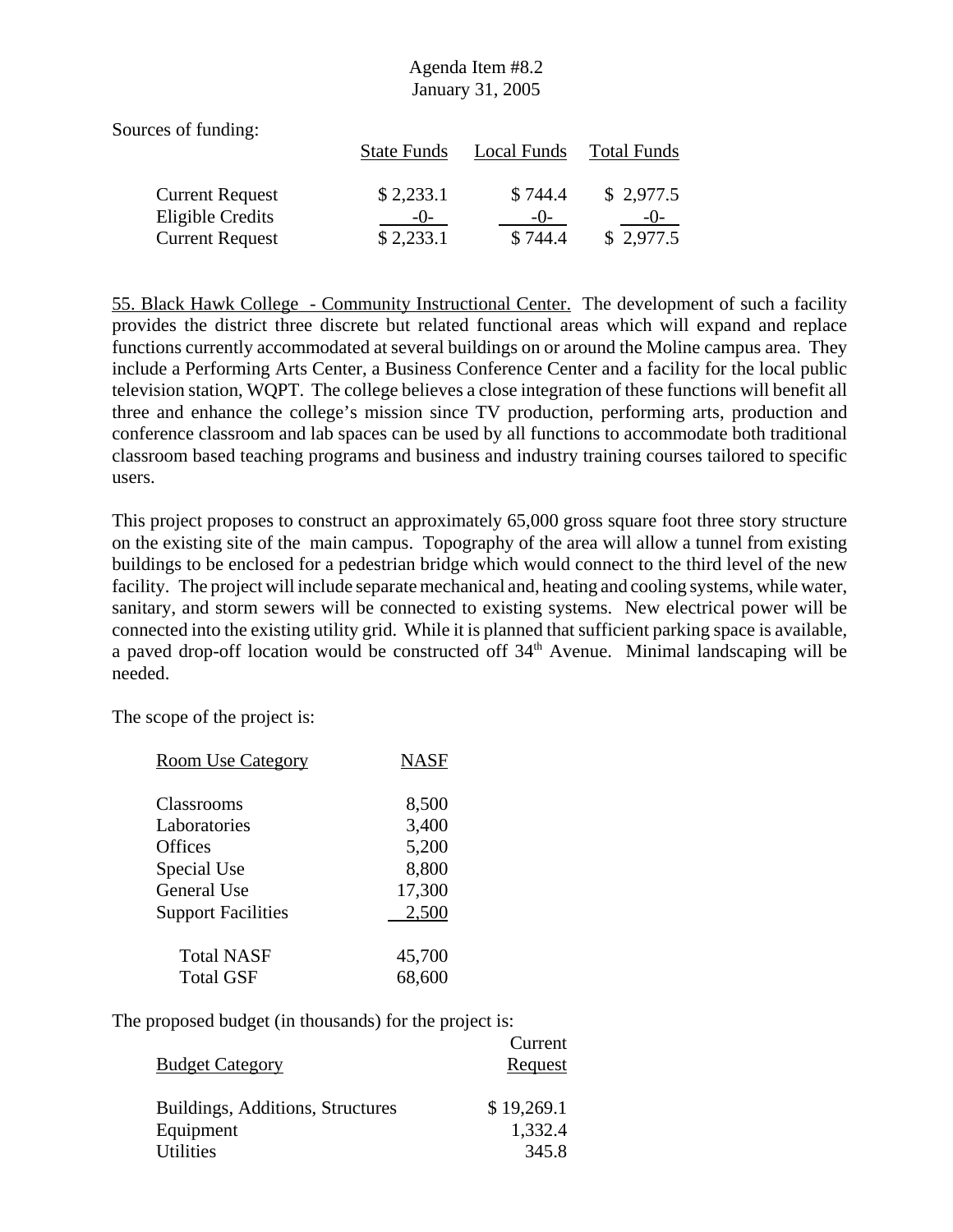| Site Improvements | 637.6      |
|-------------------|------------|
| Planning          | 2,450.6    |
| Total             | \$24,035.5 |

Sources of funding:

|                                            | <b>State Funds</b>  | Local Funds        | <b>Total Funds</b>  |
|--------------------------------------------|---------------------|--------------------|---------------------|
| <b>Current Request</b><br>Eligible Credits | \$18,026.7<br>$-()$ | \$6,008.8<br>$-()$ | \$24,035.5<br>$-()$ |
| <b>Current Request</b>                     | \$18,026.7          | \$6,008.8          | \$24,035.5          |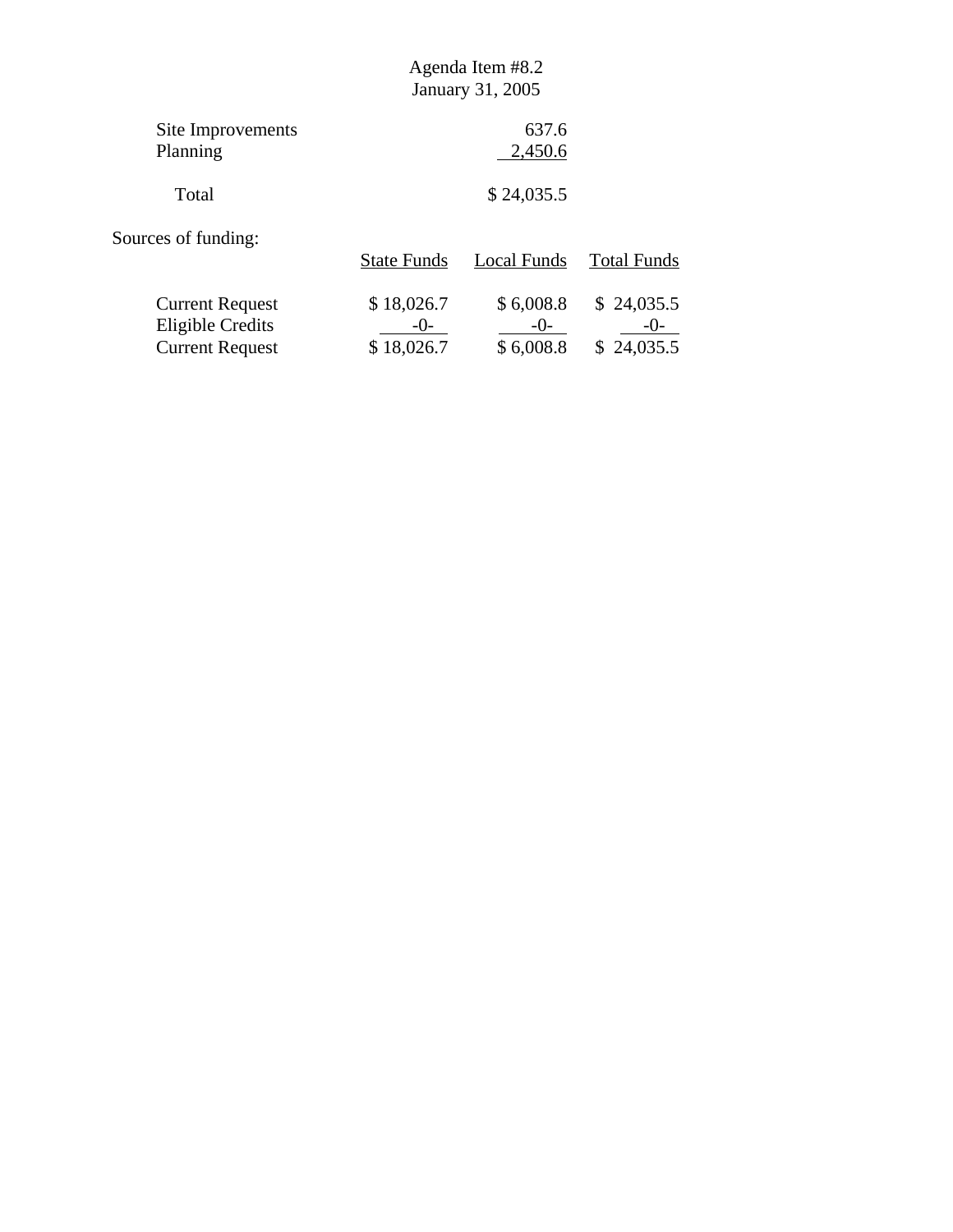#### Illinois Community College Board

# **FISCAL YEAR 2006 ADULT EDUCATION AND FAMILY LITERACY SYSTEM OPERATING BUDGET REQUEST**

ICCB staff have analyzed current funding needs for Adult Education and Family Literacy and now recommend a fiscal year 2006 operating budget of \$34.7 million (see Table 1). This is an increase in state resources of \$0.5 million or 1.5% from fiscal year 2005. This recommendation is based upon multiple considerations, including the need to continue to expand the Adult Education and Family Literacy services at a manageable rate and the current need of the multiple providers of Adult Education and Family Literacy.

#### **RECOMMENDED ACTION**

It is recommended that the following motions be adopted:

The Illinois Community College Board hereby:

- 1. Approves the fiscal year 2006 Adult Education and Family Literacy System Operating Budget Request for grants to approved adult education providers administered by the ICCB as presented in the attached Table 1:
- 2. Authorizes the submission of the request to the Illinois Board of Higher Education; and
- 3. Authorizes its President/CEO, with concurrence of the Chair, to make necessary adjustments and reallocation based upon information received subsequent to approval of this budget request.

**BACKGROUND**. Pledge Three of the *Promise for Illinois: Illinois Community College System Strategic Plan* "Expanded Adult Education" and the combined Vision and Goals Statement for Adult Education and Family Literacy adopted by the Illinois Adult Education and Family Literacy Council provide the basis for the development of the fiscal year 2006 budget request for Adult Education and Family Literacy. The *Promise* contains guiding principles that state that Illinois community colleges will develop strategies and obtain resources to support actions such as:

- Assure adequate, stable flexible resources which promote and enable program growth and innovation for all adult education students
- Build a strong, multi-provider delivery system that is responsive to multiple learning needs of adults
- Develop adult education programs that focus on outcomes and offer a variety of methods to meet diverse and changing learner needs
- Ensure a professionally competent and committed adult education staff through high quality staff development
- Support full and authentic relationships with business, industry, and community agencies
- reduce barriers to access and increase accessibility to programs through technology and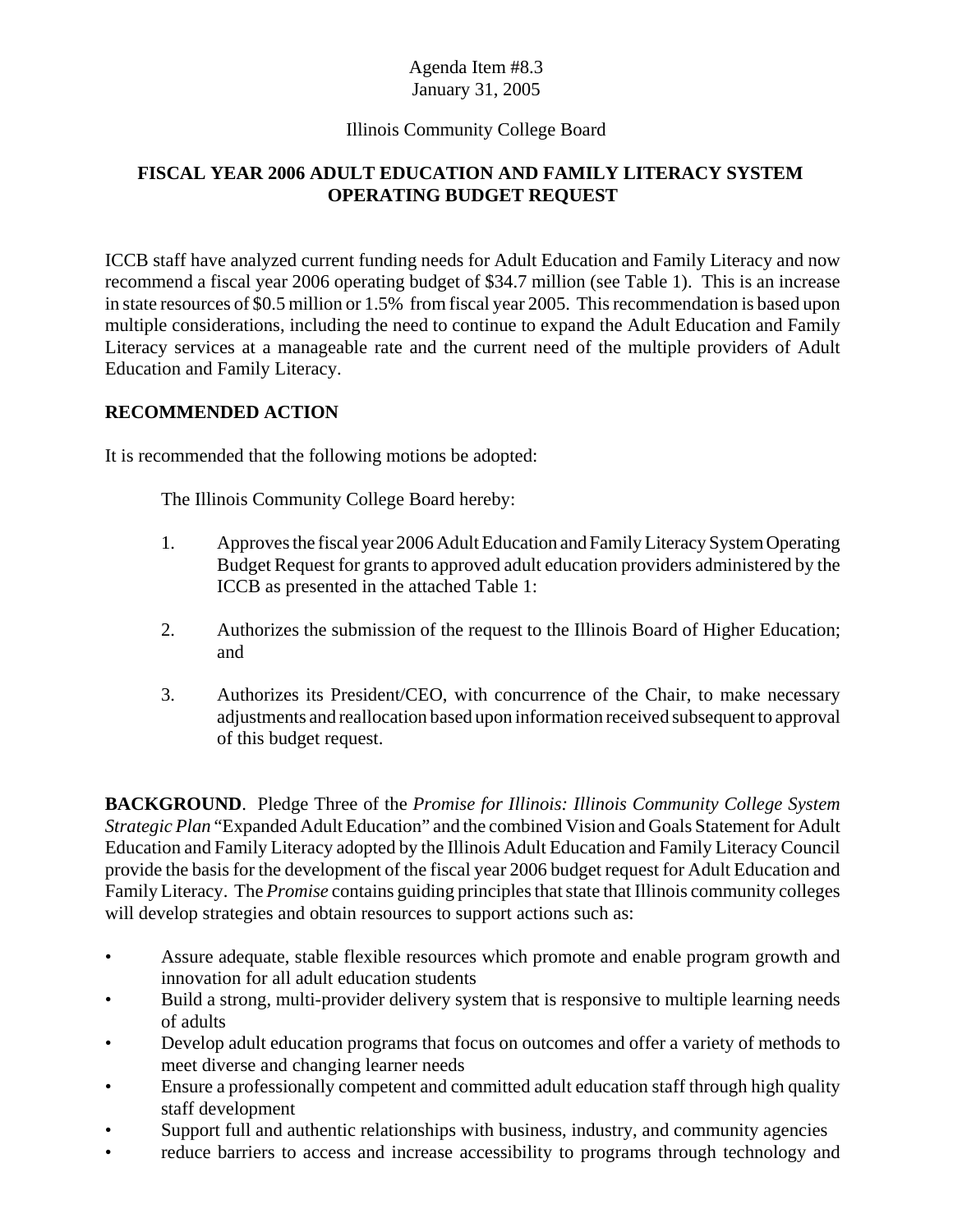#### workplace/community locations

The Visions and Goals for Adult Education and Family Literacy combines the *"Adult Education Ten Year Vision and Three Year Goals"*, the *"Learn to Earn: Taking Illinois into the 21st Century with New Literacy Policy"* and the *"Proposed Work Plan for Implementing the Literacy Action Agenda"*, and reflects the work of the Adult Education Advisory Council, the Illinois Adult Continuing Educators Association, and ICCB staff. It also provides recommendations for funding support for adult education programs in Illinois. Several facts follow:

- Higher levels of literacy in reading, writing, and mathematics are assumed for employment that pays a self-sufficient wage and are necessary to position an individual for further advancement.
- Economic and demographic changes are increasing the need for basic education and English as a Second Language. Illinois is projected to experience the  $5<sup>th</sup>$  largest of the states net international migration gain of one million people between 1995-2025. Most will need ESL. Yet, opportunities for ESL education are not sufficient to meet the level of need of limited English proficient adults in Illinois.
- Many of the adult education programs in Illinois have experienced a decline in staffing to the point that some programs no longer employ any full-time staff and others continue to expand their use of part-time instructional and support staffs.
- Data systems need to be updated to reduce duplication, provide accountability, assess learner performance outcomes, and provide expanded learner demographics.
- Many programs have waiting lists for classes or cannot locate classroom space to offer classes requested because they cannot afford instructors or classroom/computer lab costs.
- Adult education needs to incorporate technology advances and on-line learning as an instructional delivery system. It is suggested that there is a substantial, undocumented population of adults who may be interested in studying for the GED in the privacy of their own homes. *GED Illinois* which is in its pilot stage, is on-line learning which will expand instructions and also enhance in-class instruction. Resources are needed to continue the project through completion and implementation.

Investing in adult education and literacy programs can pay dividends for the individual, society, and future generations. There is a growing need for trained, highly literate workers to provide Illinois with a competitive advantage in the global marketplace. Increased literacy levels contribute to new and improved employment opportunities, better health, a greater sense of civic responsibility, and improved quality of life.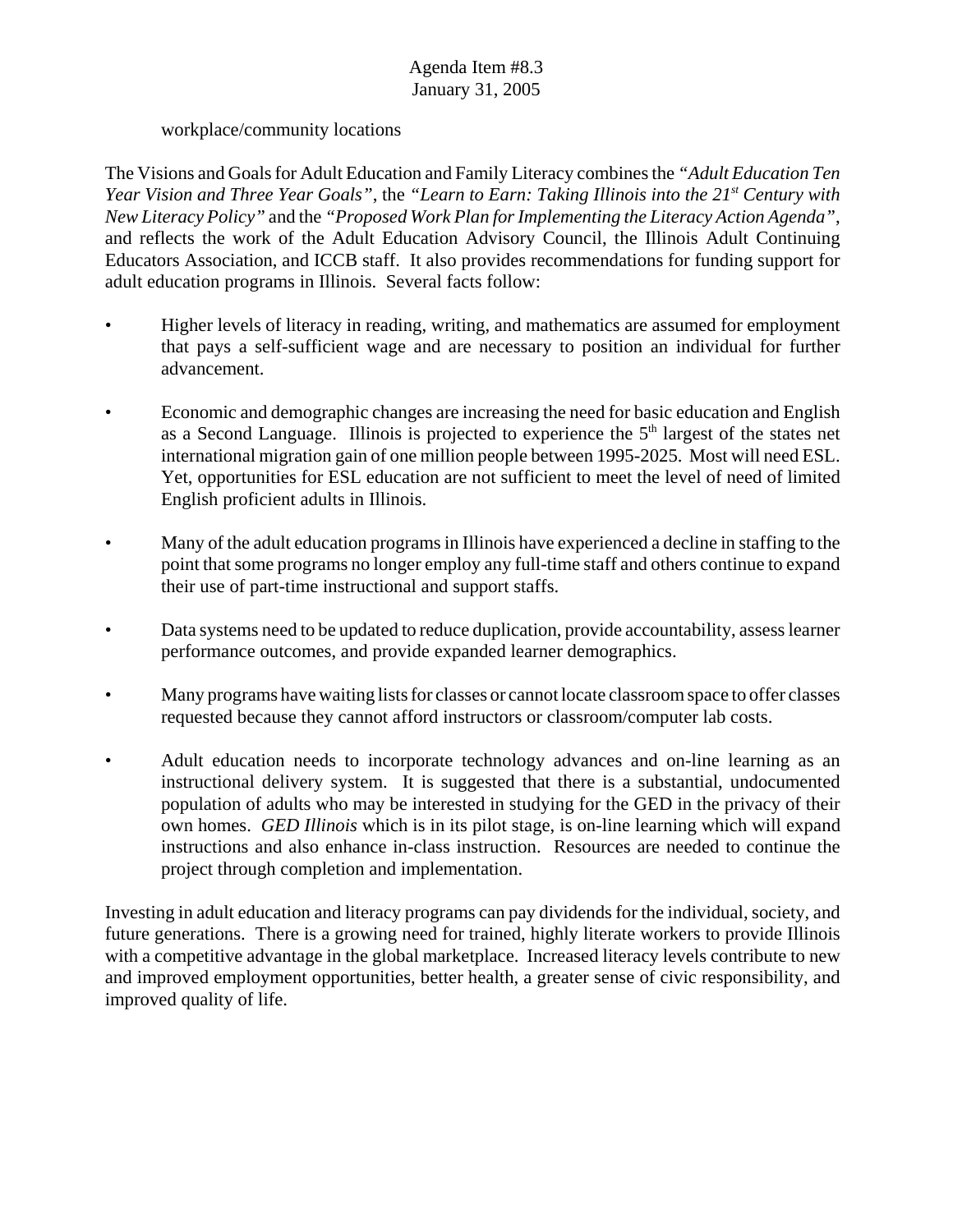#### Illinois Community College Board Table 1 FISCAL YEAR 2006 ADULT EDUCATION AND FAMILY LITERACY SYSTEM OPERATING BUDGET

| Adult Education and<br><b>Family Literacy Grants</b> | FY 2005<br>Final<br>Appropriation |                | FY 2006<br><b>ICCB</b><br>Request |      | Difference<br>from<br>FY 2005 | Percent<br><b>Difference</b> |
|------------------------------------------------------|-----------------------------------|----------------|-----------------------------------|------|-------------------------------|------------------------------|
| <b>Basic Grants</b>                                  | \$<br>15,829,600                  |                | $$16,114,700$ \$                  |      | 285,100                       | 1.8%                         |
| <b>Public Assistance Grants</b>                      | \$<br>7.922.100                   | \$             | 7,963,200                         | - \$ | 41.100                        | $0.5\%$                      |
| Performance Grants                                   | \$<br>10.491.800                  | $\mathbb{S}^-$ | $10,680,800$ \$                   |      | 189,000                       | 1.8%                         |
| <b>Total State Resources</b>                         | 34,243,500                        |                | \$ 34,758,700                     | - \$ | 515,200                       | 1.5%                         |
| <b>Federal Grants</b>                                | \$<br>29,867,200                  |                | $$29.867.200$ \$                  |      | 0                             | $0.0\%$                      |
| Total                                                | 64.110.700                        | \$.            | 64,625,900                        | \$   | 515,200                       | $0.8\%$                      |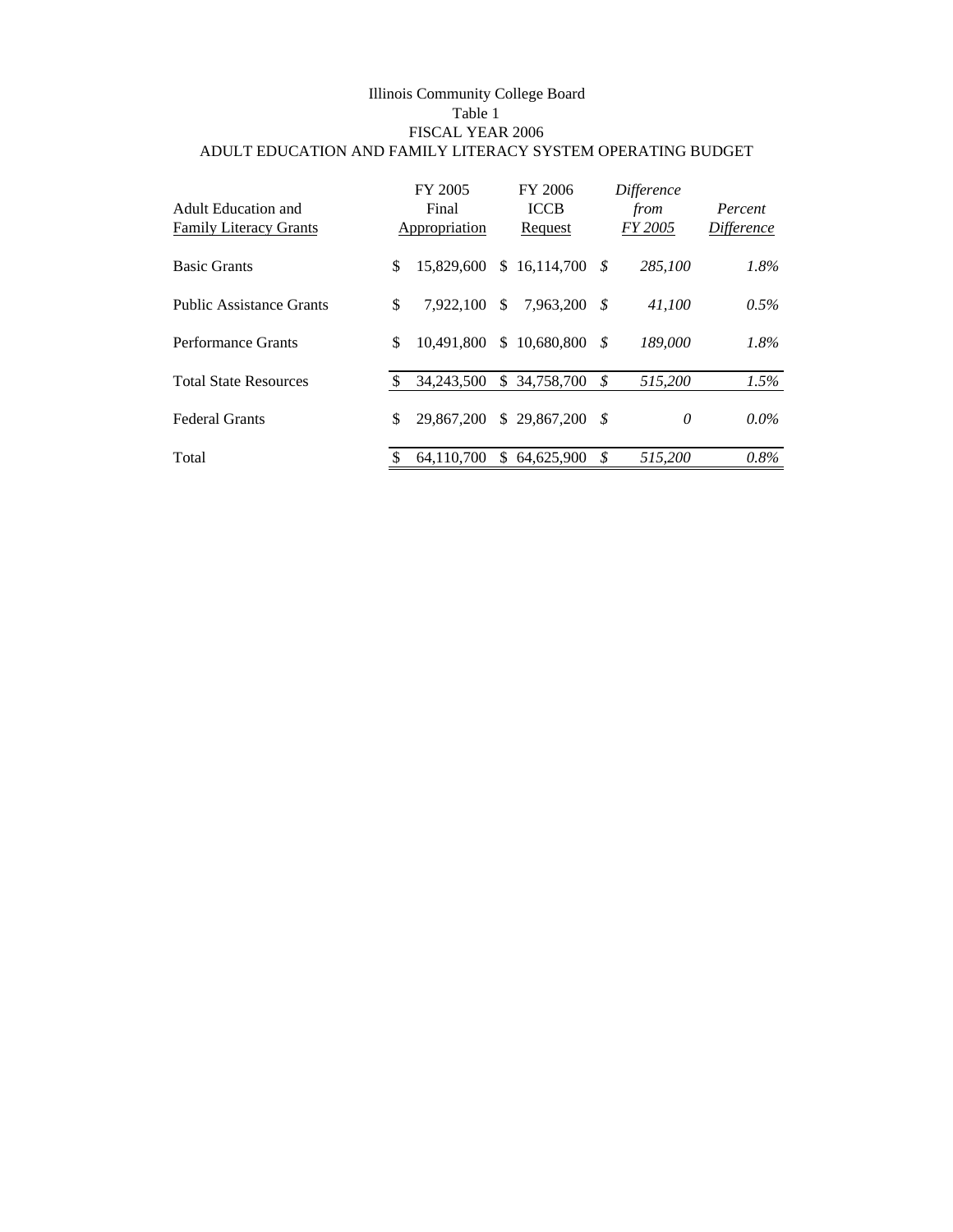#### Illinois Community College Board

# **FISCAL YEAR 2006 COMMUNITY COLLEGE CAREER AND TECHNICAL EDUCATION SYSTEM OPERATING BUDGET REQUEST**

ICCB staff have analyzed current funding needs for Career and Technical Education and recommend a fiscal year 2006 operating budget of \$12.0 million (see Table 1). This is an increase in state resources of \$0.2 million or 1.5% from fiscal year 2005. This recommendation includes grants to colleges and universities.

## **RECOMMENDED ACTION**

It is recommended that the following motions be adopted:

The Illinois Community College Board hereby:

- 1. approves the fiscal year 2006 Community College Career and Technical Education System Operating Budget request for grants to community colleges as presented in the attached Table 1;
- 2. Authorizes the submission of the request to the Illinois Board of Higher Education; and
- 3. Authorizes its President/CEO, with concurrence of the Chair, to make necessary adjustments and reallocation based upon information received subsequent to approval of this budget request.

**BACKGROUND**. In fiscal year 2003, the ICCB assumed administrative responsibility, previously carried out by the Illinois State Board of Education (ISBE), for certain aspects of post-secondary career and technical education programs and the funds to support them. This is currently being accomplished by a contractual agreement.

**Grants to Colleges and Universities**. These various grants reimburse colleges and universities for costs associated with providing career and technical education courses and provides support to programs with various equipment, curriculum and other instructional needs.

**Federal Perkins III Funds.** Historically, the Perkins Act provides direction and funding from the federal level to support continuous improvement in vocational, career and technical education, including Tech Prep. ISBE is designated as the sole state agency in Illinois to receive Perkins funds. The Act specifies how the state's Perkins allocation is to be distributed: 85 percent distributed by formula to local programs, 10 percent for state leadership, and 5 percent for state administration. Of the 85 percent of the funds that go to local programs, 60 percent goes to secondary programs and 40 percent to post-secondary programs.